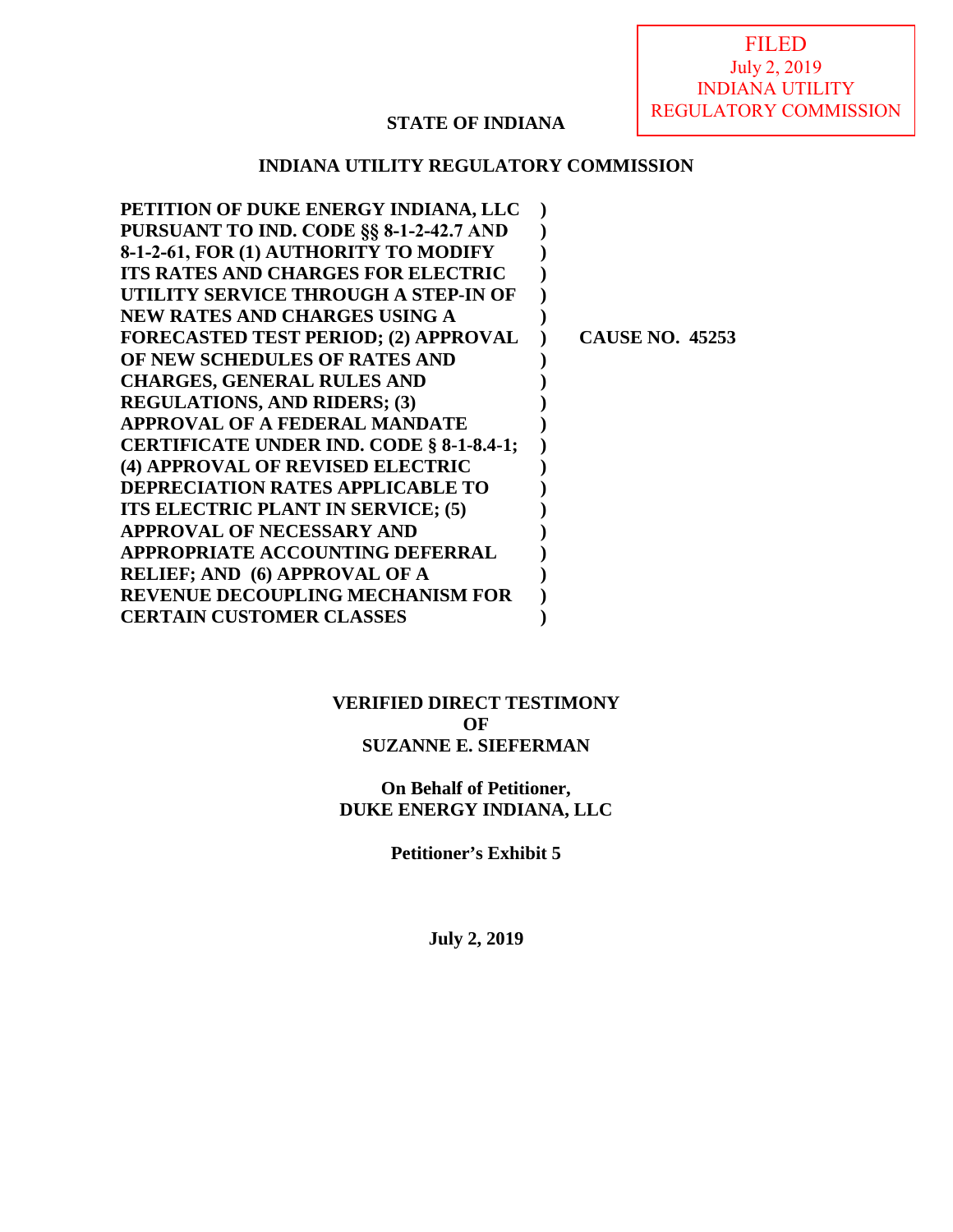# **DIRECT TESTIMONY OF SUZANNE E. SIEFERMAN, DIRECTOR, RATES AND REGULATORY PLANNING ON BEHALF OF DUKE ENERGY INDIANA, LLC BEFORE THE INDIANA UTILITY REGULATORY COMMISSION**

| $\mathbf{1}$   |    | I. INTRODUCTION                                                                    |
|----------------|----|------------------------------------------------------------------------------------|
| $\overline{2}$ | Q. | PLEASE STATE YOUR NAME AND BUSINESS ADDRESS.                                       |
| 3              | A. | My name is Suzanne E. Sieferman, and my business address is 1000 East Main         |
| 4              |    | Street, Plainfield, Indiana 46168.                                                 |
| 5              | Q. | BY WHOM ARE YOU EMPLOYED AND IN WHAT CAPACITY?                                     |
| 6              | A. | I am employed by Duke Energy Indiana, LLC ("Duke Energy Indiana" or                |
| 7              |    | "Company") as Director, Rates and Regulatory Planning. Duke Energy Indiana is      |
| 8              |    | a wholly owned, indirect subsidiary of Duke Energy Corporation.                    |
| 9              | Q. | PLEASE DESCRIBE YOUR DUTIES AS DIRECTOR, RATES AND                                 |
| 10             |    | REGULATORY PLANNING.                                                               |
| 11             | A. | I am responsible for the preparation of financial and accounting data used in      |
| 12             |    | Company rate filings and petitions for changes in fuel cost adjustment factors and |
| 13             |    | other tracking mechanisms.                                                         |
| 14             | Q. | PLEASE STATE YOUR EDUCATIONAL AND PROFESSIONAL                                     |
| 15             |    | <b>BACKGROUND.</b>                                                                 |
| 16             | A. | I am a graduate of Indiana University, holding a Bachelor of Science Degree in     |
| 17             |    | Business, with a major in Accounting. I am a Certified Public Accountant           |
| 18             |    | ("CPA") and a member of the Indiana CPA Society. Since my employment with          |
| 19             |    | the Company in 1990, I have held various financial and accounting positions        |
| 20             |    | supporting the Company and its affiliates. Prior to my move to the Rates and       |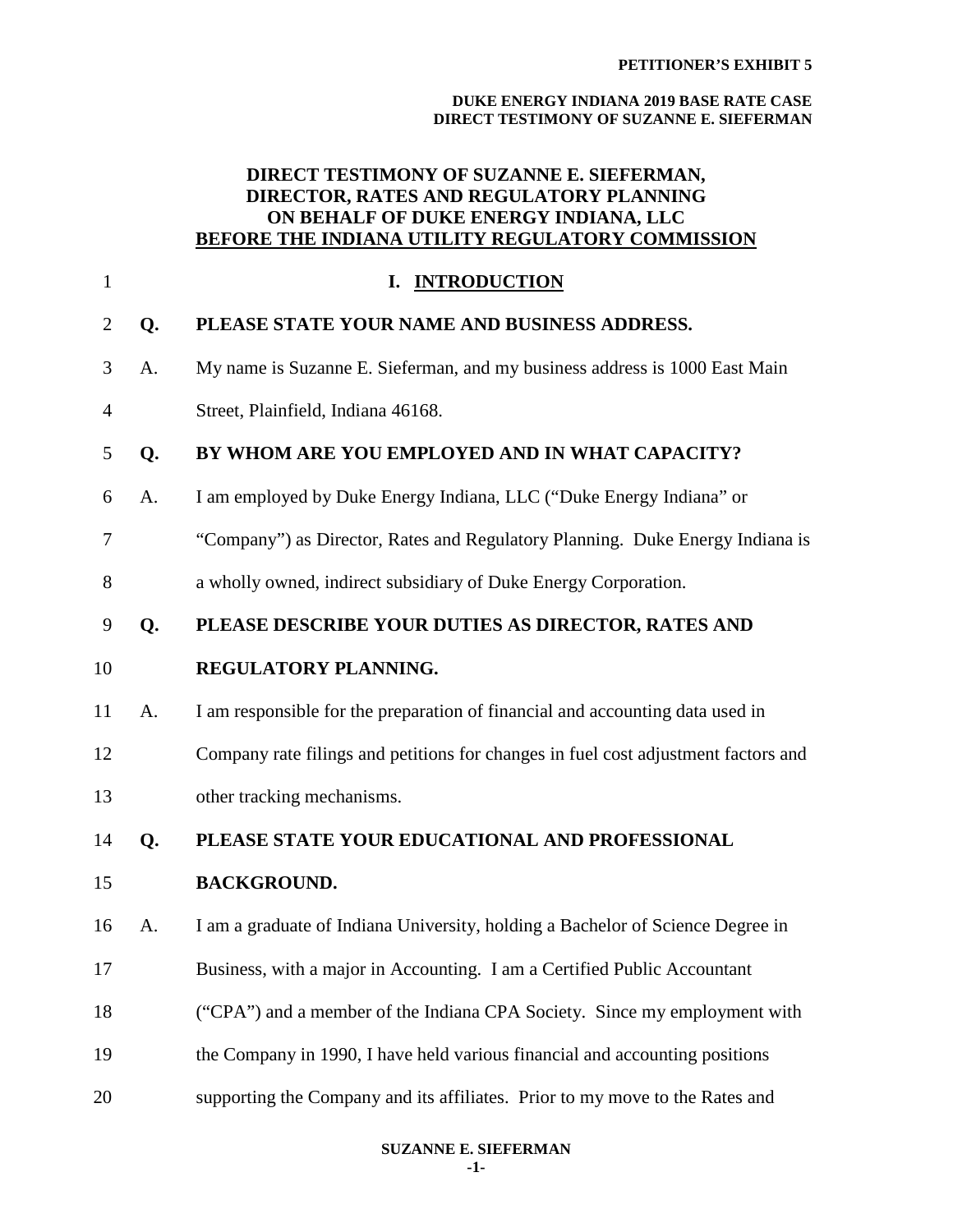| $\mathbf{1}$   |    | Regulatory Planning department in 2008, I held positions in Benefits Accounting,  |
|----------------|----|-----------------------------------------------------------------------------------|
| $\overline{2}$ |    | Corporate Accounting, Business Unit Financial Reporting and External Reporting    |
| 3              |    | groups.                                                                           |
| $\overline{4}$ | Q. | WHAT IS THE PURPOSE OF YOUR TESTIMONY IN THIS                                     |
| $\mathfrak s$  |    | PROCEEDING?                                                                       |
| 6              | A. | My testimony will: 1) address certain rate base and operating income pro forma    |
| 7              |    | adjustments applicable to the twelve months ended December 2020 forecasted test   |
| 8              |    | period ("Test Period"); 2) explain and support proposed changes to certain of the |
| 9              |    | Company's existing rate adjustment riders to be effective with the implementation |
| 10             |    | of the Company's revised base rates, including the determination of the base cost |
| 11             |    | of fuel to be used in FAC; and 3) explain and support the Company's requests for  |
| 12             |    | certain new deferral authority and cost recovery of certain expense items.        |
| 13             | Q. | WHICH RATE BASE PRO FORMA ADJUSTMENTS WILL YOU BE                                 |
| 14             |    | <b>SPONSORING?</b>                                                                |
| 15             | A. | The rate base adjustments for 2020 that I am sponsoring are attached as           |
| 16             |    | Petitioner's Exhibit 5-D (SES), Schedule RB-3 which is a supporting schedule to   |
| 17             |    | Company witness Ms. Diana L. Douglas' Petitioner's Exhibit 4-F (DLD),             |
| 18             |    | Schedule RB-1 and includes adjustments to:                                        |
| 19             |    | Remove SO <sub>2</sub> Native Load Purchase Costs from the Emission Allowance     |
| 20             |    | ("EA") Inventory                                                                  |
| 21             |    | Defer Native SO <sub>2</sub> EA Costs into a Regulatory Asset<br>$\bullet$        |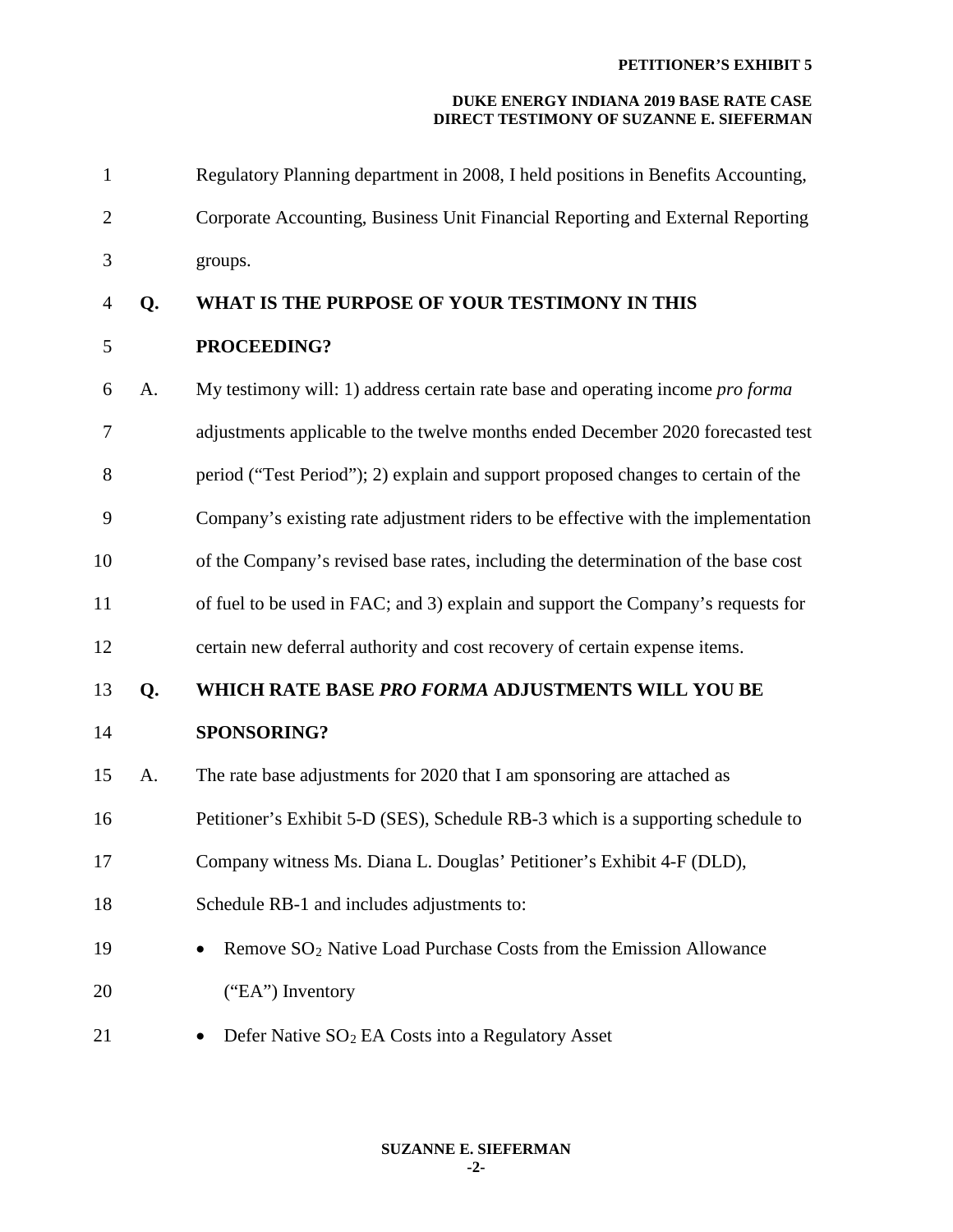# 1 **Q. WHICH OPERATING INCOME** *PRO FORMA* **ADJUSTMENTS WILL**

# 2 **YOU BE SPONSORING?**

3 A. I am sponsoring the following *pro forma* adjustments applicable to the Test

4 Period. These are attached to my testimony as Petitioner's Exhibit 5-A (SES)

5 through 5-C (SES).

6

| <b>Exhibit</b>                 | <b>Pro Forma Adjustments</b>                                                                                        |
|--------------------------------|---------------------------------------------------------------------------------------------------------------------|
| Petitioner's Exhibit 5-A (SES) | Schedule REV4 - Remove Non-<br><b>Native Sales Revenue</b>                                                          |
|                                | Schedule REV5 - Remove Short-term<br><b>Bundled Non-Native Sales Revenue</b>                                        |
|                                | Schedule REV6 - Remove Revenues<br>for RECB/MVP Projects                                                            |
| Petitioner's Exhibit 5-B (SES) | Schedule COGS2 - Remove Fuel<br><b>Expense Associated with Short-term</b><br><b>Bundled Non-Native Sales</b>        |
|                                | Schedule COGS3 - Remove Fuel<br><b>Expense Associated with Non-Native</b><br><b>Sales</b>                           |
|                                | Schedule COGS4 - Remove Retail<br>Native SO2 Expenses Associated with<br><b>Inventory Moved to Regulatory Asset</b> |
| Petitioner's Exhibit 5-C (SES) | Schedule OM3 - Remove RECB/MVP<br>O&M Expenses                                                                      |
|                                | Schedule OM8 - Remove Indiana<br>Electric Association ("IEA") O&M<br>Expenses                                       |
|                                | Schedule OM9 - Remove Brand<br>Advertising O&M Expenses                                                             |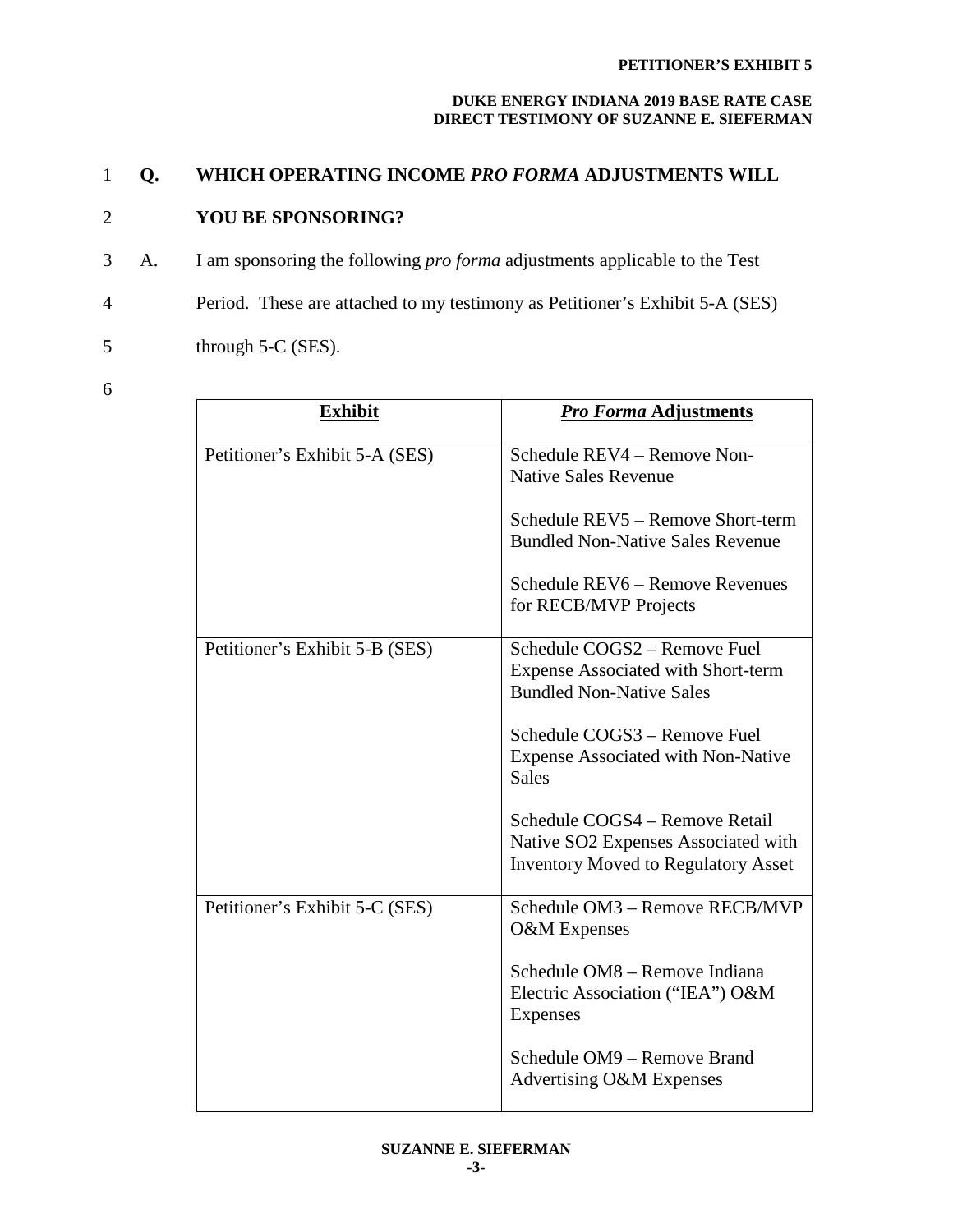| <b>Exhibit</b> | <b>Pro Forma Adjustments</b>                                                                         |
|----------------|------------------------------------------------------------------------------------------------------|
|                | Schedule OM10 – Remove Non-<br><b>Jurisdictional Portion Henry County</b><br>CT O&M Expenses         |
|                | Schedule OM11 – Remove Non-<br>Utility Lighting O&M Expenses                                         |
|                | Schedule OM12 – Remove Premier<br>Power O&M Expenses                                                 |
|                | Schedule OM13 – Remove Electric<br>Transportation Pilot Program O&M<br><b>Expenses</b>               |
|                | Schedule OM18 – Normalize Major<br>Storm O&M Expenses                                                |
|                | Schedule OTX6 - Remove<br><b>RECB/MVP Payroll Tax Expense</b>                                        |
|                | Schedule OTX9 - Remove Non-<br><b>Jurisdictional Portion Henry County</b><br><b>CT Payroll Taxes</b> |
|                | Schedule OTX10 - Remove Non-<br>Utility Lighting Payroll Taxes                                       |
|                | Schedule OTX11 - Remove Premier<br><b>Power Payroll Taxes</b>                                        |
|                | Schedule OTX12 - Remove Electric<br><b>Transportation Pilot Program Payroll</b><br>Taxes             |
|                | Schedule OTX14 – Normalize Major<br><b>Storm Payroll Taxes</b>                                       |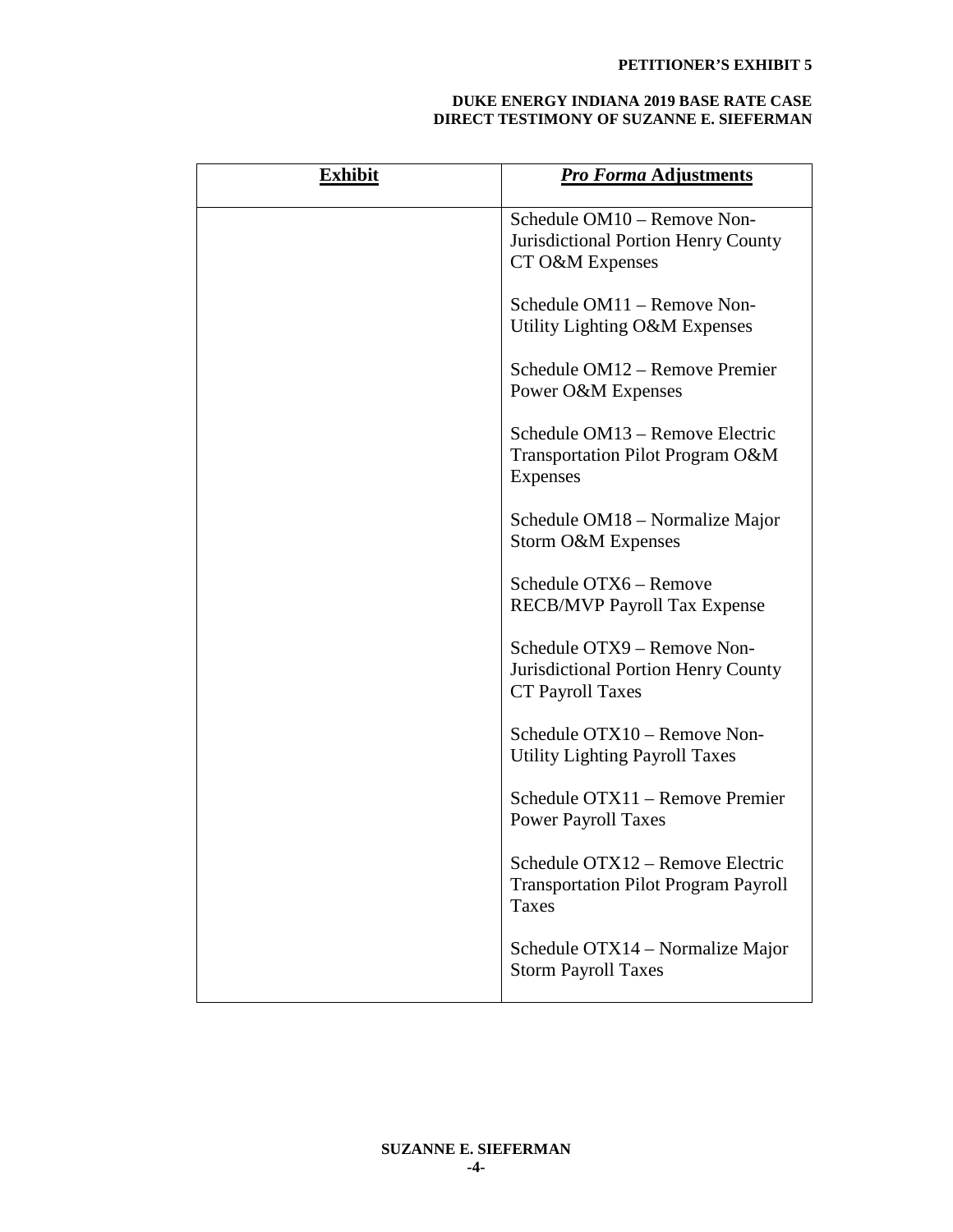| $\mathbf{1}$   |    | The Company's remaining operating income <i>pro forma</i> adjustments are           |
|----------------|----|-------------------------------------------------------------------------------------|
| $\overline{2}$ |    | sponsored by Duke Energy Indiana witnesses Ms. Douglas, Ms. Christa L. Graft,       |
| 3              |    | and Mr. Roger A. Flick II.                                                          |
| $\overline{4}$ | Q. | WHICH EXISTING RATE ADJUSTMENT RIDERS WILL YOU                                      |
| 5              |    | <b>ADDRESS IN YOUR TESTIMONY?</b>                                                   |
| 6              | A. | The rate adjustment riders that I will cover include the Company's:                 |
| 7              |    | Standard Contract Rider No. 60 - Fuel Cost Adjustment ("FAC" or "Rider              |
| 8              |    | $60$ ");                                                                            |
| 9              |    | Standard Contract Rider No. 68 - Midcontinent Independent System Operator<br>٠      |
| 10             |    | "MISO" Management Costs and Revenue Adjustment ("Rider 68"                          |
| 11             |    | or "RTO Rider");                                                                    |
| 12             |    | Standard Contract Rider No. 70 - Reliability Adjustment ("Rider 70" or<br>$\bullet$ |
| 13             |    | "Reliability Rider"); and                                                           |
| 14             |    | Standard Contract Rider No. 73 - Renewable Energy Project Revenue                   |
| 15             |    | Adjustment ("Rider 73" or "Renewables Rider").                                      |
| 16             |    | Copies of the red-lined and clean revised tariff sheets for the FAC, RTO, Rider 70  |
| 17             |    | and Renewables Rider are attached to my testimony as Petitioner's Exhibit 5-G       |
| 18             |    | (SES) through 5-N (SES). These revised tariff sheets are also included with the     |
| 19             |    | complete set of base rate and other rider tariffs filed as Petitioner's Exhibit 9-A |
| 20             |    | (RAF) and 9-B (RAF).                                                                |
| 21             | Q. | WHAT REQUESTS FOR NEW DEFERRAL AUTHORITY AND RATE                                   |
| 22             |    | RECOVERY WILL YOU ADDRESS IN YOUR TESTIMONY?                                        |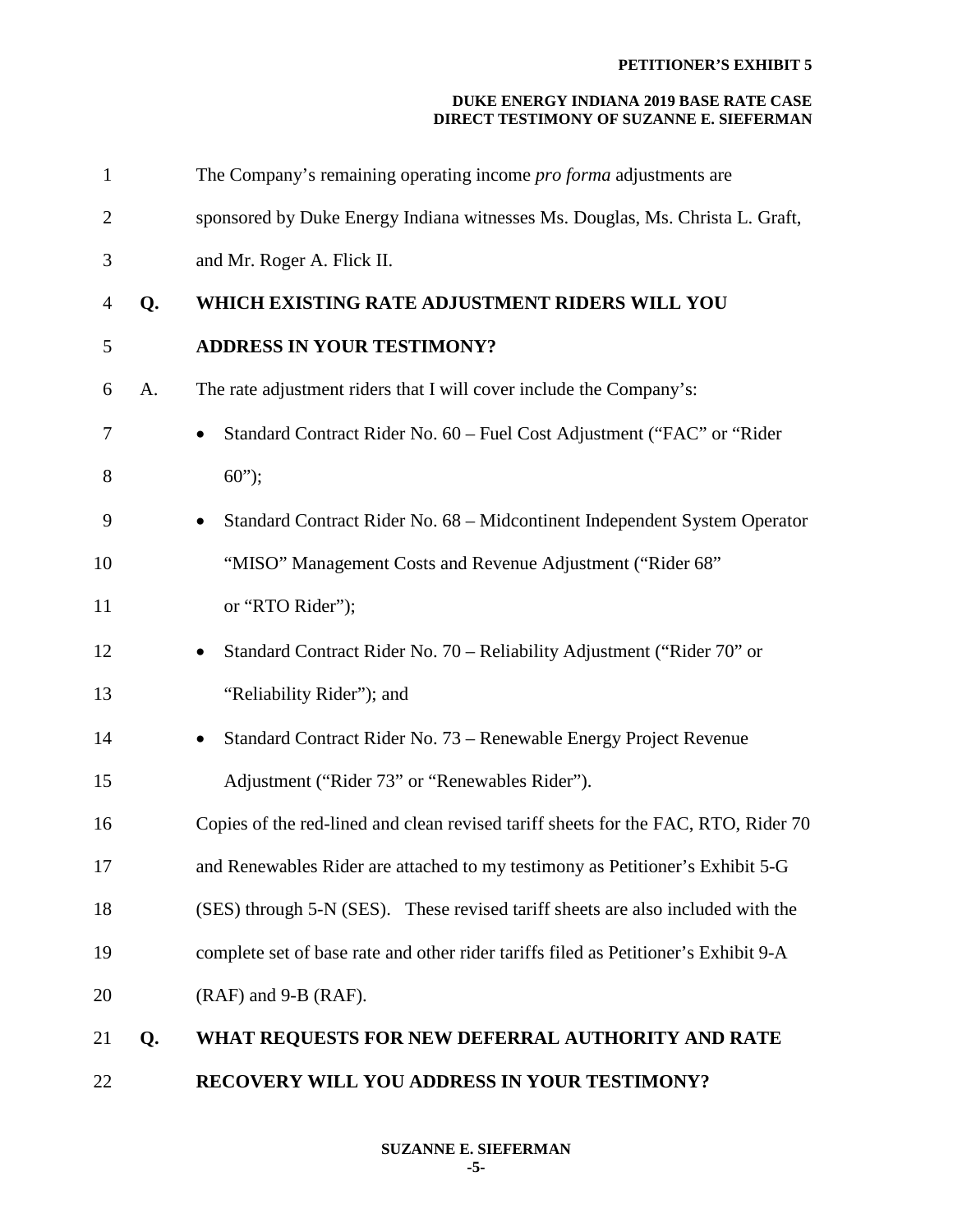| $\mathbf{1}$   | A. | I support the Company's requests for new deferral authority and current or         |
|----------------|----|------------------------------------------------------------------------------------|
| $\overline{2}$ |    | future recovery of certain expense items as follows:                               |
| 3              |    | Creation of a storm normalization reserve account to be used for amounts over      |
| $\overline{4}$ |    | and under the amount of storm restoration costs included in base rates;            |
| 5              |    | Deferral of electric transportation pilot program expenses for recovery in         |
| 6              |    | future base rates; and                                                             |
| 7              |    | Deferral as a regulatory asset of the native $SO_2$ inventory balance with         |
| 8              |    | recovery over the average remaining life of the Company's steam generating         |
| 9              |    | stations.                                                                          |
| 10             | Q. | ARE YOU SPONSORING ANY WORKPAPERS TO SUPPORT                                       |
| 11             |    | <b>EXHIBITS?</b>                                                                   |
| 12             | A. | I will be sponsoring workpapers for my attached exhibits. See Petitioner's         |
| 13             |    | Exhibit 5-O (SES) for a list of sponsored workpapers and the related exhibits.     |
| 14             |    | II. RATE BASE PRO FORMA ADJUSTMENTS                                                |
| 15             | Q. | PLEASE EXPLAIN PETITIONER'S EXHIBIT 4-F (DLD) SCHEDULE                             |
| 16             |    | RB1 AND PETITIONER'S EXHIBIT 5-D (SES) SCHEDULE RB3.                               |
| 17             | A. | Schedule RB1, sponsored by Ms. Douglas, summarizes the pro forma adjustments       |
| 18             |    | made to rate base. I am sponsoring Schedule RB3 which summarizes the               |
| 19             |    | adjustments to remove native $SO2$ EA costs currently included in the EA           |
| 20             |    | inventory and to transfer these costs to a regulatory asset to be included in base |
| 21             |    | rates for proposed recovery. Ms. Douglas is sponsoring Petitioner's Exhibit 4-F    |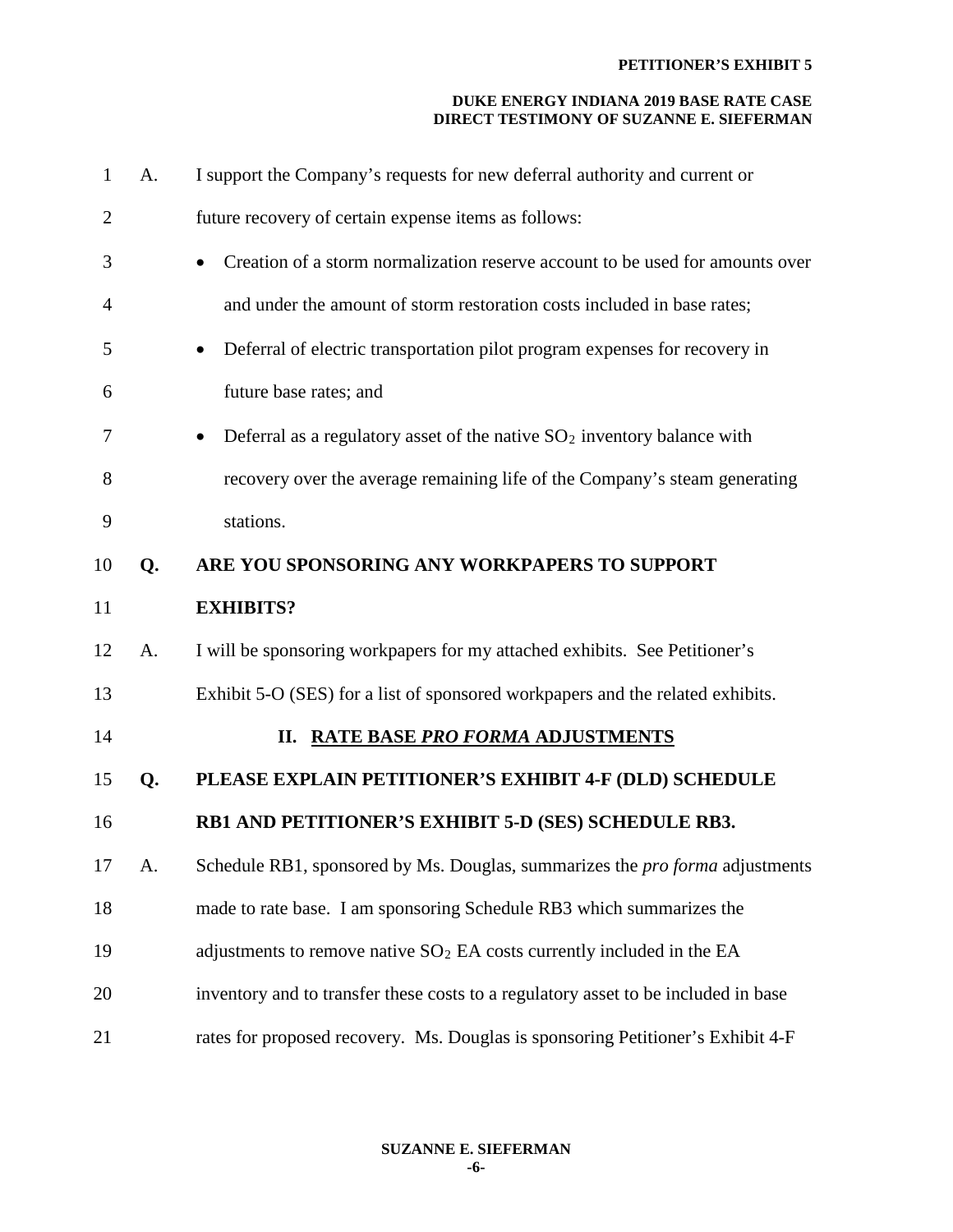| $\mathbf{1}$   |    | (DLD) Schedules RB2, RB4 and RB5, which adjust the value of other rate base           |
|----------------|----|---------------------------------------------------------------------------------------|
| $\overline{2}$ |    | items.                                                                                |
| 3              | Q. | PLEASE EXPLAIN PETITIONER'S EXHIBIT 5-D (SES) SCHEDULE RB3                            |
| $\overline{4}$ |    | ASSOCIATED WITH THE NATIVE SO <sub>2</sub> EA INVENTORY.                              |
| 5              | A. | Schedule RB3 details the <i>pro forma</i> adjustments made to remove the estimated    |
| 6              |    | costs of \$9.8 million associated with native $SO_2$ EAs as of 12/31/2020 from the    |
| 7              |    | forecasted EA inventory balance and to establish a new regulatory asset of \$9.5      |
| 8              |    | million to recover those costs over a proposed twelve-year period, which              |
| 9              |    | represents the estimated average remaining life of the Company's steam                |
| 10             |    | generation stations (specifically Cayuga and Gibson stations) that gave rise to       |
| 11             |    | these EAs. With changing environmental rules, the Company believes it is              |
| 12             |    | unlikely that it will recover the native $SO2EA$ costs over a reasonable period of    |
| 13             |    | time if the amounts are left in the inventory account.                                |
| 14             | Q. | PLEASE EXPLAIN WHY THE AMOUNT FOR THE PRO FORMA                                       |
| 15             |    | <b>ASSOCIATED WITH ESTABLISHING THE REGULATORY ASSET IS</b>                           |
| 16             |    | DIFFERENT THAN THE PRO FORMA AMOUNT BEING REMOVED                                     |
| 17             |    | FROM EA INVENTORY.                                                                    |
| 18             | A. | As shown on Schedule RB3 (lines 2-5), to determine the amount of the <i>pro forma</i> |
| 19             |    | adjustment for the regulatory asset as of 12/31/2020, the Company started with        |
| 20             |    | the \$9.8 million removed from the forecasted EA inventory balance at 12/31/2020      |
| 21             |    | and then added back the forecasted consumption expense for the July 2020              |
| 22             |    | through December 2020 period and subtracted the forecasted regulatory asset           |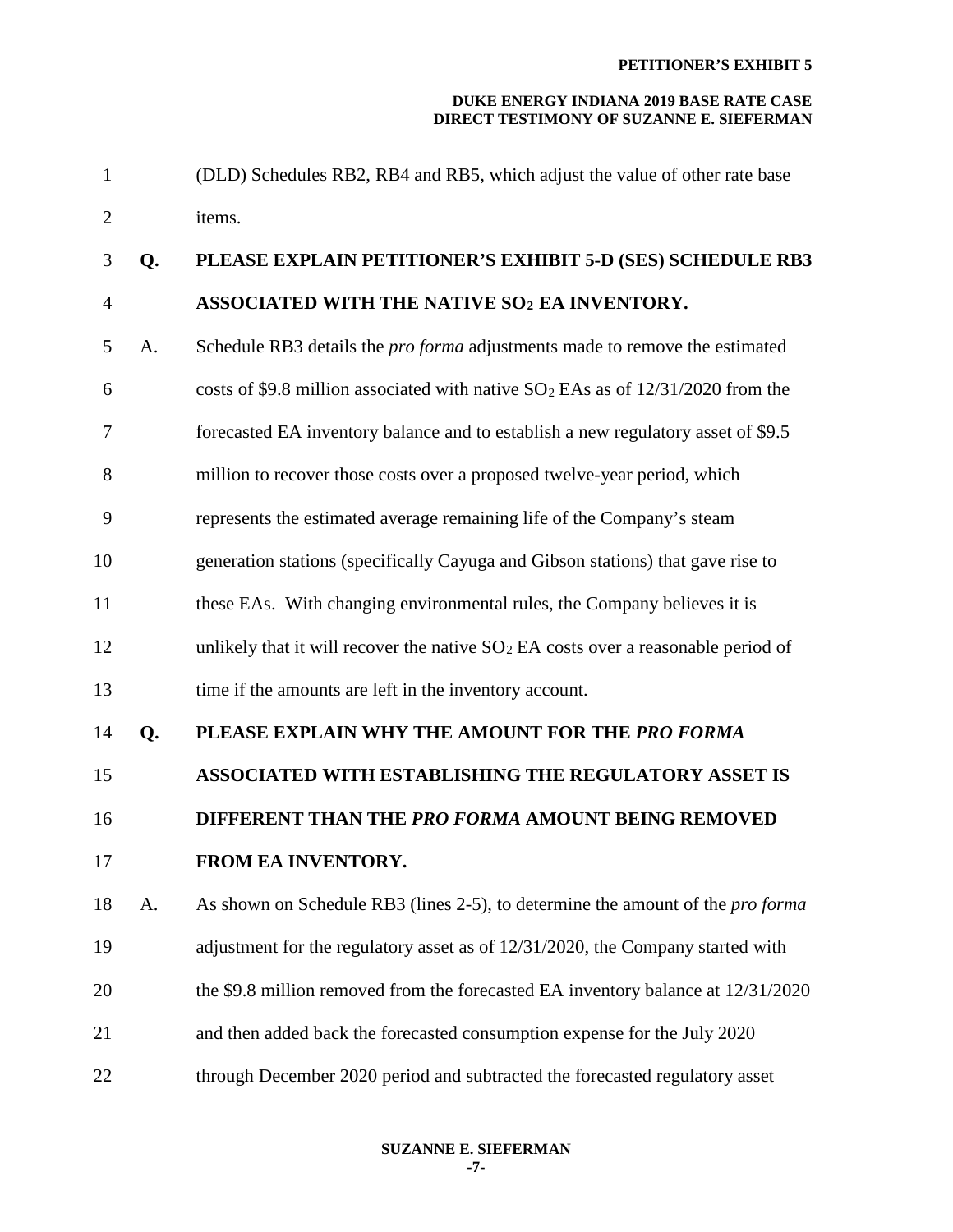| $\mathbf{1}$   |    | amortization amounts for the same July 2020 through December 2020 period.          |
|----------------|----|------------------------------------------------------------------------------------|
| $\overline{2}$ |    | This was done to reflect the Company's assumption that if this proposal is         |
| 3              |    | approved by the Commission and included in Step 1 of the rate update, as more      |
| 4              |    | fully described in the testimony of Ms. Douglas, then as of July 1, 2020, the      |
| 5              |    | native $SO_2$ consumption expense would be discontinued and the amortization of    |
| 6              |    | this newly established regulatory asset would begin. Therefore the 12/31/2020      |
| 7              |    | balance of the regulatory asset would reflect the impact of these adjustments for  |
| 8              |    | the July 2020 through December 2020 period.                                        |
| 9              | Q. | PLEASE EXPLAIN PETITIONER'S EXHIBIT 5-E (SES) SCHEDULE RB3                         |
| 10             |    | ASSOCIATED WITH THE NATIVE SO <sub>2</sub> EA INVENTORY AS OF THE                  |
| 11             |    | <b>END OF 2019.</b>                                                                |
| 12             | A. | Petitioner's Exhibit 5-E (SES) Schedule RB3 reflects the amount that would be      |
| 13             |    | moved to a regulatory asset as of 12/31/2019 if that was the cut-off date for this |
| 14             |    | proceeding. Ms. Douglas used this amount in her preparation of the Step 1 Rate     |
| 15             |    | Adjustment estimates.                                                              |
| 16             |    | III. OPERATING INCOME PRO FORMA ADJUSTMENTS                                        |
| 17             | Q. | PLEASE EXPLAIN PETITIONER'S EXHIBIT 4-E (DLD) SCHEDULE                             |
| 18             |    | REV1.                                                                              |
| 19             | A. | Schedule REV1, sponsored by Ms. Douglas, summarizes the <i>pro forma</i>           |
| 20             |    | adjustments made to Revenues on Schedules REV2 through REV6. I am                  |
| 21             |    | sponsoring Schedules REV4, REV5 and REV6 on Petitioner's Exhibit 5-A (SES).        |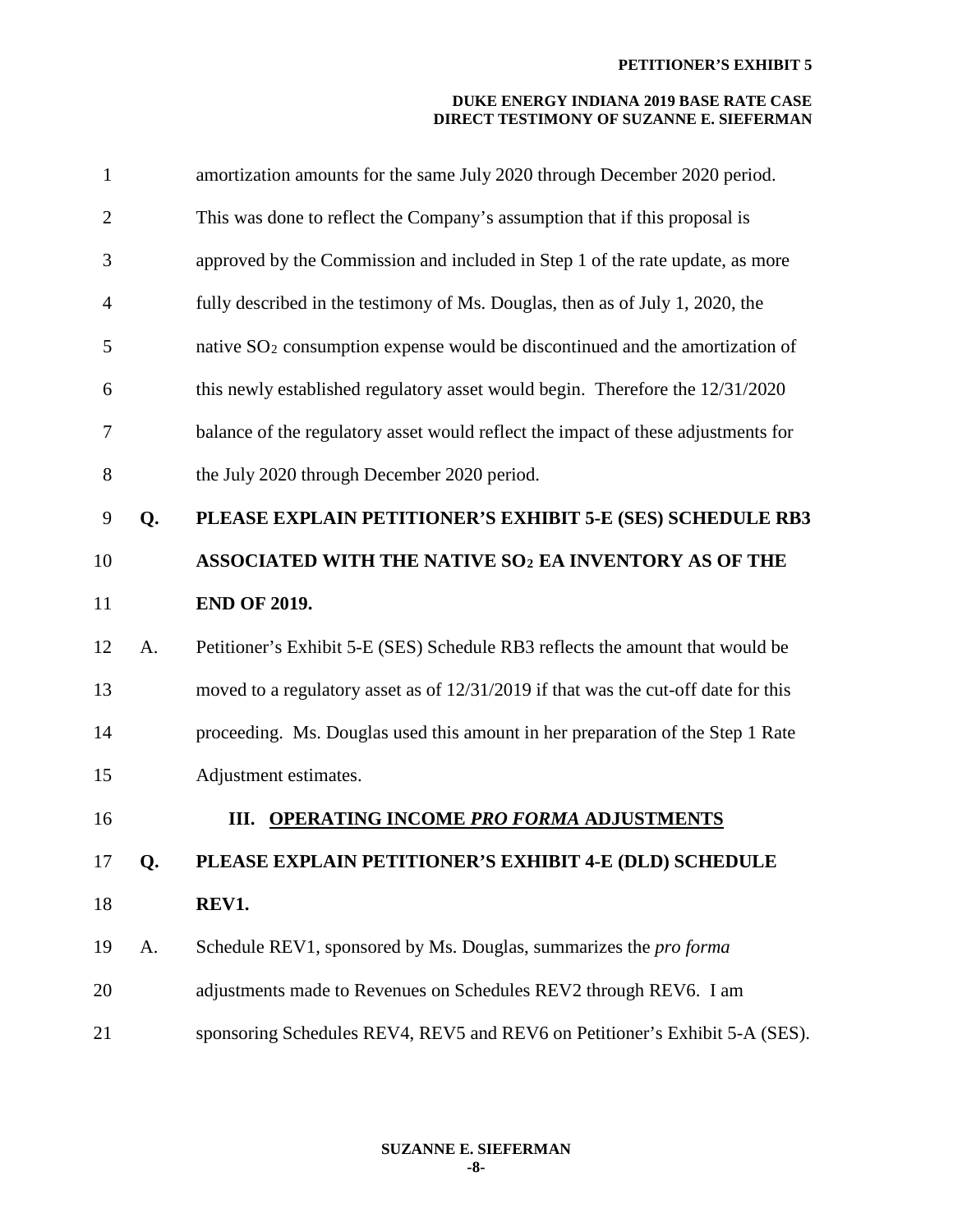| $\mathbf{1}$   |    | Ms. Graft and Mr. Flick sponsor the remaining Schedules supporting the Revenue       |
|----------------|----|--------------------------------------------------------------------------------------|
| $\mathbf{2}$   |    | pro forma adjustments.                                                               |
| 3              | Q. | PLEASE EXPLAIN PETITIONER'S EXHIBIT 5-A (SES) SCHEDULE                               |
| $\overline{4}$ |    | REV4 - REMOVE REVENUES FOR NON-NATIVE SALES.                                         |
| 5              | A. | Schedule REV4 removes \$34,717,000 from Test Period revenues associated with         |
| 6              |    | non-native sales to reflect that these revenues are included in the off-system sales |
| 7              |    | sharing mechanism of Rider 70. The Company is proposing in this case to              |
| 8              |    | continue sharing non-native sales margins 50/50 with customers through the           |
| 9              |    | tracking mechanism. See discussion on this topic later in my testimony in Section    |
| 10             |    | V as well as the Direct Testimony of Company witness Mr. John A. Verderame.          |
| 11             | Q. | PLEASE EXPLAIN PETITIONER'S EXHIBIT 5-A (SES) SCHEDULE                               |
|                |    |                                                                                      |
| 12             |    | REV5 - REMOVE REVENUES ASSOCIATED WITH A SHORT-TERM                                  |
| 13             |    | <b>BUNDLED NON-NATIVE CONTRACT.</b>                                                  |
| 14             | A. | Schedule REV5 removes \$23,976,000 from Test Period revenues for a short-term        |
| 15             |    | bundled non-native contract. See discussion later in my testimony regarding          |
| 16             |    | proposal for changes to Rider 70 as well as the Direct Testimony of Company          |
| 17             |    | witness Mr. Verderame.                                                               |
| 18             | Q. | PLEASE EXPLAIN PETITIONER'S EXHIBIT 5-A (SES) SCHEDULE                               |
| 19             |    | <b>REV6 - REMOVE REVENUES FOR RECB/MVP PROJECTS.</b>                                 |
| 20             | A. | Schedule REV6 removes \$3,369,000 from Test Period revenues associated with          |
| 21             |    | certain of the Company's transmission projects recovered via MISO. As                |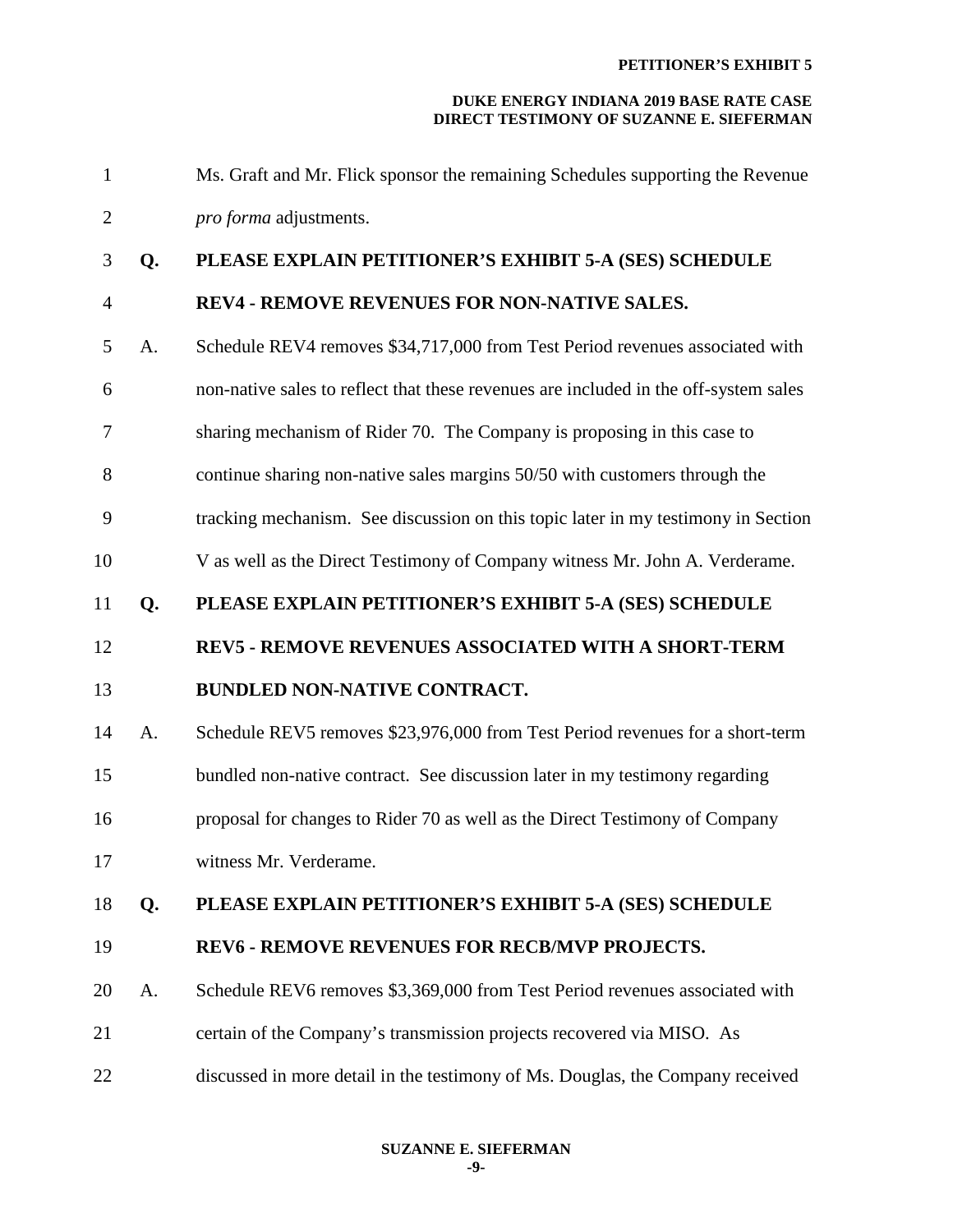| $\mathbf{1}$   |    | approval from MISO for certain Company-owned capital projects under MISO's      |
|----------------|----|---------------------------------------------------------------------------------|
| $\overline{2}$ |    | Regional Expansion and Criteria and Benefits ("RECB") process and under         |
| 3              |    | MISO's Transmission Expansion Plan ("MTEP") as RECB projects or Multi-          |
| $\overline{4}$ |    | Value Projects ("MVP"). MISO reimburses the Company for the cost of these       |
| 5              |    | projects by charging all MISO transmission owners for the cost of the expansion |
| 6              |    | projects through Schedule 26 and charging all market participants through       |
| 7              |    | Schedule 26A. As such, the Company excludes the revenues received and costs     |
| 8              |    | incurred associated with these projects from its retail ratemaking.             |
| 9              | Q. | PLEASE EXPLAIN PETITIONER'S EXHIBIT 5-B (SES).                                  |
| 10             | A. | Petitioner's Exhibit 5-B (SES) is a series of Schedules supporting the Cost of  |
| 11             |    | Goods Sold amounts included in the cost of service in this proceeding.          |
| 12             |    | Petitioner's Exhibit 5-B (SES) Schedule COGS1 summarizes the pro forma          |
| 13             |    | adjustments made to Cost of Goods Sold on Schedules COGS2 through COGS5.        |
| 14             |    | I sponsor and discuss Schedules COGS2 through COGS4 on Petitioner's Exhibit     |
| 15             |    | 5-B (SES). Company witness Ms. Graft sponsors Schedule COGS5.                   |
| 16             | Q. | PLEASE EXPLAIN PETITIONER'S EXHIBIT 5-B (SES) SCHEDULE                          |
| 17             |    | <b>COGS2 - REMOVE FUEL EXPENSE ASSOCIATED WITH A SHORT-</b>                     |
| 18             |    | TERM BUNDLED NON-NATIVE CONTRACT.                                               |
| 19             | A. | Schedule COGS2 removes \$11,234,000 from Test Period fuel expense (and the      |
| 20             |    | proposed base cost of fuel amount) to reflect the Company's proposal in this    |
| 21             |    | filing to include such expenses associated with short-term bundled non-native   |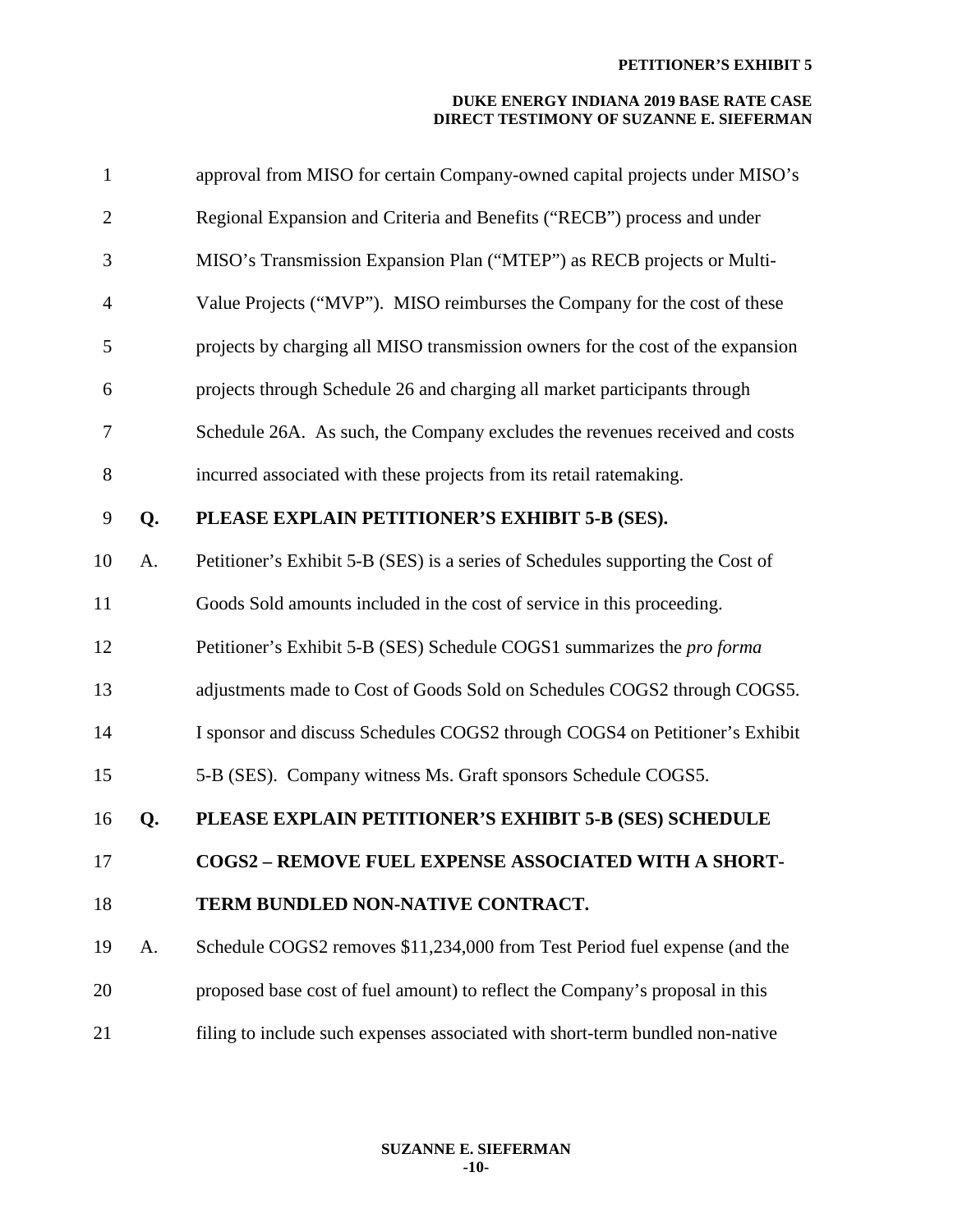| $\mathbf{1}$   |    | contracts in Rider 70. This proposal is discussed later in Section V of my          |
|----------------|----|-------------------------------------------------------------------------------------|
| $\overline{2}$ |    | testimony, as well as the Direct Testimony of Company witness Mr. Verderame.        |
| 3              | Q. | PLEASE EXPLAIN PETITIONER'S EXHIBIT 5-B (SES) SCHEDULE                              |
| $\overline{4}$ |    | <b>COGS3 - REMOVE FUEL EXPENSE ASSOCIATED WITH NON-</b>                             |
| 5              |    | NATIVE SALES MARGIN.                                                                |
| 6              | A. | Schedule COGS3 removes \$32,217,000 from Test Period expenses to reflect that       |
| 7              |    | these expenses are included in the off-systems sales sharing mechanism of the       |
| 8              |    | Company's Rider 70.                                                                 |
| 9              | Q. | PLEASE EXPLAIN PETITIONER'S EXHIBIT 5-B (SES) SCHEDULE                              |
| 10             |    | COGS4 - REMOVE RETAIL NATIVE SO2 EXPENSES ASSOCIATED                                |
| 11             |    | WITH INVENTORY MOVED TO REGULATORY ASSET.                                           |
| 12             | A. | Schedule COGS4 removes \$213,000 from Test Period EA expense to reflect the         |
| 13             |    | Company's proposal (discussed earlier) that the retail portion of the native $SO_2$ |
| 14             |    | EAs are moved from the EA inventory to a regulatory asset for recovery over the     |
| 15             |    | life of the Company's steam generating assets. The wholesale portion of the EA      |
| 16             |    | expense was left in the Test Period.                                                |
| 17             | Q. | PLEASE EXPLAIN PETITIONER'S EXHIBIT 4-E (DLD) SCHEDULE                              |
| 18             |    | OM2 AND PETITIONER'S EXHIBIT 4-E (DLD) SCHEDULE OTX1.                               |
| 19             | A. | Schedule OM2, sponsored by Ms. Douglas, summarizes the <i>pro forma</i>             |
| 20             |    | adjustments made to O&M (excluding fuel, EAs and purchased power) on                |
| 21             |    | Schedules OM3 through OM20. Schedule OTX1, also sponsored by Ms.                    |
| 22             |    | Douglas, summarizes the <i>pro forma</i> adjustments made to Other Taxes on         |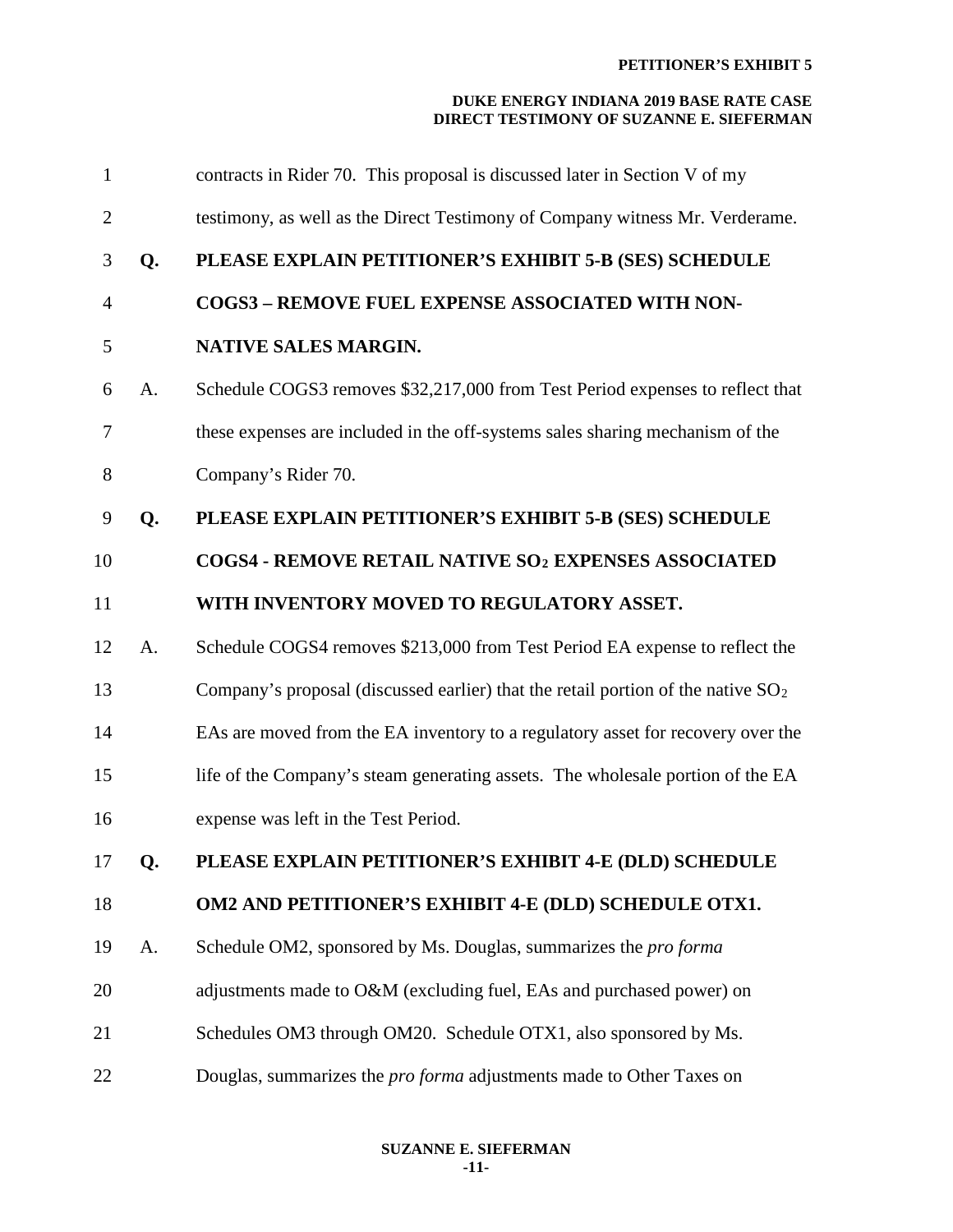| 1              |    | Schedules OTX2 through OTX14. I am sponsoring Schedules OM3, OM8, OM9,          |
|----------------|----|---------------------------------------------------------------------------------|
| $\overline{2}$ |    | OM10, OM11, OM12, OM13, OM18, OTX6, OTX9, OTX10, OTX11, OTX12                   |
| 3              |    | and OTX14, which summarize some of the <i>pro forma</i> adjustments made to O&M |
| $\overline{4}$ |    | and Other Taxes, on Petitioner's Exhibit 5-C (SES). Ms. Douglas and Ms. Graft   |
| 5              |    | sponsor the remaining Schedules supporting the O&M and Other Taxes pro forma    |
| 6              |    | adjustments.                                                                    |
| 7              | Q. | PLEASE EXPLAIN PETITIONER'S EXHIBIT 5-C (SES) SCHEDULE                          |
| 8              |    | <b>OM3 - REMOVE RECB/MVP RELATED COSTS.</b>                                     |
| 9              | A. | Schedule OM3 is to remove \$733,000 from Test Period O&M expenses for the       |
| 10             |    | Company's RECB and MVP projects, as discussed earlier with regards to the       |
| 11             |    | related revenues for these projects.                                            |
| 12             | Q. | PLEASE EXPLAIN PETITIONER'S EXHIBIT 5-C (SES) SCHEDULE                          |
| 13             |    | <b>OM8 - REMOVE EXPENSES FOR INDIANA ELECTRIC ASSOCIATION</b>                   |
| 14             |    | ("IEA").                                                                        |
| 15             | A. | Schedule OM8 is to remove \$711,000 from test period expenses associated with   |
| 16             |    | the Company's membership in the IEA. Such adjustment is consistent with past    |
| 17             |    | practices in electric utility rate cases before this Commission.                |
| 18             | Q. | PLEASE EXPLAIN PETITIONER'S EXHIBIT 5-C (SES) SCHEDULE                          |
| 19             |    | <b>OM9 - REMOVE EXPENSES ASSOCIATED WITH BRAND</b>                              |
| 20             |    | <b>ADVERTISING.</b>                                                             |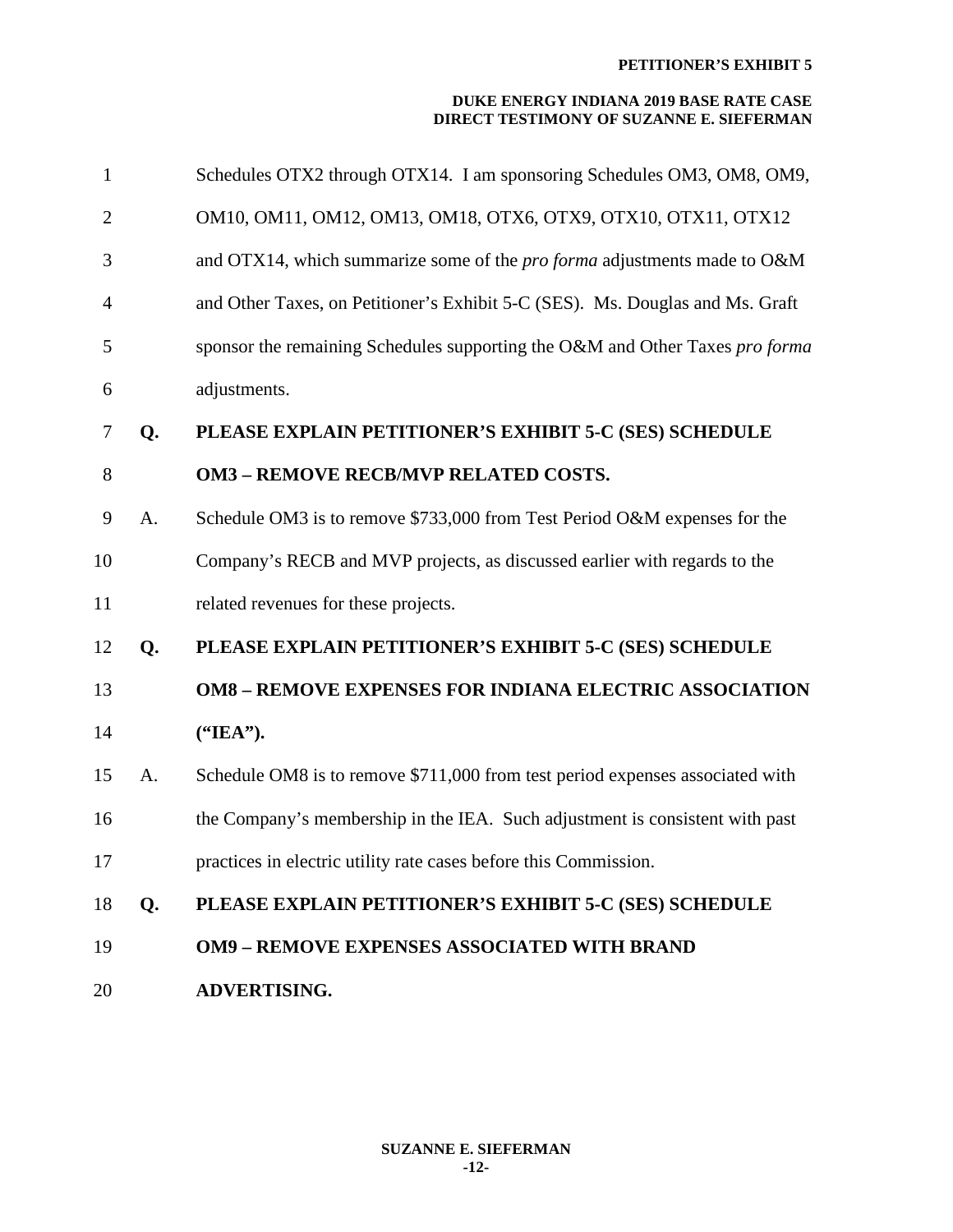| 1              | A. | Schedule OM9 is to remove \$414,000 from test period expenses related to costs  |
|----------------|----|---------------------------------------------------------------------------------|
| $\overline{2}$ |    | incurred for image/brand advertising. Such adjustment is consistent with past   |
| 3              |    | practices in electric utility rate cases before this Commission.                |
| $\overline{4}$ | Q. | PLEASE EXPLAIN PETITIONER'S EXHIBIT 5-C (SES) SCHEDULE                          |
| 5              |    | <b>OM10 - REMOVE O&amp;M EXPENSES ASSOCIATED WITH THE NON-</b>                  |
| 6              |    | <b>JURISDICTIONAL PORTION OF HENRY COUNTY COMBUSTION</b>                        |
| 7              |    | TURBINE ("CT").                                                                 |
| 8              | A. | Schedule OM10 is to remove $$1,015,000$ from test period O&M expenses           |
| 9              |    | associated with the non-jurisdictional portion of the Company's Henry County    |
| 10             |    | Generating Station ("Henry County"). As discussed in detail in the testimony of |
| 11             |    | Ms. Douglas, the Commission previously ordered in Cause No. 42145 that for      |
| 12             |    | retail ratemaking purposes the Company should separate out and exclude costs    |
| 13             |    | and revenues associated with 50 MWs of capacity at Henry County, which had      |
| 14             |    | previously been committed to a non-jurisdictional sale to Wabash Valley Power   |
| 15             |    | Association ("WVPA"). Ms. Douglas sponsors the <i>pro forma</i> adjustment to   |
| 16             |    | remove rate base associated with the non-jurisdictional portion. Workpaper      |
| 17             |    | OM1-SES details the calculation of the O&M adjustment and shows the             |
| 18             |    | derivation of the 36.56% used within the calculation.                           |
| 19             | Q. | PLEASE EXPLAIN PETITIONER'S EXHIBIT 5-C (SES) SCHEDULE                          |
| 20             |    | <b>OM11 - REMOVE NON-UTILITY LIGHTING EXPENSES.</b>                             |
| 21             | A. | Schedule OM11 is to remove \$3,622,000 from Test Period O&M expenses            |
| 22             |    | associated with non-utility lighting programs to ensure these expenses were not |
|                |    |                                                                                 |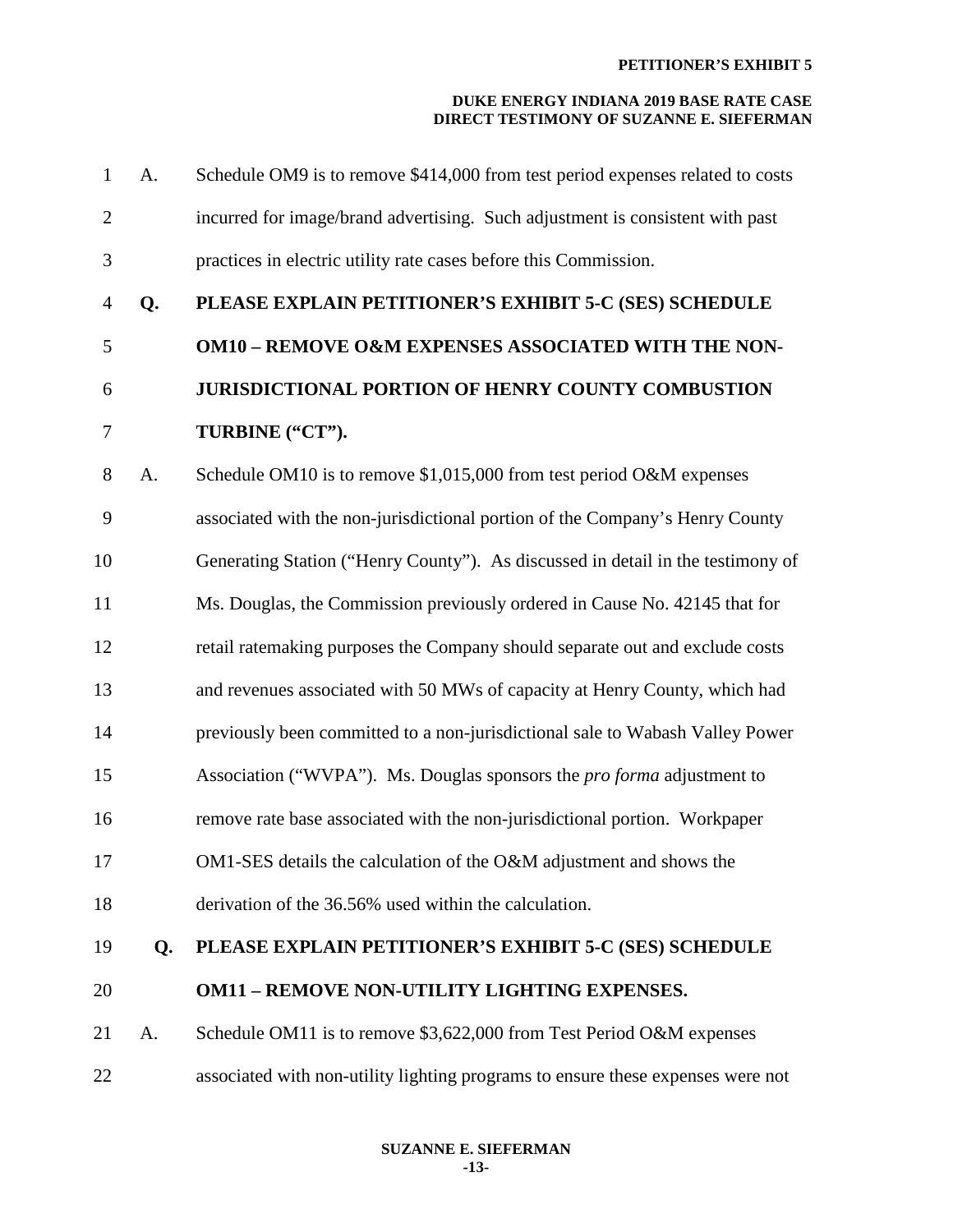| $\mathbf{1}$   |    | included in the cost of service to all customers. The Company is being             |
|----------------|----|------------------------------------------------------------------------------------|
| $\overline{2}$ |    | reimbursed for the O&M costs for this lighting by specific customers under the     |
| 3              |    | terms of customer-specific Outdoor Lighting Equipment Service ("OLES")             |
| $\overline{4}$ |    | agreements.                                                                        |
| 5              | Q. | PLEASE EXPLAIN PETITIONER'S EXHIBIT 5-C (SES) SCHEDULE                             |
| 6              |    | <b>OM12 - REMOVE PREMIER POWER EXPENSES.</b>                                       |
| 7              | A. | Schedule OM12 is to remove \$632,000 from Test Period O&M expenses to              |
| 8              |    | ensure these expenses were not included in the cost of service to all customers as |
| 9              |    | the expenses for this program are considered non-utility.                          |
| 10             | Q. | PLEASE EXPLAIN PETITIONER'S EXHIBIT 5-C (SES) SCHEDULE                             |
| 11             |    | <b>OM13 - REMOVE ELECTRIC TRANSPORTATION PILOT PROGRAM</b>                         |
|                |    |                                                                                    |
| 12             |    | <b>EXPENSES.</b>                                                                   |
| 13             | A. | Schedule OM13 is to remove \$333,000 from Test Period operating expenses for       |
| 14             |    | O&M costs associated with the Electric Transportation Pilot Program. As            |
| 15             |    | discussed later in my testimony, the Company is requesting authority to defer      |
| 16             |    | O&M costs associated with the Electric Transportation Pilot Program, with          |
| 17             |    | carrying costs, for recovery in a future base rate case.                           |
| 18             | Q. | PLEASE EXPLAIN PETITIONER'S EXHIBIT 5-C (SES) SCHEDULE                             |
| 19             |    | <b>OM18 - NORMALIZE MAJOR STORM EXPENSES.</b>                                      |
| 20             | A. | As discussed in more detail later in Section VI of my testimony, the Company is    |
| 21             |    | requesting to build into base rates a normalized level of major storm expenses     |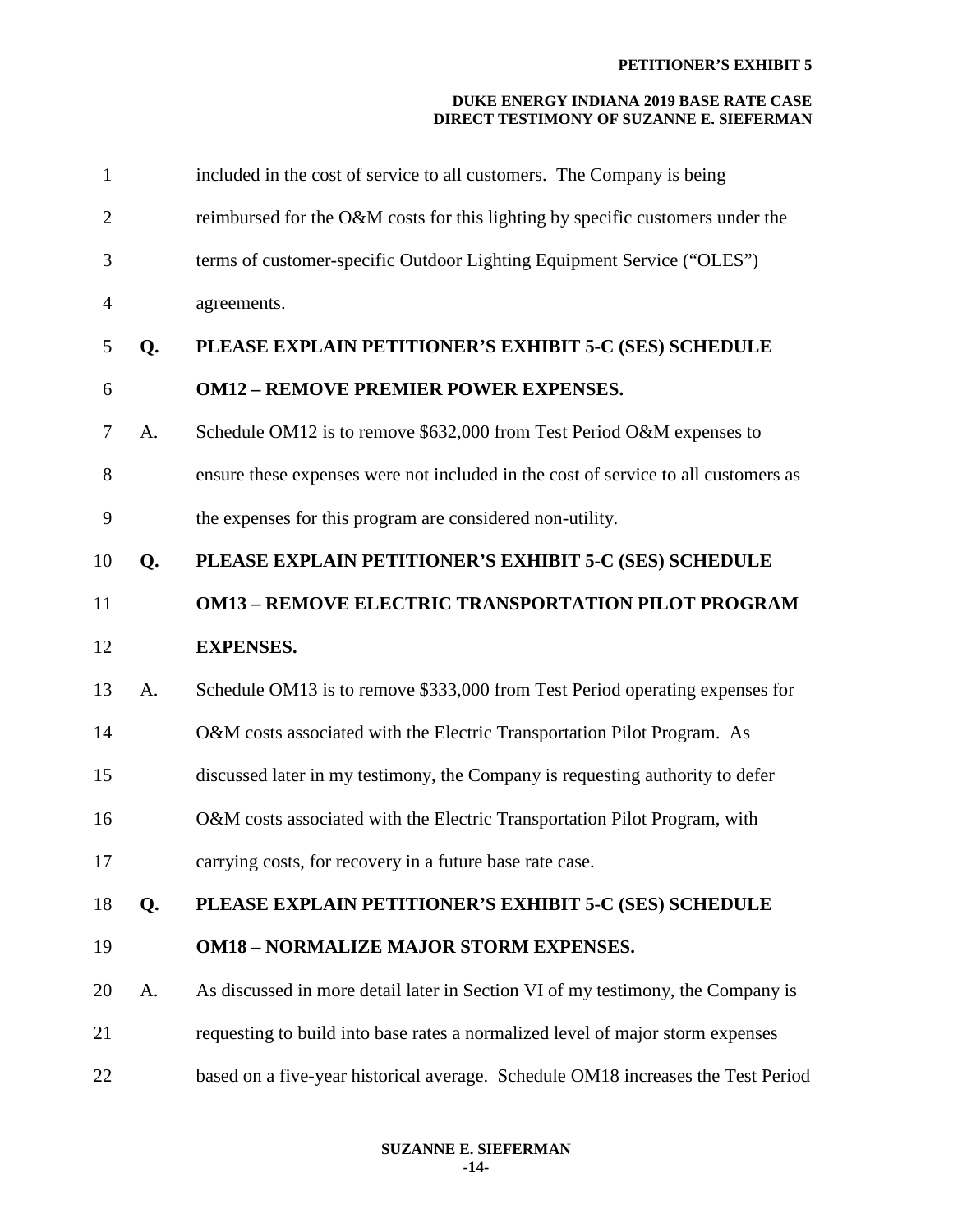| $\mathbf{1}$   |    | operating expenses by \$2,454,000 to reflect this normalized level of major storm |
|----------------|----|-----------------------------------------------------------------------------------|
| $\overline{2}$ |    | expenses.                                                                         |
| 3              | Q. | PLEASE EXPLAIN PETITIONER'S EXHIBIT 5-C (SES) SCHEDULE                            |
| $\overline{4}$ |    | <b>OTX6 - REMOVE OTHER TAX EXPENSE FOR RECB/MVP PROJECTS.</b>                     |
| 5              | A. | Schedule OTX6 is to remove \$21,000 from Test Period payroll taxes for the        |
| 6              |    | Company's RECB and MVP projects, as discussed earlier with regards to the         |
| 7              |    | related revenues and O&M expenses for these projects.                             |
| 8              | Q. | PLEASE EXPLAIN PETITIONER'S EXHIBIT 5-C (SES) SCHEDULE                            |
| 9              |    | <b>OTX9 - REMOVE OTHER TAX EXPENSE FOR THE NON-</b>                               |
| 10             |    | <b>JURISDICTIONAL PORTION OF HENRY COUNTY CT.</b>                                 |
| 11             | A. | Schedule OTX9 removes \$32,000 of payroll taxes from the Test Period for the      |
| 12             |    | non-jurisdictional portion of Henry County CT, as discussed earlier with regards  |
| 13             |    | to the related O&M expenses.                                                      |
| 14             | Q. | PLEASE EXPLAIN PETITIONER'S EXHIBIT 5-C (SES) SCHEDULE                            |
| 15             |    | <b>OTX10 - REMOVE OTHER TAX EXPENSE FOR NON-UTILITY</b>                           |
| 16             |    | <b>LIGHTING PROGRAMS.</b>                                                         |
| 17             | A. | Schedule OTX10 removes \$112,000 from Test Period payroll taxes associated        |
| 18             |    | with non-utility lighting programs, where the Company's cost recovery is          |
| 19             |    | pursuant to the customer-specific OLES agreements.                                |
| 20             | Q. | PLEASE EXPLAIN PETITIONER'S EXHIBIT 5-C (SES) SCHEDULE                            |
| 21             |    | <b>OTX11 - REMOVE OTHER TAX EXPENSE FOR PREMIER POWER</b>                         |
| 22             |    | PROGRAM.                                                                          |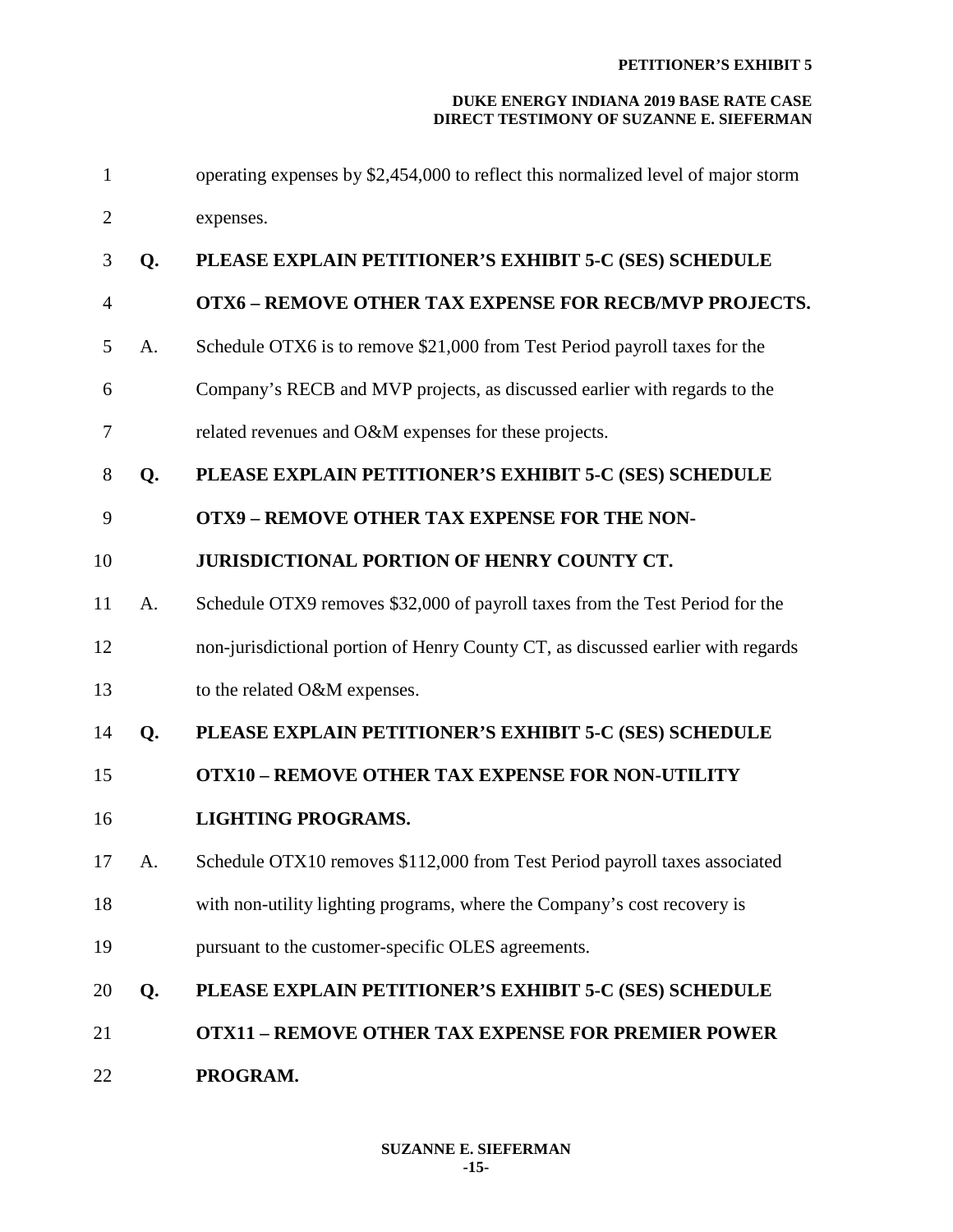| $\mathbf{1}$   | A. | Schedule OTX11 removes \$17,000 from Test Period payroll taxes associated with       |
|----------------|----|--------------------------------------------------------------------------------------|
| $\overline{2}$ |    | the Premier Power Program, which is a non-utility program as previously              |
| 3              |    | discussed.                                                                           |
| 4              | Q. | PLEASE EXPLAIN PETITIONER'S EXHIBIT 5-C (SES) SCHEDULE                               |
| 5              |    | <b>OTX12 - REMOVE OTHER TAX EXPENSE FOR ELECTRIC</b>                                 |
| 6              |    | <b>TRANSPORTATION PILOT PROGRAM.</b>                                                 |
| 7              | A. | Schedule OTX12 removes \$5,000 from Test Period payroll tax expenses                 |
| 8              |    | associated with the Electric Transportation Pilot Program. As discussed later in     |
| 9              |    | my testimony, the Company is requesting authority to defer payroll tax expenses      |
| 10             |    | associated with this Electric Transportation Pilot Program, with carrying costs, for |
| 11             |    | recovery in a future base rate case.                                                 |
| 12             | Q. | PLEASE EXPLAIN PETITIONER'S EXHIBIT 5-C (SES) SCHEDULE                               |
|                |    |                                                                                      |
| 13             |    | <b>OTX14 - REMOVE OTHER TAX EXPENSE FOR MAJOR STORM</b>                              |
| 14             |    | NORMALIZATION.                                                                       |
| 15             | А. | Schedule OTX14 increases Test Period payroll taxes by \$221,000 to reflect a         |
| 16             |    | normalized level of major storm expenses. As discussed in more detail later in       |
| 17             |    | Section VI of my testimony, the Company is requesting to build into base rates a     |
| 18             |    | normalized level of major storm expenses based on a five-year historical average.    |
| 19             |    | IV. BASE COST OF FUEL                                                                |
| 20             | Q. | PLEASE EXPLAIN THE DOCUMENT THAT HAS BEEN MARKED FOR                                 |
| 21             |    | <b>PURPOSES OF IDENTIFICATION AS PETITIONER'S EXHIBIT 5-F</b>                        |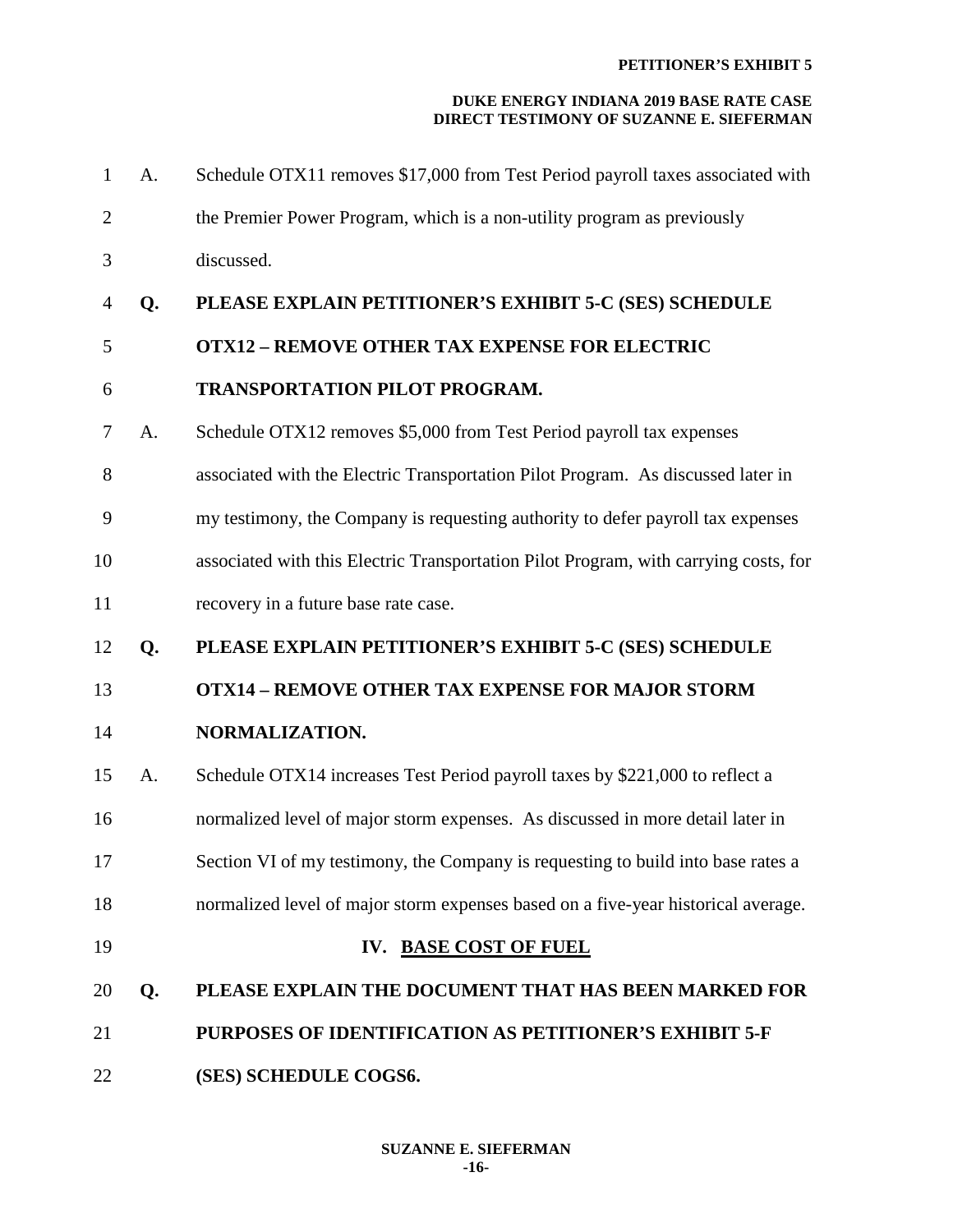| $\mathbf{1}$   | A. | Schedule COGS6 shows the derivation of the proposed base cost of fuel to be        |
|----------------|----|------------------------------------------------------------------------------------|
| $\overline{2}$ |    | included in Petitioner's schedules of rates and charges. This exhibit reflects the |
| 3              |    | Company's forecasted dispatch of system resources for 2020. Company witness        |
| $\overline{4}$ |    | Mr. Christopher M. Jacobi explains the development of the forecasted fuel and      |
| 5              |    | purchased power expenses and Company witnesses Mr. Verderame and Mr. Brett         |
| 6              |    | J. Phipps discusses the production cost model used to simulate generation output   |
| 7              |    | and associated costs used in developing that forecast. As shown in Exhibit 5-F     |
| 8              |    | (SES), the proposed base cost of fuel is 26.955 mills per kWh. By comparison,      |
| 9              |    | the Company's current base cost of fuel, which was established in Cause No.        |
| 10             |    | 42359 approved by the Commission on May 18, 2004, is 14.484 mills per kWh.         |
| 11             |    | <b>RATE ADJUSTMENT RIDERS</b><br>V.                                                |
|                |    |                                                                                    |
| 12             |    | A. FAC Rider                                                                       |
| 13             | Q. | WHAT CHANGES IS THE COMPANY PROPOSING TO ITS FAC                                   |
| 14             |    | <b>RIDER?</b>                                                                      |
| 15             | A. | The Company is proposing the following changes to the FAC Rider:                   |
| 16             |    | Add fuel-related PJM Interconnection LLC ("PJM") charges and credits on a          |
| 17             |    | prospective basis to the native fuel cost recovered through the FAC;               |
| 18             |    | Discontinue the benchmark application to purchased power costs eligible to be      |
| 19             |    | recovered through the FAC;                                                         |
| 20             |    | Implement changes to the calculation of the native/non-native sales stacking       |
| 21             |    | logic for long-term commitment generating units;                                   |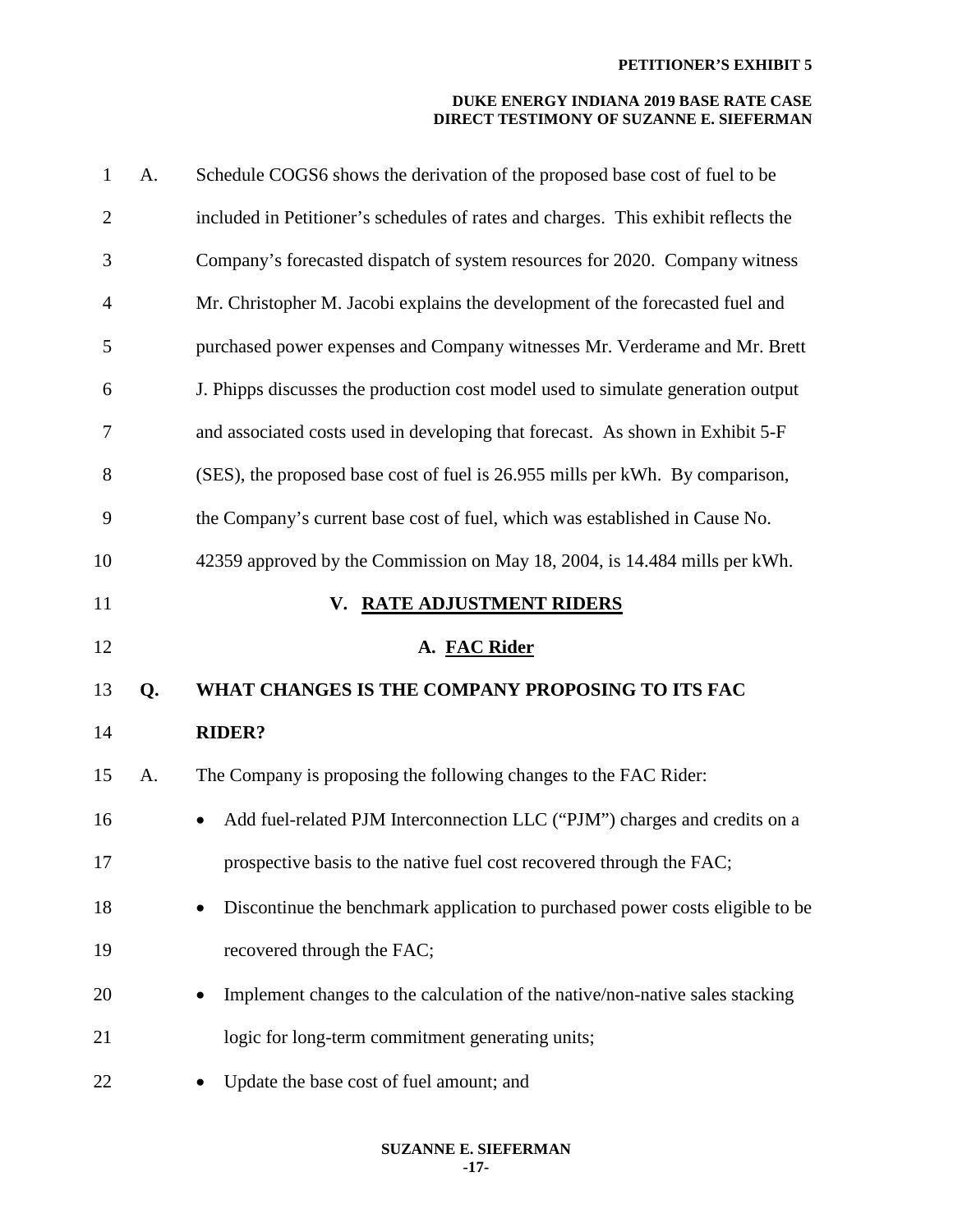| $\mathbf{1}$   |    | Make administrative updates to the tariff page for consistency across riders      |
|----------------|----|-----------------------------------------------------------------------------------|
| $\mathfrak{2}$ |    | and to reflect specific requests being made in this proceeding.                   |
| 3              | Q. | PLEASE DISCUSS WHAT THE COMPANY IS PROPOSING FOR FUEL-                            |
| $\overline{4}$ |    | RELATED PJM CHARGES AND CREDITS.                                                  |
| 5              | A. | The Company's Madison Generating Station ("Madison") is considered an             |
| 6              |    | Indiana resource for MISO purposes, but is not physically located within the      |
| $\tau$         |    | MISO footprint; instead it is connected to the PJM transmission grid. As          |
| 8              |    | discussed in more detail in the testimony of Mr. Verderame, energy from the       |
| 9              |    | station is transferred to MISO using firm transmission service and from an energy |
| 10             |    | perspective it appears the same as other generating units within MISO. In         |
| 11             |    | addition to the settlement statements the Company receives from MISO, it also     |
| 12             |    | receives settlement statements from PJM, which includes additional charges and    |
| 13             |    | credits associated with Madison. Fuel-related charges and credits from MISO       |
| 14             |    | have been included in the Company's FAC filings since it began participating in   |
| 15             |    | the MISO energy market in 2005. The Company did not begin receiving the PJM       |
| 16             |    | settlement statements for Madison until 2012. To date, Duke Energy Indiana has    |
| 17             |    | paid or received all the charges and credits associated with Madison and not      |
| 18             |    | passed any of the amounts onto the Company's retail customers.                    |
| 19             |    | The PJM charges and credits for Madison vary month-to-month. In some              |
| 20             |    | months the net amount on the settlement statement is a charge and in other        |
| 21             |    | months it's a credit. The total net of the charges and credits for 2012 through   |
| 22             |    | 2018 time period is a net credit (payment from PJM) of approximately \$1.6        |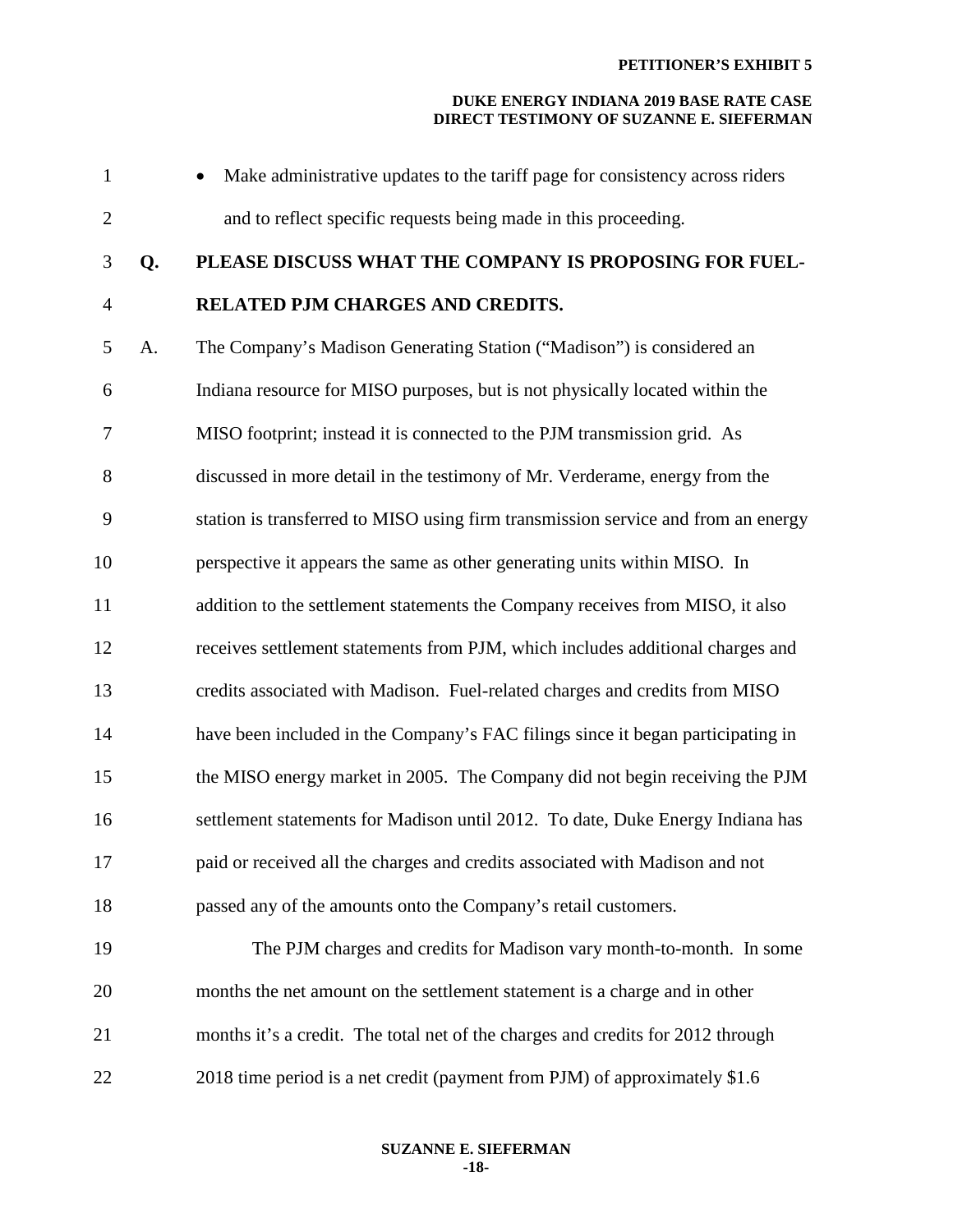| $\mathbf{1}$   |    | million. Madison station, similar to Duke Energy Indiana's other generating        |
|----------------|----|------------------------------------------------------------------------------------|
| $\overline{2}$ |    | stations, is operated for the benefit of the Duke Energy Indiana customers         |
| 3              |    | regardless of its location with the PJM footprint; therefore, the Company believes |
| $\overline{4}$ |    | it is appropriate to include the comparable fuel-related PJM charges and credits,  |
| 5              |    | in addition to the MISO fuel-related charges and credits, in the FAC rider on a    |
| 6              |    | prospective basis.                                                                 |
| $\tau$         | Q. | PLEASE EXPLAIN WHAT THE COMPANY IS PROPOSING RELATED                               |
| 8              |    | TO THE PURCHASED POWER BENCHMARK.                                                  |
| 9              | A. | The Company is currently subject to a purchased power benchmark established by     |
| 10             |    | the Commission's August 18, 1999 Order in Cause No. 41363 and the guidance         |
| 11             |    | of the Commission in Cause Nos. 38706 FAC45, 38708 FAC45, 38707 FAC56              |
| 12             |    | and 38707 FAC59. The benchmark is not intended to be a cap on recovery but         |
| 13             |    | instead has been used to identify when additional review may be needed to ensure   |
| 14             |    | the Company's cost of purchased power is reasonable. In his testimony Mr.          |
| 15             |    | Verderame discusses how the benchmark is calculated and what requirements          |
| 16             |    | must be met in order to recover any purchased power costs above the benchmark      |
| 17             |    | in the Company's FAC rider. He further explains that with the operation of the     |
| 18             |    | MISO market, the risks that the benchmark was intended to address have been        |
| 19             |    | heavily mitigated. The Company is requesting that the purchased power              |
| 20             |    | benchmark procedures currently in place for Duke Energy Indiana be permanently     |
| 21             |    | waived by the Commission. Even absent the benchmark, the Company's                 |
| 22             |    | purchased power costs would continue to remain subject to review and approval      |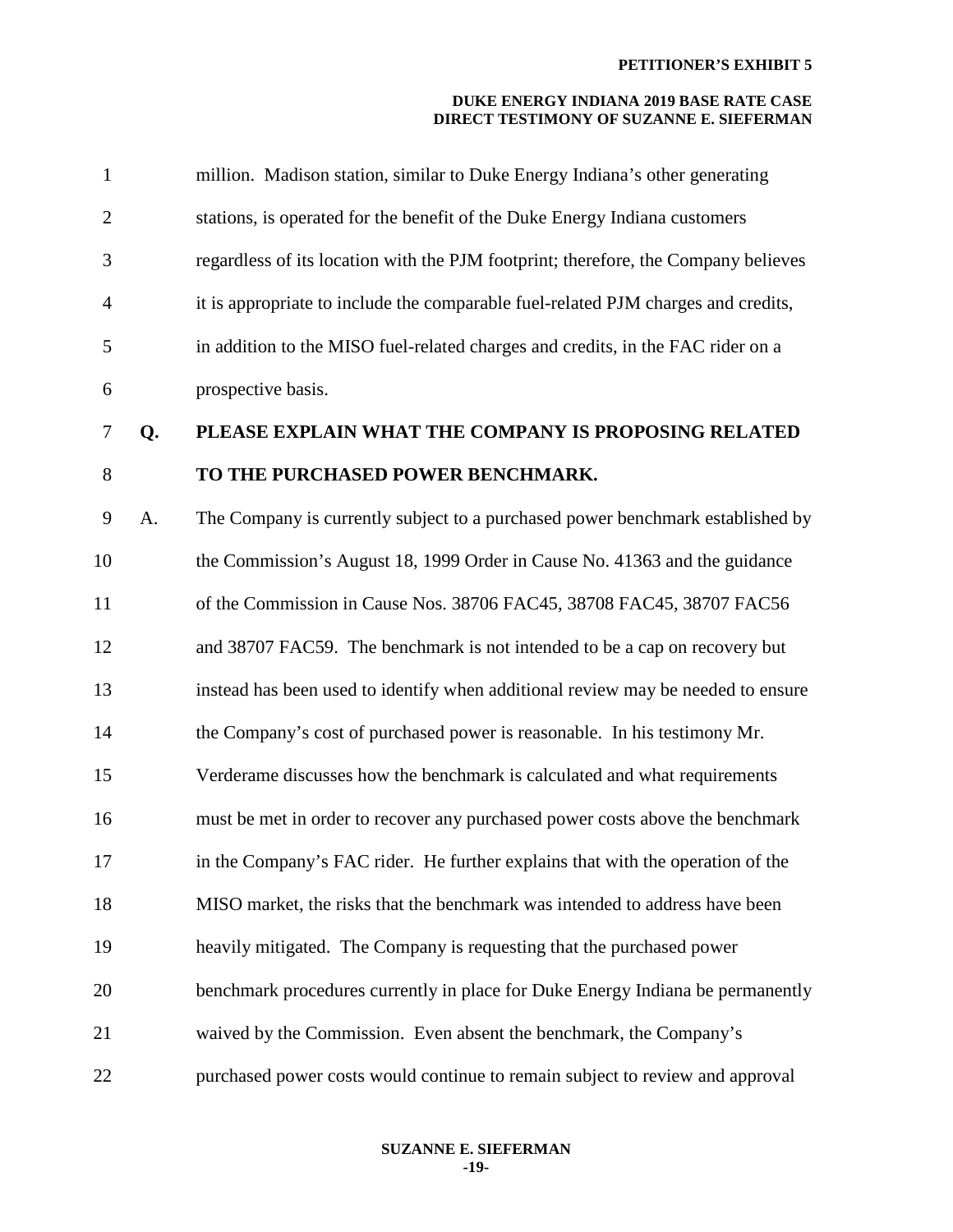1 in each of the Company's FAC rider filings. 2 **Q. PLEASE EXPLAIN WHAT THE COMPANY IS PROPOSING RELATED**  3 **TO THE CALCULATION METHODOLOGY USED TO DETERMINE**  4 **THE NATIVE/NON-NATIVE STACKING OF THE COMPANY'S**  5 **GENERATION.**  6 A. Today the Company determines what fuel costs are allocated to native customers 7 (included in the FAC Rider) versus non-native customers (included in the 8 Reliability Rider) using a production costing model. At a high-level, the model 9 stacks based on average production costs ranked lowest to highest, with native 10 customers generally being assigned the lowest cost resources. The Company is 11 proposing to change the stacking logic from the current "average production cost" 12 basis to an "incremental production cost basis" for long-term commitment 13 generating units such as coal-fired and combined-cycle natural gas units. Duke 14 Energy Indiana would continue to allocate costs for short-term commitment units, 15 such as combustion turbines, on the existing average production cost basis. 16 If native fuel costs increase as a result of this change, the additional costs 17 would increase the fuel costs flowing through the FAC rider. Similarly, any 18 decreases to native fuel costs would lower the fuel costs included in the FAC 19 Rider. Changes to non-native fuel costs will be reflected in the Company's non-20 native sharing mechanism included in the Reliability Rider. 21 The Company believes this request is reasonable as the incremental cost 22 approach will better align with MISO's actual dispatch logic and will more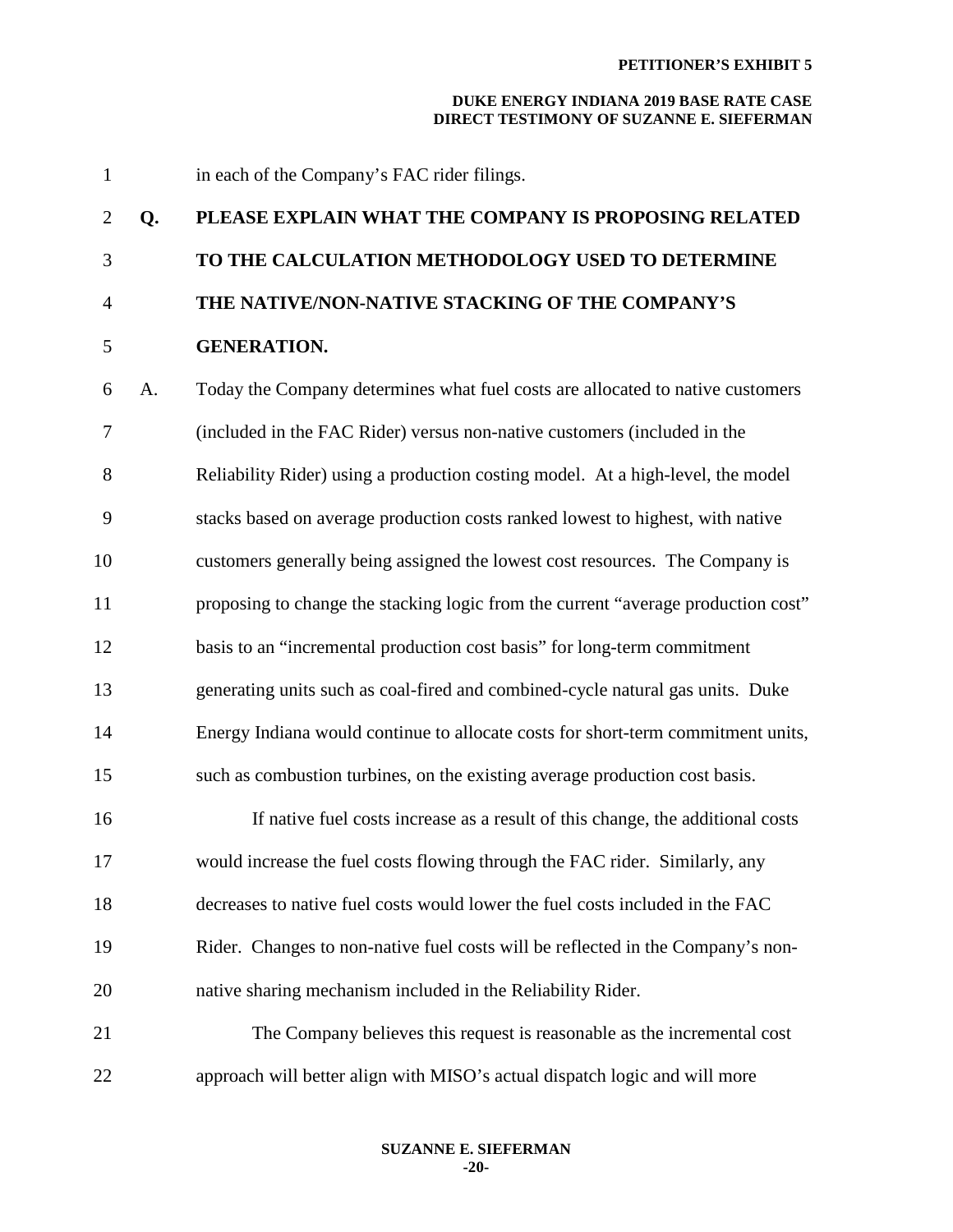| 1              |    | equitably and appropriately allocate fuel costs between native and non-native           |
|----------------|----|-----------------------------------------------------------------------------------------|
| $\overline{2}$ |    | customers.                                                                              |
| 3              |    | Please refer to Company witness Mr. Verderame's testimony for a more                    |
| $\overline{4}$ |    | in-depth discussion of the Company's stacking process and the proposed changes          |
| 5              |    | to the calculation methodology.                                                         |
| 6              | Q. | ARE YOU PROPOSING ANY CHANGES TO THE CURRENT FAC                                        |
| $\tau$         |    | <b>RIDER TARIFF?</b>                                                                    |
| 8              | A. | As discussed earlier in my testimony, the Company is proposing to update the            |
| 9              |    | base cost of fuel used to calculate the FAC Rider rate. The new proposed base           |
| 10             |    | cost of fuel is 26.955 mills per kWh, as compared to the current factor of 14.484       |
| 11             |    | mills per kWh.                                                                          |
| 12             |    | The Company is proposing some minor cosmetic and format changes to                      |
| 13             |    | get more consistency across its various rider and rate tariffs and resetting the tariff |
| 14             |    | numbering. Also, the Company is proposing to remove the gross-up factor                 |
| 15             |    | currently reflected in the FAC, assuming the Commission approves the proposal           |
| 16             |    | discussed in Ms. Graft's testimony to add Utility Receipts Tax ("URT") directly         |
| 17             |    | to the customers' bills rather than including in each rider factor. <sup>1</sup>        |
| 18             |    | Copies of the red-lined and clean revised tariff sheets containing the                  |
| 19             |    | language, header and format changes for the FAC Rider are attached to my                |
| 20             |    | testimony as Petitioner's Exhibit 5-G (SES) and 5-H (SES). They are also                |

 $\overline{a}$ 

<span id="page-21-0"></span><sup>&</sup>lt;sup>1</sup> The Direct Testimony of Company witness Ms. Graft will explain the Company's proposal to include URT on customer bills in lieu of including it as a cost of service item and will support the *pro forma* adjustment to remove URT from the cost of service.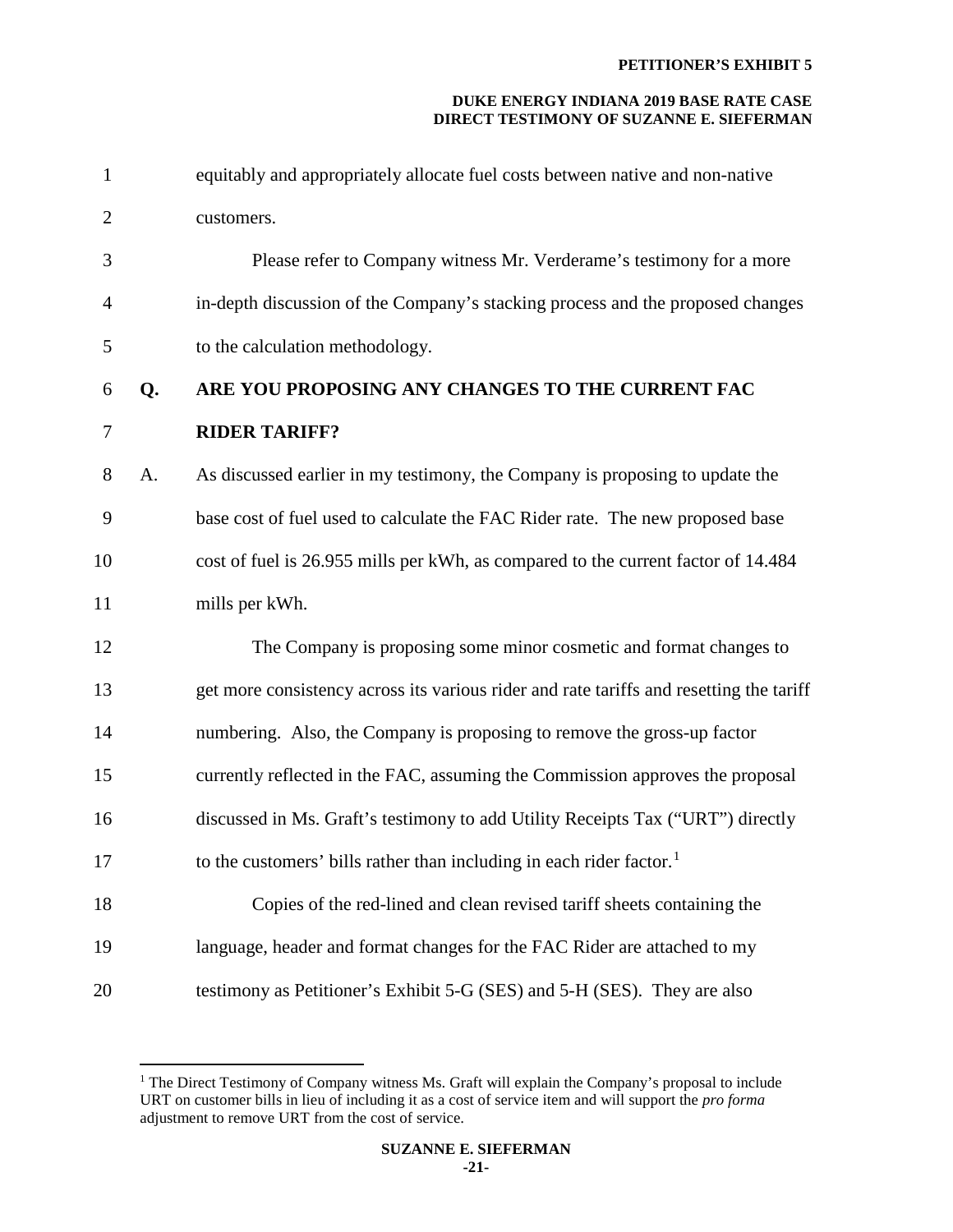| $\mathbf{1}$   |    | included with the complete set of base rate and other rider tariffs that are filed     |
|----------------|----|----------------------------------------------------------------------------------------|
| $\overline{2}$ |    | with the testimony of Mr. Flick as Petitioner's Exhibit 9-A (RAF) and 9-B (RAF).       |
| 3              |    | The complete rider with revised rates and new allocation factors will be filed as a    |
| $\overline{4}$ |    | compliance filing following approval of the Company's proposed base rates.             |
| 5              |    | <b>B.</b> Regional Transmission Operator ("RTO") Rider                                 |
| 6              | Q. | WHAT CHANGES IS THE COMPANY PROPOSING TO ITS RTO                                       |
| 7              |    | <b>RIDER?</b>                                                                          |
| 8              | A. | The Company is proposing the following changes to the RTO Rider:                       |
| 9              |    | Add non-fuel related PJM charges and credits on a prospective basis to the             |
| 10             |    | comparable MISO amounts currently included in the rider;                               |
| 11             |    | Update the proposed annual base amounts for RTO non-fuel costs and RTO                 |
| 12             |    | transmission revenues used in the rider calculation;                                   |
| 13             |    | Modify the factor calculation for HLF customers to be billed on KW demand<br>$\bullet$ |
| 14             |    | rather than on kWh sales; and                                                          |
| 15             |    | Make administrative updates to the tariff page for consistency across riders           |
| 16             |    | and to reflect specific requests being made in this proceeding.                        |
| 17             | Q. | WHAT IS THE COMPANY PROPOSING FOR NON-FUEL RELATED                                     |
| 18             |    | PJM CHARGES AND CREDITS?                                                               |
| 19             | A. | As discussed in more detail above for the FAC Rider, the Company is currently          |
| 20             |    | receiving settlement statements from both PJM (for Madison) and MISO, but is           |
| 21             |    | only including the charges and credits from the MISO statements in its base rates      |
| 22             |    | and/or applicable rider rates to retail customers. The Company is proposing in         |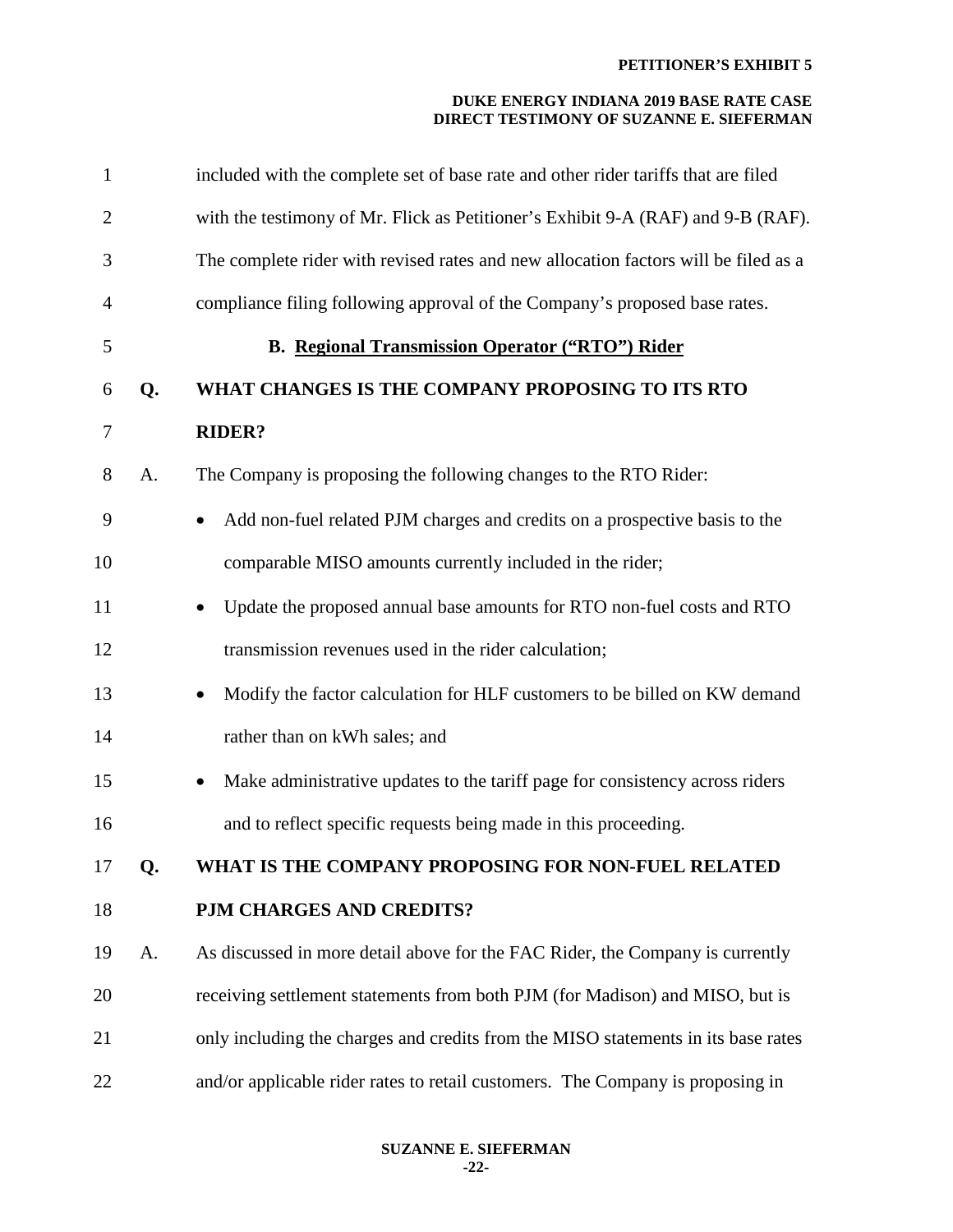| $\mathbf{1}$   |    | this proceeding to include all RTO non-fuel charges and credits and transmission        |
|----------------|----|-----------------------------------------------------------------------------------------|
| $\overline{2}$ |    | revenues (both from PJM and MISO) on a prospective basis in its RTO rider               |
| 3              |    | filings. The Company believes this request is reasonable as Madison is operated         |
| $\overline{4}$ |    | for the benefit of the Duke Energy Indiana customers.                                   |
| 5              | Q. | ARE YOU PROPOSING ANY CHANGES TO THE CURRENT RTO                                        |
| 6              |    | <b>RIDER TARIFF?</b>                                                                    |
| 7              | A. | The Company is proposing to update the RTO non-fuel and transmission revenues           |
| 8              |    | amounts built into base rates and track the actual amounts experienced for these        |
| 9              |    | items above and below the amounts in base rates. In accordance with the                 |
| 10             |    | Company's proposal, the new base amounts reflect both PJM and MISO charges              |
| 11             |    | and credits.                                                                            |
| 12             |    | The Company is also proposing to update the calculation of the RTO                      |
| 13             |    | Rider factor for HLF customers to bill on KW demand rather than kWh sales.              |
| 14             |    | This proposed methodology is consistent with how the HLF factors are currently          |
| 15             |    | calculated for the Company's Environmental and Renewables Riders.                       |
| 16             |    | The Company is proposing some minor cosmetic and format changes to                      |
| 17             |    | get more consistency across its various rider and rate tariffs and resetting the tariff |
| 18             |    | numbering, including modifying the name of this rider from MISO to RTO to               |
| 19             |    | reflect the inclusion of applicable amounts from both MISO and PJM. In                  |
| 20             |    | addition, the Company is proposing to update the revenue conversion factors to          |
| 21             |    | reflect the provision for uncollectible accounts expense and public utility fee         |
| 22             |    | approved in this proceeding and remove the provision for utility receipts tax.          |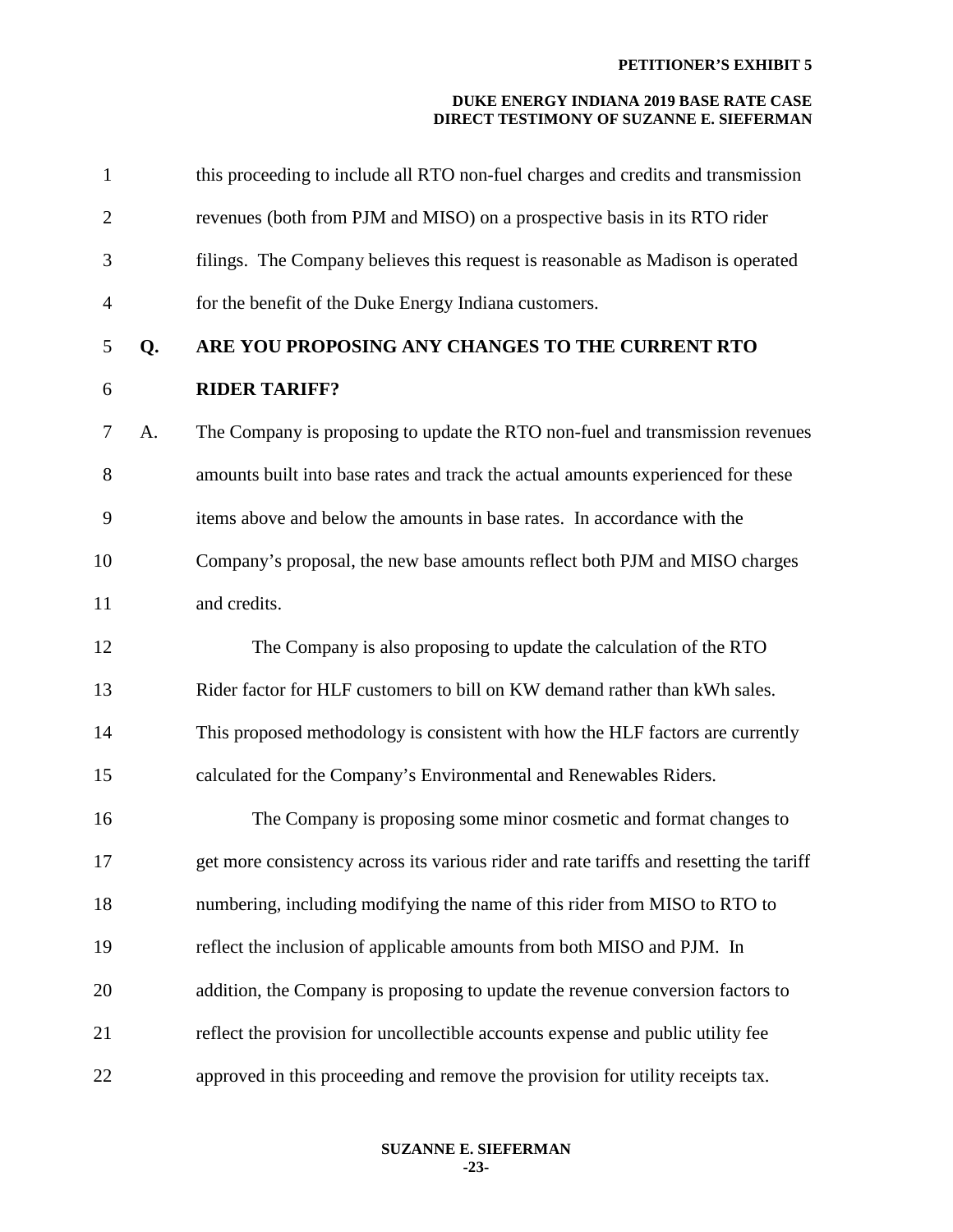| $\mathbf{1}$   |    | Copies of the red-lined and clean revised tariff sheets containing the                |
|----------------|----|---------------------------------------------------------------------------------------|
| $\overline{2}$ |    | language, header and format changes for the RTO Rider are attached to my              |
| 3              |    | testimony as Petitioner's Exhibit 5-I (SES) and 5-J (SES). They are also included     |
| $\overline{4}$ |    | with the complete set of base rate and other rider tariffs that are filed with the    |
| 5              |    | testimony of Mr. Flick as Petitioner's Exhibit 9-A (RAF) and 9-B (RAF). The           |
| 6              |    | complete rider with revised rates and new allocation factors will be filed as a       |
| 7              |    | compliance filing following approval of the Company's proposed base rates.            |
| 8              |    | C. Reliability Rider                                                                  |
| 9              | Q. | WHAT CHANGES IS THE COMPANY PROPOSING TO ITS                                          |
| 10             |    | <b>RELIABILITY RIDER?</b>                                                             |
| 11             | A. | The Company is proposing the following changes to the Reliability Rider (Rider        |
| 12             |    | $70$ :                                                                                |
| 13             |    | Retaining the non-native margin sharing mechanism but resetting the base<br>$\bullet$ |
| 14             |    | amount to zero. The Company proposes to continue sharing 50/50 between                |
| 15             |    | customers and shareholders non-native margins realized during the reporting           |
| 16             |    | period for the rider, including both positive and potentially negative margins;       |
| 17             |    | Implementing a new sharing mechanism (or modify the existing non-native               |
| 18             |    | mechanism) to share 50/50 between customers and shareholders in margins               |
| 19             |    | realized on short-term bundled non-native sales.                                      |
| 20             |    | Implement changes to the calculation of the native/non-native sales stacking          |
| 21             |    | logic for long-term commitment generating units;                                      |
| 22             |    | Modify the capacity portion of the rider to allow for any differential in             |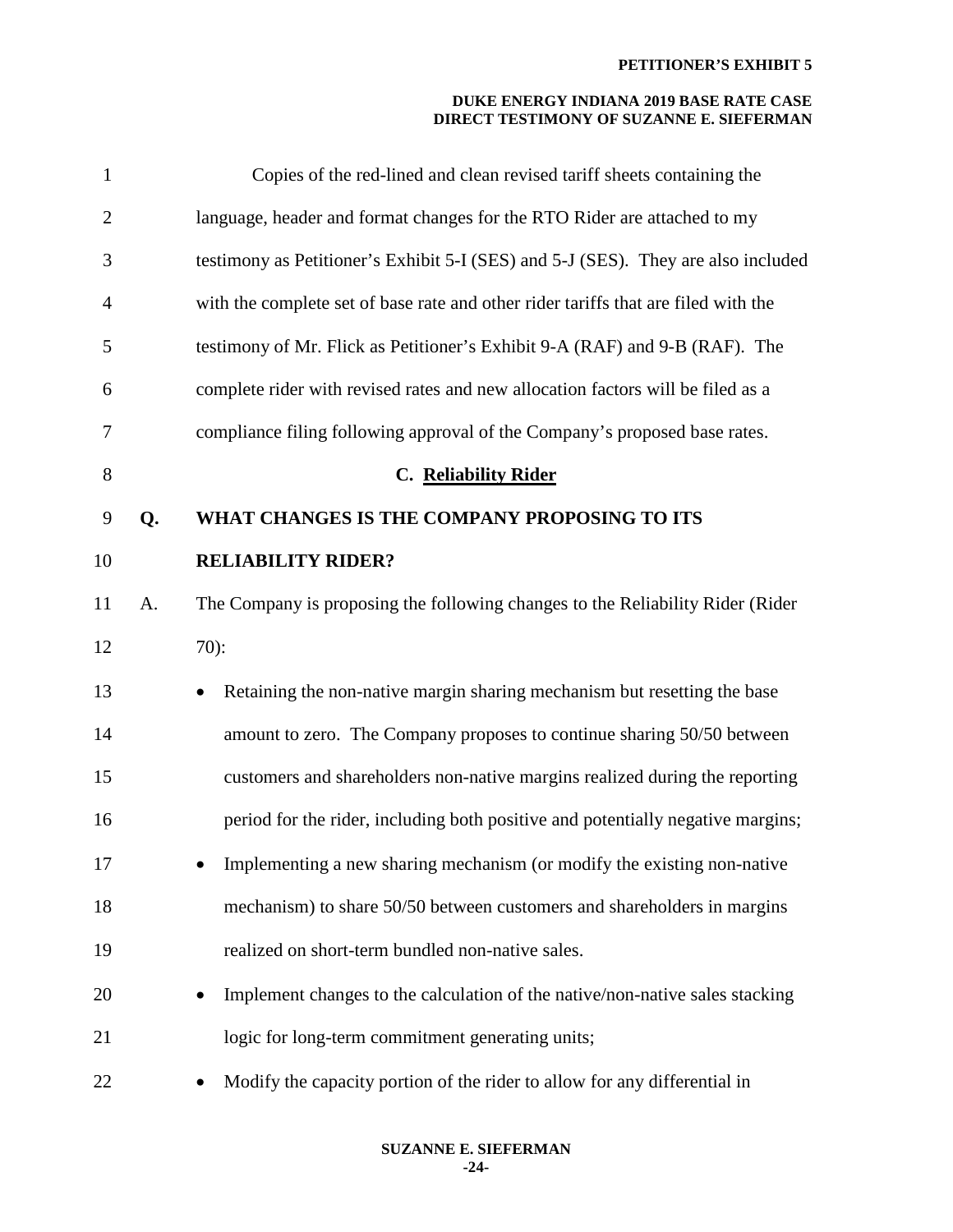| $\mathbf{1}$   |    | capacity costs and/or revenues related to Madison station;                        |
|----------------|----|-----------------------------------------------------------------------------------|
| $\overline{2}$ |    | Update the proposed annual base amount for Power Share® bill credits;             |
| 3              |    | Modify the factor calculation for HLF customers to be billed on KW demand         |
| 4              |    | rather than on kWh sales; and                                                     |
| 5              |    | Make administrative updates to the tariff page for consistency across riders      |
| 6              |    | and to reflect specific requests being made in this proceeding.                   |
| 7              | Q. | WHAT CHANGE IS THE COMPANY PROPOSING TO THE CURRENT                               |
| 8              |    | NON-NATIVE SHARING MECHANISM WITHIN THIS RIDER?                                   |
| 9              | A. | The Company is proposing to retain this mechanism but reset the base amount to    |
| 10             |    | zero. Non-native margins, both above and below zero, would be shared equally      |
| 11             |    | between the Company and customers with no specific amount embedded in base        |
| 12             |    | rates. As described in more detail in the testimony of Company witness Mr.        |
| 13             |    | Verderame, this proposal is reasonable as the Company has experienced             |
| 14             |    | significant variability in actual non-native margins realized since the Rider was |
| 15             |    | implemented in the last base rate case. Given this variability, the Company       |
| 16             |    | believes that accounting for this item through a tracking mechanism is more       |
| 17             |    | appropriate than building an amount into base rates.                              |
| 18             | Q. | CAN YOU PLEASE DESCRIBE WHAT THE COMPANY IS REFERRING                             |
| 19             |    | TO AS SHORT-TERM BUNDLED NON-NATIVE SALES?                                        |
| 20             | A. | Yes. The Company is using this term to describe a newer type of non-native        |
| 21             |    | contract that combines sales of both capacity and energy and is short-term in     |
| 22             |    | nature (five years or less). The negotiated contract prices will cover the energy |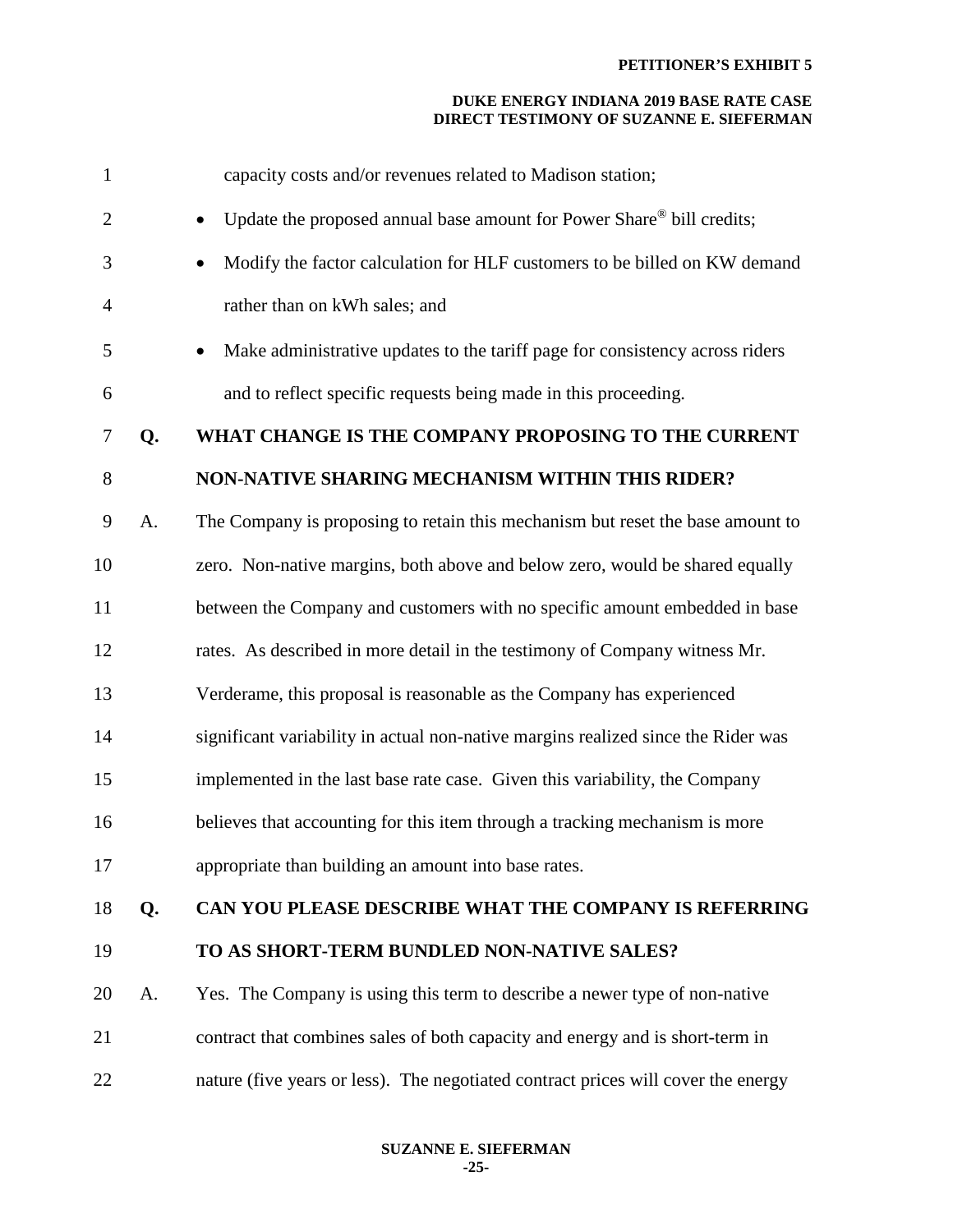| 1              |    | costs and will make a contribution to fixed costs. The Company believes that        |
|----------------|----|-------------------------------------------------------------------------------------|
| $\overline{2}$ |    | these short-term bundled non-native agreements can be structured to meet a          |
| 3              |    | changing wholesale customer need and can be priced to compete at current market     |
| $\overline{4}$ |    | prices. For a more detailed discussion on this topic, please refer to the testimony |
| $\mathfrak{S}$ |    | of Company witness Mr. Verderame.                                                   |
| 6              | Q. | PLEASE EXPLAIN HOW THE COMPANY IS CURRENTLY                                         |
| 7              |    | ACCOUNTING FOR THE ONE EXISTING SHORT-TERM BUNDLED                                  |
| $8\,$          |    | NON-NATIVE CONTRACT.                                                                |
| 9              | A. | The Company currently has one short-term bundled non-native contract expiring       |
| 10             |    | in 2021. As the contract terms for traditional native wholesale contracts have      |
| 11             |    | come to an end, some have not been renewed due to the current low-cost energy       |
| 12             |    | and capacity pricing available in MISO. This one short-term bundled non-native      |
| 13             |    | contract was priced to be competitive within the MISO market. The pricing for       |
| 14             |    | this contract is below the Company's fully embedded costs, but above the variable   |
| 15             |    | costs, such that it results in an overall net contribution to the Company's fixed   |
| 16             |    | costs. Absent this contribution, the retail customers would bear these costs        |
| 17             |    | coming out of a retail base rate case where a new cost of service study is          |
| 18             |    | completed. Between retail rate cases, the Company has not updated its cost of       |
| 19             |    | service study and therefore no ratemaking impacts have been recognized to date      |
| 20             |    | for customers as a result of this one particular contract.                          |
| 21             | Q. | WHAT IS THE COMPANY PROPOSING IN THIS PROCEEDING FOR                                |

22 **THE CURRENT (AND ANY FUTURE) SHORT-TERM BUNDLED NON-**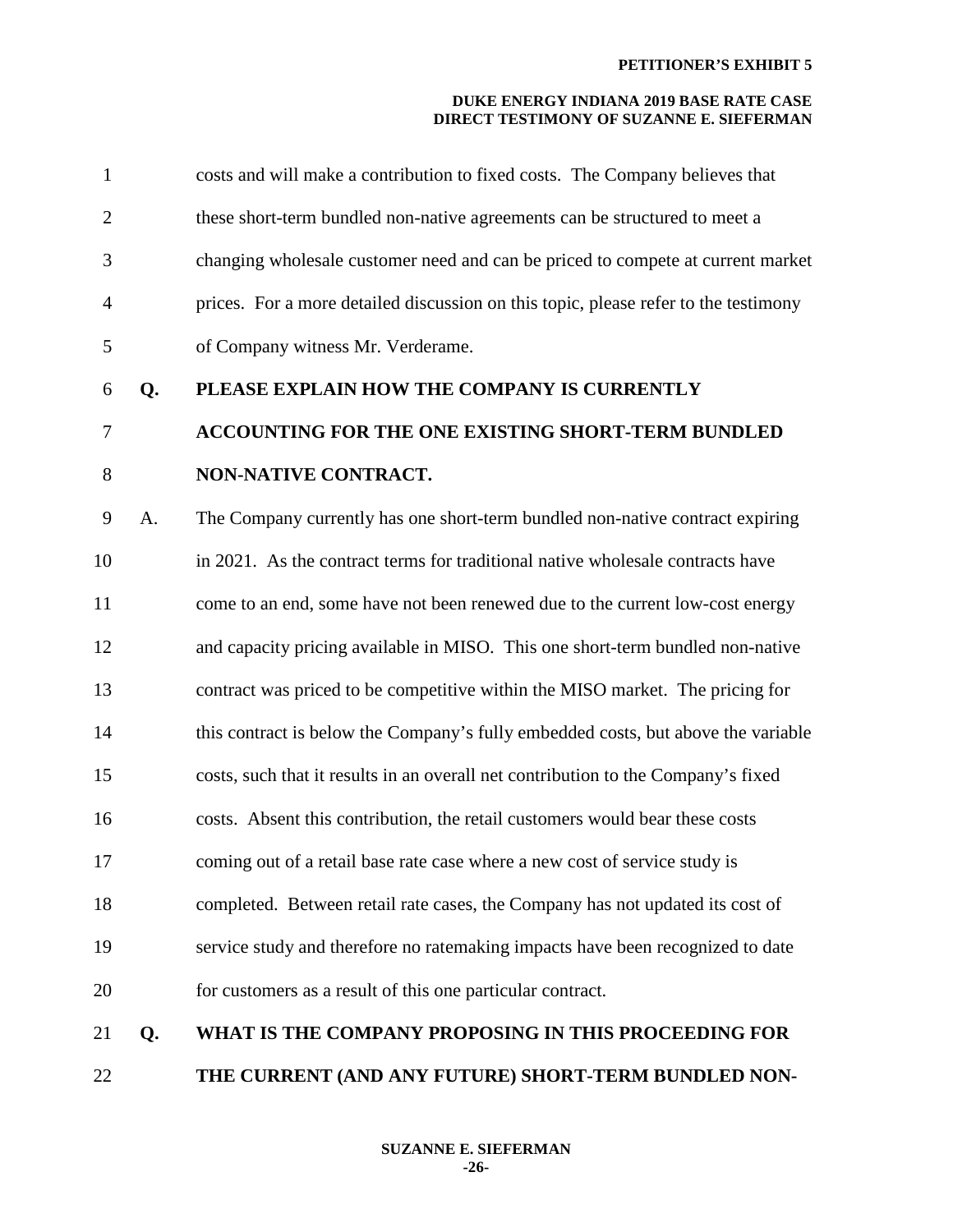## **DUKE ENERGY INDIANA 2019 BASE RATE CASE DIRECT TESTIMONY OF SUZANNE E. SIEFERMAN**

# 1 **NATIVE SALES?**

| $\overline{2}$ | A. | The Company is proposing to include the margin from the one existing short-term    |
|----------------|----|------------------------------------------------------------------------------------|
| 3              |    | bundled non-native sale, and any similar sales made in the future, within the      |
| $\overline{4}$ |    | Reliability Rider to be shared equally (50/50) between the Company and             |
| 5              |    | customers. This proposal provides a way for retail customers to realize a benefit  |
| 6              |    | as a result of the contribution to fixed costs made from these sales on a          |
| $\tau$         |    | prospective basis.                                                                 |
| $8\,$          | Q. | WHAT CHANGES ARE BEING PROPOSED TO THE NATIVE/NON-                                 |
| 9              |    | <b>NATIVE COST ALLOCATIONS?</b>                                                    |
| 10             | A. | As discussed in more detail above for the FAC Rider, and in the testimony of       |
| 11             |    | Company witness Mr. Verderame, the Company is proposing to change the              |
| 12             |    | stacking logic in its production costing model from the current "average           |
| 13             |    | production cost" basis to an "incremental production cost" basis for long-term     |
| 14             |    | commitment generating units (i.e., coal-fired and combined-cycle natural gas       |
| 15             |    | units). This production costing model is used to determine native versus non-      |
| 16             |    | native fuel costs. Any changes to native fuel costs resulting from a change in the |
| 17             |    | stacking logic would be reflected in the FAC Rider and any impacts to non-native   |
| 18             |    | fuel costs would flow through the non-native sharing mechanism in the Reliability  |
| 19             |    | Rider. The Company believes this proposal is reasonable as it more closely aligns  |
| 20             |    | with MISO's dispatch logic and will result in a more equitable allocation of fuel  |
| 21             |    | costs between native and non-native customers.                                     |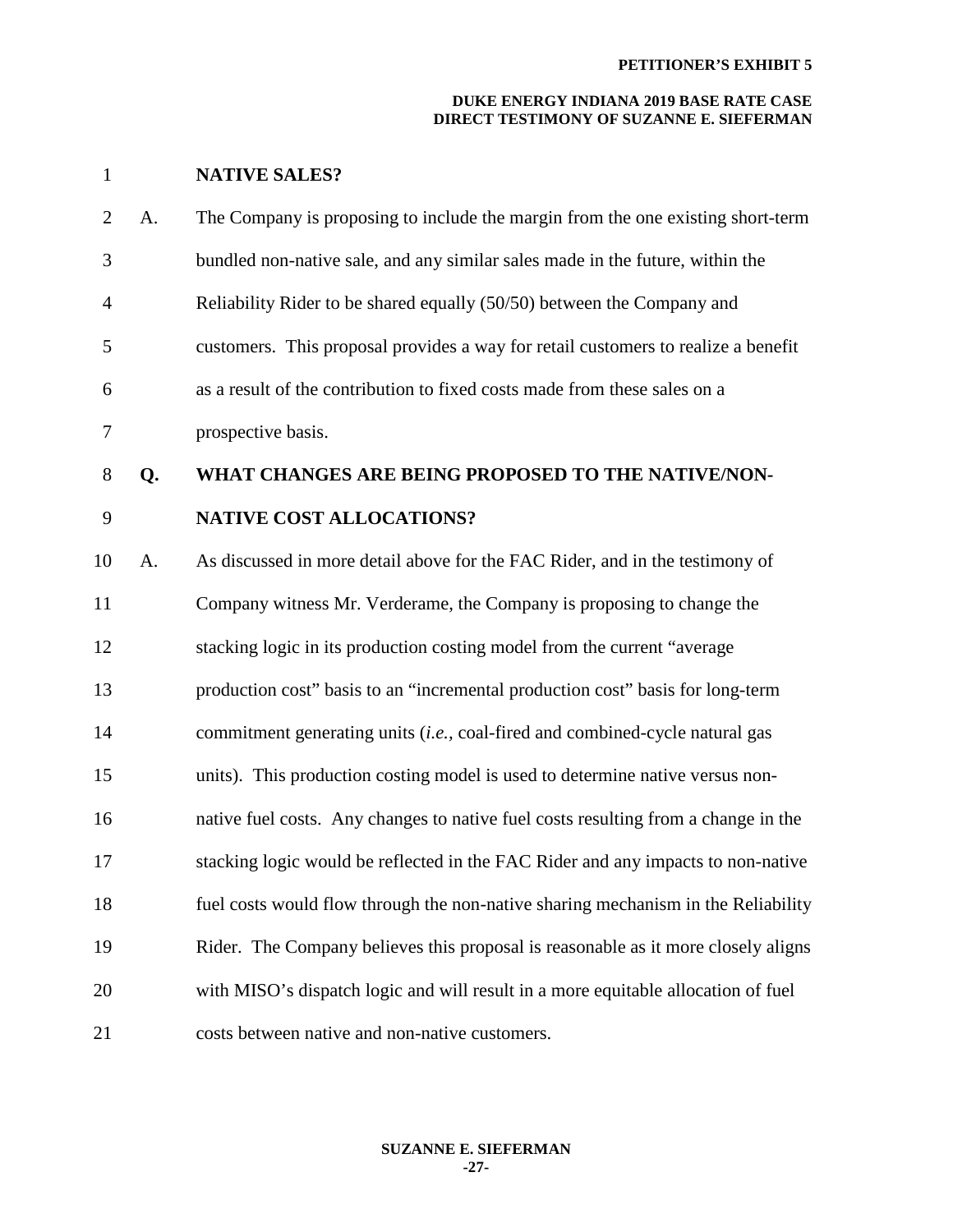#### **DUKE ENERGY INDIANA 2019 BASE RATE CASE DIRECT TESTIMONY OF SUZANNE E. SIEFERMAN**

1 **Q. WHAT CHANGES ARE BEING PROPOSED TO THE RIDER WITH** 

# 2 **REGARDS TO CAPACITY COSTS AND/OR REVENUES?**

3 A. As more fully described in the testimony of Mr. Verderame, there have been 4 changes recently to the MISO Resource Adequacy Construct that impact Duke 5 Energy Indiana's use of Madison as a capacity resource. MISO has made a 6 change, effective June 1, 2019 for the 2019/2020 Delivery Year, in how it will 7 value capacity resources located outside the MISO footprint. This change has 8 impacted the Company's Madison station, which is now being considered a PJM 9 external zone resource and could therefore clear the annual MISO capacity 10 auction at a different price than the Company's other generating assets. There 11 was no price difference experienced during the 2019/2020 auction; however, price 12 separation could occur in future auctions. To address situations like Madison and 13 other similarly situated generation units, MISO created a hedge instrument called 14 Historical Unit Consideration ("HUC") that are allocated to generators like 15 Madison and are intended to fund the differential. Given these recent changes, 16 the Company is proposing that in prospective Reliability Rider filings no capacity 17 revenues would flow through the rider until the native load charges have been 18 met. If capacity costs have been offset, further revenues from capacity sales and 19 HUC payments could be allocated as non-native sales margin and shared equally 20 through the rider. If capacity costs for native load exceed all capacity revenues, 21 the differential will be recovered in the same way it is today.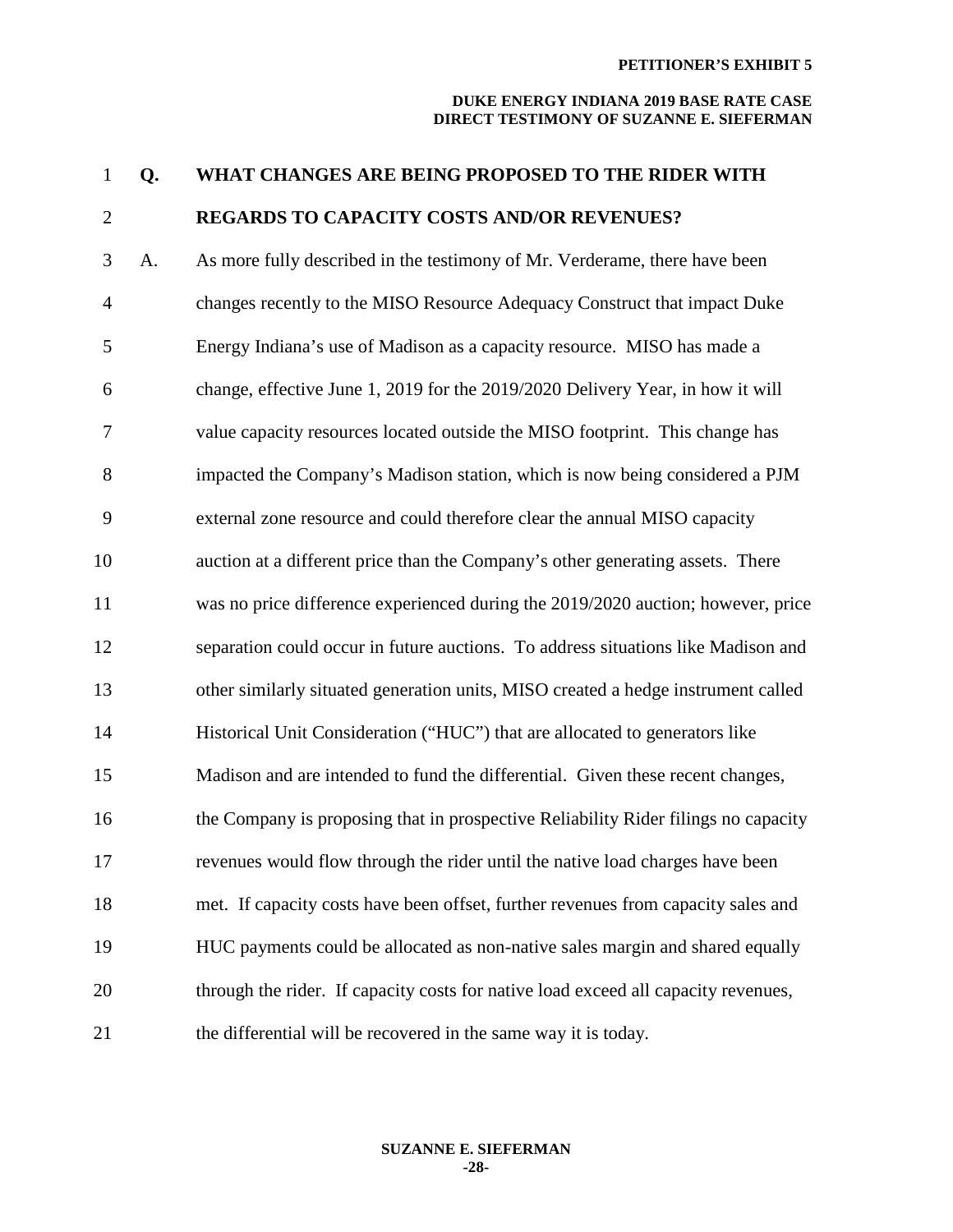| $\mathbf{1}$   | Q. | ARE YOU PROPOSING ANY CHANGES TO THE CURRENT TARIFF                                 |
|----------------|----|-------------------------------------------------------------------------------------|
| $\overline{2}$ |    | FOR THE RELIABILITY RIDER?                                                          |
| 3              | A. | Yes. The Company is proposing to update the annual base amount for bill credits     |
| 4              |    | under the Power Share® program.                                                     |
| 5              |    | The Company is also proposing to update the calculation of the Reliability          |
| 6              |    | Rider factor for HLF customers to bill on KW demand rather than kWh sales.          |
| 7              |    | This proposed methodology is consistent with how the HLF factors are currently      |
| 8              |    | calculated for the Company's Environmental and Renewables Riders and with           |
| 9              |    | what is proposed for the RTO Rider.                                                 |
| 10             |    | The Company is also proposing some minor cosmetic and format changes                |
| 11             |    | to get more consistency across its various rider and rate tariffs and resetting the |
| 12             |    | tariff numbering. Further, the Company is proposing to update the revenue           |
| 13             |    | conversion factors to reflect the provision for uncollectible accounts expense and  |
| 14             |    | public utility fee approved in this proceeding and remove the provision for utility |
| 15             |    | receipts tax.                                                                       |
| 16             |    | Copies of the red-lined and clean revised tariff sheets containing the              |
| 17             |    | language, header and format changes for the Reliability Rider are attached to my    |
| 18             |    | testimony as Petitioner's Exhibit 5-K (SES) and 5-L (SES). They are also            |
| 19             |    | included with the complete set of base rate and other rider tariffs that are filed  |
| 20             |    | with the testimony of Mr. Flick as Petitioner's Exhibit 9-A (RAF) and 9-B (RAF).    |
| 21             |    | The complete rider with revised rates and new allocation factors will be filed as a |
| 22             |    | compliance filing following approval of the Company's proposed base rates.          |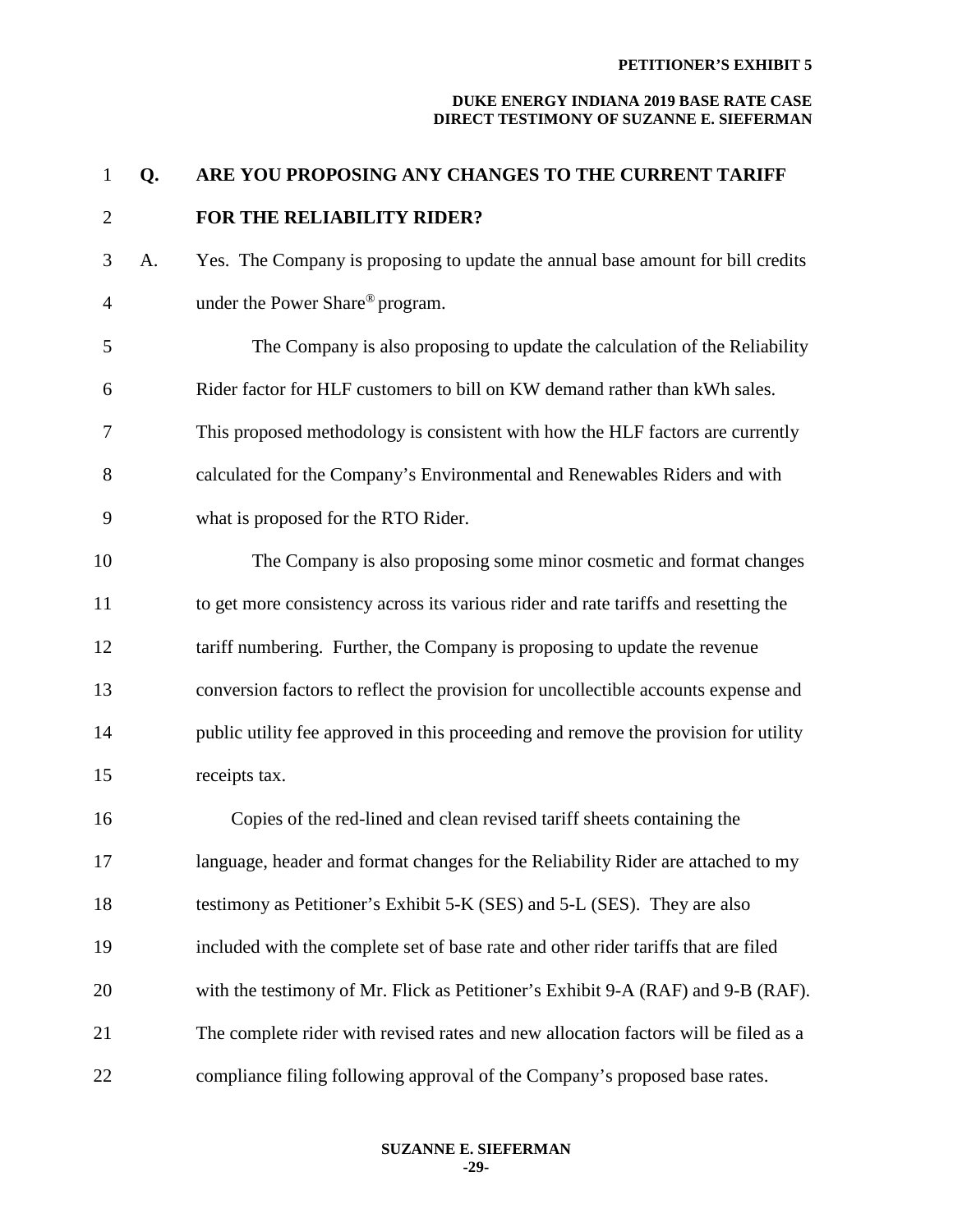| 1              |    | D. Renewables Rider                                                                |
|----------------|----|------------------------------------------------------------------------------------|
| $\overline{2}$ | Q. | WHAT CHANGES IS THE COMPANY PROPOSING TO ITS                                       |
| 3              |    | <b>RENEWABLES RIDER?</b>                                                           |
| 4              | A. | The Company is proposing to roll the net book value (original cost investment      |
| 5              |    | less accumulated depreciation) of all in-service renewables plant as of the end of |
| 6              |    | the Test Period into base rates. Additionally, the Test Period level of O&M will   |
| 7              |    | be included in base rates, as will the depreciation associated with the investment |
| 8              |    | rolled into rate base.                                                             |
| 9              |    | At the time of implementation of the new base rates resulting from this            |
| 10             |    | proceeding, the Renewables Rider will be revised to:                               |
| 11             |    | remove the investment and O&M amounts included in base rates;                      |
| 12             |    | recalculate the depreciation on the remaining investment (if any) using            |
| 13             |    | the new depreciation rates approved in this proceeding;                            |
| 14             |    | change the 10.5% ROE used in the cost of capital calculation to the                |
| 15             |    | new ROE approved in this proceeding;                                               |
| 16             |    | update the calculation to begin reconciling return, in addition to the             |
| 17             |    | current practice of reconciling operating expenses; and,                           |
| 18             |    | change the allocations to rate classes used in the calculation of rates to         |
| 19             |    | use the final 4CP production demand allocators from this proceeding                |
| 20             |    | instead of the revenue requirements from Cause No. 42359; and                      |
| 21             |    | make administrative updates to the tariff page for consistency across              |
| 22             |    | riders and to reflect specific requests being made in this proceeding.             |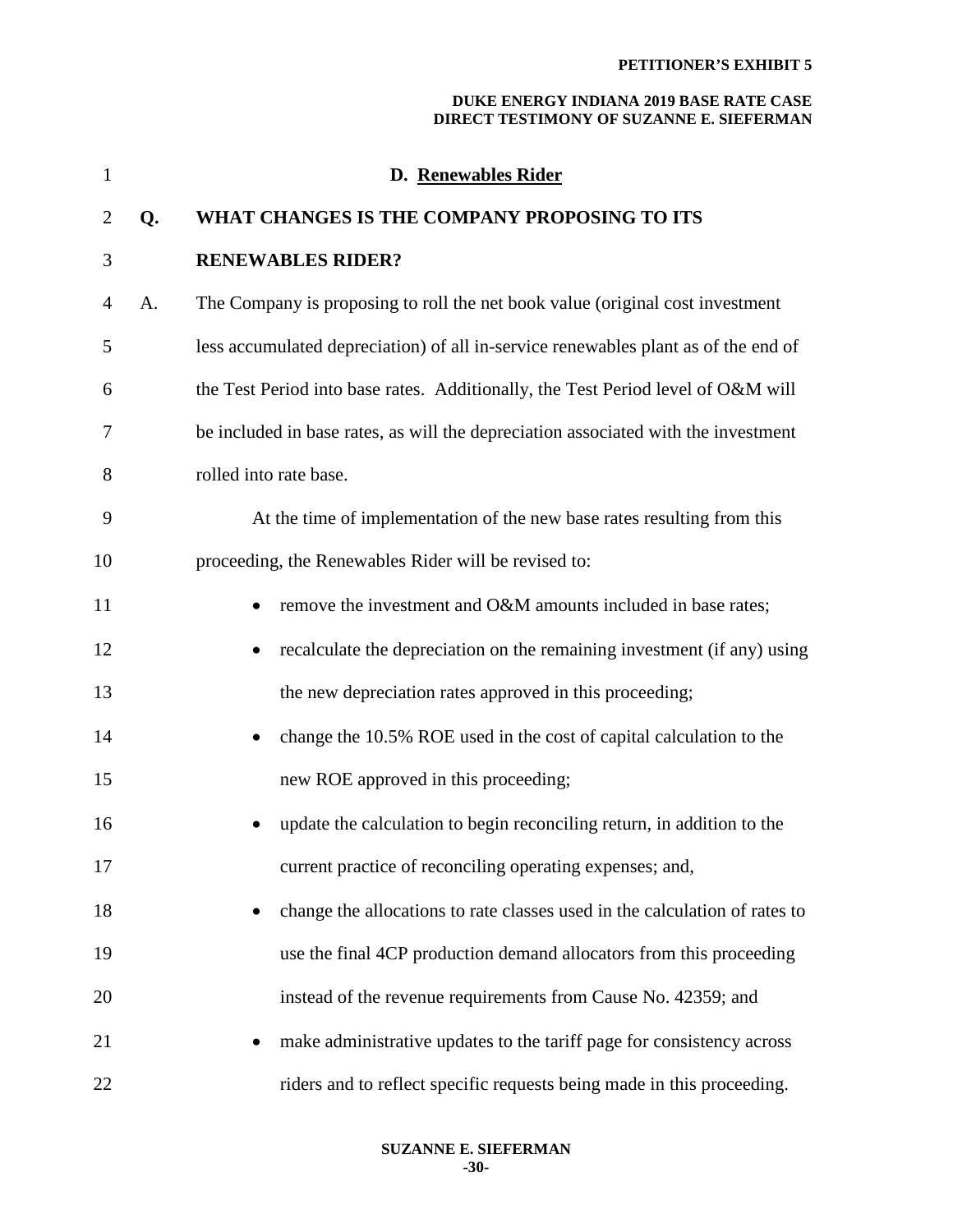| $\mathbf{1}$   |    | This proposed treatment and changes are in accordance with the terms of              |
|----------------|----|--------------------------------------------------------------------------------------|
| $\overline{2}$ |    | the Settlement Agreements approved in Cause Nos. 44734 and 44767 approving           |
| 3              |    | rate recoveries for Crane Solar and Markland Uprate projects, respectively.          |
| 4              | Q. | UNDER THE COMPANY'S PROPOSAL, ARE THERE ANY OTHER                                    |
| 5              |    | ITEMS INCLUDED IN THE RENEWABLES RIDER THAT WILL NOT                                 |
| 6              |    | <b>BE BUILT INTO BASE RATES?</b>                                                     |
| 7              | A. | Yes. The Company is proposing that post-in-service carrying costs and any            |
| 8              |    | credits from the sale of RECs not be included in base rates, but rather continue to  |
| 9              |    | be tracked in the Renewables Rider. The post-in-service carrying costs and REC       |
| 10             |    | sales are non-recurring and variable in nature, so these items would be best         |
| 11             |    | managed through the tracker, until such time as the Renewable Rider is no longer     |
| 12             |    | warranted.                                                                           |
| 13             |    | In addition, once the Company is able to utilize the investment tax credits          |
| 14             |    | ("ITC") for the applicable renewable projects on its corporate consolidated federal  |
| 15             |    | income tax return, an additional credit for the retail jurisdictional portion of the |
| 16             |    | associated ITC amortization would be included in the Renewable Rider. These          |
| 17             |    | credits have not been included in the proposed base rates in this proceeding to      |
| 18             |    | ensure compliance with the federal income tax normalization requirements             |
| 19             |    | because the Company will not be able to utilize the credits until after the Test     |
| 20             |    | Period, as discussed in the Direct testimonies of Company witnesses Ms. Douglas      |
| 21             |    | and Mr. John R. Panizza.                                                             |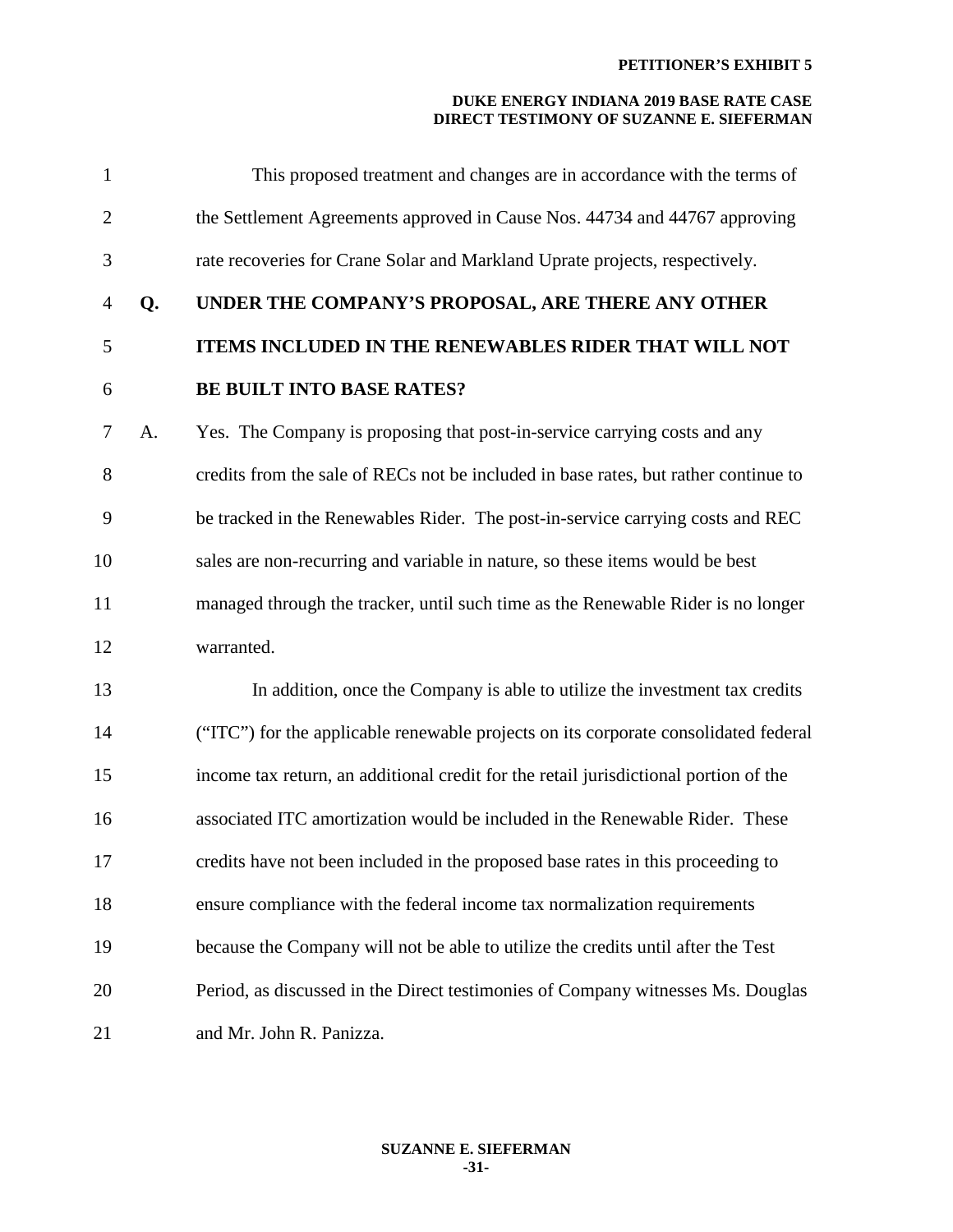| $\mathbf{1}$   | Q. | ARE THE COMPANY'S RATEMAKING PROPOSALS REGARDING                                    |
|----------------|----|-------------------------------------------------------------------------------------|
| $\overline{2}$ |    | RENEWABLES INVESTMENT AND COSTS CURRENTLY INCLUDED                                  |
| 3              |    | IN THE RENEWABLES RIDER REASONABLE?                                                 |
| $\overline{4}$ | A. | Yes. The Company's proposal is consistent with past practice in Indiana to          |
| 5              |    | subsequently include in base rates in-service plant receiving CWIP ratemaking       |
| 6              |    | treatment via a tracker. The Company's proposed treatment is also in accordance     |
| 7              |    | with the terms of the Crane Solar and Markland Uprate Settlement Agreements.        |
| 8              |    | To continue to track the post-in-service carrying costs and any REC sale net        |
| 9              |    | proceeds in the Renewables Rider, along with any incremental new investment         |
| 10             |    | and related depreciation and O&M, is a reasonable way to recover the non-routine    |
| 11             |    | and variable Renewables Rider costs.                                                |
| 12             | Q. | HOW WILL THE COMPANY IMPLEMENT THE CHANGES TO THE                                   |
| 13             |    | RENEWABLES RIDER ONCE NEW BASE RATES ARE APPROVED?                                  |
|                |    |                                                                                     |
| 14             | A. | The Company will file revised rate schedules resetting the then-current rates to    |
| 15             |    | remove the amounts included in base rates and adjust the ROE, revenue               |
| 16             |    | conversion factors, and allocation factors. This will be done concurrently with     |
| 17             |    | filing the new base rate tariffs, with both base rates and rider rate changes to be |
| 18             |    | implemented on a service-rendered basis.                                            |
| 19             | Q. | ARE YOU PROPOSING ANY CHANGES TO THE CURRENT                                        |
| 20             |    | <b>RENEWABLES RIDER TARIFF?</b>                                                     |
| 21             | A. | Yes. The Company is proposing some minor cosmetic and format changes to get         |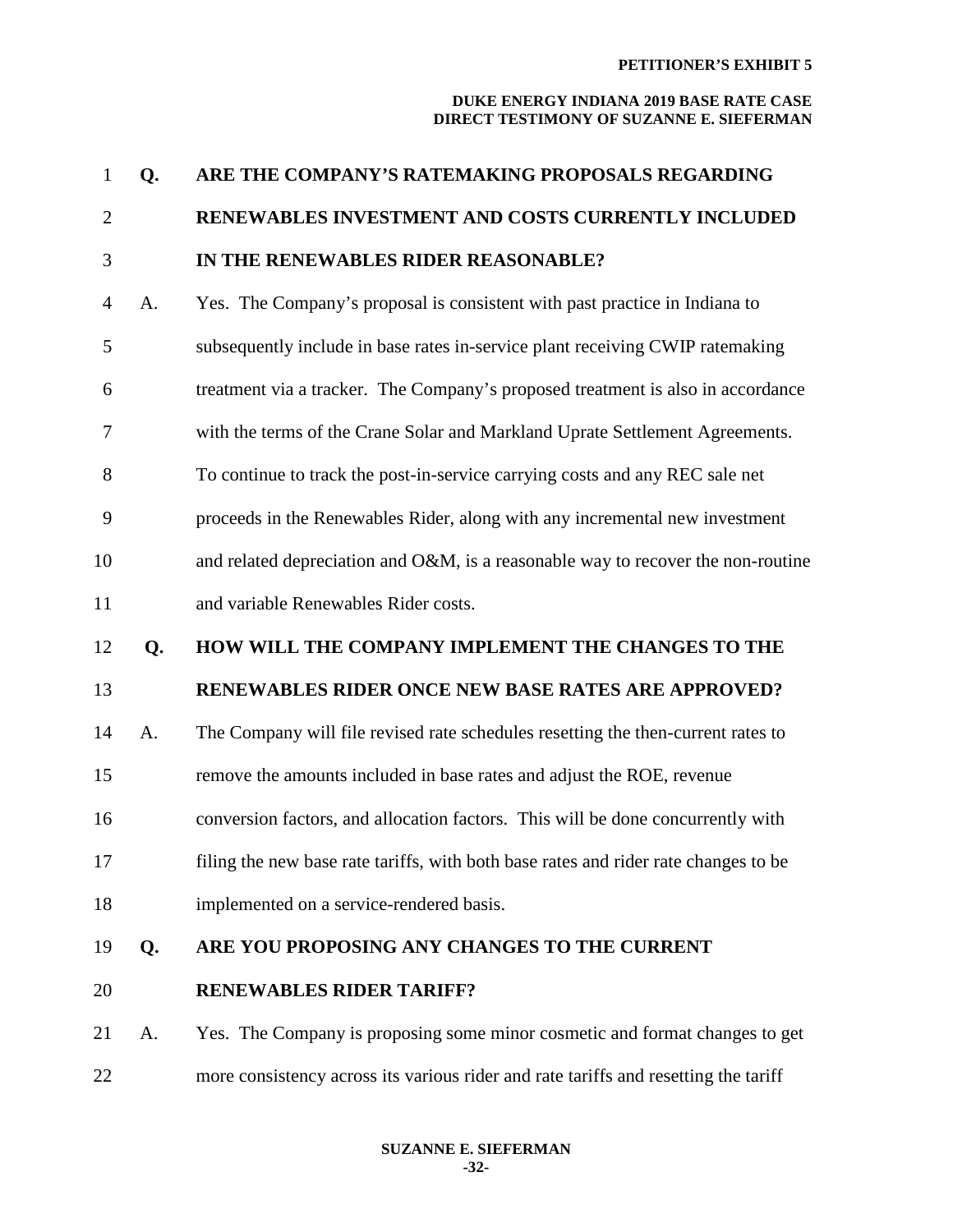| $\mathbf{1}$ |    | numbering. In addition, the Company is proposing reconciliation of the return       |
|--------------|----|-------------------------------------------------------------------------------------|
| $\mathbf{2}$ |    | component of the Renewable Rider in addition to the operating costs portion,        |
| 3            |    | consistent with its proposal for Rider 62, and is updating its language to reflect  |
| 4            |    | that change. Further, the Company is proposing to update the revenue conversion     |
| 5            |    | factors to reflect the provision for uncollectible accounts expense and public      |
| 6            |    | utility fee approved in this proceeding and remove the provision for utility        |
| 7            |    | receipts tax.                                                                       |
| 8            |    | Copies of the red-lined and clean revised tariff sheets containing the              |
| 9            |    | language, header and format changes for the Renewables Rider are attached to my     |
| 10           |    | testimony as Petitioner's Exhibit 5-M (SES) and 5-N (SES). They are also            |
| 11           |    | included with the complete set of base rate and other rider tariffs that are filed  |
| 12           |    | with the testimony of Mr. Flick as Petitioner's Exhibit 9-A (RAF) and 9-B (RAF).    |
| 13           |    | The complete rider with revised rates and new allocation factors will be filed as a |
| 14           |    | compliance filing following approval of the Company's proposed base rates.          |
| 15           |    | VI. DEFERRAL AND COST RECOVERY REQUESTS                                             |
| 16           |    | A. Storm Normalization Reserve                                                      |
| 17           | Q. | WHAT IS THE COMPANY PROPOSING RELATED TO MAJOR                                      |
| 18           |    | <b>STORM EXPENSES?</b>                                                              |
| 19           | A. | The Company is seeking approval of its request to build into retail base rates a    |
| 20           |    | normalized level of major storm expenses of approximately \$12.7 million based      |
| 21           |    | on a five-year historical average of such costs for calendar years 2013 through     |
| 22           |    | 2018. A pro forma adjustment was made to increase the Test Period amount for        |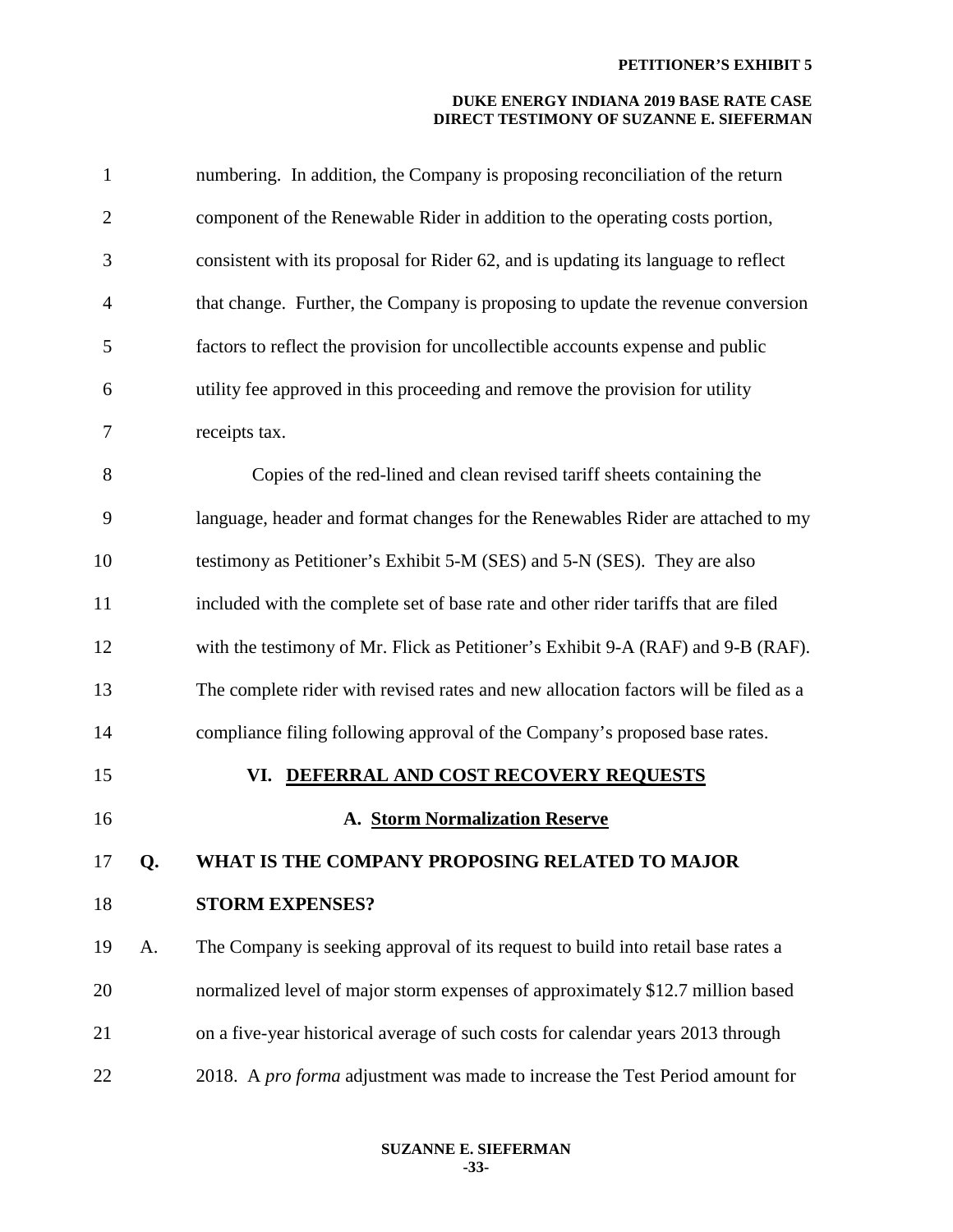| $\mathbf{1}$   |    | storms from \$10.0 million to the \$12.7 million level. In addition to establishing a |
|----------------|----|---------------------------------------------------------------------------------------|
| $\overline{2}$ |    | normalized level in base rates, the Company is proposing to establish a Major         |
| 3              |    | Storm Damage Restoration Reserve ("Major Storm Reserve") to track differences         |
| $\overline{4}$ |    | between the operating costs incurred and the amount collected in base rates. Any      |
| 5              |    | under-recovery would be recorded to a Regulatory Asset and any over-recovery          |
| 6              |    | would be recorded as a Regulatory Liability. The net amount for the Major Storm       |
| 7              |    | Reserve would be addressed for recovery in the next retail base rate case.            |
| 8              | Q. | FOR PURPOSES OF THIS PROPOSAL, HOW IS THE COMPANY                                     |
| 9              |    | <b>DEFINING A MAJOR STORM?</b>                                                        |
| 10             | A. | Company witness Ms. Cicely M. Hart provides information in her testimony on           |
| 11             |    | this subject. Ms. Hart's testimony includes a table showing Duke Energy               |
| 12             |    | Indiana's historical 2013 through 2018 transmission and distribution costs            |
| 13             |    | incurred for major storms based on Major Event Days. Generally speaking, a            |
| 14             |    | storm is classified as a Major Event Day when a major reliability event causes a      |
| 15             |    | utility to shift into a crisis mode of operation in order to adequately respond. As   |
| 16             |    | further described in Ms. Hart's testimony, the Institute of Electrical and            |
| 17             |    | Electronic Engineers ("IEEE") 1366 statistically defines a major event day as a       |
| 18             |    | day in which the daily system Average Interruption Duration Index ("SAIDI")           |
| 19             |    | exceeds a threshold value (calculated from a 5-year average daily SAIDI). See         |
| 20             |    | Workpaper OM3-SES for the supporting calculation for five-year historical             |
| 21             |    | average for major storm costs that was used to determine the normalized level.        |
| 22             | Q. | HOW DOES THE COMPANY PLAN TO ADDRESS ANY UNDER- OR                                    |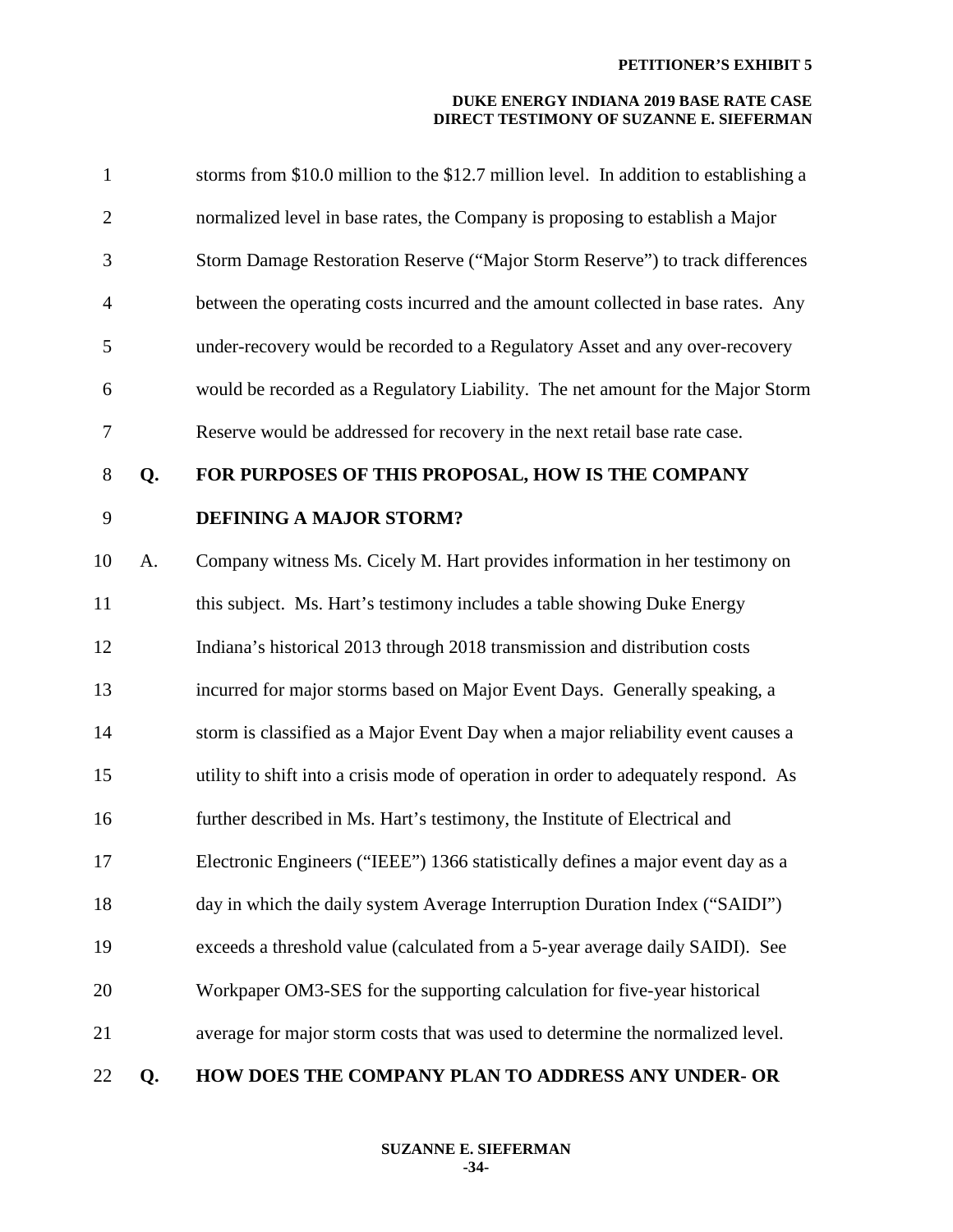## **DUKE ENERGY INDIANA 2019 BASE RATE CASE DIRECT TESTIMONY OF SUZANNE E. SIEFERMAN**

| $\mathbf{1}$   |    | <b>OVER-RECOVERY IN THE MAJOR STORM RESERVE IN THE NEXT</b>                        |
|----------------|----|------------------------------------------------------------------------------------|
| $\overline{2}$ |    | <b>BASE RATE CASE?</b>                                                             |
| 3              | A. | In its next retail base rate case, Duke Energy Indiana proposes to include an      |
| $\overline{4}$ |    | amortization in the cost of service to either reduce the cost of service for any   |
| 5              |    | over-recovery or increase the cost of service for any under-recovery in the Major  |
| 6              |    | Storm Reserve at the end of the historical base period.                            |
| 7              | Q. | WHY DOES THE COMPANY BELIEVE IT IS APPROPRIATE TO                                  |
| 8              |    | <b>ESTABLISH A MAJOR STORM RESERVE?</b>                                            |
| 9              | A. | As evidenced by the historical cost information shown in Ms. Hart's testimony,     |
| 10             |    | the costs for Major Storms vary significantly year-to-year based on the actual     |
| 11             |    | number of Major Event Days declared and the types of restoration efforts           |
| 12             |    | required. During the 2013 to 2018 historical period alone, costs varied from a low |
| 13             |    | of \$6.5 million in one year to a high of \$21.4 million in another year. Although |
| 14             |    | the Company is proposing to normalize Major Storm costs for establishing base      |
| 15             |    | rates, the timing, frequency, and costs for such Major Storms are unpredictable    |
| 16             |    | and therefore challenging for the Company to establish a precise amount in base    |
| 17             |    | rates to cover its prudently incurred costs (nothing more or nothing less). The    |
| 18             |    | Company believes its proposal to establish a Major Storm Reserve is reasonable     |
| 19             |    | and balances the interests of both the Company and its customers by smoothing      |
| 20             |    | out these costs and providing for the Company to be able to recover no more or     |
| 21             |    | less than its actual costs.                                                        |
|                |    |                                                                                    |

# 22 **B. Electric Transportation Pilot Expenses**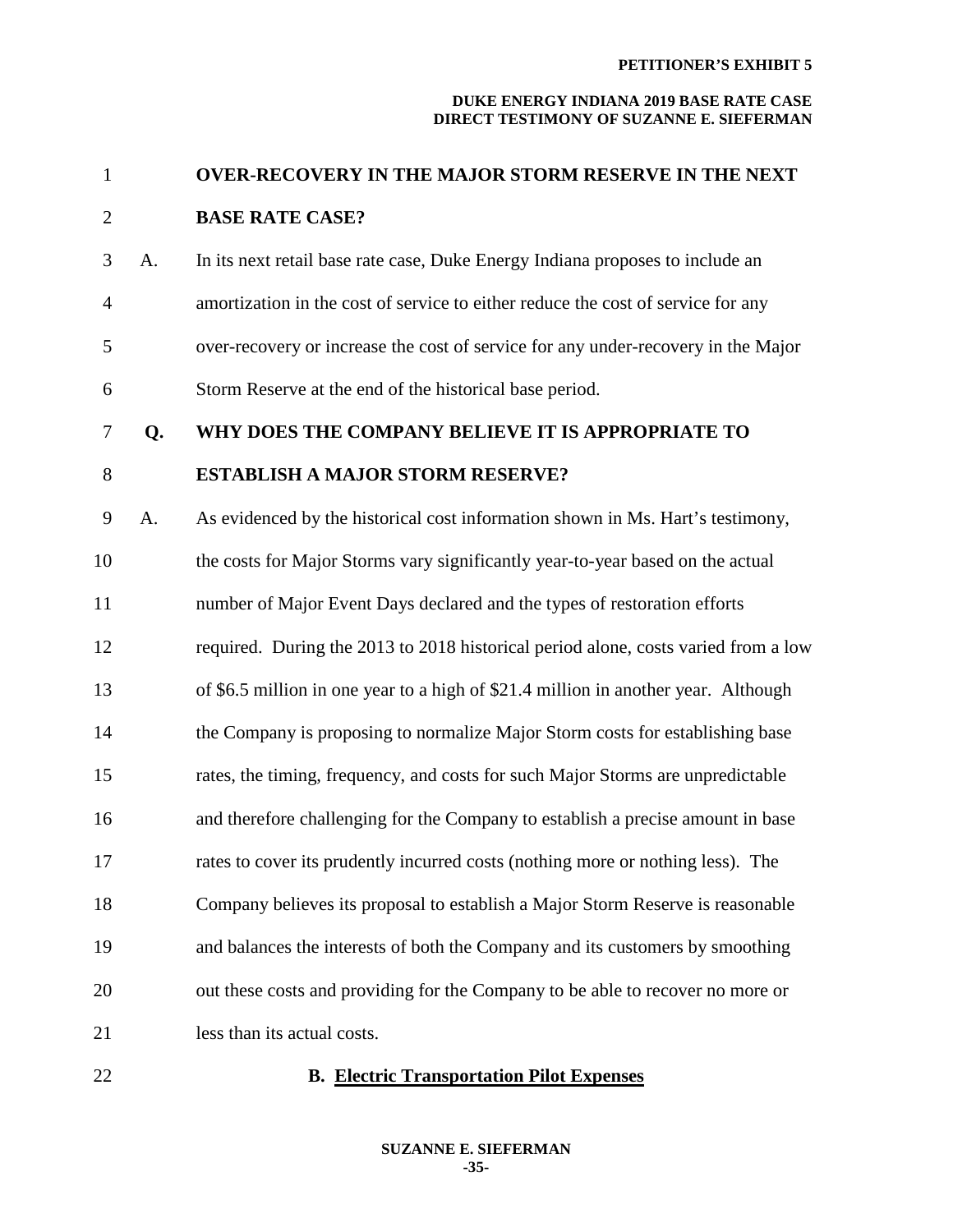### **PETITIONER'S EXHIBIT 5**

#### **DUKE ENERGY INDIANA 2019 BASE RATE CASE DIRECT TESTIMONY OF SUZANNE E. SIEFERMAN**

| $\mathbf{1}$   | Q. | PLEASE PROVIDE AN OVERVIEW OF THE COMPANY'S ELECTRIC                                |
|----------------|----|-------------------------------------------------------------------------------------|
| $\overline{2}$ |    | <b>TRANSPORTATION PILOT PROGRAM.</b>                                                |
| 3              | A. | As discussed in detail in the testimony of Duke Energy Indiana witness Mr. Lang     |
| 4              |    | W. Reynolds, the Company is requesting authorization for an Electric                |
| 5              |    | Transportation Pilot Program ("Pilot Program") that will allow Duke Energy          |
| 6              |    | Indiana to deploy electric vehicle ("EV") infrastructure to meet growing market     |
| 7              |    | needs. Duke Energy Indiana's proposal consists of five (5) distinct programs,       |
| 8              |    | which are designed to accomplish the following overall goals:                       |
| 9              |    | Deploy a foundational level of fast charging infrastructure in Indiana;             |
| 10             |    | Research the effects of increasing adoption of different types of                   |
| 11             |    | electric vehicles on the electric system;                                           |
| 12             |    | Research customer EV charging behavior; and                                         |
| 13             |    | Determine the potential financial and environmental benefits for                    |
| 14             |    | Indiana.                                                                            |
| 15             | Q. | WHAT IS THE FORECASTED COST OF THE ELECTRIC                                         |
| 16             |    | <b>TRANSPORTATION PILOT PROGRAM?</b>                                                |
| 17             | A. | The total forecasted cost of the Pilot Program is approximately \$15.3 million over |
| 18             |    | the 2019 through 2023 time period, which is comprised of approximately \$11.4       |
| 19             |    | million of capital spend and approximately \$3.9 of O&M spend. Although the         |
| 20             |    | actual costs will likely vary somewhat from the forecast, the Company's proposal    |
| 21             |    | is to cap cost recovery at \$15.3 million excluding the proposed carrying costs     |
| 22             |    | discussed below.                                                                    |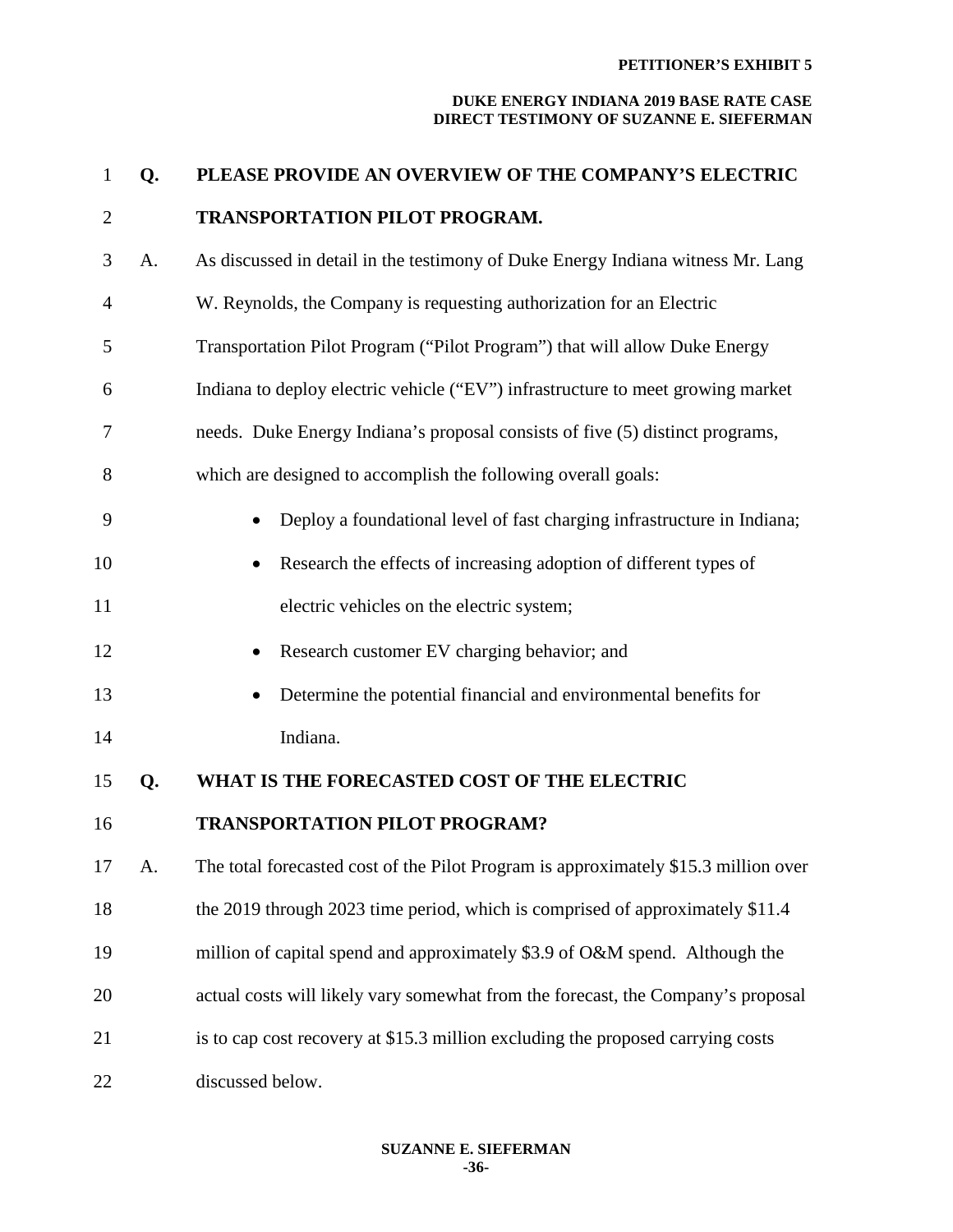#### **PETITIONER'S EXHIBIT 5**

#### **DUKE ENERGY INDIANA 2019 BASE RATE CASE DIRECT TESTIMONY OF SUZANNE E. SIEFERMAN**

```
1 Q. HOW DOES THE COMPANY PROPOSE TO RECOVER THE CAPITAL
```
# 2 **COSTS FOR THE PILOT PROGRAM?**

- 3 A.Capital components for this program that are in-service as of the end of the Test 4 Period will be included in the base rates proposed in this proceeding. For capital 5 components that are not in-service as of the end of the Test Period, the Company 6 is proposing to defer depreciation expense and post-in-service carrying costs at 7 the weighted average cost of capital rate as regulatory assets until these capital 8 components are deemed to be used and useful in a future base rate case.
- 9 **Q. HOW DOES THE COMPANY PROPOSE TO RECOVER THE O&M**

# 10 **COSTS FOR THE EV PILOT PROGRAM?**

11 A. The Company is proposing to defer O&M costs incurred from 2019 through 2023 12 for the Pilot Program, with carrying costs at the weighted average cost of capital 13 rate, as a regulatory asset to be held for recovery in a future base rate case. As 14 discussed earlier in my testimony, a *pro forma* adjustment was made to remove 15 the forecasted 2020 O&M costs from the Company's Test Period, such that a 16 level has not been built into base rates for these costs. The total amount of O&M 17 to be deferred for the life of the pilot program, excluding carrying costs, is 18 currently estimated to be approximately \$3.9 million.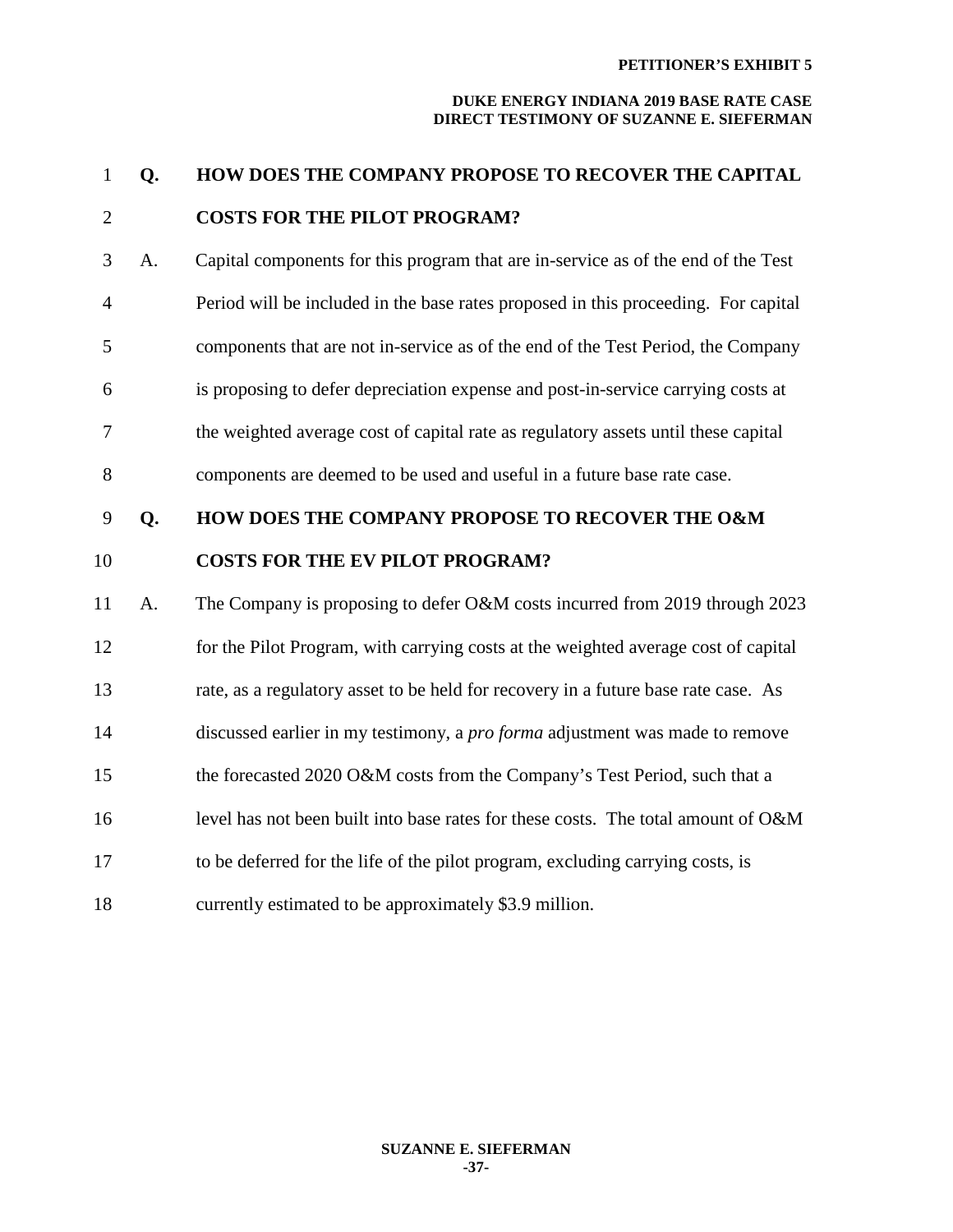#### **PETITIONER'S EXHIBIT 5**

#### **DUKE ENERGY INDIANA 2019 BASE RATE CASE DIRECT TESTIMONY OF SUZANNE E. SIEFERMAN**

| $\mathbf{1}$   | Q. | IS THE COMPANY'S RATEMAKING PROPOSAL REASONABLE?                                       |
|----------------|----|----------------------------------------------------------------------------------------|
| $\overline{2}$ | A. | Yes. The proposed Electric Transportation Pilot Program provides many potential        |
| 3              |    | benefits to customers, as described fully in the testimony of Mr. Reynolds, and it     |
| $\overline{4}$ |    | is reasonable and prudent to allow the Company to recover the associated costs.        |
| 5              |    | C. Regulatory Asset Request for Native SO <sub>2</sub> EA Recovery                     |
| 6              | Q. | WHAT SPECIFICALLY IS THE COMPANY REQUESTING?                                           |
| 7              | A. | As discussed earlier in my testimony, the Company is proposing to transfer the         |
| 8              |    | native $SO_2$ EAs from the EA inventory account to a new Regulatory Asset              |
| 9              |    | account. The new Regulatory Asset would be amortized over a proposed twelve-           |
| 10             |    | year period, which represents the estimated average remaining life of the              |
| 11             |    | Company's steam generation stations (specifically Cayuga and Gibson stations).         |
| 12             |    | Assuming the Commission approves this request, at the time new rates go into           |
| 13             |    | effect, the native $SO_2$ EA consumption expense would decrease to zero and the        |
| 14             |    | Company would begin recognizing the regulatory asset amortization expense.             |
| 15             | Q. | WHY IS THE COMPANY REQUESTING THIS NEW REGULATORY                                      |
| 16             |    | <b>ASSET?</b>                                                                          |
| 17             | A. | With changing environmental rules, the Company believes it is unlikely that it         |
| 18             |    | will recover the native $SO_2$ EA costs over a reasonable period of time if the        |
| 19             |    | amounts are left in the inventory account. Based on the forecasted native $SO2$        |
| 20             |    | consumption expense for 2020, if the Company received no additional allotments         |
| 21             |    | of zero cost $SO_2$ EAs from the EPA after 2020, it will take over 43 years to utilize |
| 22             |    | the forecasted EA inventory balance at the end of 2020. Adding these zero-cost         |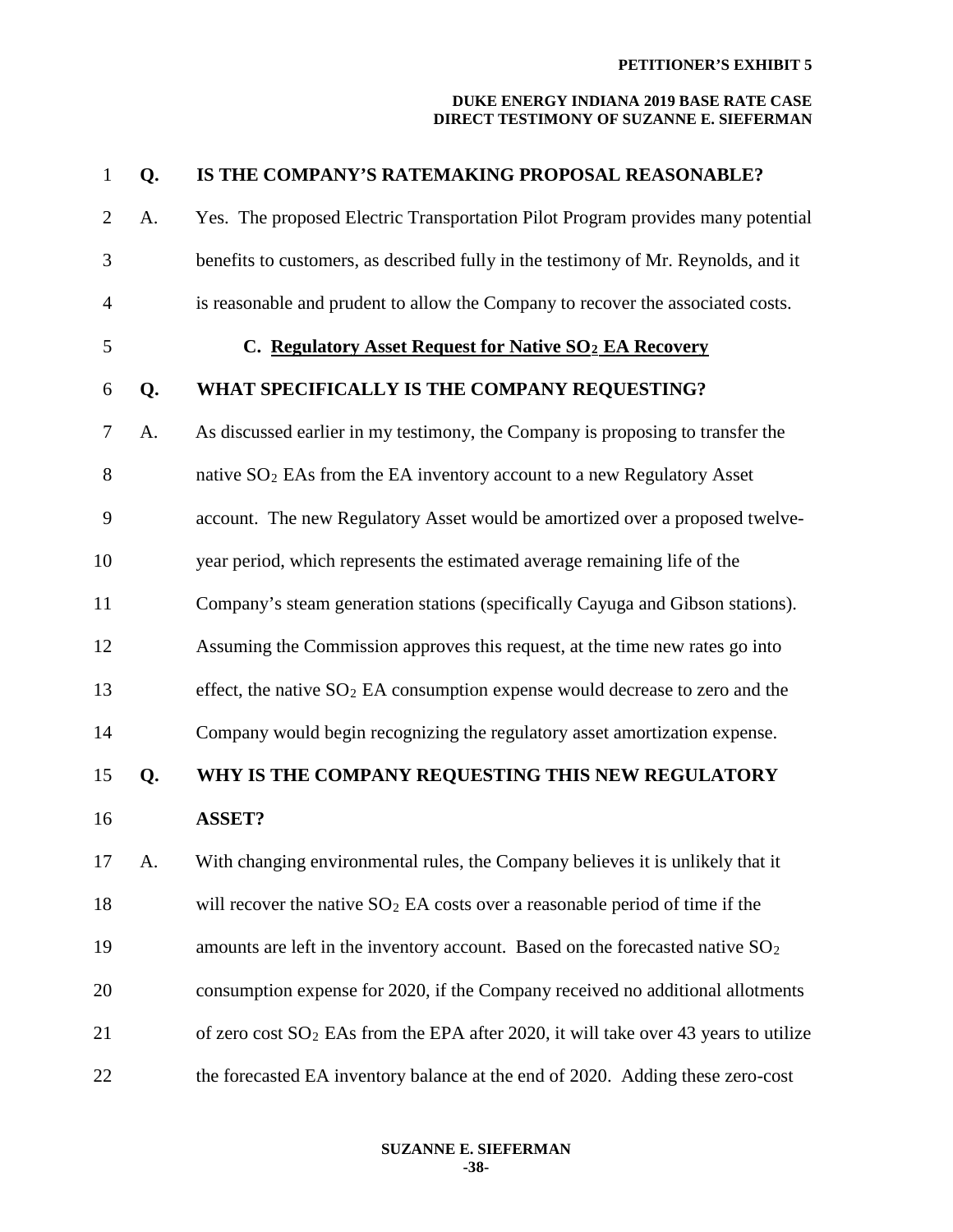#### **DUKE ENERGY INDIANA 2019 BASE RATE CASE DIRECT TESTIMONY OF SUZANNE E. SIEFERMAN**

| $\mathbf{1}$   |    | EAs to the inventory at the beginning of each year will continue to lower the      |
|----------------|----|------------------------------------------------------------------------------------|
| $\overline{2}$ |    | associated weighted average cost of inventory that is then used to calculate the   |
| 3              |    | associated native consumption expense currently recovered through the              |
| $\overline{4}$ |    | Company's Standard Contract Rider No. $63 - SO_2$ , NOx and Hg Emission            |
| 5              |    | Allowance Adjustment. Absent special regulatory treatment, it is unlikely that the |
| 6              |    | Company will ever fully recover these costs.                                       |
| 7              | Q. | IS THE COMPANY'S PROPOSAL REASONABLE?                                              |
| 8              | A. | Yes, the costs for the native $SO_2$ EAs were prudently incurred on behalf of the  |
| 9              |    | Company's native customers. The Company's proposal to recover these costs          |
| 10             |    | over the estimated remaining lives of the generating assets driving these costs is |
| 11             |    | reasonable.                                                                        |
| 12             |    | D. Requested Accounting Treatment                                                  |
| 13             | Q. | IS THE ACCOUNTING TREATMENT PROPOSED BY THE COMPANY                                |
| 14             |    | FOR POST-IN-SERVICE CARRYING COSTS, DEFERRED                                       |
| 15             |    | DEPRECIATION AND DEFERRED O&M IN ACCORDANCE WITH                                   |
| 16             |    | <b>GENERALLY ACCEPTED ACCOUNTING PRINCIPLES ("GAAP")?</b>                          |
| 17             | А. | Yes. GAAP specifically discusses the accounting for a regulator's actions          |
| 18             |    | designed to protect a utility from the effects of regulatory lag. Topic 980 of the |
| 19             |    |                                                                                    |
|                |    | Financial Accounting Standards Board's Accounting Standards Codification           |
| 20             |    | ("ASC") covers the accounting guidance for regulated operations formerly           |
| 21             |    | provided in Statement of Financial Accounting Standards No. 71. Costs              |

**SUZANNE E. SIEFERMAN -39-**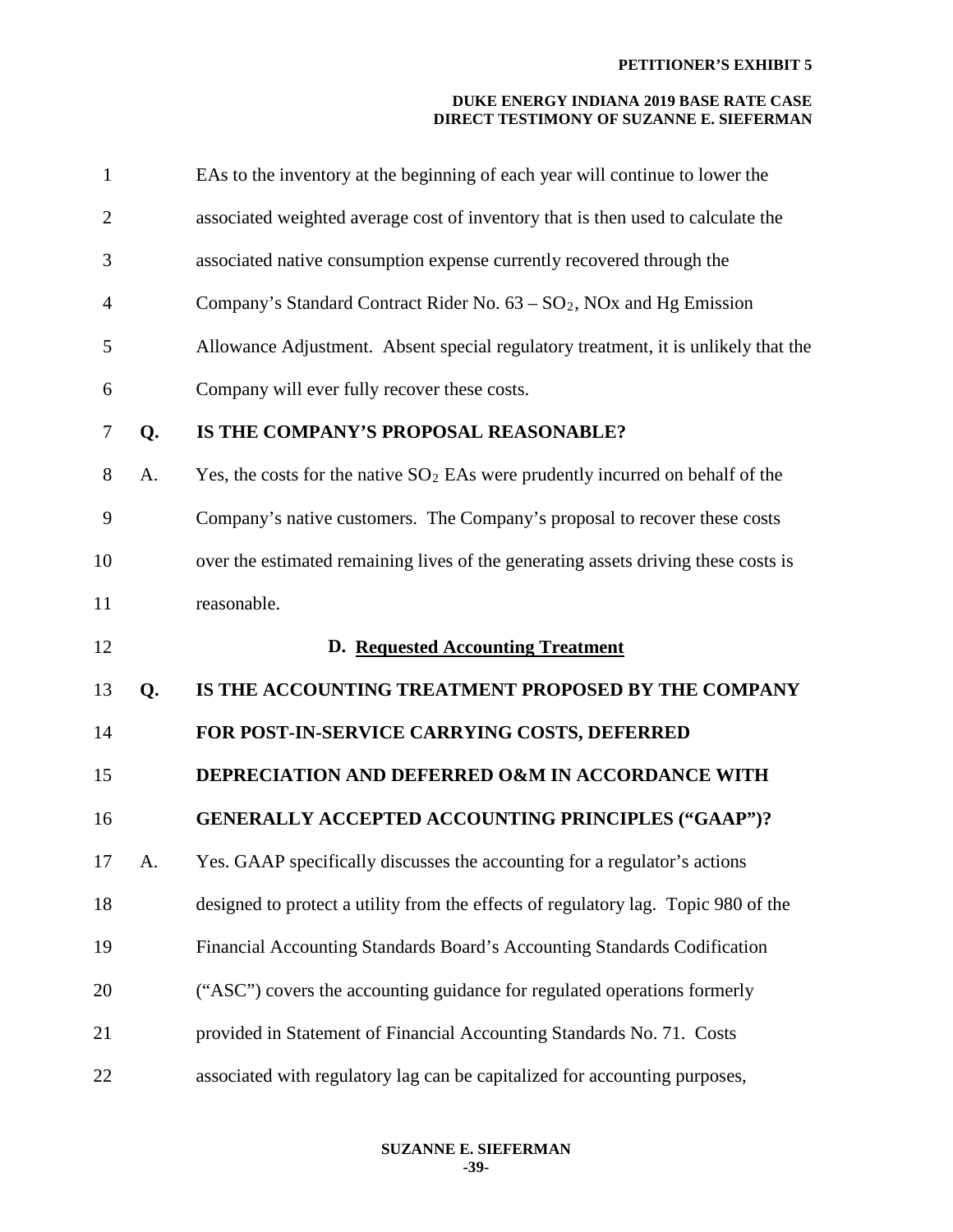#### **DUKE ENERGY INDIANA 2019 BASE RATE CASE DIRECT TESTIMONY OF SUZANNE E. SIEFERMAN**

| $\mathbf{1}$                     |    | provided the provisions of ASC 980-340-25-1 are met. The guidance states:                                                                      |
|----------------------------------|----|------------------------------------------------------------------------------------------------------------------------------------------------|
| $\overline{2}$<br>$\mathfrak{Z}$ |    | Rate actions of a regulator can provide reasonable assurance of<br>the existence of an asset. An entity shall capitalize all or part of an     |
| $\overline{4}$                   |    | incurred cost that would otherwise be charged to expense if both of                                                                            |
| 5                                |    | the following criteria are met: (a) It is probable (as defined in Topic                                                                        |
| $\sqrt{6}$<br>$\overline{7}$     |    | 450) that future revenue in an amount at least equal to the capitalized<br>cost will result from inclusion of that cost in allowable costs for |
| $8\,$                            |    | ratemaking purposes and (b) Based on available evidence, the future                                                                            |
| 9                                |    | revenue will be provided to permit recovery of the previously incurred                                                                         |
| 10                               |    | cost rather than to provide for expected levels of similar future costs.                                                                       |
| 11                               |    | If the revenue will be provided through an automatic rate-adjustment                                                                           |
| 12                               |    | clause, this criterion requires that the regulator's intent clearly be to                                                                      |
| 13                               |    | permit recovery of the previously incurred cost. A cost that does not                                                                          |
| 14                               |    | meet these asset recognition criteria at the date the cost is incurred                                                                         |
| 15                               |    | shall be recognized as a regulatory asset when it does meet those                                                                              |
| 16                               |    | criteria at a later date.                                                                                                                      |
| 17                               | Q. | DO YOU HAVE AN OPINION AS TO THE APPROPRIATENESS OF                                                                                            |
| 18                               |    | AND THE ACTION REQUIRED BY THE COMMISSION TO ALLOW                                                                                             |
| 19                               |    | FOR THE REQUESTED ACCOUNTING TREATMENT?                                                                                                        |
| 20                               | A. | Yes. In my opinion, deferral in a regulatory asset of the retail jurisdictional                                                                |
| 21                               |    | portion of the post-in-service carrying costs, depreciation, and O&M costs                                                                     |
| 22                               |    | incurred for the benefit of customers until they can be included in retail base rates                                                          |
| 23                               |    | or rider rates is appropriate from a ratemaking perspective, and such treatment                                                                |
| 24                               |    | will minimize the timing differences between cost recognition on the Company's                                                                 |
|                                  |    |                                                                                                                                                |
| 25                               |    | books and cost recovery. In order for the Company to defer the Major Storm                                                                     |
| 26                               |    | Reserve, Electric Transportation Pilot Program and native SO <sub>2</sub> EA costs as                                                          |
| 27                               |    | regulatory assets, it must be probable that such costs will be recovered through                                                               |
| 28                               |    | rates in future periods. In order to satisfy the probability standard, the                                                                     |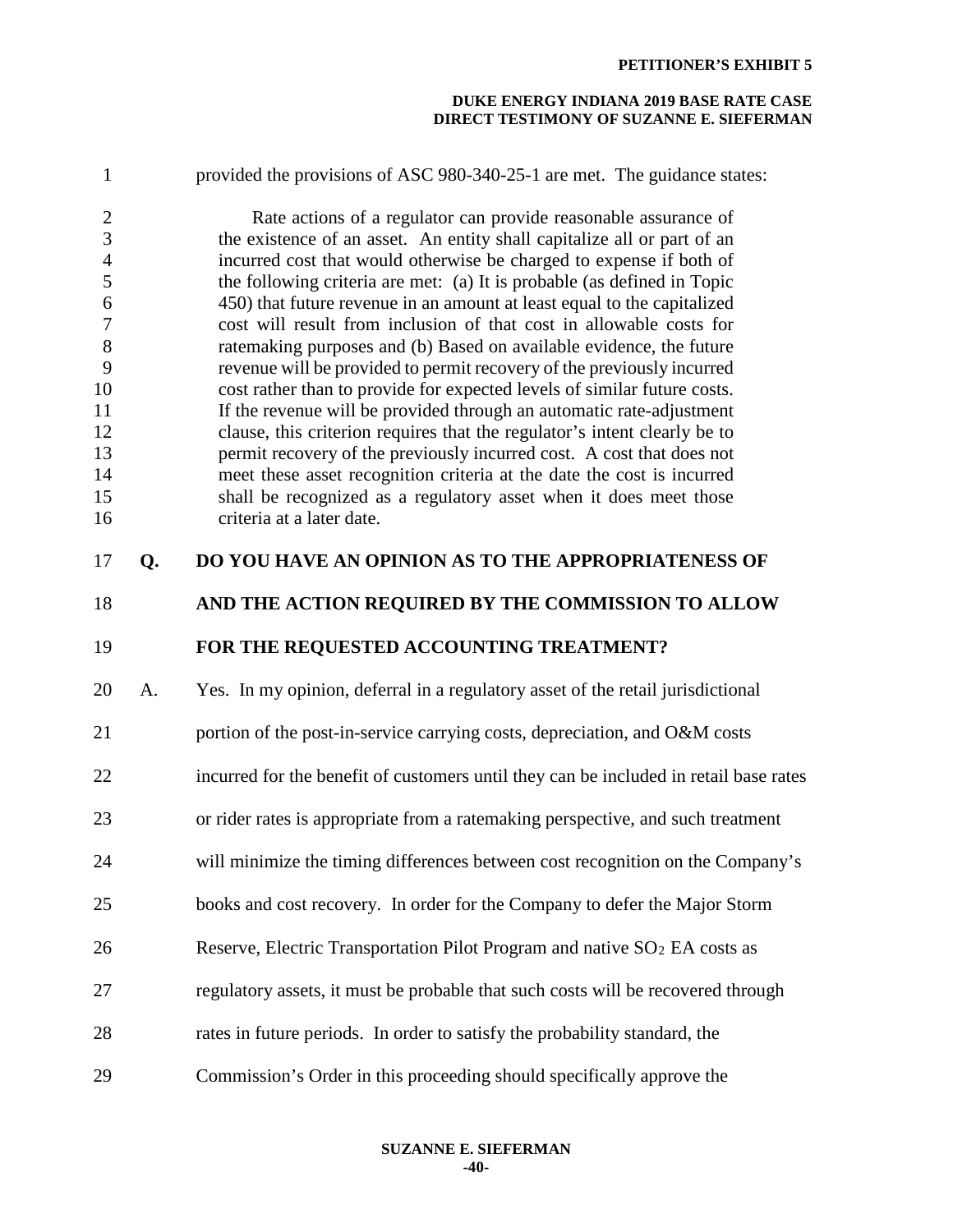#### **DUKE ENERGY INDIANA 2019 BASE RATE CASE DIRECT TESTIMONY OF SUZANNE E. SIEFERMAN**

| $\mathbf{1}$   |              | accounting and ratemaking treatment proposed by Duke Energy Indiana. |
|----------------|--------------|----------------------------------------------------------------------|
| 2              |              | VII. CONCLUSION                                                      |
| 3              | O.           | WERE PETITIONER'S EXHIBITS 5-A (SES) THROUGH 5-O (SES)               |
| $\overline{A}$ |              | <b>PREPARED BY YOU OR UNDER YOUR SUPERVISION?</b>                    |
|                | $\mathbf{A}$ | Yes.                                                                 |
| 6              | O.           | <b>DOES THIS CONCLUDE YOUR PREFILED DIRECT TESTIMONY?</b>            |
|                | A.           | Yes, it does.                                                        |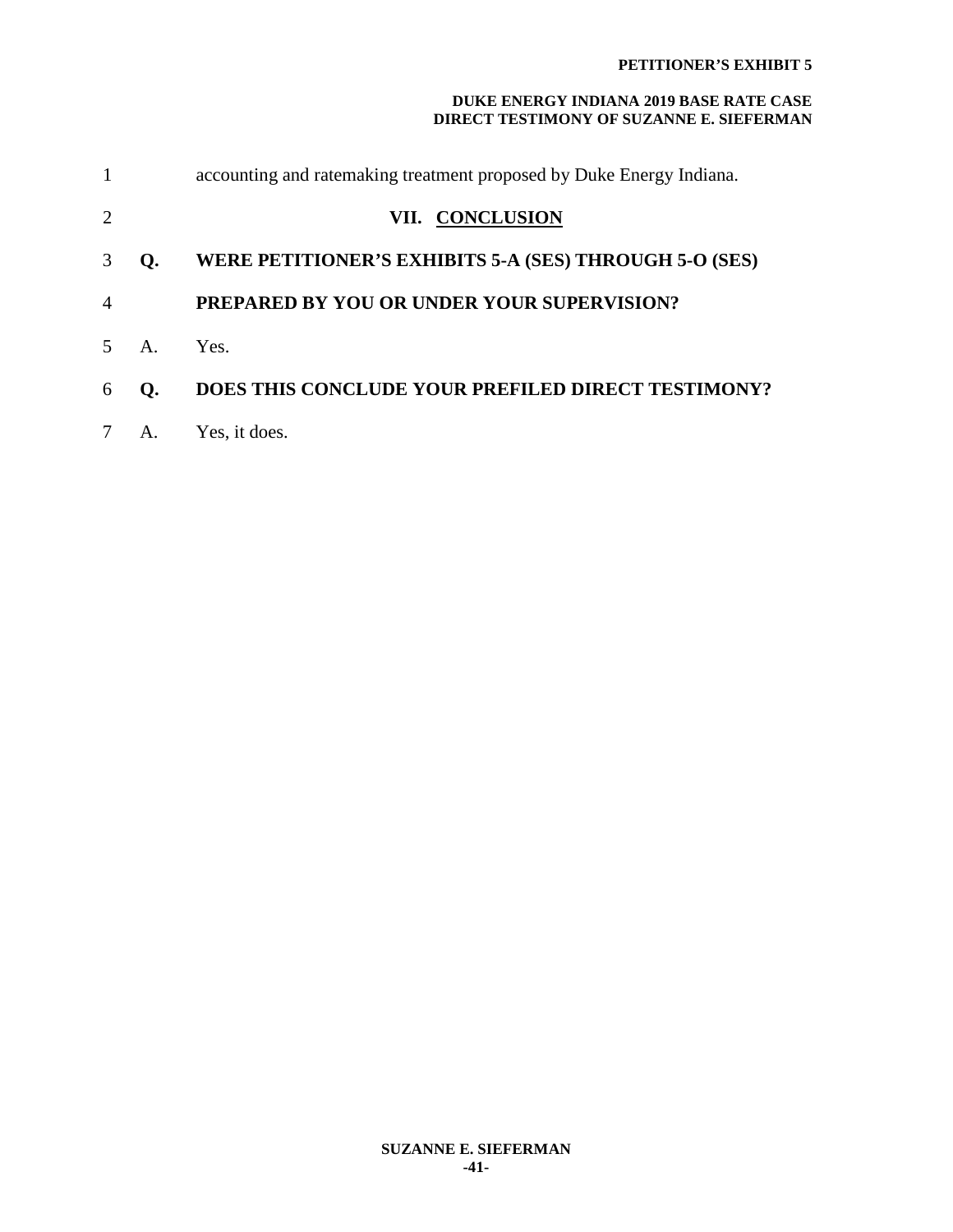PETITIONER'S EXHIBIT 5-A (SES) Duke Energy Indiana 2019 Base Rate Case Revenues Schedule REV4

## DUKE ENERGY INDIANA, LLC

### Pro Forma Adjustment to

#### Wholesale Revenue - Non-Native Sales

(Thousands of Dollars)

This pro forma adjustment is to remove revenues associated with non-native wholesale sales.

|      |                          |  | 2020     |        |                          |                          |                    |      |  |
|------|--------------------------|--|----------|--------|--------------------------|--------------------------|--------------------|------|--|
| Line |                          |  | Forecast |        | Adjusted                 |                          | Pro Forma          | Line |  |
| No.  | Description              |  | Amount   | Amount |                          | Adjustment <sup>1/</sup> |                    | No.  |  |
|      |                          |  | (A)      |        | (B)                      |                          | (C)<br>$(B) - (A)$ |      |  |
|      | Non-Native Sales Revenue |  | 34,717   |        | $\overline{\phantom{a}}$ |                          | (34, 717)          |      |  |
|      | Total                    |  | 34,717   |        | $\overline{\phantom{a}}$ |                          | (34,717)           | 2    |  |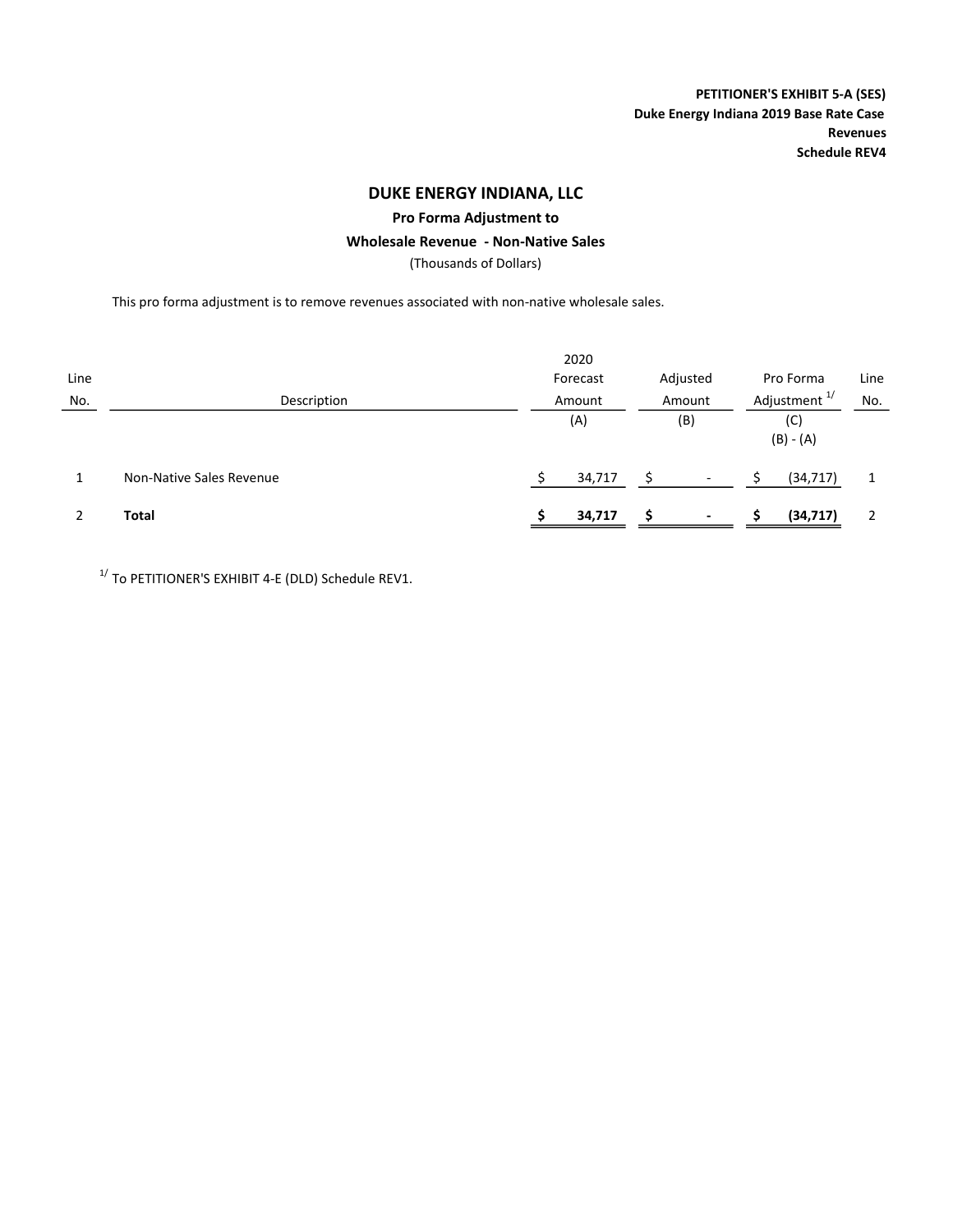PETITIONER'S EXHIBIT 5-A (SES) Duke Energy Indiana 2019 Base Rate Case Revenues Schedule REV5

## DUKE ENERGY INDIANA, LLC

Pro Forma Adjustment to

#### Wholesale Revenue - Short-term Bundled Non-Native Sales

(Thousands of Dollars)

This pro forma adjustment is to remove revenues associated with short-term bundled non-native sales.

|      |                                                           |        | 2020     |     |                          |                          |           |      |
|------|-----------------------------------------------------------|--------|----------|-----|--------------------------|--------------------------|-----------|------|
| Line |                                                           |        | Forecast |     | Adjusted                 |                          | Pro Forma | Line |
| No.  | Description                                               | Amount |          |     | Amount                   | Adjustment <sup>1/</sup> | No.       |      |
|      |                                                           | (A)    |          | (B) |                          | (C)<br>$(B) - (A)$       |           |      |
|      | Short-term Bundled Non-Native Sales Revenue <sup>2/</sup> |        | 23,976   |     |                          |                          | (23, 976) |      |
|      | <b>Total</b>                                              |        | 23,976   |     | $\overline{\phantom{0}}$ |                          | (23, 976) |      |

 $1/$  To PETITIONER'S EXHIBIT 4-E (DLD) Schedule REV1.

 $^{2/}$  See: MSFR Workpaper REV1-SES.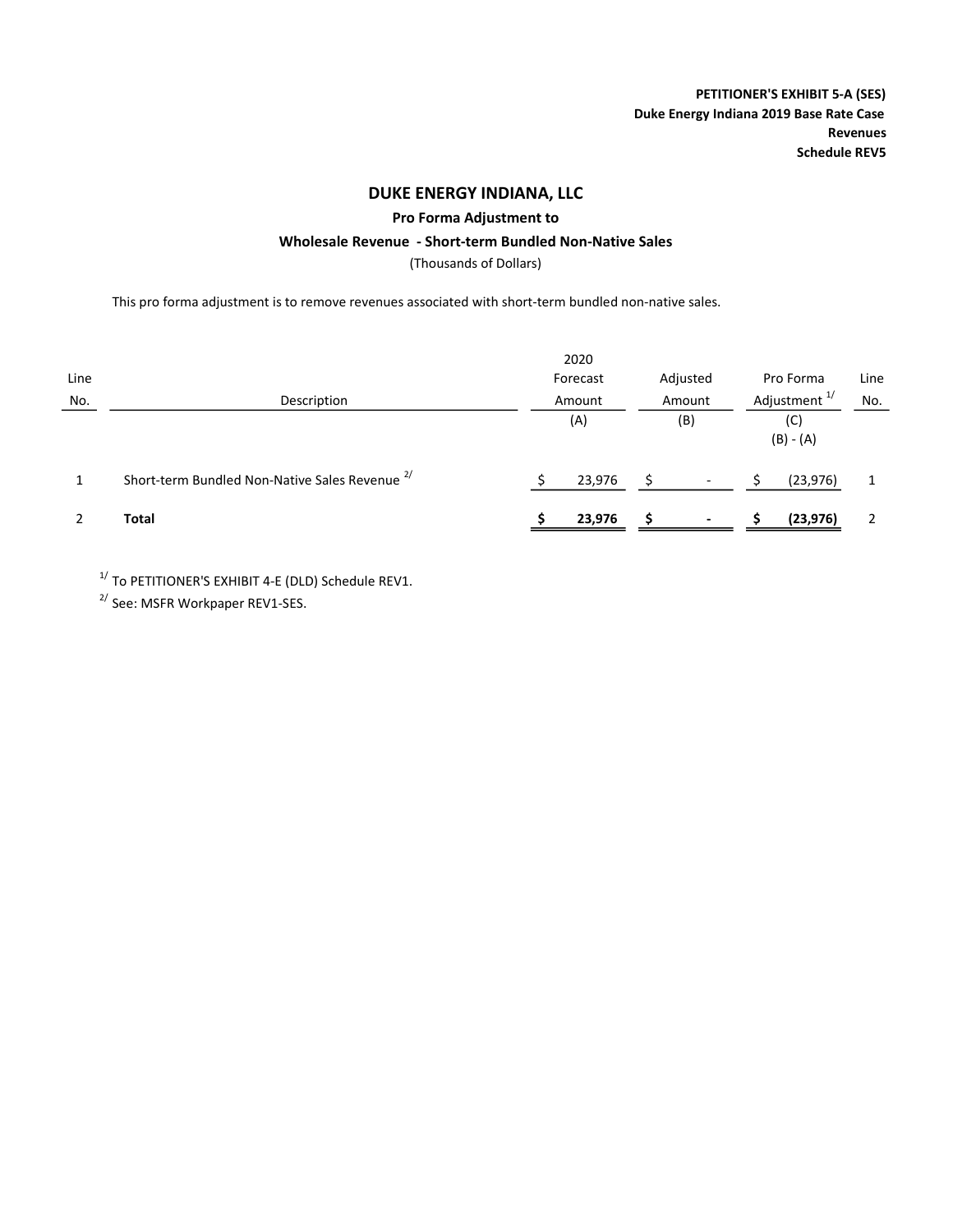PETITIONER'S EXHIBIT 5-A (SES) Duke Energy Indiana 2019 Base Rate Case Revenues Schedule REV6

## DUKE ENERGY INDIANA, LLC

Pro Forma Adjustment to

### Other Operating Revenues - MISO RECB/MVP Projects

(Thousands of Dollars)

This pro forma adjustment is to remove the revenues received related to MISO RECB and MVP Projects.

|      |                                                      | 2020     |                          |           |                          |     |
|------|------------------------------------------------------|----------|--------------------------|-----------|--------------------------|-----|
| Line |                                                      | Forecast | Adjusted                 | Pro Forma | Line                     |     |
| No.  | Description                                          | Amount   | Amount                   |           | Adjustment <sup>1/</sup> | No. |
|      |                                                      | (A)      | (B)                      |           | (C)<br>$(B) - (A)$       |     |
|      | Account 456110 - Transmission Revenues <sup>2/</sup> | 3,369    |                          |           | (3, 369)                 |     |
|      | Total                                                | 3,369    | $\overline{\phantom{a}}$ |           | (3,369)                  |     |

 $1/$  To PETITIONER'S EXHIBIT 4-E (DLD) Schedule REV1.

2/ See: MSFR Workpaper OM6-SES.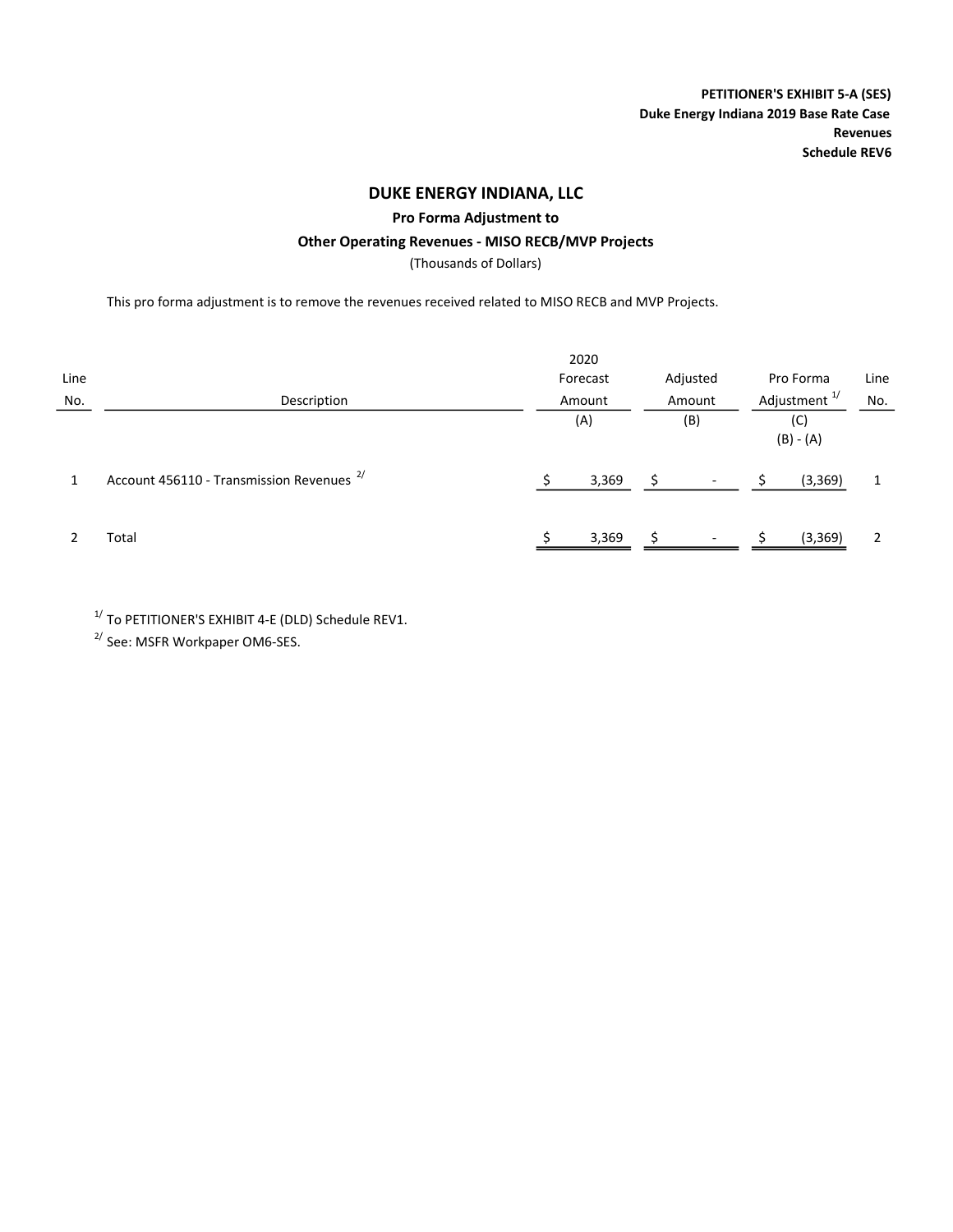### DUKE ENERGY INDIANA, LLC Summary of Cost of Goods Sold Forecast and Pro Forma Adjustments

(Thousands of Dollars)

|             |                                             |    |                         |    | Pro Forma Adjustments                                          |    |                                        |     |                                        |   |                                             |    |                                          |                              |         |             |
|-------------|---------------------------------------------|----|-------------------------|----|----------------------------------------------------------------|----|----------------------------------------|-----|----------------------------------------|---|---------------------------------------------|----|------------------------------------------|------------------------------|---------|-------------|
| Line<br>No. | Description                                 |    | 2020<br>Forecast<br>(A) |    | Remove<br>Short-term<br><b>Bundled Non-</b><br>Native Expenses |    | Remove<br>Non-Native<br>Sales Expenses |     | Remove Retail<br>Allowance<br>Expenses |   | Remove<br><b>Rider Related</b><br>Deferrals |    | Total<br>Pro Forma<br>Adjustments<br>(B) | 2020 Forecast<br>As Adjusted |         | Line<br>No. |
|             | <b>Steam Production Fuel Expense:</b>       |    |                         |    |                                                                |    |                                        |     |                                        |   |                                             |    |                                          |                              |         |             |
| 1           | 0501110-Cayuga-Coal Consumed-Fossil Steam   | Ŝ. | 106,621                 | \$ |                                                                | \$ |                                        | \$  |                                        | Ś |                                             | \$ |                                          | Ŝ.                           | 106,621 | 1           |
|             | 0501110-Coal Consumed-Fossil Steam          |    | 410,794                 |    | (11, 234)                                                      |    |                                        |     |                                        |   |                                             |    | (11, 234)                                |                              | 399,560 | 2           |
| 3           | 0501996 - Fuel Expense                      |    | 32,217                  |    |                                                                |    | (32, 217)                              |     |                                        |   |                                             |    | (32, 217)                                |                              |         | 3           |
|             | <b>Total Steam Production Fuel Expense</b>  |    | 549,632                 |    | (11, 234)                                                      |    | (32, 217)                              |     | $\overline{\phantom{a}}$               |   |                                             |    | (43, 451)                                |                              | 506,181 | 4           |
|             | <b>Emission Allowance Expense:</b>          |    |                         |    |                                                                |    |                                        |     |                                        |   |                                             |    |                                          |                              |         |             |
| 5           | 0509030-SO2 Emission Expense                |    | 231                     |    |                                                                |    |                                        |     | (213)                                  |   |                                             |    | (213)                                    |                              | 18      | 5           |
|             | <b>Other Production Fuel Expense:</b>       |    |                         |    |                                                                |    |                                        |     |                                        |   |                                             |    |                                          |                              |         |             |
| 6           | 0547000-Fuel Expense-CT                     |    | 105,303                 |    |                                                                |    |                                        |     |                                        |   |                                             |    |                                          |                              | 105,303 | 6           |
|             | <b>Purchased Power Expense:</b>             |    |                         |    |                                                                |    |                                        |     |                                        |   |                                             |    |                                          |                              |         |             |
| 7           | 0555202-Purch Power-Fuel Clause             |    | 227,078                 |    |                                                                |    |                                        |     |                                        |   |                                             |    |                                          |                              | 227,078 | 7           |
| 8           | 0555998 - Deferral MISO Charges and Credits |    | 5,938                   |    |                                                                |    |                                        |     |                                        |   | (5,938)                                     |    | (5,938)                                  |                              |         | 8           |
| 9           | <b>Total Purchased Power Expense</b>        |    | 233,016                 |    |                                                                |    |                                        |     |                                        |   | (5,938)                                     |    | (5,938)                                  |                              | 227,078 | 9           |
|             | <b>Other Production Cost of Goods Sold:</b> |    |                         |    |                                                                |    |                                        |     |                                        |   |                                             |    |                                          |                              |         |             |
| 10          | 0557980-Retail Deferred Fuel Expenses       |    | (3,866)                 |    |                                                                |    |                                        |     |                                        |   | 3,866                                       |    | 3,866                                    |                              |         | 10          |
| 11          | <b>Total Cost of Goods Sold Expense</b>     |    | 884,316                 | \$ | (11, 234)                                                      | Ŝ. | (32, 217)                              | \$. | (213)                                  | Ŝ | (2,072)                                     | -S | (45, 736)                                |                              | 838,580 | 11          |
|             | Reference:                                  |    |                         |    | Schedule COGS2                                                 |    | Schedule COGS3                         |     | Schedule COGS4                         |   | Schedule COGS5                              |    |                                          |                              |         |             |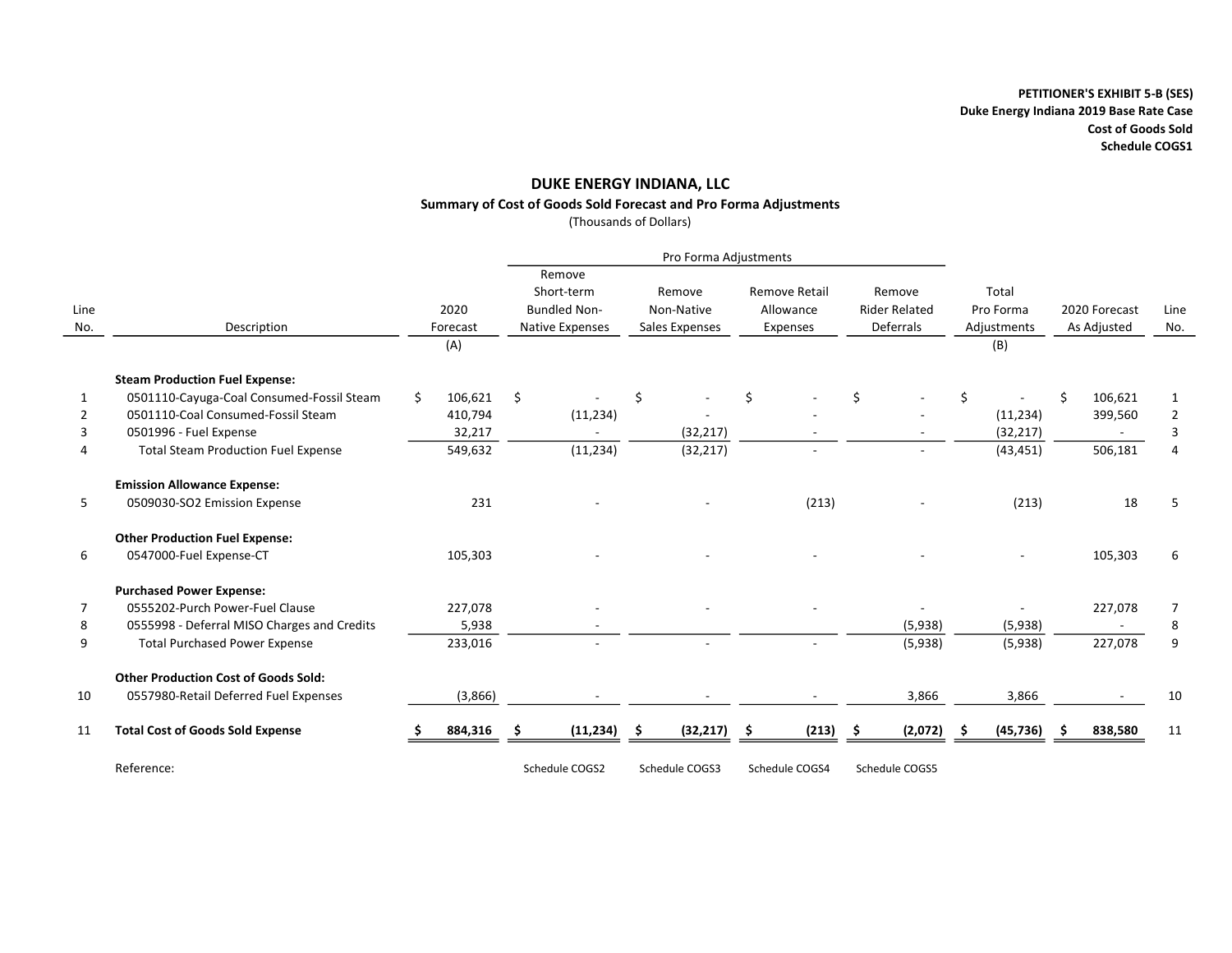PETITIONER'S EXHIBIT 5-B (SES) Duke Energy Indiana 2019 Base Rate Case Cost of Goods Sold Schedule COGS2

### DUKE ENERGY INDIANA, LLC

Pro Forma Adjustment to Fuel Expense

(Thousands of Dollars)

This pro forma adjustment is to remove fuel expense associated with short-term bundled non-native sales.

| Line<br>No. | Description                                                    | Account | 2020 Forecast<br>Amount<br>(A) | <b>Adjusted Amount</b><br>(B) |                          | Pro Forma<br>Adjustment <sup>1/</sup><br>(C) |           | Line<br>No. |  |
|-------------|----------------------------------------------------------------|---------|--------------------------------|-------------------------------|--------------------------|----------------------------------------------|-----------|-------------|--|
|             | Short-term bundled non-native Cost of Goods Sold <sup>2/</sup> | 501     | 11,234                         |                               | $\overline{\phantom{a}}$ |                                              | (11, 234) |             |  |
|             | Total                                                          |         | 11,234                         |                               | $\overline{\phantom{0}}$ |                                              | (11, 234) |             |  |

 $1/$  To: Exhibit 5-B (SES) Schedule COGS1.

2/ See: MSFR Workpaper REV1-SES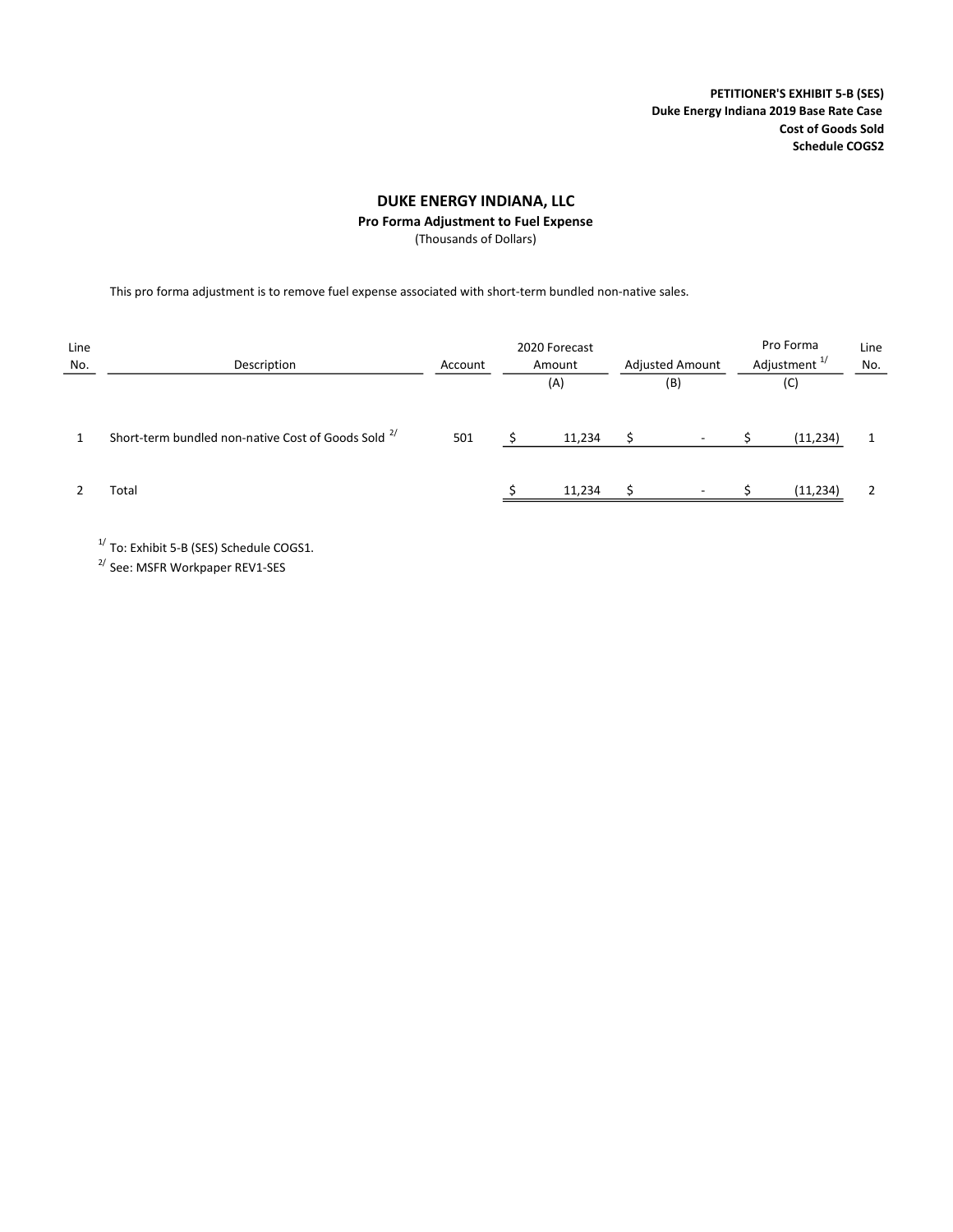PETITIONER'S EXHIBIT 5-B (SES) Duke Energy Indiana 2019 Base Rate Case Cost of Goods Sold Schedule COGS3

## DUKE ENERGY INDIANA, LLC

### Pro Forma Adjustment to Fuel Expense

(Thousands of Dollars)

This pro forma adjustment is to remove fuel expense associated with non-native wholesale sales.

| Line<br>No. | Description                   | Account | Pro Forma<br>Adjustment <sup>1/</sup> | Line<br>No.              |  |           |  |
|-------------|-------------------------------|---------|---------------------------------------|--------------------------|--|-----------|--|
|             |                               |         | (A)                                   | (B)                      |  | (C)       |  |
|             | Non-Native Cost of Goods Sold | 501     | 32,217                                | $\overline{\phantom{0}}$ |  | (32, 217) |  |
|             | Total                         |         | 32,217                                | $\overline{\phantom{a}}$ |  | (32, 217) |  |

 $1/$  To: Exhibit 5-B (SES) Schedule COGS1.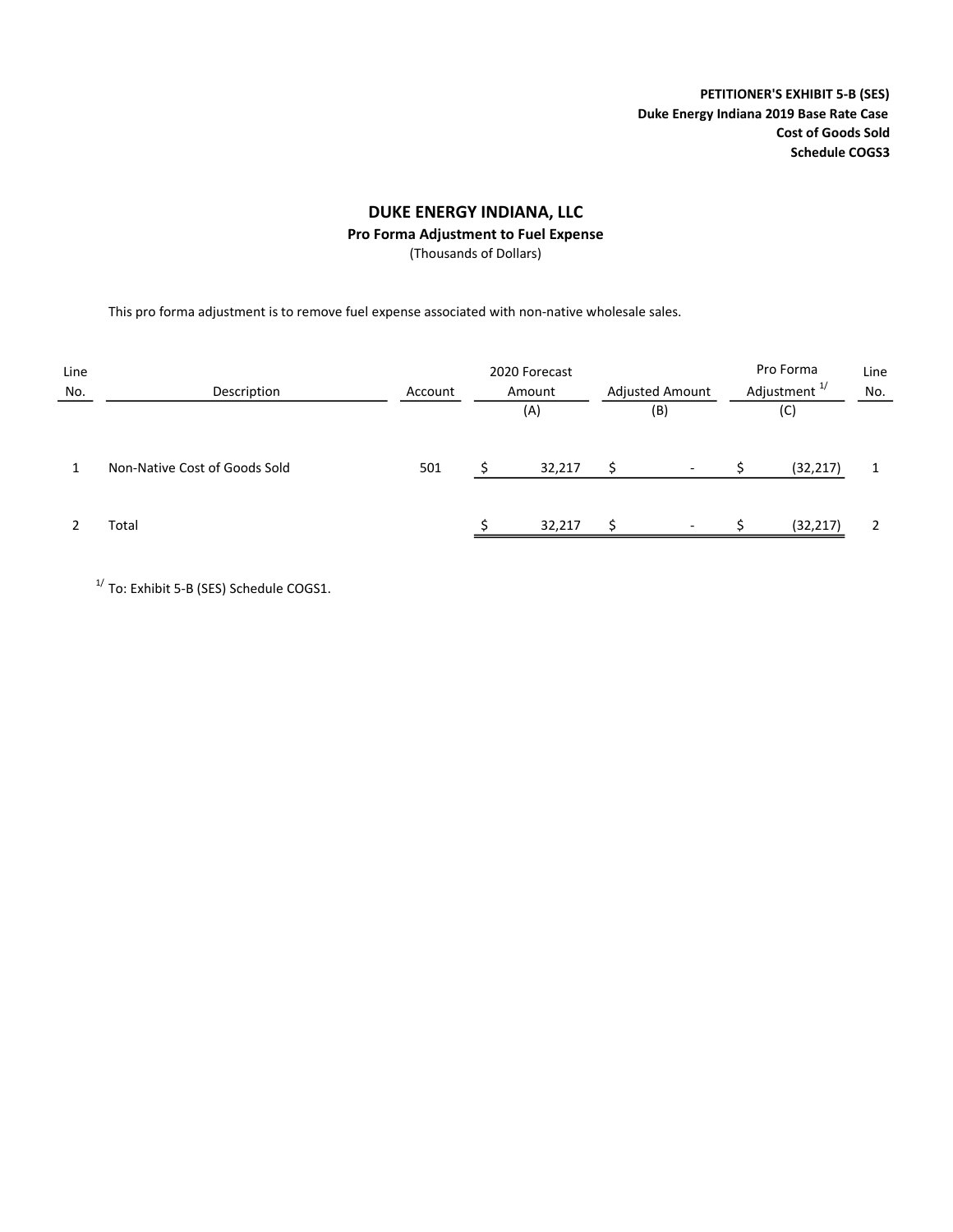PETITIONER'S EXHIBIT 5-B (SES) Duke Energy Indiana 2019 Base Rate Case Cost of Goods Sold Schedule COGS4

## DUKE ENERGY INDIANA, LLC

### Pro Forma Adjustment to Emission Allowance Expense

(Thousands of Dollars)

This pro forma adjustment is to remove emission allowance expense associated with the inventory balance moved to regulatory asset in this case.

| Line<br>No. | Description                                                                                                                                                                                                                                                                                                                                                                                                                                                                  | Account |    | 2020 Forecast<br>Amount<br>(A) |    | Adjusted<br>Amount<br>(B) | Pro Forma<br>Adjustment <sup>1/</sup> | Line<br>No. |   |
|-------------|------------------------------------------------------------------------------------------------------------------------------------------------------------------------------------------------------------------------------------------------------------------------------------------------------------------------------------------------------------------------------------------------------------------------------------------------------------------------------|---------|----|--------------------------------|----|---------------------------|---------------------------------------|-------------|---|
| 1           | <b>Emission Allowance Expense</b>                                                                                                                                                                                                                                                                                                                                                                                                                                            | 509     | \$ | 231                            | \$ | $18^{2/5}$                |                                       | (213)       | 1 |
|             | Total                                                                                                                                                                                                                                                                                                                                                                                                                                                                        |         |    | 231                            |    | 18                        |                                       | (213)       | 2 |
|             | $1/$ To: Exhibit 5-B (SES) Schedule COGS1.<br>Calculation of Remaining Wholesale Emission Allowance Expense:<br>2/<br>Forecasted 2020 Emission Allowance Expense<br>$0.476\%$ <sup>(a)</sup><br>Steam Net Generation Allocation Factor (SR)<br>92.200% (b)<br><b>Retail Production Energy Allocation Factor (RR)</b><br>Steam and Retail Combined Allocation Factor: (1 - SR) x RR + SR<br>92.237%<br>Wholesale Percentage (1 - Steam and Retail Combined Allocation Factor) |         |    |                                |    |                           |                                       |             |   |
|             | Wholesale Portion Remaining after moving Retail Balance to Regulatory Asset<br>(a) See Exhibit 7-C (MTD)<br>(b) See Exhibit 7-B (MTD)                                                                                                                                                                                                                                                                                                                                        |         |    |                                |    |                           | \$                                    | 18          |   |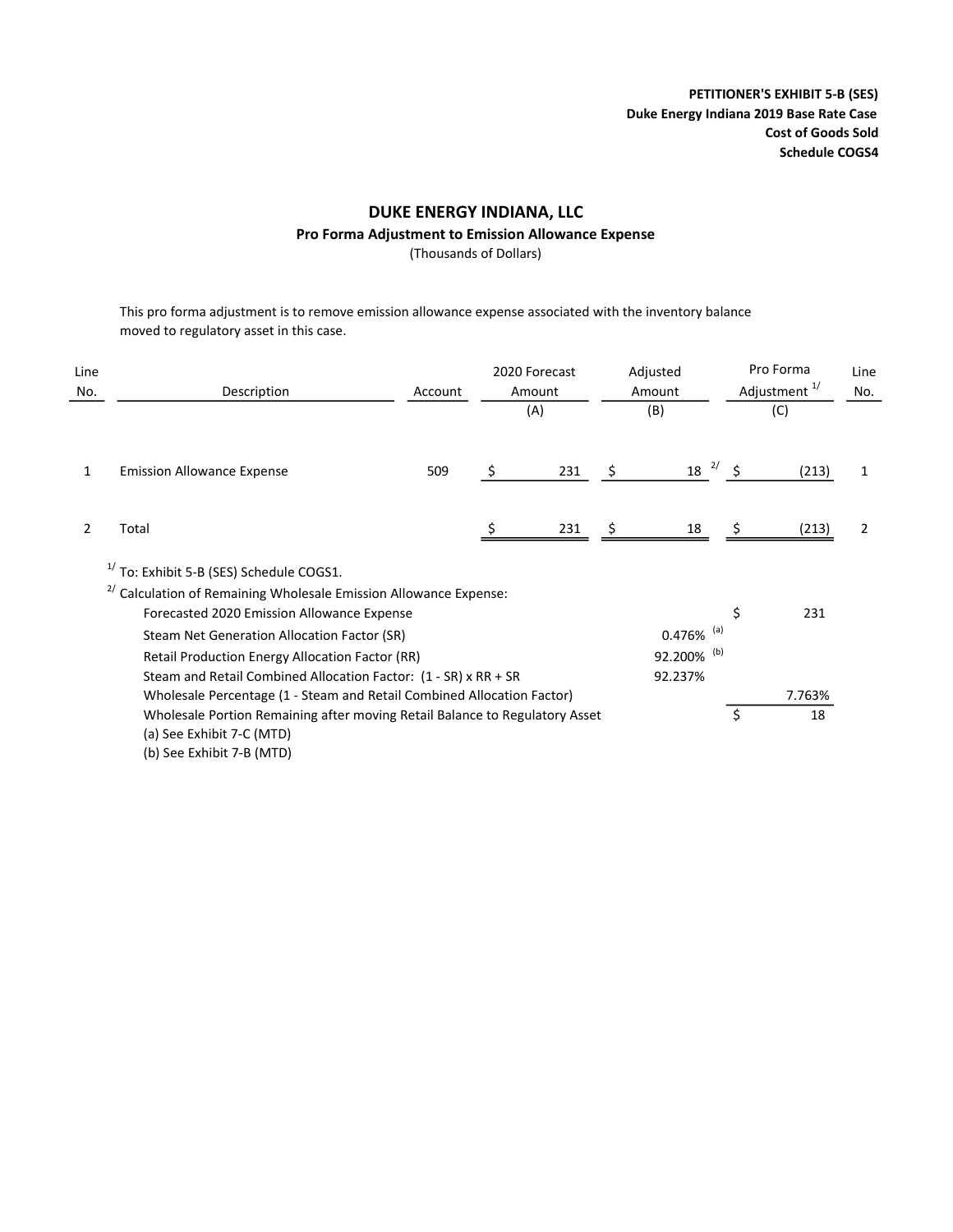PETITIONER'S EXHIBIT 5-C (SES) Duke Energy Indiana 2019 Base Rate Case O&M Schedule OM3

## DUKE ENERGY INDIANA, LLC

Pro Forma Adjustment to

### Operation and Maintenance Expense - RECB/MVP Projects

(Thousands of Dollars)

This pro forma adjustment is to remove the expenses associated with MISO RECB and MVP Projects.

|      |                                                  |         |        | 2020                 |        |                          |           |                    |                          |     |
|------|--------------------------------------------------|---------|--------|----------------------|--------|--------------------------|-----------|--------------------|--------------------------|-----|
| Line |                                                  |         |        | Forecast<br>Adjusted |        |                          | Pro Forma |                    | Line                     |     |
| No.  | Description                                      | Account | Amount |                      | Amount |                          |           |                    | Adjustment <sup>1/</sup> | No. |
|      |                                                  |         |        | (A)                  |        | (B)                      |           | (C)<br>$(B) - (A)$ |                          |     |
|      | Transmission O&M <sup>2/</sup>                   | 560     |        | 500                  | Ś      | -                        |           | (500)              |                          |     |
| 2    | Administrative and General Expense <sup>2/</sup> | 920     |        | 233                  |        |                          |           | (233)              |                          |     |
|      | Total                                            |         |        | 733                  |        | $\overline{\phantom{a}}$ |           | (733)              |                          |     |

 $1/$  To: PETITIONER'S EXHIBIT 4-E (DLD) Schedule OM2

2/ See: MSFR Workpaper OM6-SES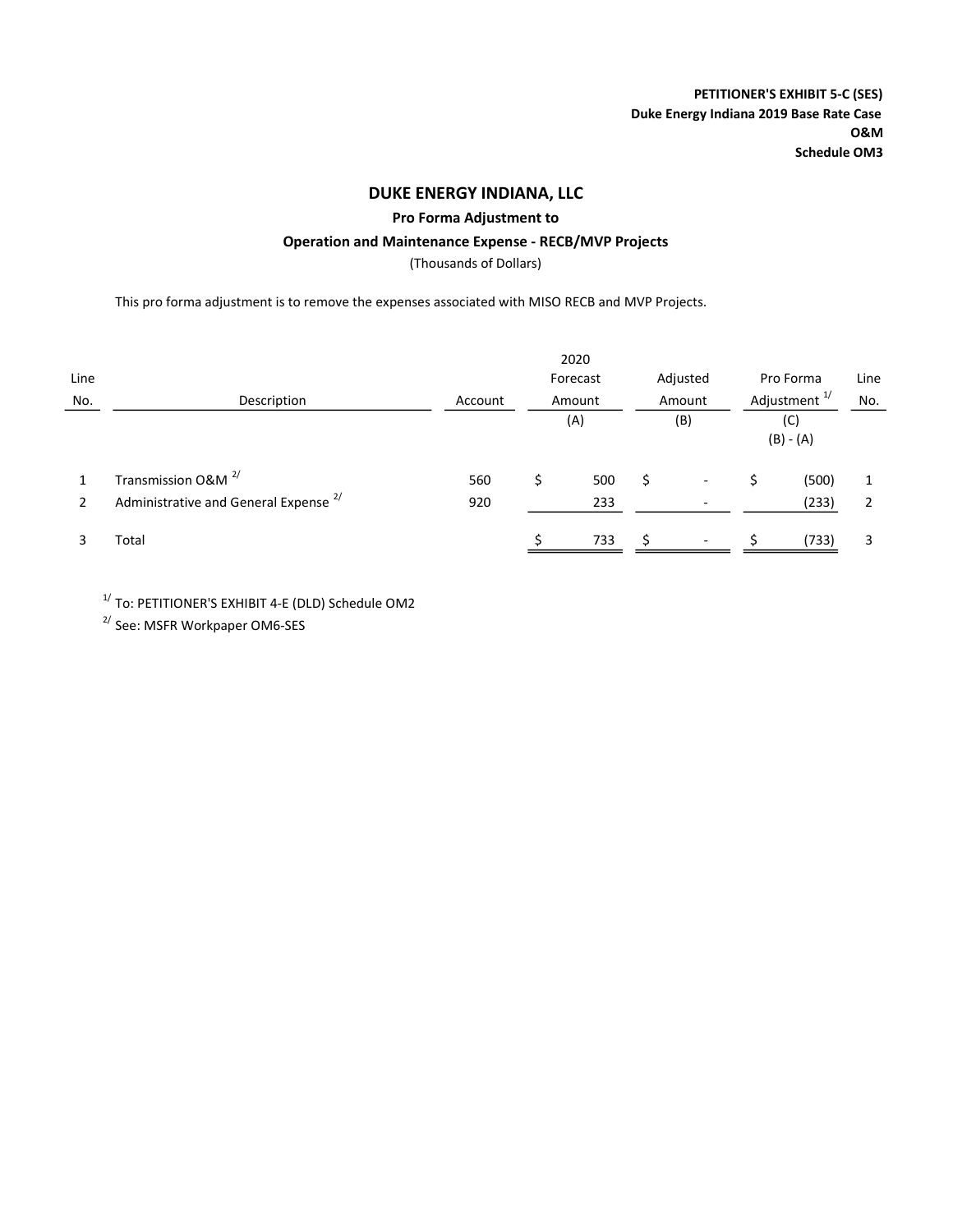Pro Forma Adjustment to

### Operation and Maintenance Expense - IEA Dues

(Thousands of Dollars)

This pro forma adjustment is to remove the expenses associated with the Indiana Energy Association (IEA).

|      |                                |         |                    | 2020 |          |                          |                    |           |      |  |  |  |  |  |  |        |                          |
|------|--------------------------------|---------|--------------------|------|----------|--------------------------|--------------------|-----------|------|--|--|--|--|--|--|--------|--------------------------|
| Line |                                |         | Forecast<br>Amount |      | Adjusted |                          |                    | Pro Forma | Line |  |  |  |  |  |  |        |                          |
| No.  | Description                    | Account |                    |      |          |                          |                    |           |      |  |  |  |  |  |  | Amount | Adjustment <sup>1/</sup> |
|      |                                |         | (A)                |      | (B)      |                          | (C)<br>$(B) - (A)$ |           |      |  |  |  |  |  |  |        |                          |
|      | Miscellaneous General Expenses | 930.2   |                    | 711  |          | $\overline{\phantom{a}}$ |                    | (711)     |      |  |  |  |  |  |  |        |                          |
|      | Total                          |         |                    | 711  | S.       | $\overline{\phantom{a}}$ |                    | (711)     |      |  |  |  |  |  |  |        |                          |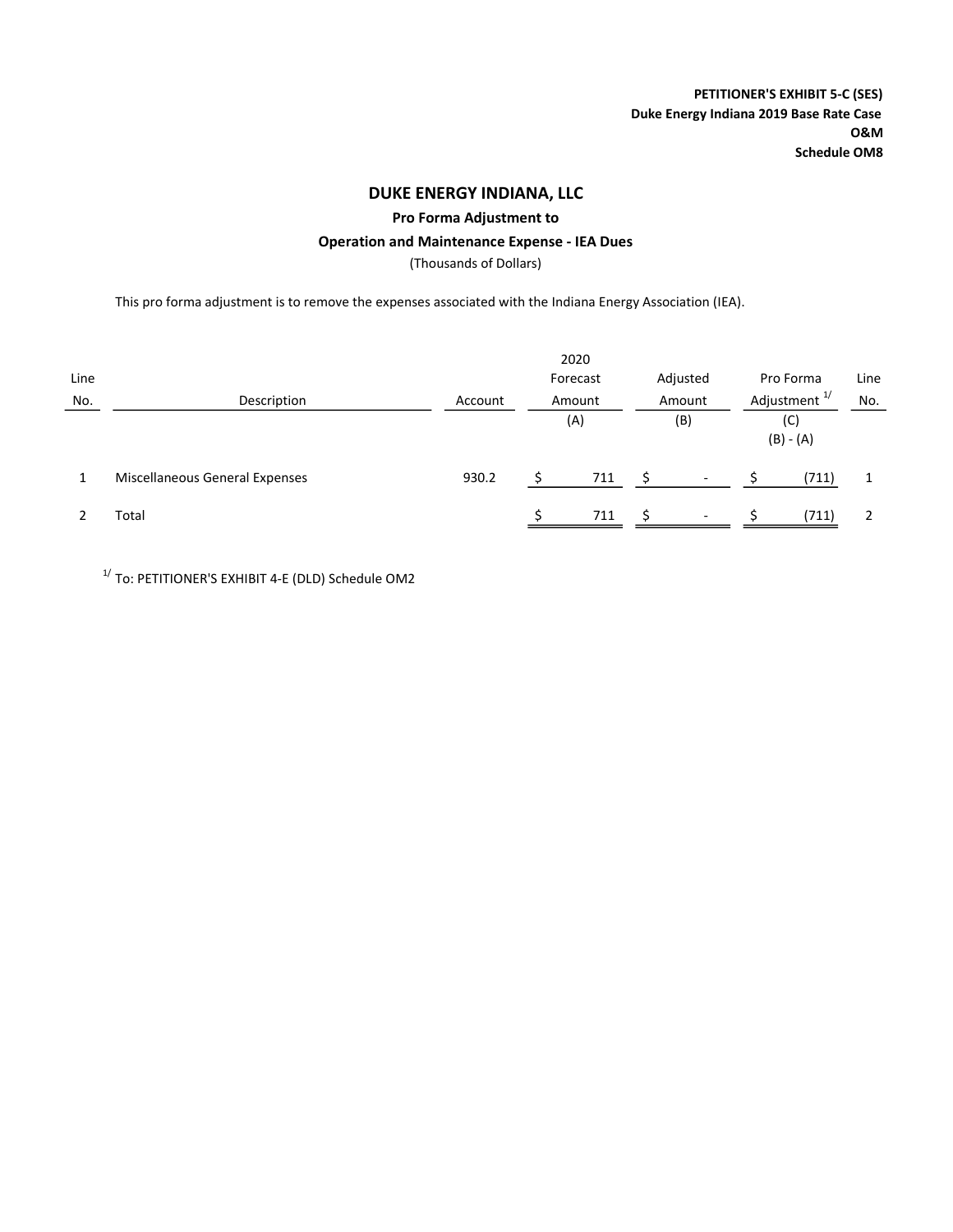Pro Forma Adjustment to

### Operation and Maintenance Expense - Brand Advertising

(Thousands of Dollars)

This pro forma adjustment is to remove the expenses associated with brand advertising.

|      |                                                 |         |                                | 2020     |  |                          |                                                |           |      |  |     |
|------|-------------------------------------------------|---------|--------------------------------|----------|--|--------------------------|------------------------------------------------|-----------|------|--|-----|
| Line |                                                 |         |                                | Forecast |  | Adjusted                 |                                                | Pro Forma | Line |  |     |
| No.  | Description                                     | Account | Amount<br>Amount<br>(A)<br>(B) |          |  |                          | Adjustment <sup>1/</sup><br>(C)<br>$(B) - (A)$ |           |      |  | No. |
|      |                                                 |         |                                |          |  |                          |                                                |           |      |  |     |
|      | Miscellaneous Advertising Expense <sup>2/</sup> | 930.1   |                                | 414      |  | $\overline{\phantom{a}}$ |                                                | (414)     |      |  |     |
|      | Total                                           |         |                                | 414      |  | $\overline{\phantom{a}}$ |                                                | (414)     |      |  |     |

 $1/$  To: PETITIONER'S EXHIBIT 4-E (DLD) Schedule OM2

2/ See: MSFR Workpaper OM5-SES.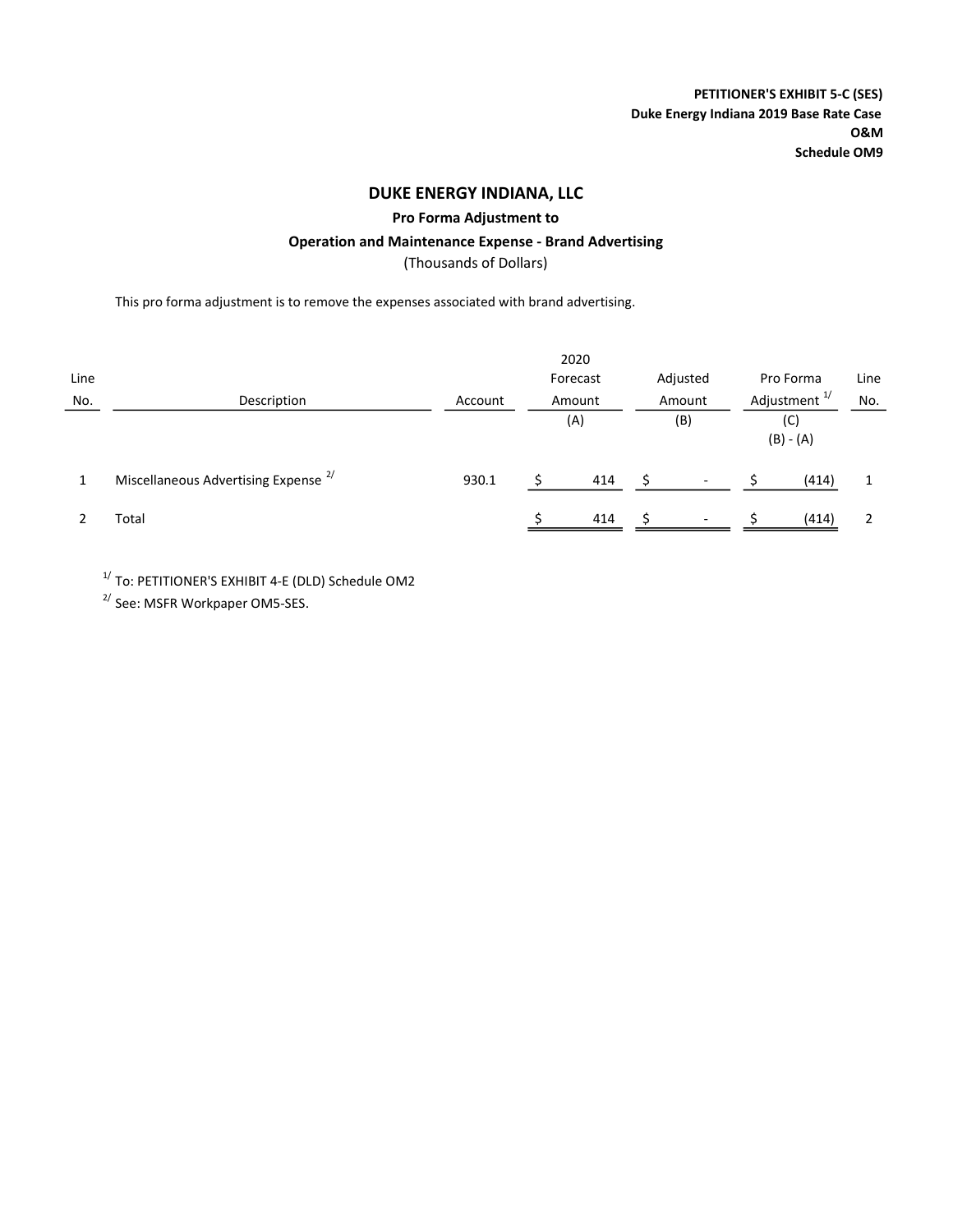### Pro Forma Adjustment to

### Operation and Maintenance Expense - Henry County CT

(Thousands of Dollars)

This pro forma adjustment is to remove the non-jurisdictional portion of the Henry County Combustion Turbine.

| Line           |                                       |         |     | Forecast       |        | Adjusted     |    | Pro Forma                | Line           |                          |     |
|----------------|---------------------------------------|---------|-----|----------------|--------|--------------|----|--------------------------|----------------|--------------------------|-----|
| No.            | Description                           | Account |     | Amount         | Amount |              |    |                          |                | Adjustment <sup>1/</sup> | No. |
|                |                                       |         |     | (A)            |        | (B)          |    | (C)                      |                |                          |     |
|                |                                       |         |     |                |        |              |    | $(B) - (A)$              |                |                          |     |
| 1              | Suprvsn and Engrg - Steam Oper        | 500     | \$  | 213            | \$     | 135          | \$ | (78)                     | 1              |                          |     |
| $\overline{2}$ | Fossil Steam Exp-Other                | 502     |     | 9              |        | 6            |    | (3)                      | $\overline{2}$ |                          |     |
| 3              | Misc Fossil Power Expenses            | 506     |     | 34             |        | 22           |    | (12)                     | 3              |                          |     |
| 4              | Suprvsn and Engrng-Steam Maint        | 510     |     | 58             |        | 37           |    | (21)                     | 4              |                          |     |
| 5              | Suprvsn & Engrng-Steam Maint R        | 510     |     | (1)            |        | (1)          |    |                          | 5              |                          |     |
| 6              | Suprvsn and Enginring-CT Oper         | 546     |     | 240            |        | 152          |    | (88)                     | 6              |                          |     |
| 7              | Natural Gas Handling-CT               | 547     |     | 15             |        | 10           |    | (5)                      | $\overline{7}$ |                          |     |
| 8              | Prime Movers - Generators- CT         | 548     | 621 |                |        | 394          |    | (227)                    | 8              |                          |     |
| 9              | <b>Misc-Power Generation Expenses</b> | 549     |     | 336            |        | 213          |    | (123)                    | 9              |                          |     |
| 10             | Suprvsn and Enginring-CT Maint        | 551     |     | 53             |        | 34           |    | (19)                     | 10             |                          |     |
| 11             | Maintenance Of Structures-CT          | 552     |     | 68             |        | 43           |    | (25)                     | 11             |                          |     |
| 12             | Maint-Gentg and Elect Equip-CT        | 553     |     | 607            |        | 385          |    | (222)                    | 12             |                          |     |
| 13             | Misc Power Generation Plant-CT        | 554     |     | 138            |        | 88           |    | (50)                     | 13             |                          |     |
| 14             | A & G Salaries                        | 920     |     | 64             |        | 40           |    | (24)                     | 14             |                          |     |
| 15             | <b>Employee Expenses</b>              | 921     |     | 4              |        | 3            |    | (1)                      | 15             |                          |     |
| 16             | <b>Office Expenses</b>                | 921     |     | $\mathbf{1}$   |        | $\mathbf{1}$ |    |                          | 16             |                          |     |
| 17             | <b>Computer Services Expenses</b>     | 921     |     | $\mathbf{1}$   |        | $\mathbf{1}$ |    | $\overline{\phantom{0}}$ | 17             |                          |     |
| 18             | <b>Outside Services Employed</b>      | 923     |     | 4              |        | 3            |    | (1)                      | 18             |                          |     |
| 19             | <b>Employee Benefits-Transferred</b>  | 926     |     | 314            |        | 199          |    | (115)                    | 19             |                          |     |
| 20             | Miscellaneous Advertising Exp         | 930     |     | $\overline{2}$ |        | 1            |    | (1)                      | 20             |                          |     |
| 21             | Total                                 |         | \$  | 2,781          | \$     | 1,766        | \$ | (1,015)                  | 21             |                          |     |
|                | Reference                             |         |     | WP OM1-SES     |        | WP OM1-SES   |    |                          |                |                          |     |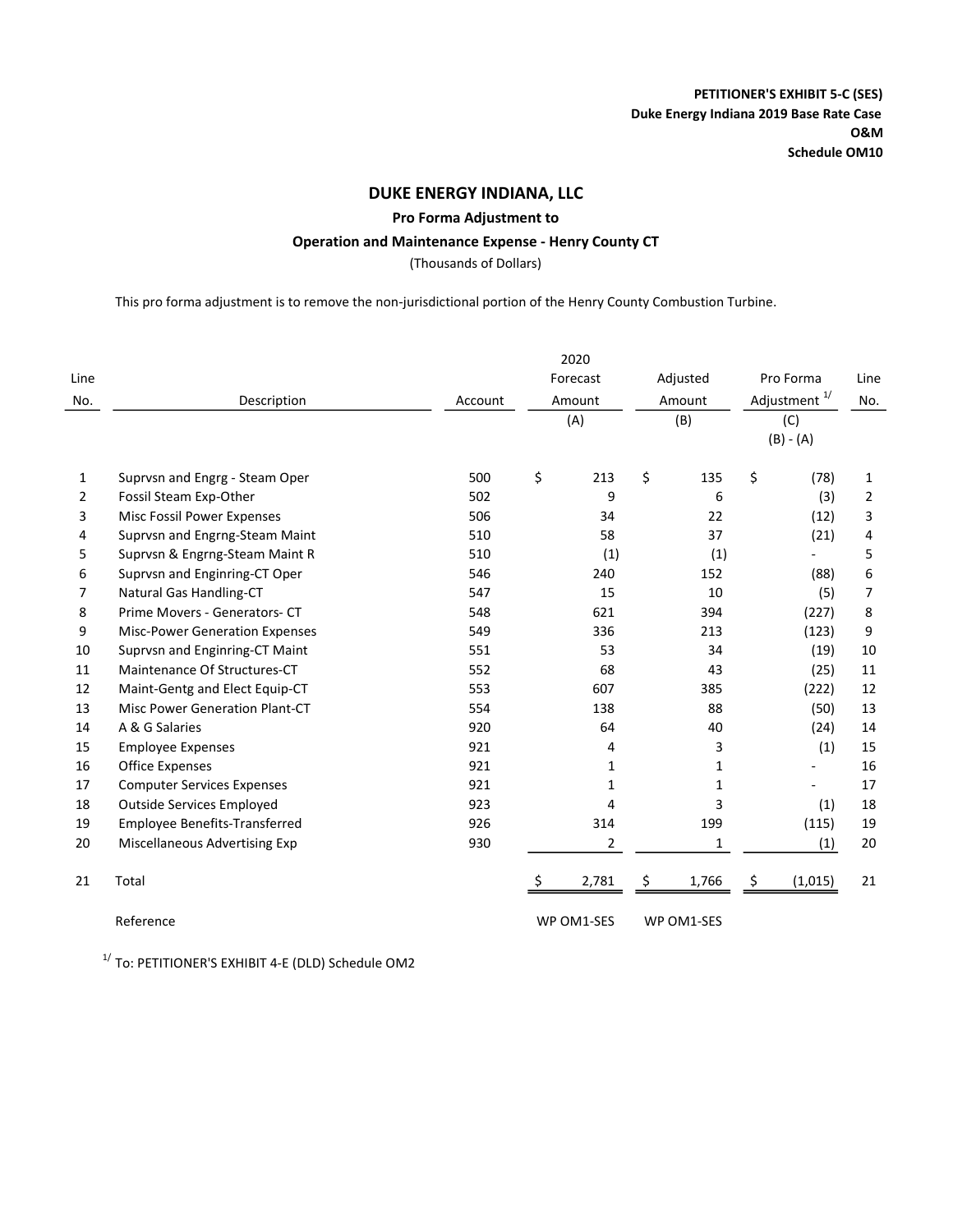### Pro Forma Adjustment to

### Operation and Maintenance Expense - Non-Utility Lighting

(Thousands of Dollars)

This pro forma adjustment is to remove the expenses associated with non-utility lighting.

| Line<br>No. | Description                    | Account |     | 2020<br>Forecast<br>Amount |     | Adjusted<br>Amount | Pro Forma<br>Adjustment <sup>1/</sup> |         | Line<br>No. |
|-------------|--------------------------------|---------|-----|----------------------------|-----|--------------------|---------------------------------------|---------|-------------|
|             |                                |         | (A) |                            | (B) |                    | (C)<br>$(B) - (A)$                    |         |             |
| 1           | Maint-StreetLightng/Signl-Dist | 596     | \$  | 4,448                      | \$  | 1,913              | \$                                    | (2,535) |             |
| 2           | Misc Cust Serv/Inform Exp      | 910     |     | 423                        |     | 182                |                                       | (241)   | 2           |
| 3           | Demonstrating & Selling Exp    | 912     |     | 787                        |     | 338                |                                       | (449)   | 3           |
| 4           | <b>Advertising Expense</b>     | 913     |     |                            |     | 3                  |                                       | (4)     | 4           |
| 5.          | Employee Benefits-Transferred  | 926     |     | 689                        |     | 296                |                                       | (393)   | 5           |
| 6           | Total                          |         |     | 6,354                      |     | 2,732              | Ś                                     | (3,622) | 6           |
|             | Reference                      |         |     |                            |     | WP OM2-SES         |                                       |         |             |

1/ To: PETITIONER'S EXHIBIT 4-E (DLD) Schedule OM2

l,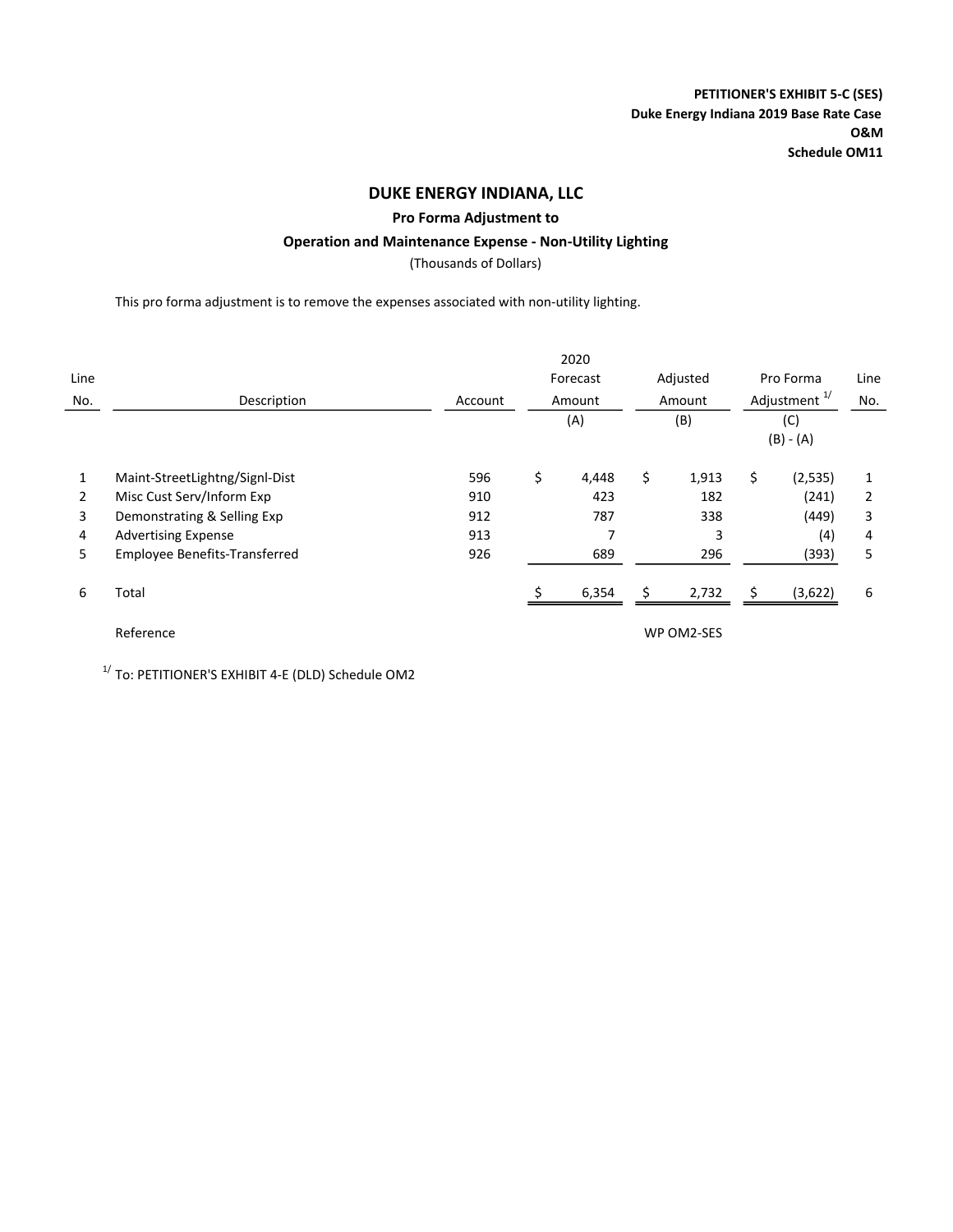### Pro Forma Adjustment to

### Operation and Maintenance Expense - Premier Power

(Thousands of Dollars)

This pro forma adjustment is to remove expenses associated with the Premier Power Program.

|      |                                        |         |          | 2020   |          |                              |           |                          |      |
|------|----------------------------------------|---------|----------|--------|----------|------------------------------|-----------|--------------------------|------|
| Line |                                        |         | Forecast |        | Adjusted |                              | Pro Forma |                          | Line |
| No.  | Description                            | Account |          | Amount | Amount   |                              |           | Adjustment <sup>1/</sup> | No.  |
|      |                                        |         |          | (A)    |          | (B)                          | (C)       |                          |      |
|      |                                        |         |          |        |          |                              |           | $(B) - (A)$              |      |
|      | Exp-Rs Reg Prod/Svces-CstAccts         | 910     | \$       | 157    | Ś        | $\overline{\phantom{a}}$     |           | (157)                    |      |
| 2    | Demonstrating & Selling Exp            | 912     |          | 428    |          | $\qquad \qquad \blacksquare$ |           | (428)                    |      |
| 3    | <b>Employee Benefits - Transferred</b> | 926     |          | 47     |          | $\overline{\phantom{a}}$     |           | (47)                     | 3    |
| 4    | Total                                  |         |          | 632    |          | $\overline{\phantom{a}}$     |           | (632)                    | 4    |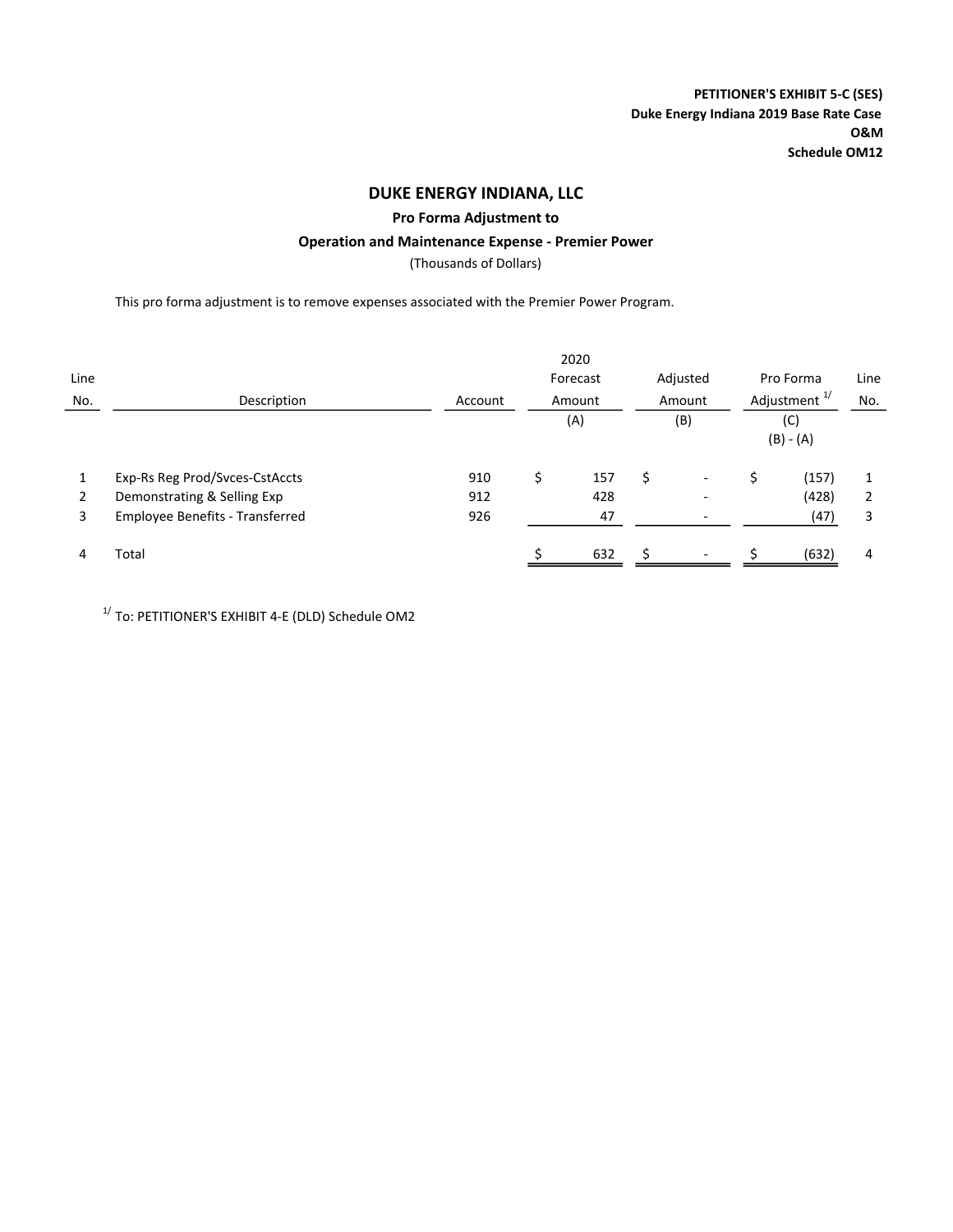### Pro Forma Adjustment to

# Operation and Maintenance Expense - Electric Vehicle Pilot

(Thousands of Dollars)

This pro forma adjustment is to remove expenses associated with the Electric Vehicle Pilot program.

|      |                                        |         | 2020                 |          |                              |                 |             |      |
|------|----------------------------------------|---------|----------------------|----------|------------------------------|-----------------|-------------|------|
| Line |                                        |         | Forecast             | Adjusted |                              |                 | Pro Forma   | Line |
| No.  | Description                            | Account | Amount <sup>1/</sup> |          | Amount                       | Adjustment $2'$ |             | No.  |
|      |                                        |         | (A)                  | (B)      |                              | (C)             |             |      |
|      |                                        |         |                      |          |                              |                 | $(B) - (A)$ |      |
|      | A&G Salaries                           | 920     | \$<br>72             | \$.      | $\qquad \qquad \blacksquare$ | Ś               | (72)        |      |
| 2    | <b>Outsides Services Employed</b>      | 923     | 92                   |          |                              |                 | (92)        |      |
| 3    | <b>Employee Benefits - Transferred</b> | 926     | 19                   |          |                              |                 | (19)        | 3    |
| 4    | Miscellaneous Advertising Expense      | 930     | 150                  |          |                              |                 | (150)       | 4    |
|      | Total                                  |         | 333                  |          |                              |                 | (333)       | 5    |

 $1/$  See: MSFR Workpaper OM4-SES.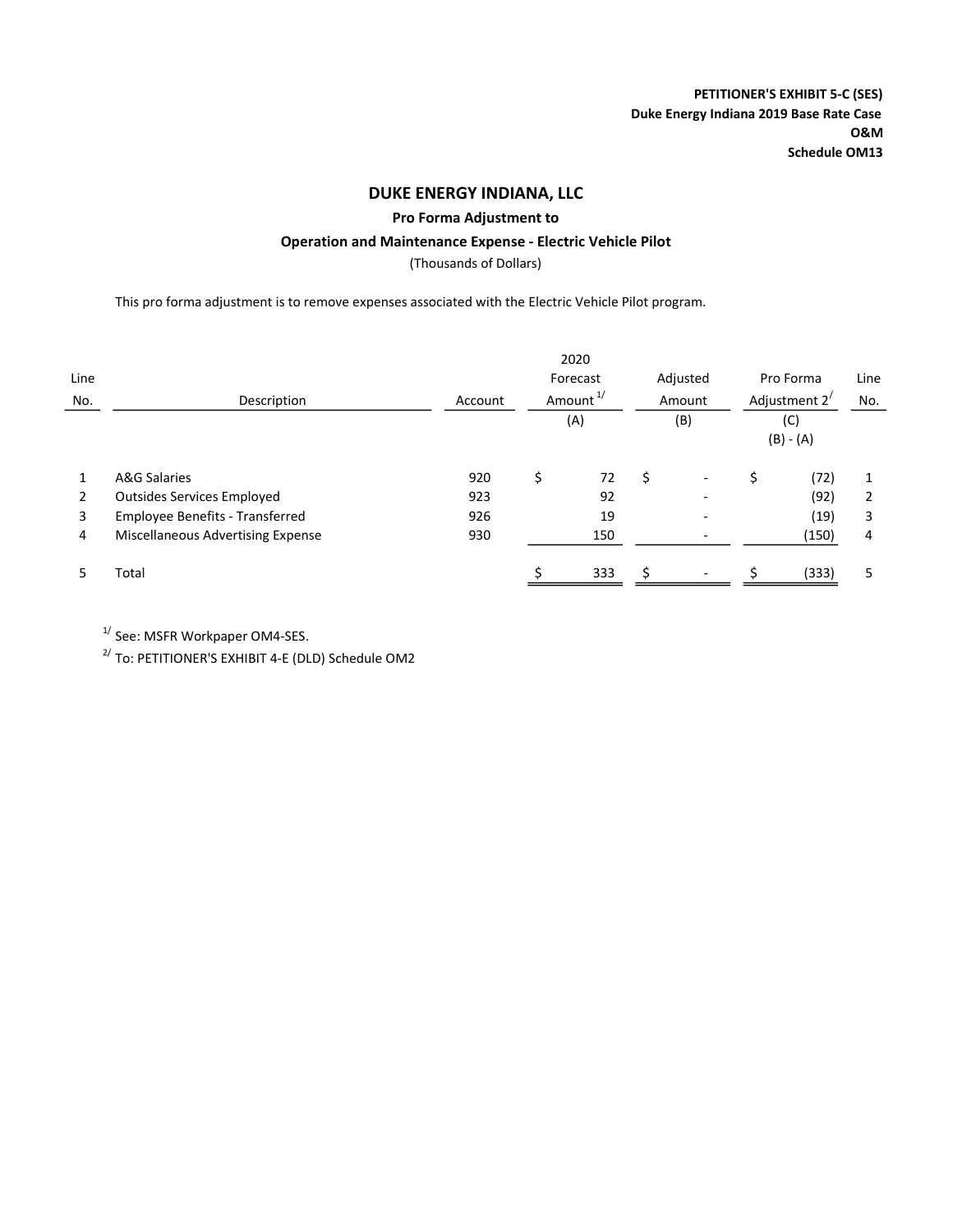### Pro Forma Adjustment to

### Operation and Maintenance Expense - Major Storms

(Thousands of Dollars)

The following pro forma adjustment reflects a normalization of storm O&M costs.

|      |                                         |         | 2020                     |     |            |                    |                          |      |  |
|------|-----------------------------------------|---------|--------------------------|-----|------------|--------------------|--------------------------|------|--|
| Line |                                         |         | Forecast                 |     | Adjusted   |                    | Pro Forma                | Line |  |
| No.  | Description                             | Account | Amount                   |     | Amount     |                    | Adjustment <sup>1/</sup> | No.  |  |
|      |                                         |         | (A)                      |     | (B)        | (C)<br>$(B) - (A)$ |                          |      |  |
|      | Storm-Related O&M Costs by FERC Account |         |                          |     |            |                    |                          |      |  |
|      | Maintenance Overhead Lines - Distr      | 593     | \$<br>10,023             | \$. | 11,169     | \$.                | 1,146                    |      |  |
| 2    | Maintenance Overhead Lines - Trans      | 571     | $\overline{\phantom{a}}$ |     | 514        |                    | 514                      |      |  |
| 3    | <b>Employee Benefits Transferred</b>    | 926     | 4                        |     | 798        |                    | 794                      | 3    |  |
| 4    | Total                                   |         | 10,027                   |     | 12,481     |                    | 2,454                    | 4    |  |
|      | Reference                               |         |                          |     | WP OM3-SES |                    |                          |      |  |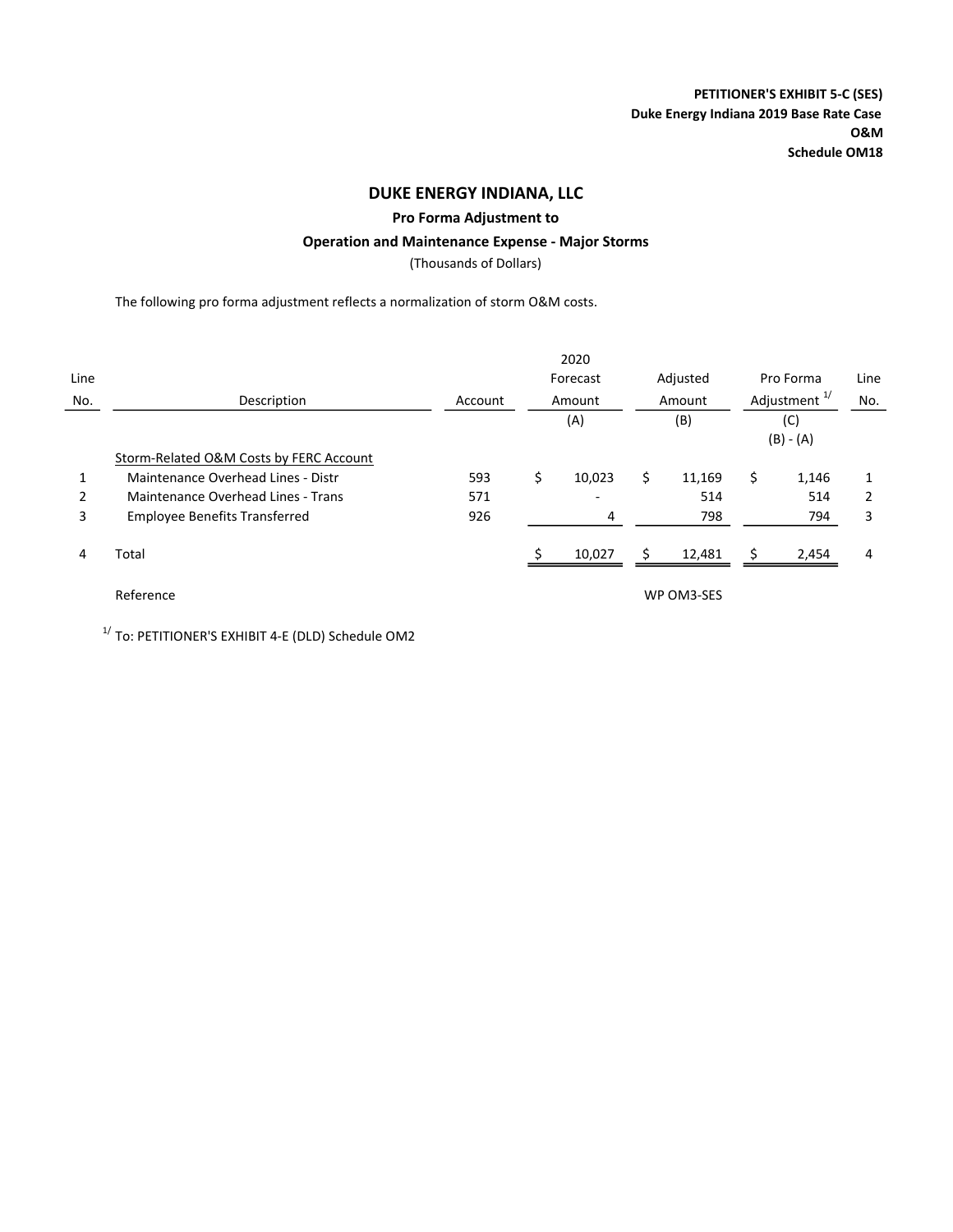PETITIONER'S EXHIBIT 5-C (SES) Duke Energy Indiana 2019 Base Rate Case Other Taxes Schedule OTX6

## DUKE ENERGY INDIANA, LLC

Pro Forma Adjustment to

### Allocated Payroll Tax Expense for RECB/MVP Projects

(Thousands of Dollars)

This pro forma adjustment is to remove allocated payroll taxes associated with the MISO RECB and MVP Projects.

| Line<br>No. | Description                                             | 2020<br>Forecast<br>Amount |     |    | Adjusted<br>Amount | Pro Forma<br>Adjustment <sup>1/</sup> | Line<br>No. |
|-------------|---------------------------------------------------------|----------------------------|-----|----|--------------------|---------------------------------------|-------------|
|             |                                                         |                            | (A) |    | (B)                | (C)<br>$(B) - (A)$                    |             |
|             | Account 0408960 - Allocated Payroll Taxes <sup>2/</sup> |                            | 21  | -Ś |                    | (21)                                  |             |
|             | Total                                                   |                            | 21  |    |                    | (21)                                  | 2           |

 $1/$  To PETITIONER'S EXHIBIT 4-E (DLD).

<sup>2/</sup> See: MSFR Workpaper OM6-SES.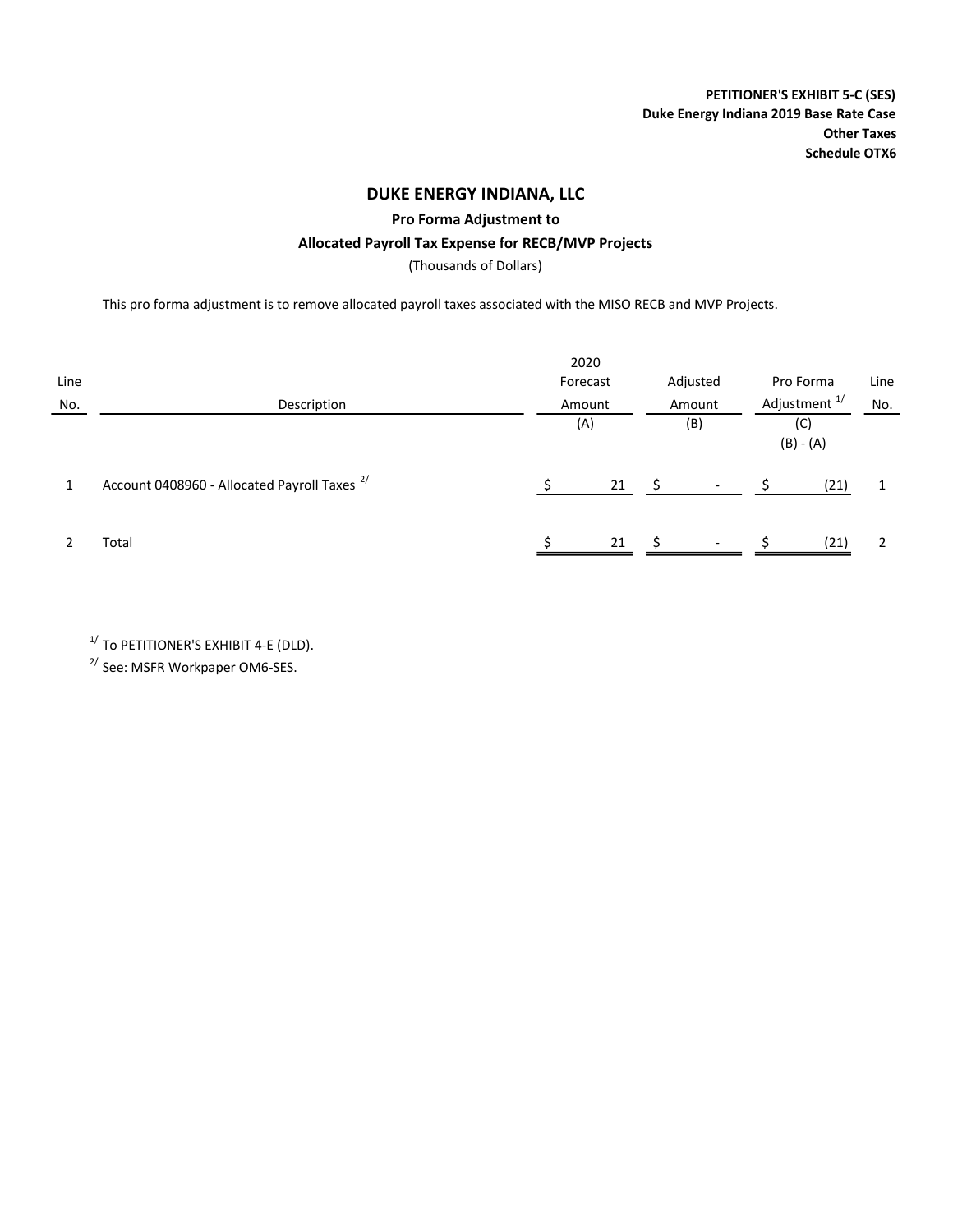PETITIONER'S EXHIBIT 5-C (SES) Duke Energy Indiana 2019 Base Rate Case Other Taxes Schedule OTX9

### DUKE ENERGY INDIANA, LLC

#### Pro Forma Adjustment to

### Allocated Payroll Tax Expenses for WVPA Portion of the Henry County CT

(Thousands of Dollars)

This pro forma adjustment is to remove allocated payroll taxes associated with WVPA's portion of the Henry County Combustion Turbine.

| Line |                                           | 2020<br>Forecast | Adjusted | Pro Forma                | Line |
|------|-------------------------------------------|------------------|----------|--------------------------|------|
| No.  | Description                               | Amount           | Amount   | Adjustment <sup>1/</sup> | No.  |
|      |                                           | (A)              | (B)      | (C)<br>$(B) - (A)$       |      |
|      | Account 0408960 - Allocated Payroll Taxes | 32               | -S       | (32)                     |      |
|      | Total                                     | 32               | Ŝ.       | (32)                     | 2    |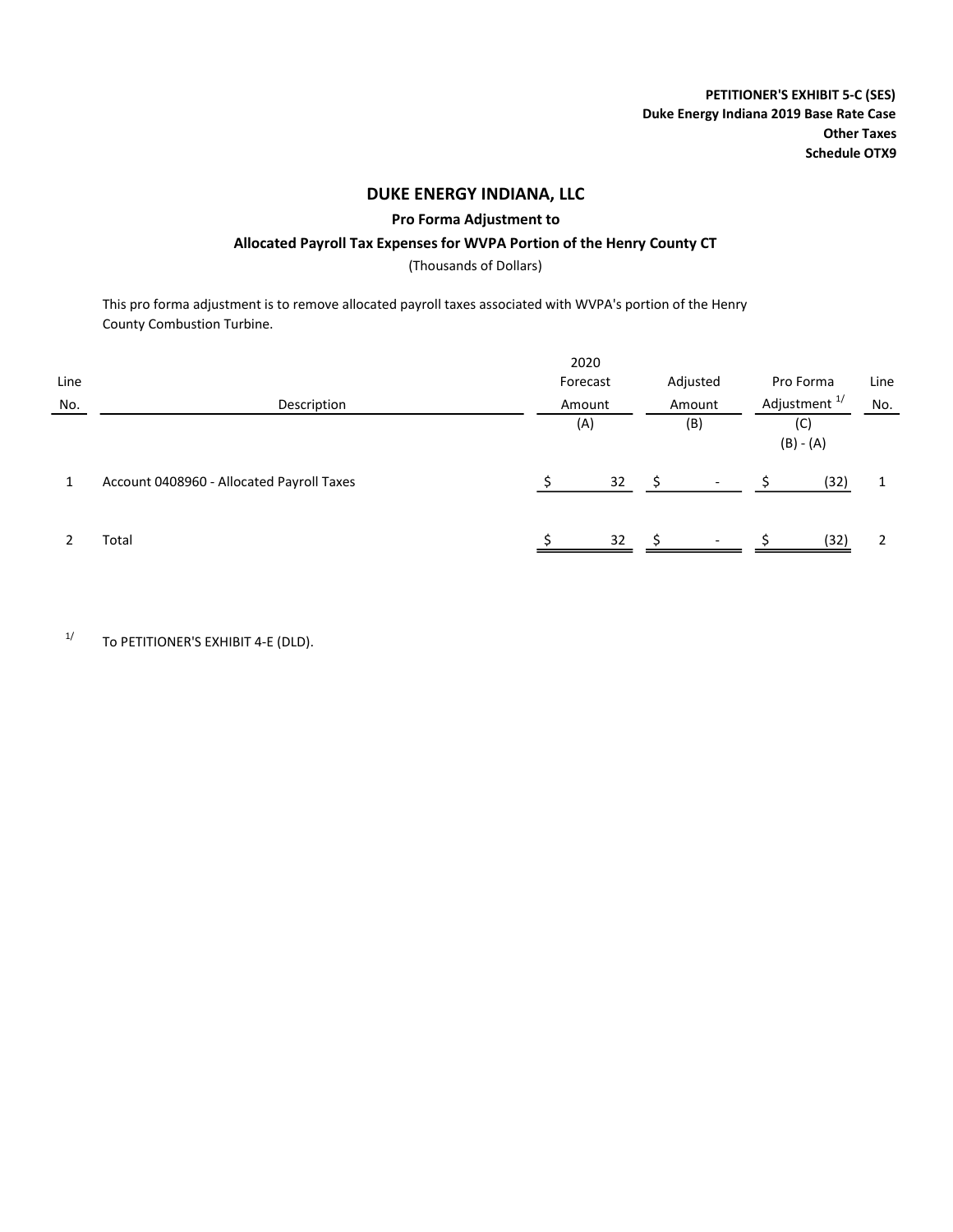Pro Forma Adjustment to

### Allocated Payroll Tax Expenses for Non-Utility Lighting

(Thousands of Dollars)

This pro forma adjustment is to remove allocated payroll taxes associated with non-utility lighting programs.

| Line |                                           | 2020<br>Forecast |        |        | Adjusted                 | Pro Forma                | Line  |     |
|------|-------------------------------------------|------------------|--------|--------|--------------------------|--------------------------|-------|-----|
| No.  | Description                               |                  | Amount | Amount |                          | Adjustment <sup>1/</sup> |       | No. |
|      |                                           | (A)              |        |        | (B)                      | $(B) - (A)$              |       |     |
|      | Account 0408960 - Allocated Payroll Taxes |                  | 112    | Ś      |                          |                          | (112) |     |
|      | Total                                     |                  | 112    | -S     | $\overline{\phantom{a}}$ |                          | (112) |     |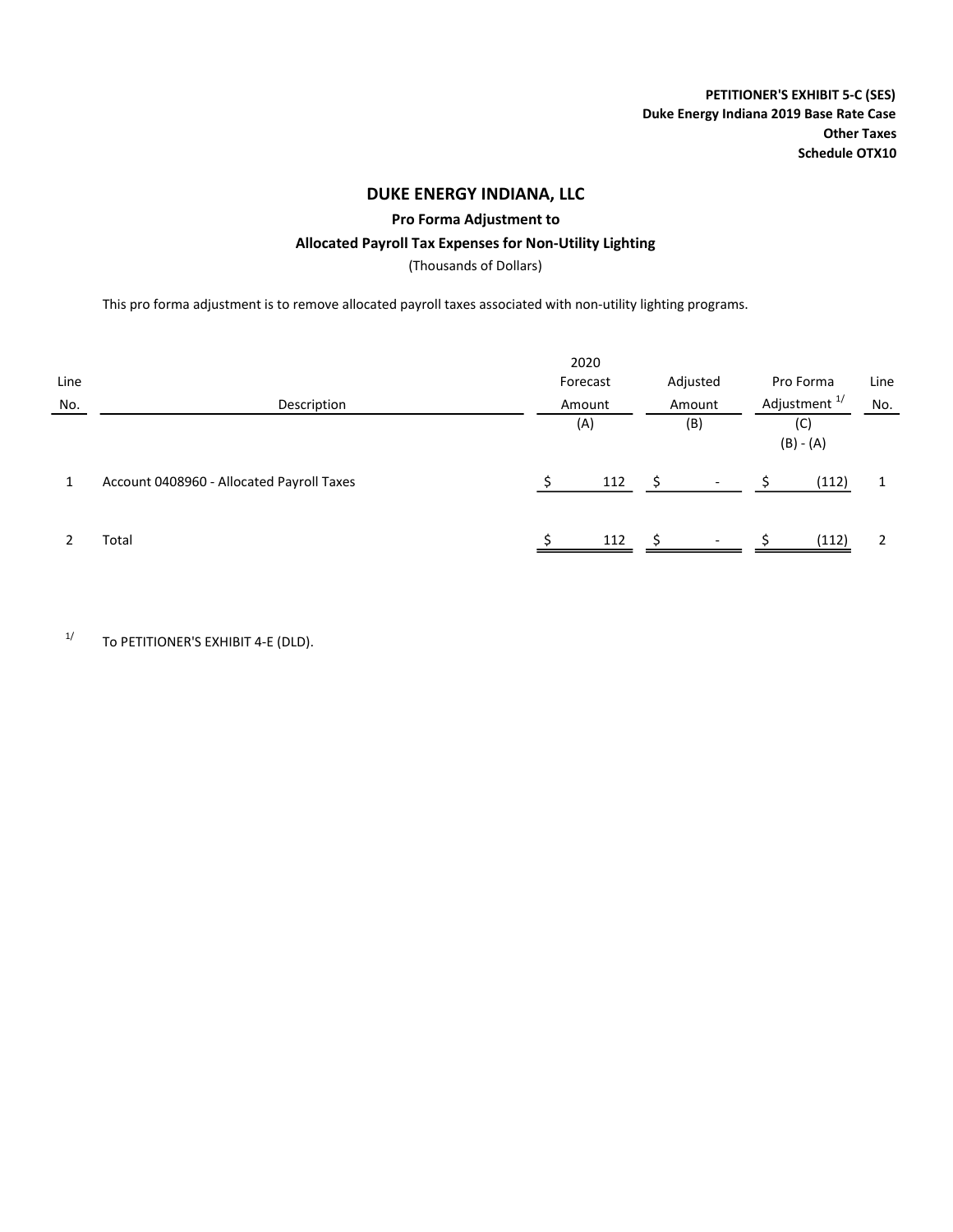PETITIONER'S EXHIBIT 5-C (SES) Duke Energy Indiana 2019 Base Rate Case Other Taxes Schedule OTX11

## DUKE ENERGY INDIANA, LLC

Pro Forma Adjustment to

### Allocated Payroll Tax Expenses for Premier Power Program

(Thousands of Dollars)

This pro forma adjustment is to remove allocated payroll taxes associated with the Premier Power Program.

| Line<br>No. | Description                               | 2020<br>Forecast<br>Amount |    |    | Adjusted<br>Amount       |                    | Pro Forma<br>Adjustment <sup>1/</sup> | Line<br>No. |
|-------------|-------------------------------------------|----------------------------|----|----|--------------------------|--------------------|---------------------------------------|-------------|
|             |                                           | (A)                        |    |    | (B)                      | (C)<br>$(B) - (A)$ |                                       |             |
|             | Account 0408960 - Allocated Payroll Taxes |                            | 17 | S  |                          |                    | (17)                                  |             |
|             | Total                                     |                            | 17 | S. | $\overline{\phantom{a}}$ |                    | (17)                                  |             |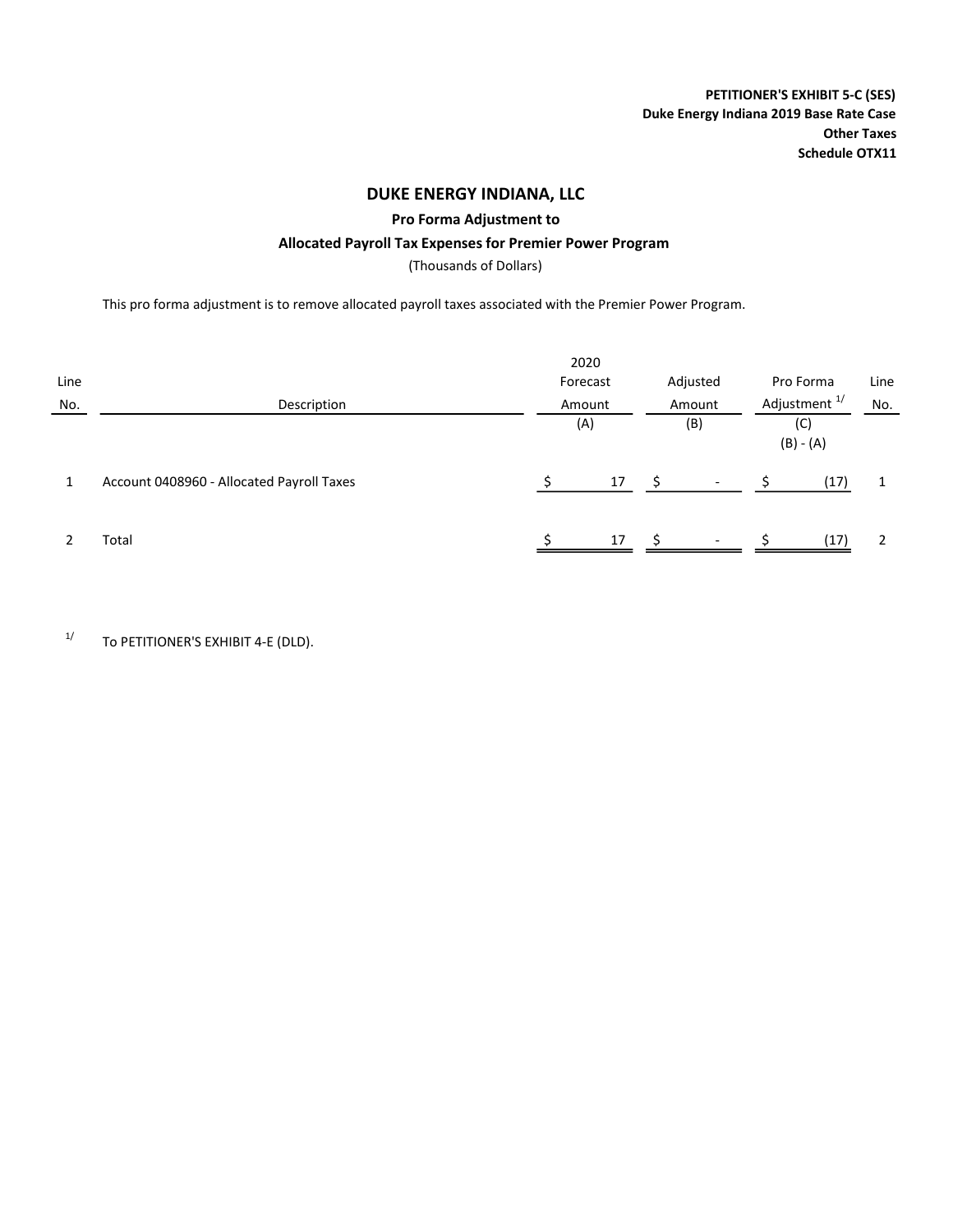Pro Forma Adjustment to

### Allocated Payroll Tax Expense for Electric Vehicle Pilot Program

(Thousands of Dollars)

This pro forma adjustment is to remove allocated payroll taxes associated with the Electric Vehicle Pilot Program. Amounts to be proposed for deferral in this proceeding.

| Line<br>No. | Description                                             | 2020<br>Forecast<br>Amount | Adjusted<br>Amount              | Pro Forma<br>Adjustment <sup>1/</sup> | Line<br>No. |  |
|-------------|---------------------------------------------------------|----------------------------|---------------------------------|---------------------------------------|-------------|--|
|             |                                                         | (A)                        | (B)                             | (C)<br>$(B) - (A)$                    |             |  |
|             | Account 0408960 - Allocated Payroll Taxes <sup>2/</sup> | 5.                         |                                 | (5)                                   |             |  |
|             | Total                                                   | 5                          | - Ś<br>$\overline{\phantom{a}}$ | (5)                                   |             |  |

 $1/$  To PETITIONER'S EXHIBIT 4-E (DLD).

2/ See: MSFR Workpaper OM4-SES.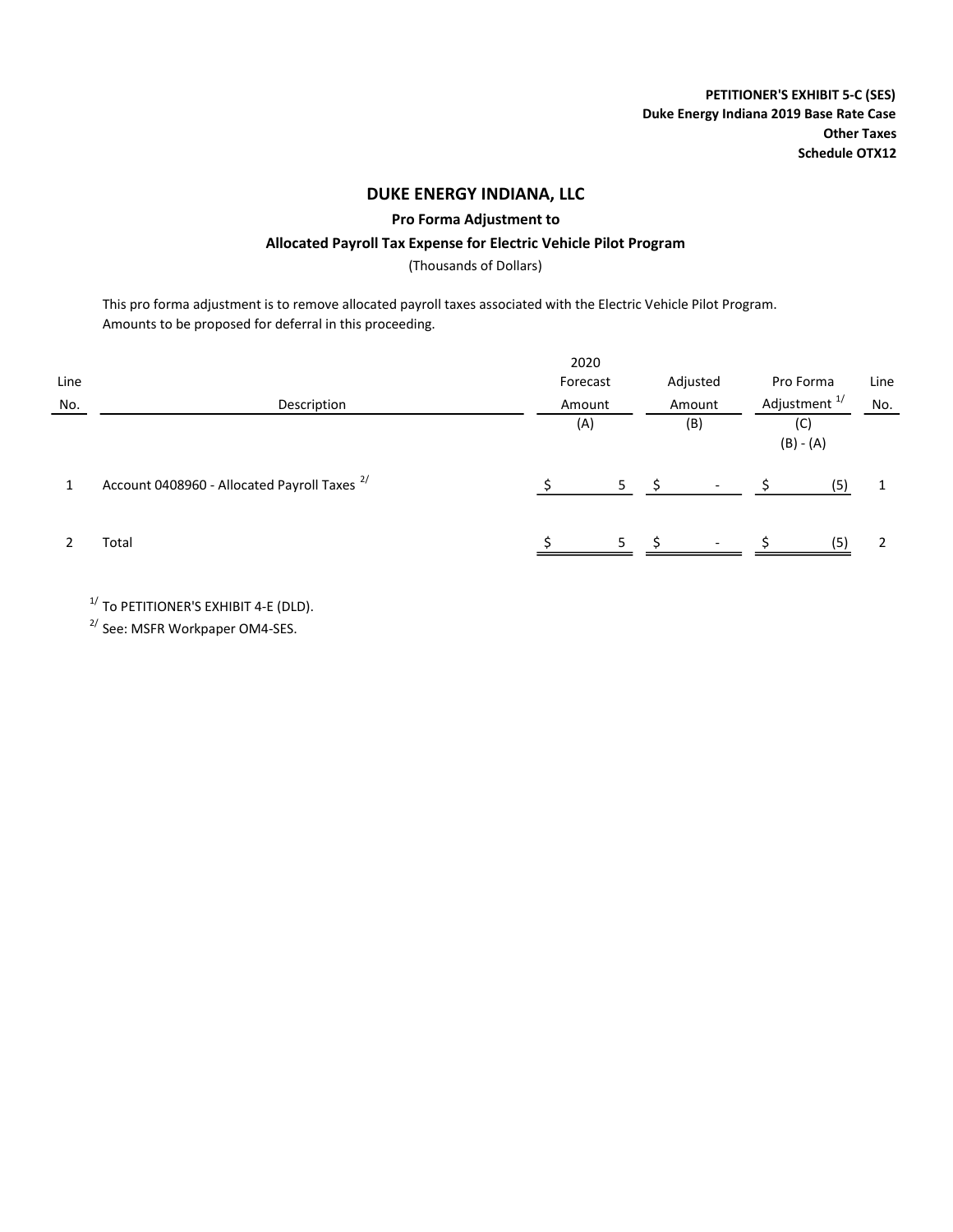PETITIONER'S EXHIBIT 5-C (SES) Duke Energy Indiana 2019 Base Rate Case Other Taxes Schedule OTX14

### DUKE ENERGY INDIANA, LLC

Pro Forma Adjustment to

### Allocated Payroll Tax Expenses to Normalize Major Storms Costs

(Thousands of Dollars)

This pro forma adjustment is to normalize payroll taxes associated with major storm costs.

|      |                                           |          | 2020                     |          |             |                          |                    |      |
|------|-------------------------------------------|----------|--------------------------|----------|-------------|--------------------------|--------------------|------|
| Line |                                           | Forecast |                          | Adjusted |             | Pro Forma                |                    | Line |
| No.  | Description                               |          | Amount                   |          | Amount      | Adjustment <sup>1/</sup> |                    | No.  |
|      |                                           |          | (A)                      |          | (B)         |                          | (C)<br>$(B) - (A)$ |      |
| 1    | Account 0408960 - Allocated Payroll Taxes |          | $\overline{\phantom{a}}$ | Ś        | 221         | -\$                      | 221                | 1    |
|      | Total                                     |          | $\overline{\phantom{a}}$ | ς.       | 221         | S.                       | 221                | 2    |
|      | Reference:                                |          |                          |          | WP OTX1-SES |                          |                    |      |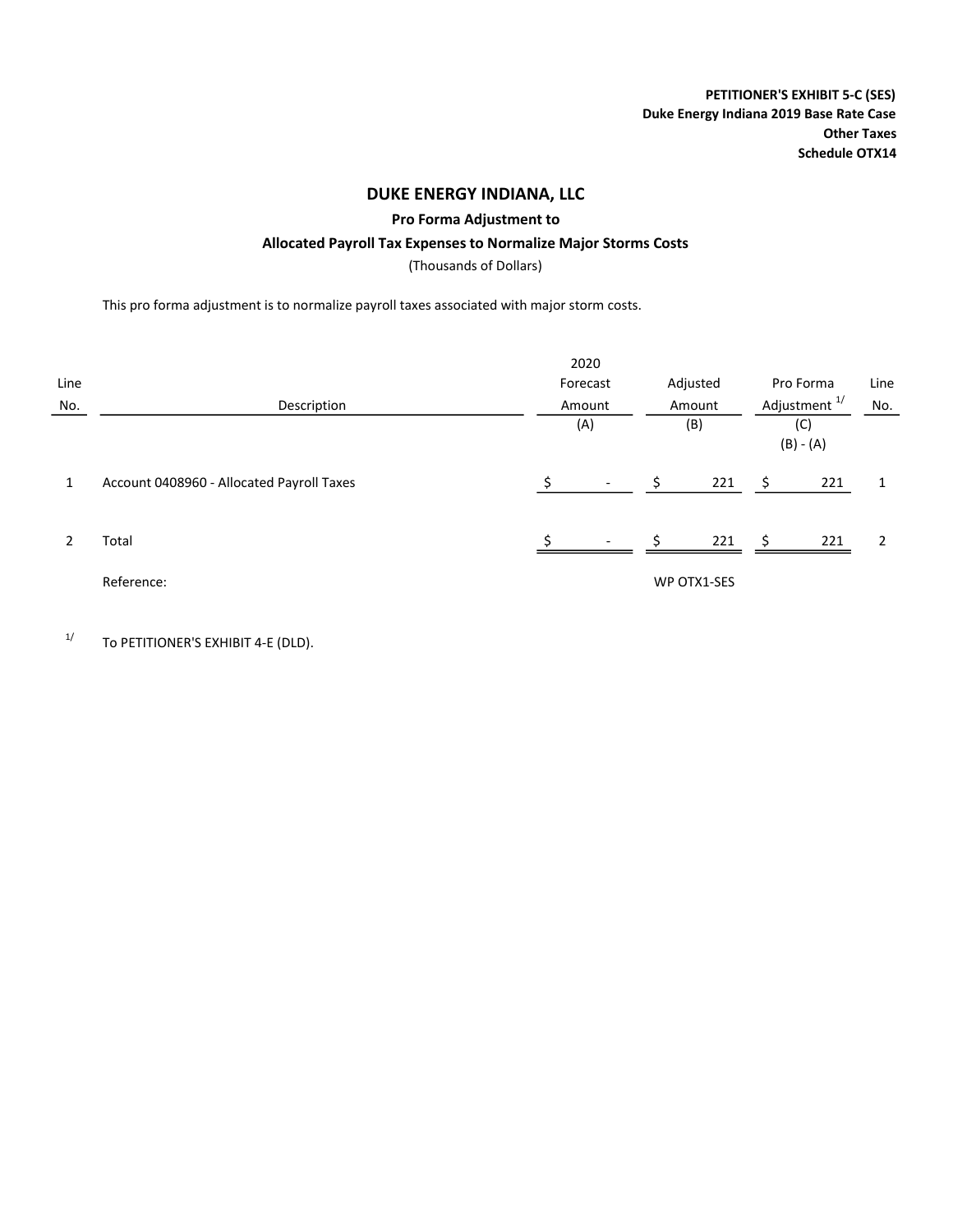#### Pro Forma Adjustment to Emission Allowance Inventory

(Thousands of Dollars)

| Line<br>No. | Description                                                                                                                                                                                                             | Reference         |    | Dec. 31, 2020<br>Balance<br>(A) |    | Adjusted<br>Amount<br>(B) |    | Pro Forma<br>Adjustment<br>(C) | Line<br>No. |
|-------------|-------------------------------------------------------------------------------------------------------------------------------------------------------------------------------------------------------------------------|-------------------|----|---------------------------------|----|---------------------------|----|--------------------------------|-------------|
|             | This pro forma adjustment is to remove the retail jurisdictional and steam portion of the SO2 native load emission allowance inventory<br>that is being requested to be moved from inventory to a new regulatory asset. |                   |    |                                 |    |                           |    |                                |             |
|             | Total Native Load Emission Allowance Inventory (158)                                                                                                                                                                    | <b>WP RB2-SES</b> | S. | 10,733                          | Ś. | 920                       | Š. | (9, 813)                       | 1           |
|             | SO2 Deferred Purchase Costs Transferred from Inventory                                                                                                                                                                  |                   | \$ |                                 |    | 9,813                     |    | 9,813                          | 2           |
|             | Addback: Jul-Dec 2020 EA Consumption Expense                                                                                                                                                                            | WP RB3-SES        |    |                                 |    | 121                       |    | 121                            | 3           |
|             | Subtract: Jul-Dec 2020 Regulatory Asset Amortization                                                                                                                                                                    | WP RB3-SES        |    |                                 |    | (414)                     |    | (414)                          | 4           |
| 5           | New Regulatory Asset - SO2 Deferred Purchase Costs as of Dec. 31, 2020 (182)                                                                                                                                            |                   |    |                                 |    | 9,520                     |    | 9,520                          | 5           |
| 6           | <b>Total Impact on Rate Base</b>                                                                                                                                                                                        |                   |    |                                 |    |                           |    | (293)                          | 6           |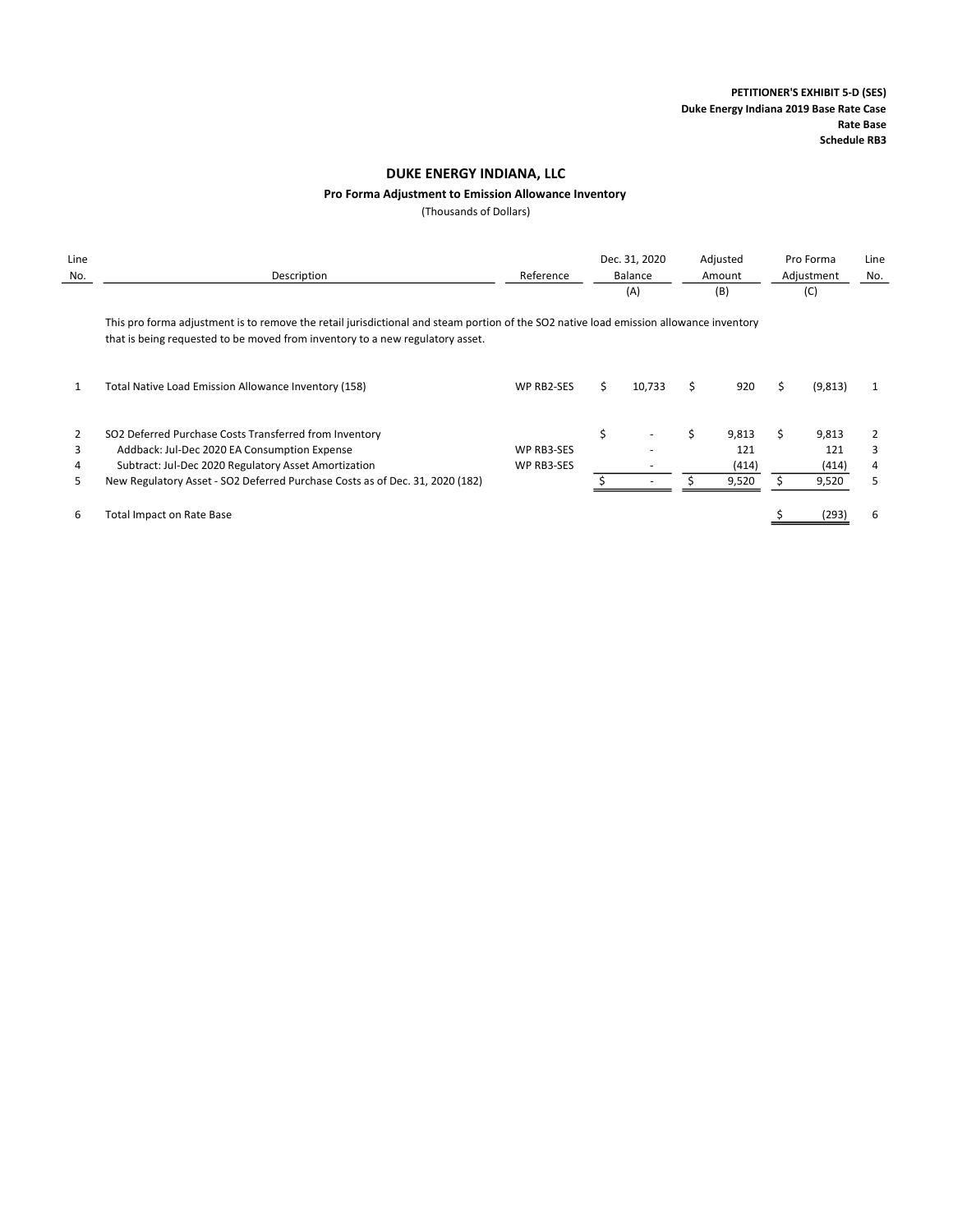## Pro Forma Adjustment to Emission Allowance Inventory

(Thousands of Dollars)

| Line<br>No. | Description                                                                                                                                                                                                             | Reference  |    | Dec. 31, 2019<br>Balance<br>(A) |   | Adjusted<br>Amount<br>(B) |   | Pro Forma<br>Adjustment<br>(C) | Line<br>No. |
|-------------|-------------------------------------------------------------------------------------------------------------------------------------------------------------------------------------------------------------------------|------------|----|---------------------------------|---|---------------------------|---|--------------------------------|-------------|
|             | This pro forma adjustment is to remove the retail jurisdictional and steam portion of the SO2 native load emission allowance inventory<br>that is being requested to be moved from inventory to a new regulatory asset. |            |    |                                 |   |                           |   |                                |             |
|             | Total Native Load Emission Allowance Inventory (158)                                                                                                                                                                    | WP RB2-SES | S  | 10,964                          | S | 938                       | ς | (10, 026)                      |             |
| 2           | SO2 Deferred Purchase Costs Transferred from Inventory                                                                                                                                                                  |            | \$ | $\overline{\phantom{a}}$        |   | 10,026                    |   | 10,026                         |             |
|             | Addback: Jul-Dec 2020 EA Consumption Expense                                                                                                                                                                            | WP RB3-SES |    |                                 |   |                           |   |                                |             |
| 4           | Subtract: Jul-Dec 2020 Regulatory Asset Amortization                                                                                                                                                                    | WP RB3-SES |    |                                 |   |                           |   |                                |             |
| 5           | New Regulatory Asset - SO2 Deferred Purchase Costs as of Dec. 31, 2020 (182)                                                                                                                                            |            |    |                                 |   | 10,026                    |   | 10,026                         | 5           |
| 6           | Total Impact on Rate Base                                                                                                                                                                                               |            |    |                                 |   |                           |   |                                | 6           |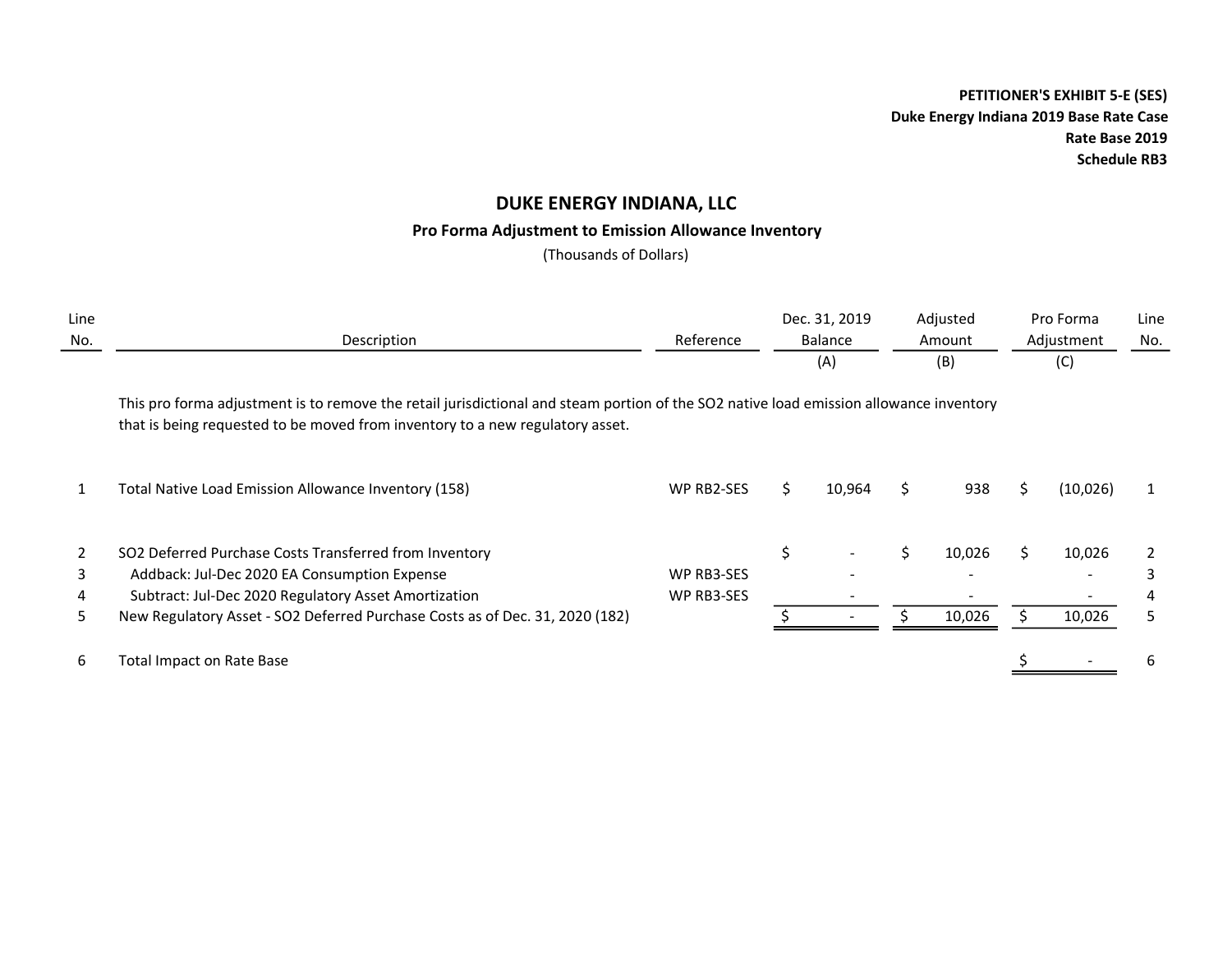#### Determination of the Base Cost of Fuel

(Thousands of Dollars)

| Line<br>No.    | Description                                   | 2020<br>Forecast<br>(A) | Pro Forma<br>Adjustments (1)<br>(B) | 2020 Forecast<br>With Pro Forma<br>Adjustments<br>(C) | Line<br>No.    |
|----------------|-----------------------------------------------|-------------------------|-------------------------------------|-------------------------------------------------------|----------------|
|                | <b>FUEL COST</b>                              |                         |                                     |                                                       |                |
| $\mathbf{1}$   | <b>Steam Generation</b>                       | \$<br>440,640           |                                     |                                                       | 1              |
| $\overline{2}$ | <b>Hydro and Solar Generation</b>             |                         |                                     |                                                       | $\overline{2}$ |
|                | <b>Other Generation</b>                       |                         |                                     |                                                       |                |
| 3              | <b>Internal Combustion</b>                    |                         |                                     |                                                       | 3              |
| 4              | <b>Gas Combustion Turbine</b>                 | 79,125                  |                                     |                                                       | 4              |
| 5              | <b>Integrated Gasification Combined Cycle</b> | 102,953                 |                                     |                                                       | 5              |
|                |                                               |                         |                                     |                                                       |                |
| 6              | <b>Purchased Power</b>                        | 188,295                 |                                     |                                                       | 6              |
| $\overline{7}$ | Net RTO Energy Market                         | 28,871                  |                                     |                                                       | 7              |
| 8              | Net RTO Ancillary Services Market             |                         |                                     |                                                       | 8              |
|                | Less:                                         |                         |                                     |                                                       |                |
| 9              | <b>Steam Sales</b>                            | 4,079                   |                                     |                                                       | 9              |
| 10             | Total Fuel Cost (F)                           | \$<br>835,805           | \$<br>(11, 234)                     | \$<br>824,571                                         | 10             |
|                | SALES (MWH)                                   |                         |                                     |                                                       |                |
| 11             | <b>Steam Generation</b>                       | 18,620,243              |                                     |                                                       | 11             |
| 12             | <b>Hydro and Solar Generation</b>             | 355,573                 |                                     |                                                       | 12             |
|                | <b>Other Generation</b>                       |                         |                                     |                                                       |                |
| 13             | <b>Internal Combustion</b>                    |                         |                                     |                                                       | 13             |
| 14             | <b>Gas Combustion Turbine</b>                 | 3,281,271               |                                     |                                                       | 14             |
| 15             | <b>Integrated Gasification Combined Cycle</b> | 4,136,944               |                                     |                                                       | 15             |
| 16             | <b>Purchased Power</b>                        | 6,286,726               |                                     |                                                       | 16             |
|                | Less:                                         |                         |                                     |                                                       |                |
| 17             | Losses & Company Use                          | 1,650,840               |                                     |                                                       | 17             |
| 18             | Total Sales (S)                               | 31,029,917              | (439, 200)                          | 30,590,717                                            | 18             |
| 19             | Proposed Base Cost of Fuel (\$/MWH) (F/S)     |                         |                                     | 26.955                                                | 19             |

(1) ProForma adjustments reflects removal of fuel expense and associated MWH sales for short-term bundled non-native sale being moved from the FAC rider to the Reliability rider (see Schedule COGS-2).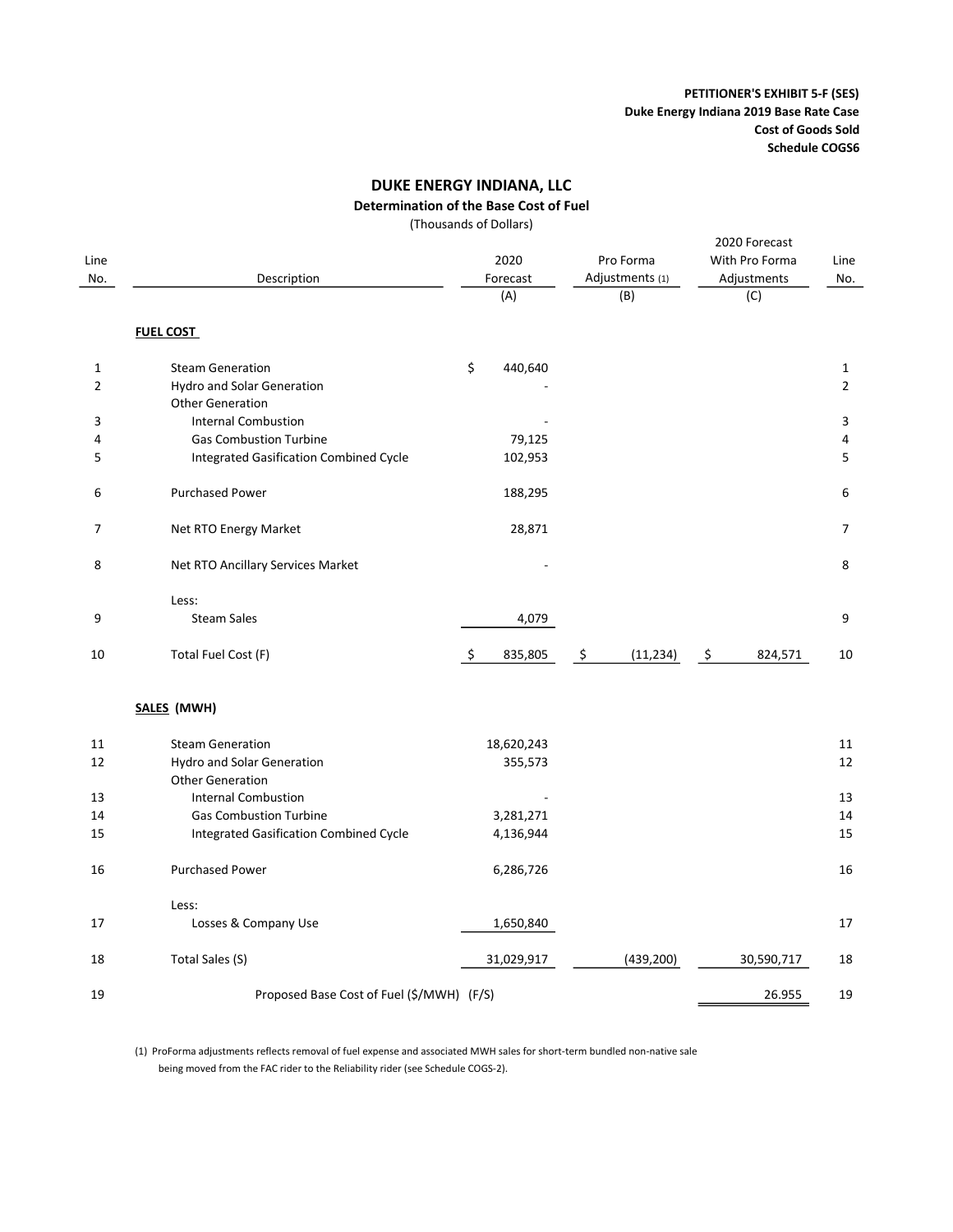#### **PETITIONER'S EXHIBIT 5-G (SES) Duke Energy Indiana 2019 Base Rate Case**

**Duke Energy Indiana, LLC IURC No. 154** 1000 East Main Street Sheet Sheet Sheet Sheet Sheet No. 60 Plainfield, Indiana 46168 Canceling Sixtieth Revised Sheet No. 60

#### **STANDARD CONTRACT RIDER NO. 60 - FUEL COST ADJUSTMENT APPLICABLE TO ALL RETAIL RATE SCHEDULES**

### **Calculation of Adjustment**

A. The applicable charges for electric service to the Company's retail customers shall be increased or decreased, to the nearest 0.001 mill (\$.000001) per KWH to recover and/or credit the cost for fuel in accordance with the following formula:

Fuel Cost Adjustment Factor = F/S - \$0.014484BF

where:

- 1. "F" is the estimated expense of fuel based on a three-month average cost beginning with the first month of the billing cycle and consisting of the following costs:
	- (a) the average cost of fossil fuel consumed due to the operation of Company's own generating units incurred to serve native load customers, including only those items listed in Account 151, of the Federal Energy Regulatory Commission's Uniform System of Accounts for Class A and B Public Utilities and Licensees (FERC US of A);
	- (b) the actual identifiable fossil and nuclear fuel costs, or, if fuel costs are not specifically identified, costs computed in accordance with applicable Commission Orders, associated with energy purchased or transferred to serve native load customers for reasons other than identified in (c) below;
	- (c) the net energy cost, exclusive of capacity or demand charges, of energy purchased or transferred to serve native load customers on an economic dispatch basis, and energy purchased or transferred to serve native load customers resulting from the scheduled outage of a Company owned generating unit, when the costs thereof are less than the Company's fuel costs of replacement net generating from its own system, as computed in accordance with applicable Commission Orders:
	- (d) fuel-related Regional Transmission Operator ("RTO") costs and credits approved by the Commission for recovery in the FCA;

(d)(e) other revenues or costs approved by the Commission for recovery in this rider.

- 2. "S" is the estimated kilowatt-hour sales as recorded on the Company's books and records in accordance with the FERC US of A for the same estimated period set forth in "F."
- 3. "BF" is the base cost of fuel pursuant to the Commission's Order in Cause No. XXXXX equal to \$0.026955 per kWh.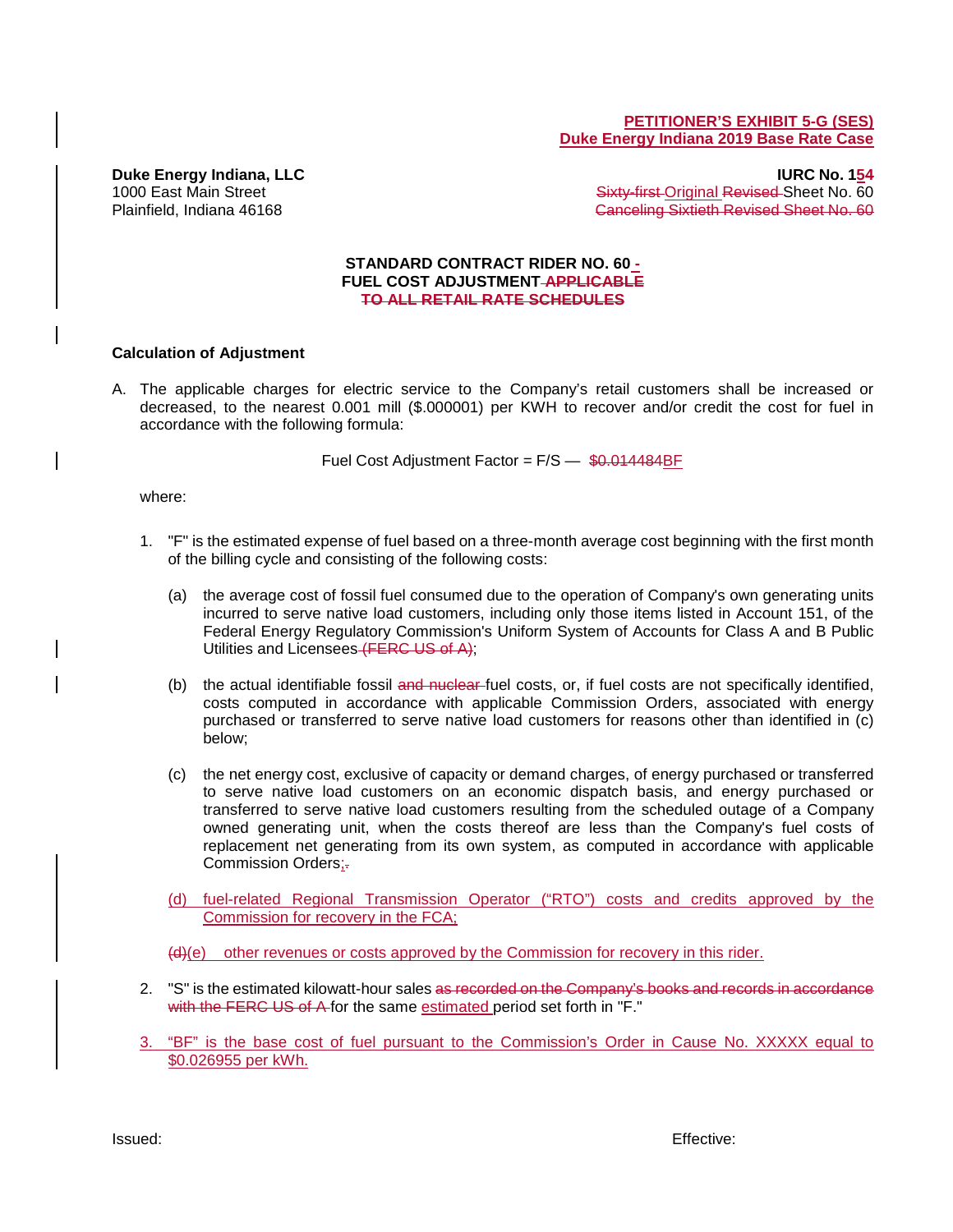#### **PETITIONER'S EXHIBIT 5-G (SES) Duke Energy Indiana 2019 Base Rate Case**

**Duke Energy Indiana, LLC IURC No. 154** 1000 East Main Street Sheet Sheet Sheet Sheet Sheet No. 60 Plainfield, Indiana 46168 Canceling Sixtieth Revised Sheet No. 60

#### **STANDARD CONTRACT RIDER NO. 60 - FUEL COST ADJUSTMENT APPLICABLE TO ALL RETAIL RATE SCHEDULES**

- B. The factor as computed above shall be modified to allow the recovery of utility receipts taxes and/or other similar revenue based taxes incurred due to the recovery of fuel costs.
- C.B. The factor shall be further modified commencing with the fifth succeeding billing cycle month to reflect the difference between the estimated incremental fuel cost billed and the incremental fuel cost actually incurred during the first and succeeding billing cycle month(s) in which such estimated incremental fuel cost was billed.
- DC. Effective for all bills rendered beginning with and subsequent to the later of the effective date of the Commission's Order or the first billing cycle of the fuel cost adjustment shall be:

\$0.000000 per kilowatt-hour.

E. From time to time, and subject to approval of the Commission, the factor shall be further modified to include the separate recovery, pursuant to Ind. Code 8-1-2-42(a), of costs applicable to certain power purchases in excess of the monthly purchased power benchmark.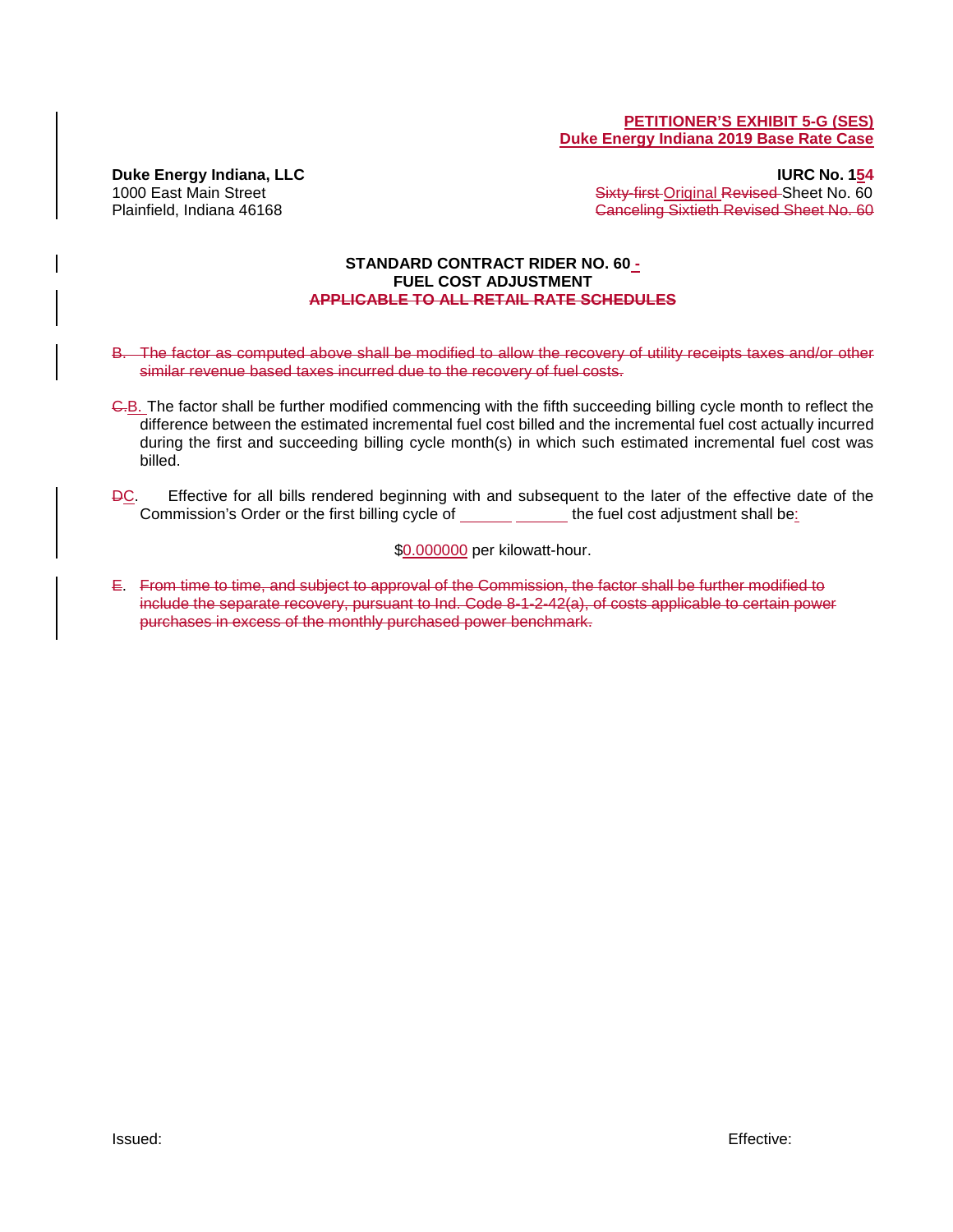**Duke Energy Indiana, LLC IURC No. 15** Plainfield, Indiana 46168

Original Sheet No. 60

### **STANDARD CONTRACT RIDER NO. 60 - FUEL COST ADJUSTMENT**

### **Calculation of Adjustment**

A. The applicable charges for electric service to the Company's retail customers shall be increased or decreased, to the nearest 0.001 mill (\$.000001) per KWH to recover and/or credit the cost for fuel in accordance with the following formula:

Fuel Cost Adjustment Factor = F/S — BF

where:

- 1. "F" is the estimated expense of fuel based on a three-month average cost beginning with the first month of the billing cycle and consisting of the following costs:
	- (a) the average cost of fossil fuel consumed due to the operation of Company's own generating units incurred to serve native load customers, including only those items listed in Account 151, of the Federal Energy Regulatory Commission's Uniform System of Accounts for Class A and B Public Utilities and Licensees;
	- (b) the actual identifiable fossil fuel costs, or, if fuel costs are not specifically identified, costs computed in accordance with applicable Commission Orders, associated with energy purchased or transferred to serve native load customers for reasons other than identified in (c) below;
	- (c) the net energy cost, exclusive of capacity or demand charges, of energy purchased or transferred to serve native load customers on an economic dispatch basis, and energy purchased or transferred to serve native load customers resulting from the scheduled outage of a Company owned generating unit, when the costs thereof are less than the Company's fuel costs of replacement net generating from its own system, as computed in accordance with applicable Commission Orders;
	- (d) fuel-related Regional Transmission Operator ("RTO") costs and credits approved by the Commission for recovery in the FCA;
	- (e) other revenues or costs approved by the Commission for recovery in this rider.
- 2. "S" is the estimated kilowatt-hour sales for the same estimated period set forth in "F."
- 3. "BF" is the base cost of fuel pursuant to the Commission's Order in Cause No. XXXXX equal to \$0.026955 per kWh.
- B. The factor shall be further modified commencing with the fifth succeeding billing cycle month to reflect the difference between the estimated incremental fuel cost billed and the incremental fuel cost actually incurred during the first and succeeding billing cycle month(s) in which such estimated incremental fuel cost was billed.
- C. Effective for all bills rendered beginning with and subsequent to the later of the effective date of the Commission's Order or the first billing cycle of \_\_\_\_\_\_\_\_\_\_\_\_\_\_\_\_\_\_\_\_\_ the fuel cost adjustment shall be:

\$0.000000 per kilowatt-hour.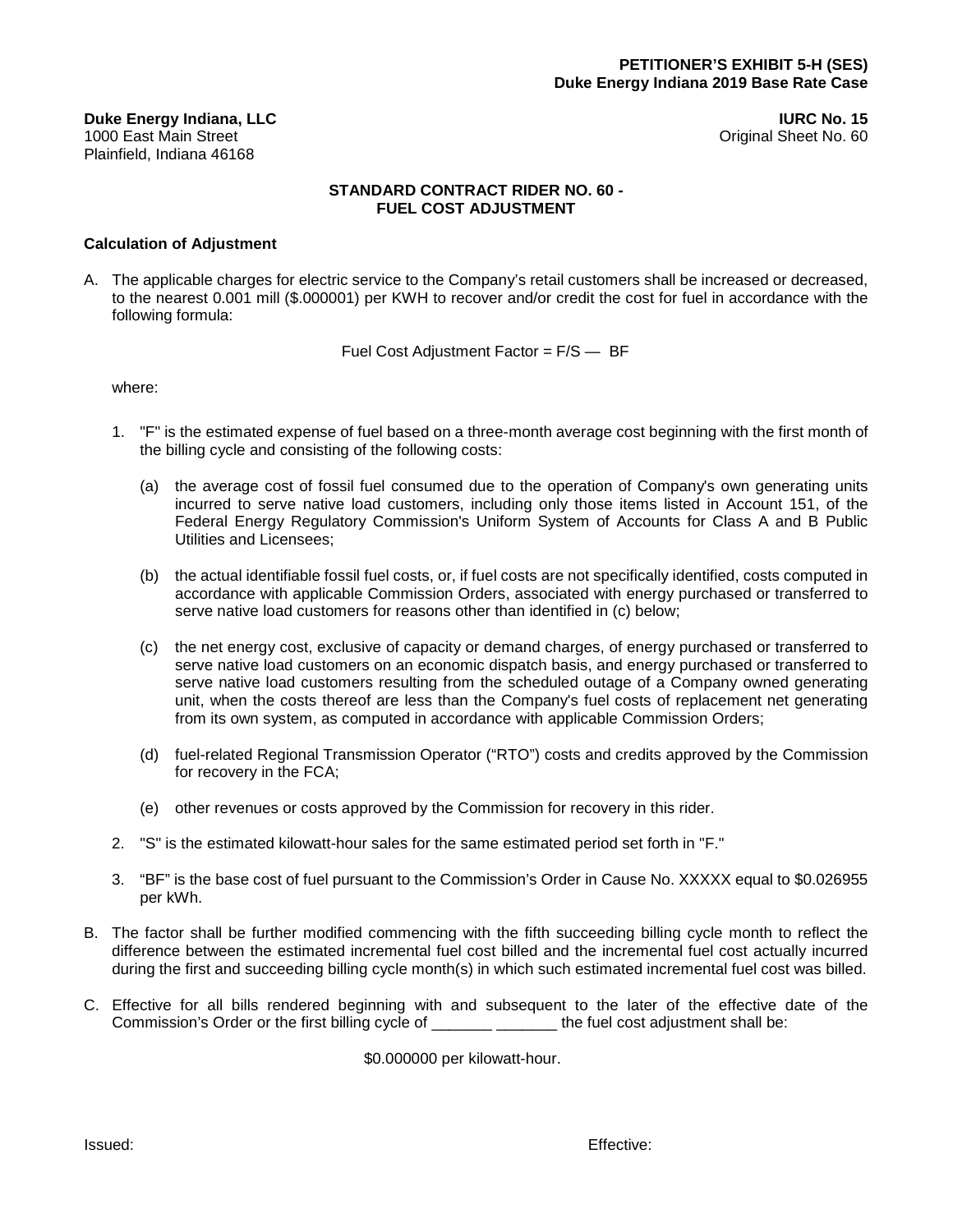### **STANDARD CONTRACT RIDER NO. 68 MIDCONTINENT INDEPENDENT SYSTEM OPERATOR ("MISO") MANAGEMENT COST REGIONAL TRANSMISSION OPERATOR ("RTO") NON-FUEL COSTS AND REVENUE ADJUSTMENT APPLICABLE TO RETAIL RATE GROUPS**

The applicable charges for electric service to the Company's retail electric customers shall be increased or decreased for operation and maintenance expense treatment of MISO Management CostRTO Non-Fuel Costs and Revenues-received from the MISO. The revenue adjustment to the applicable charges for electric service will be determined under the following provision:

### **Calculation of Adjustment**

A. The MISO Management CostRTO Non-Fuel Costs and Revenue Adjustment by Rate Group shall be determined by multiplying the MISO Management CostRTO Non-Fuel Costs and Revenue Adjustment Factor, as determined to the nearest 0.001 mill (\$0.000001) per kilowatt-hour in accordance with the following formula, by the monthly billed kilowatt-hours for the applicable billing cycle months in the case of customers receiving metered service and by the estimated monthly kilowatt-hours used for rate determination in the case of customers receiving unmetered service. MISO Management CostRTO Non-Fuel Costs and Revenue Adjustment Factor Per Rate Group =

> $[((a + b + c + d - e) - (\$5,556,000 - \$10,904,000))]$  h]  $f(NFC - (a - b) c) d$ gs

where:

- 1. "NFC" is the net Non-Fuel "a" is the MISO Mangagement Costs and Credits forecasted to be billed Duke Energy Indiana, LLC, or a designee of Duke for mandated participation in regional transmission organizations, under Service Schedule 10 - ISO Cost Recovery Adder underef the Open Access Transmission and Energy Markets Tariff for the MISO ("MISO TEMT") or any successor Tariff, including applicable PJM non-fuel charges and credits related to the operation of Duke Energy Indiana's Madison Generating Station.
- 2. "ab" is the annual level of forecasted RTO Non-Fuel MISO Management Costs included in the determination of basic charges for service in Cause No. XXXXX (\$67,936,000)forecasted to be billed Duke Energy Indiana, LLC, or a designee of Duke, under Service Schedule 16 – Financial Transmission Rights Administrative Service Cost Recovery Adder of the MISO TEMT or any successor Tariff.
- 3. "bc" is the annual level of forecasted RTO transmission revenues included in the determination of basic charges for service in Cause No. XXXXX (\$4,222,000)MISO Management Costs forecasted to be billed Duke Energy Indiana, LLC, or a designee of Duke, under Service Schedule 17 – Energy and Operating Reserve Markets Market Support Administrative Service Cost Recovery Adder of the MISO TEMT or any successor tariff.
- 4. "d" is the MISO Standard Market Design Costs forecasted to be billed Duke Energy Indiana, LLC, or a designee of Duke, or other Government mandated transmission costs Duke Energy Indiana, LLC, or a designee of Duke, is required to pay on behalf of retail customers.

5.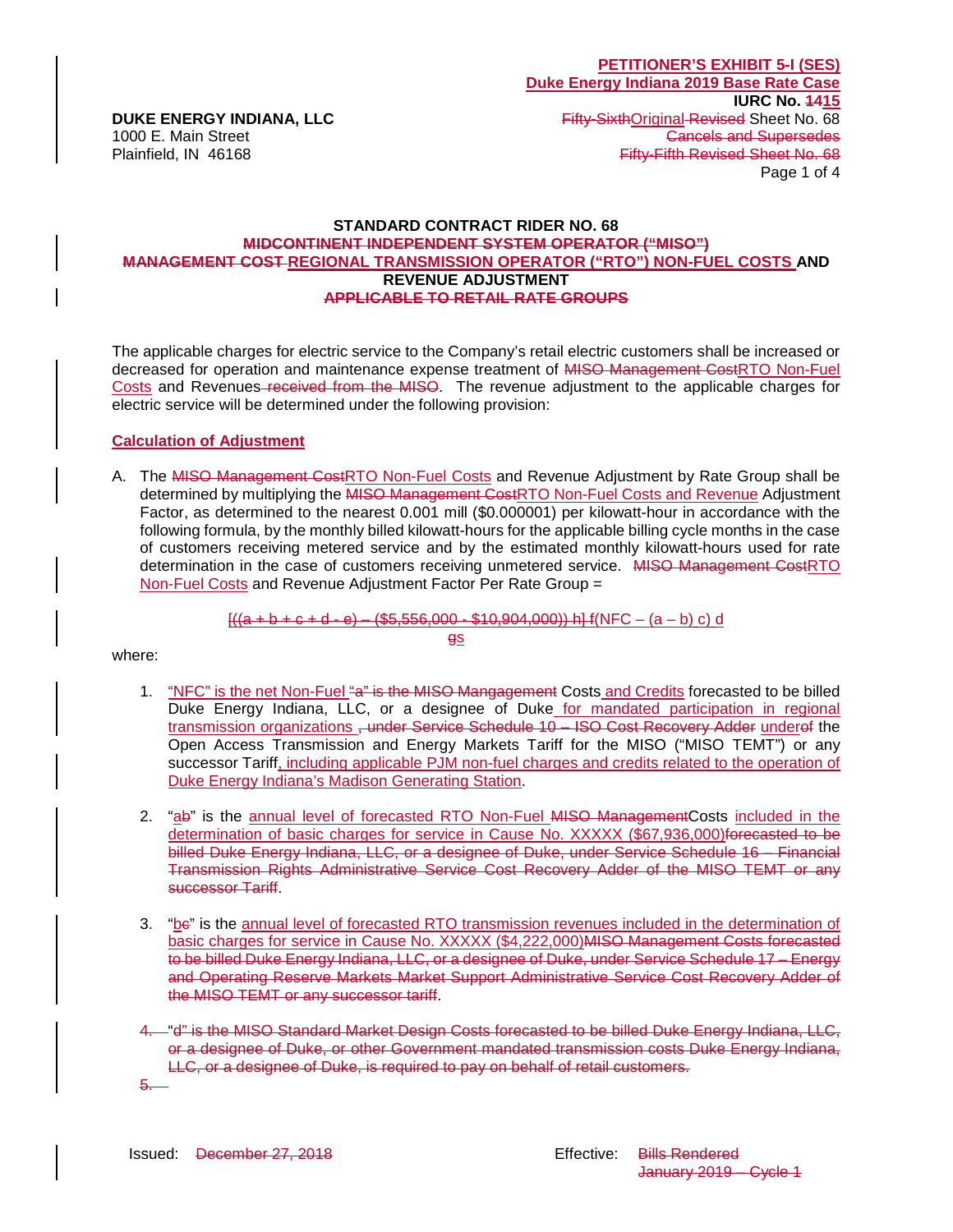### **STANDARD CONTRACT RIDER NO. 68 MIDCONTINENT INDEPENDENT SYSTEM OPERATOR ("MISO") MANAGEMENT COST REGIONAL TRANSMISSION OPERATOR ("RTO") NON-FUEL COSTS AND REVENUE ADJUSTMENT APPLICABLE TO RETAIL RATE GROUPS**

- 6. "e" is the MISO transmission revenues assigned to the Company, forecasted to be collected by the MISO under the MISO TEMT or any successor Tariff.
- 7. \$5,556,000 is the annual pro forma level of MISO Management Costs of which the jurisdictional electric allocated share is included by the Company in Cause No. 42359 in the determination of basic charges for service in its Electric Tariff.
- 8. \$10,904,000 is the annual pro forma level of MISO transmission revenues, of which the jurisdictional electric allocated share is included by the Company in Cause No. 42359 in the determination of basic charges for services in its Electric Tariff.
- 4. "cf" is the individual retail rate group's allocated share of the Company's retail peak demand developed for cost of service purposes in Cause No. XXXXX42359 expressed as a percentage of the Company's total retail peak demand<del>, as adjusted for rate migrations between HLF and LLF rate</del> classes and migrations of AL and OL rate classes to the UOLS rate class.

#### 9.5. "d" is the revenue conversion factor used to convert the applicable charges to operating revenues.

- $10.6$ . "sg" is the individual retail rate group's reported kilowatt-hour sales for the twelve- $(12)$ month period from July through June as a proxy for the relevant billing cycle months for all retail rate groups other than retail customers served under Rate HLF. The revenue adjustment for retail customers served under Rate HLF shall be based on demands within the Rate HLF customer group such that "s" shall be the sum of kilowatts billed for the applicable twelve-month period.
- 11. "h" is the revenue conversion factor used to convert the applicable charges to operating revenues.
- 12.7. The MISO Management CostRTO Non-Fuel Costs-Adjustment and Revenue Adjustment Factor per Rate Group shall be further modified to reflect the difference between the incremental base monthly fees actually charged or credited to the retail electric customers and the incremental base monthly fees to be charged or credited to the retail electric customers during billing cycle months, as determined above.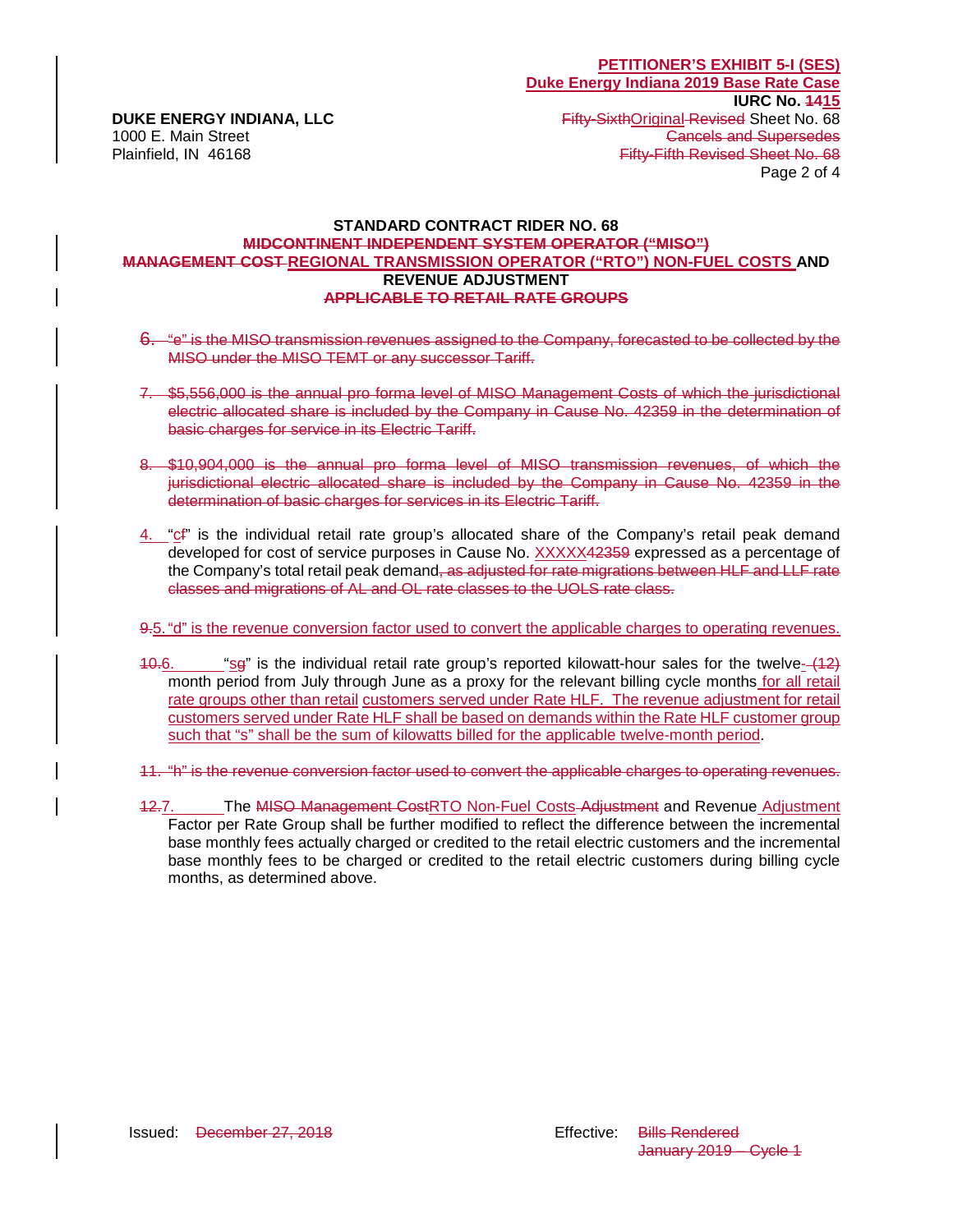**DUKE ENERGY INDIANA, LLC IURC No. 15** 1000 E. Main Street **Drawing Street Community** Community Community Community Community Community Community Community Community Community Community Community Community Community Community Community Community Community Commu

Plainfield, IN 46168 Page 1 of 3

### **STANDARD CONTRACT RIDER NO. 68 REGIONAL TRANSMISSION OPERATOR ("RTO") NON-FUEL COSTS AND REVENUE ADJUSTMENT**

The applicable charges for electric service to the Company's retail electric customers shall be increased or decreased for operation and maintenance expense treatment of RTO Non-Fuel Costs and Revenues. The revenue adjustment to the applicable charges for electric service will be determined under the following provision:

### **Calculation of Adjustment**

A. The RTO Non-Fuel Costs and Revenue Adjustment by Rate Group shall be determined by multiplying the RTO Non-Fuel Costs and Revenue Adjustment Factor, as determined to the nearest 0.001 mill (\$0.000001) per kilowatt-hour in accordance with the following formula, by the monthly billed kilowatthours for the applicable billing cycle months in the case of customers receiving metered service and by the estimated monthly kilowatt-hours used for rate determination in the case of customers receiving unmetered service. RTO Non-Fuel Costs and Revenue Adjustment Factor Per Rate Group =

$$
\frac{(NFC - (a - b) c) d}{s}
$$

where:

- 1. "NFC" is the net Non-Fuel Costs and Credits forecasted to be billed Duke Energy Indiana, LLC, or a designee of Duke for mandated participation in regional transmission organizations under the Open Access Transmission and Energy Markets Tariff for the MISO ("MISO TEMT") or any successor Tariff, including applicable PJM non-fuel charges and credits related to the operation of Duke Energy Indiana's Madison Generating Station.
- 2. "a" is the annual level of forecasted RTO Non-Fuel Costs included in the determination of basic charges for service in Cause No. XXXXX (\$67,936,000).
- 3. "b" is the annual level of forecasted RTO transmission revenues included in the determination of basic charges for service in Cause No. XXXXX (\$4,222,000).
- 4. "c" is the individual retail rate group's allocated share of the Company's retail peak demand developed for cost of service purposes in Cause No. XXXXX expressed as a percentage of the Company's total retail peak demand.
- 5. "d" is the revenue conversion factor used to convert the applicable charges to operating revenues.
- 6. "s" is the individual retail rate group's reported kilowatt-hour sales for the twelve-month period from July through June as a proxy for the relevant billing cycle months for all retail rate groups other than retail customers served under Rate HLF. The revenue adjustment for retail customers served under Rate HLF shall be based on demands within the Rate HLF customer group such that "s" shall be the sum of kilowatts billed for the applicable twelve-month period.
- 7. The RTO Non-Fuel Costs and Revenue Adjustment Factor per Rate Group shall be further modified to reflect the difference between the incremental base monthly fees actually charged or credited to the retail electric customers and the incremental base monthly fees to be charged or credited to the retail electric customers during billing cycle months, as determined above.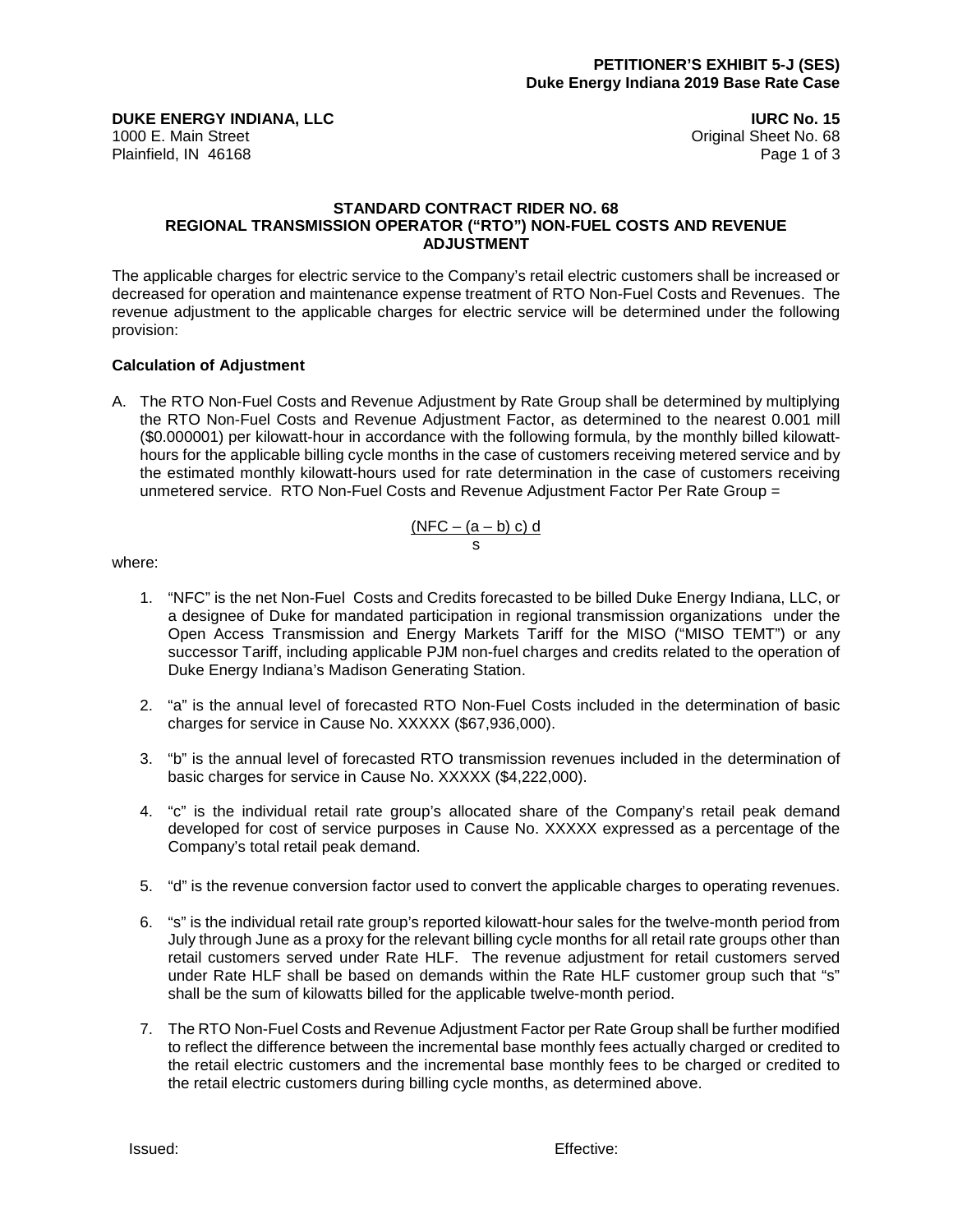**Duke Energy Indiana, LLC**<br>1000 East Main Street Plainfield, Indiana 46168 Page 1 of 3

 **IURC No. 1415** OriginalTwentieth Revised Sheet No. 70<br>Cancels and Supersedes Nineteenth Revised Sheet No. 70

### **STANDARD CONTRACT RIDER NO. 70 - RELIABILITY ADJUSTMENT APPLICABLE TO ALL RETAIL RATE SCHEDULES**

### **Calculation of Adjustment**

A. The applicable charges for electric service to the Company's retail electric customers shall be increased or decreased, to the nearest 0.001 mill (\$0.000001) per kWh to recover and/or credit the net jurisdictional cost of reliability purchases, peak load management costs, and net profits from non-native sales, in accordance with the following formula:

Reliability Adjustment Factor:

$$
\left( (a*c)d + (b*d) - \left( \frac{(e*c) - \${14,747,000}}{2} \right)d \right) * \left( \frac{1}{s} \right)
$$

where:

- 1. "a" equals year-round purchased power capacity costs (i.e., total cost of purchases, less fuel costs attributable to such purchases recoverable via Standard Contract Rider No. 60) associated with reliability purchases as approved by the Commission. The total cost of reliability purchases shall include all charges relating to such purchases including, but not limited to, transmission, demand, capacity, reservation, and/or, option payments, or other equivalent charges, including profits thereon.
- 2. "b" is the total year-round amount of bill credit provided to customers under the Company's PowerShare® program including any additional demand response amounts determined to be includable by the Commission, less the annual level built into base rates in Cause No. XXXXX42359  $($9,911,0001,023,000)$ .
- 3. "c" is the total retail rate group's allocated percentage share of the Company's average twelve monthly coincident system peak demands as developed for cost of service purposes in Cause No. XXXXX42359.
- 4. "d" is the individual retail rate group's allocated percentage share of the Company's average fourtwelve monthly coincident retail peak demands as developed for cost of service purposes in Cause No. XXXXX42359, as adjusted for rate migration between HLF and LLF rate classes, between the AL, OL, and UOLS rate classes and the Customer D move to LLF.
- 5. "e" represents actual net profits realized from non-native sales, including short-term bundled nonnative bundled sales, which shall not be less than zero. Actual non-native sales revenues shall be reduced by a fixed trading expense value of \$3,953,000.
- 6. "s" represents actual monthly kilowatt-hour sales by individual retail rate groups for the applicable twelve-month period for all retail rate groups other than retail customers served under Rate HLF. The revenue adjustment for retail customers served under Rate HLF shall be based on demands within the Rate HLF customer group such that "s" shall be the sum of kilowatts billed for the applicable twelve-months ended May 31, 2018 period.

| lssued:              | Effective:                      |
|----------------------|---------------------------------|
| <b>March 6, 2019</b> | <b>Bills Rendered Beginning</b> |
|                      | March & 2010<br>MURIUM VI AV IV |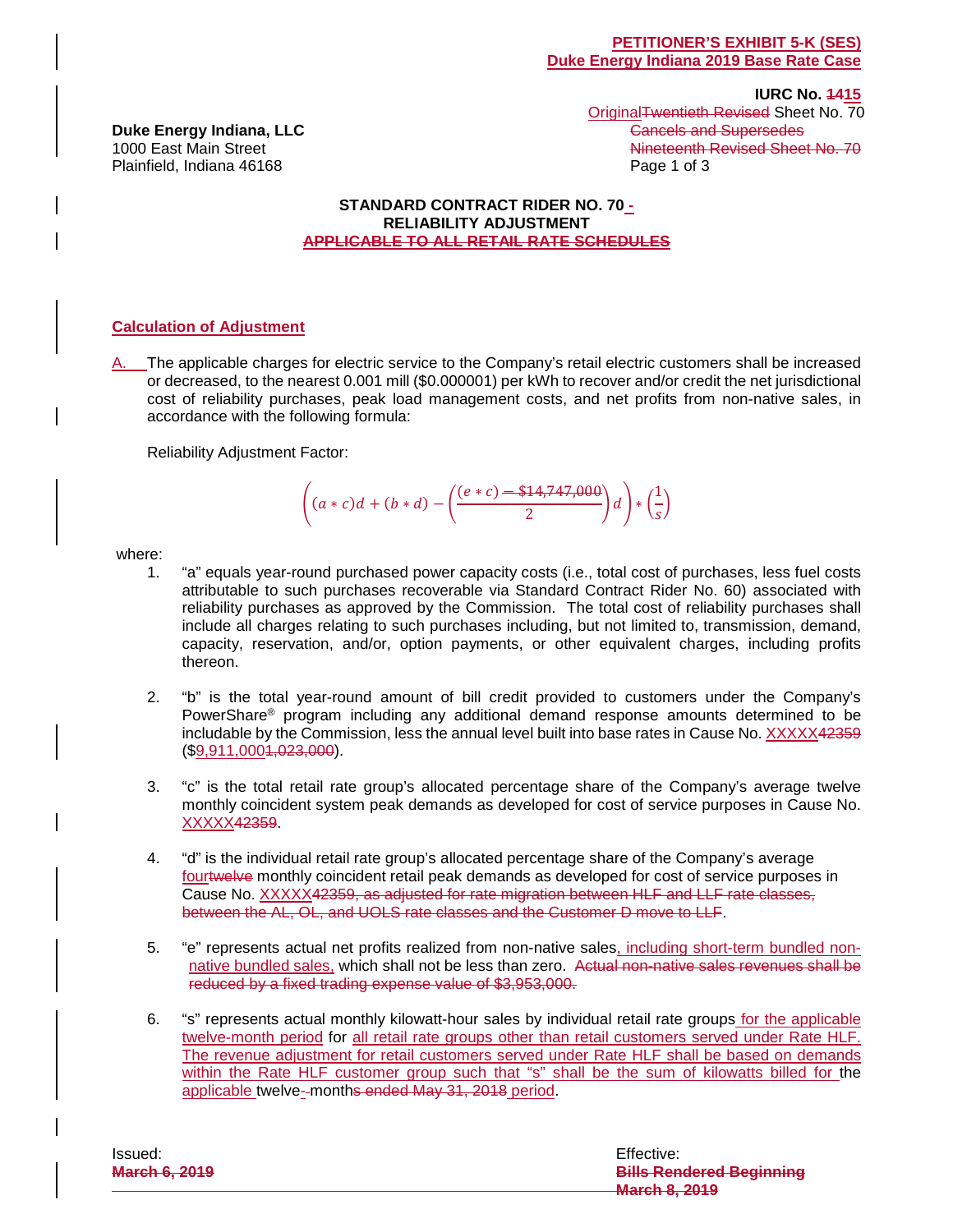**Duke Energy Indiana, LLC**<br>1000 East Main Street Plainfield, Indiana 46168 Page 1 of 3

**IURC No. 4415** OriginalTwentieth Revised Sheet No. 70<br>Cancels and Supersedes Nineteenth Revised Sheet No. 70

### **STANDARD CONTRACT RIDER NO. 70 - RELIABILITY ADJUSTMENT APPLICABLE TO ALL RETAIL RATE SCHEDULES**

- B. The factor as computed above shall be modified to allow for the recovery of the public utility fee and uncollectible expenseutility receipts taxes and/or other similar revenue based taxes incurred due to the recovery of net reliability costs.
- C. The factor shall be further modified to reflect the reconciliation of annual net costs approved for recovery, by retail rate group, and actual annual amounts billed customers.
- D. The reliability factor by rate group is as follows: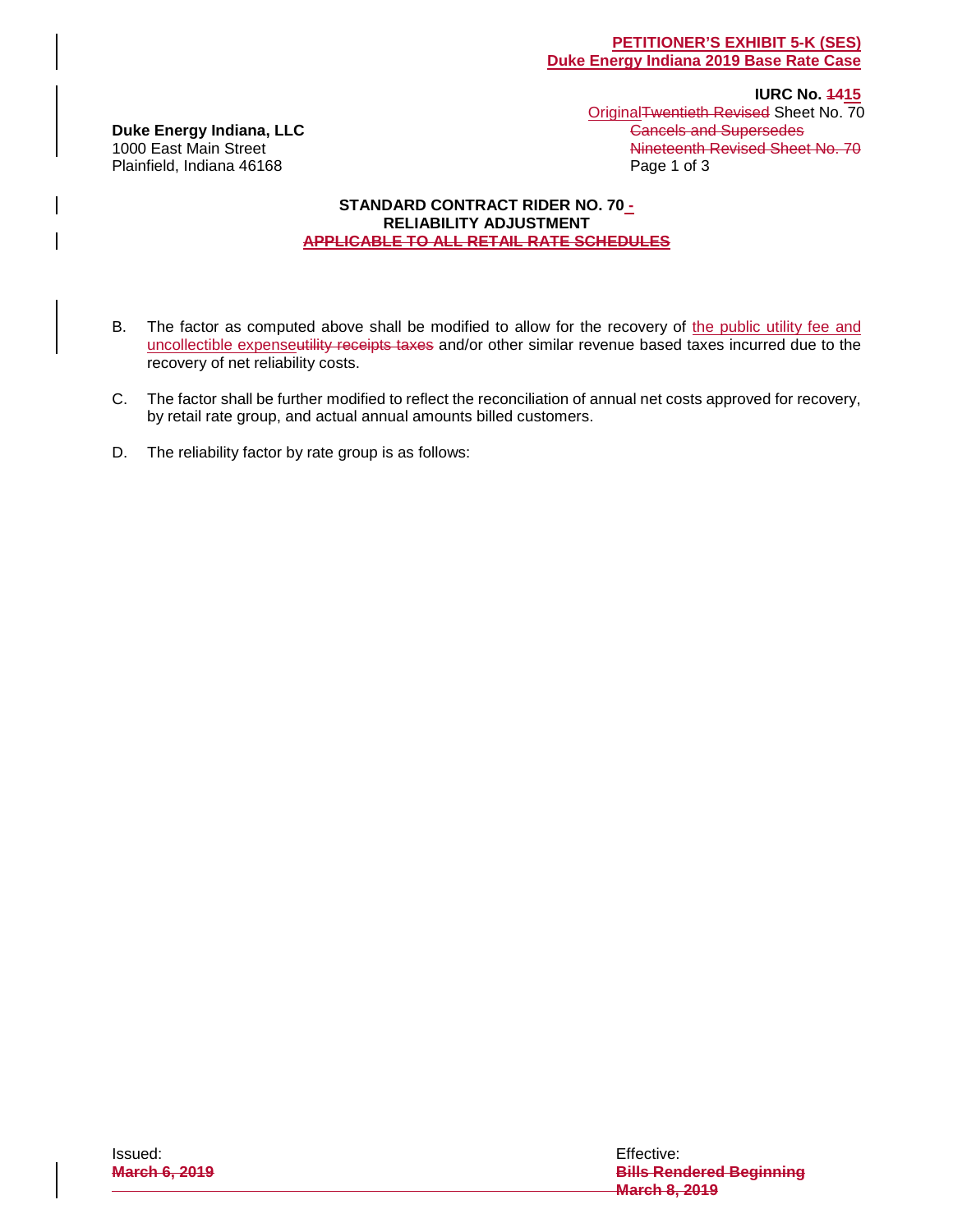**Duke Energy Indiana, LLC IURC No. 15** 1000 East Main Street Original Sheet No. 70 Plainfield, Indiana 46168 Page 1 of 3

### **STANDARD CONTRACT RIDER NO. 70 - RELIABILITY ADJUSTMENT**

### **Calculation of Adjustment**

A. The applicable charges for electric service to the Company's retail electric customers shall be increased or decreased, to the nearest 0.001 mill (\$0.000001) per kWh to recover and/or credit the net jurisdictional cost of reliability purchases, peak load management costs, and net profits from non-native sales, in accordance with the following formula:

Reliability Adjustment Factor:

$$
\left((a*c)d + (b*d) - \left(\frac{(e*c)}{2}\right)d\right)*\left(\frac{1}{s}\right)
$$

### where:

- 1. "a" equals year-round purchased power capacity costs (i.e., total cost of purchases, less fuel costs attributable to such purchases recoverable via Standard Contract Rider No. 60) associated with reliability purchases as approved by the Commission. The total cost of reliability purchases shall include all charges relating to such purchases including, but not limited to, transmission, demand, capacity, reservation, and/or, option payments, or other equivalent charges, including profits thereon.
- 2. "b" is the total year-round amount of bill credit provided to customers under the Company's PowerShare® program including any additional demand response amounts determined to be includable by the Commission, less the annual level built into base rates in Cause No. XXXXX (\$9,911,000).
- 3. "c" is the total retail rate group's allocated percentage share of the Company's average twelve monthly coincident system peak demands as developed for cost of service purposes in Cause No. XXXXX.
- 4. "d" is the individual retail rate group's allocated percentage share of the Company's average four monthly coincident retail peak demands as developed for cost of service purposes in Cause No. XXXXX.
- 5. "e" represents actual net profits realized from non-native sales, including short-term bundled non-native sales, which shall not be less than zero.
- 6. "s" represents actual monthly kilowatt-hour sales by individual retail rate groups for the applicable twelvemonth period for all retail rate groups other than retail customers served under Rate HLF. The revenue adjustment for retail customers served under Rate HLF shall be based on demands within the Rate HLF customer group such that "s" shall be the sum of kilowatts billed for the applicable twelve-month period.
- B. The factor as computed above shall be modified to allow for the recovery of the public utility fee and uncollectible expense and/or other similar revenue based taxes incurred due to the recovery of net reliability costs.
- C. The factor shall be further modified to reflect the reconciliation of annual net costs approved for recovery, by retail rate group, and actual annual amounts billed customers.
- D. The reliability factor by rate group is as follows: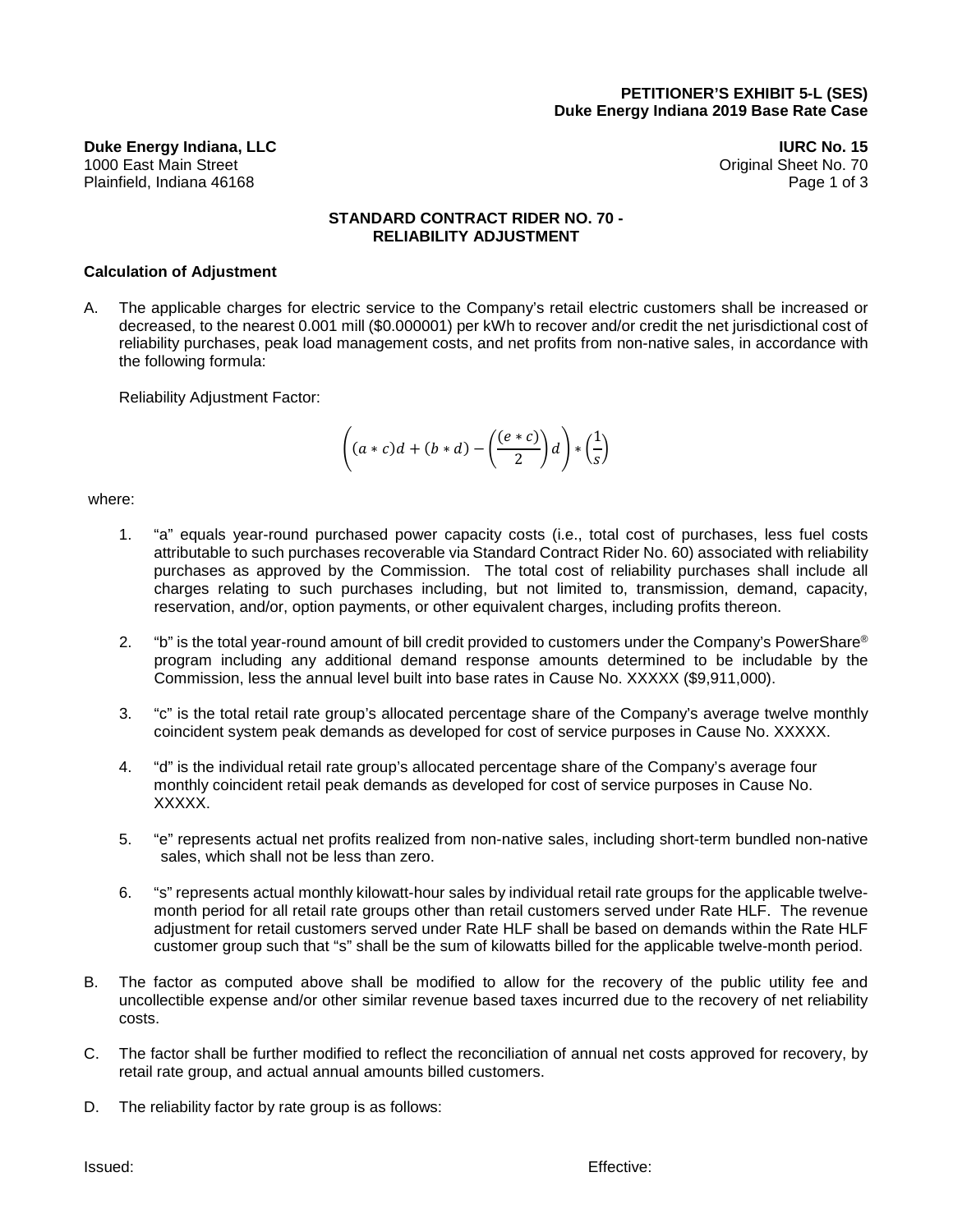### **PETITIONER'S EXHIBIT 5-M (SES) Duke Energy Indiana 2019 Base Rate Case**

**Duke Energy Indiana, LLC IURC No. 1415 1000 East Main Street Contract Contract Contract Contract Contract Contract Contract Contract Contract Contract Contract Contract Contract Contract Contract Contract Contract Contract Contract Contract Contract Contract C Plainfield, Indiana 46168 First Revised Page 1 of 5**

# **Cancels and Supersedes Original** Page 1 of 5

### **STANDARD CONTRACT RIDER NO. 73 -- RENEWABLE ENERGY PROJECT REVENUE ADJUSTMENT APPLICABLE TO RETAIL RATE GROUPS**

### **Calculation of Adjustment**

The applicable charges for electric service to the Company's retail electric customers shall be increased or decreased to the nearest 0.001 mill (\$.000001) per kWh to reflect rate base treatment for investments in utility-owned renewable energy projects approved by the Commission as clean energy projects under Indiana Code 8-1-8.8 ("Renewable Energy Projects") and recovery of related Renewable Energy Projects operating costs (depreciation, property taxes, operation and maintenance, etc.). The revenue adjustment applicable to the Company's charges for electric service will be determined based on the following provisions:

> Renewable Energy Project Revenue Adjustment Factor by Rate Group =

> > [(a x b x c) + (e + f + g +h - i)] x d j

### Where:

- 1. "a" is the jurisdictional cost of the Company's cumulative capital investment in Renewable Energy Projects, including costs of completed capital projects, costs of capital projects under construction and applicable post-in-service carrying costs, net of accumulated depreciation at applicable cut-off dates. For purposes of determining the value of such capital projects for this rate mechanism, the Company's cost as recorded in its books of account in accordance with the Uniform System of Accounts prescribed for Public Utilities and Licensees subject to the provisions of the Federal Power Act shall be used, subject to any limits approved by the Commission.
- 2. "b" is the Company's weighted average cost of capital in accordance with Commission rule 170 IAC 4-6-14 as of the date of valuation of the Renewable Energy Projects.
- 3. "c" is the revenue conversion factor used to convert return to operating revenues.
- 4. "d" is the individual retail rate group's jurisdictional production demand allocator used for allocation purposes in the cost of service study last approved by the Commission, as adjusted for rate migrations between HLF and LLF rate classes and migrations of AL and OL rate classes to the UOLS rate classapproved by the Commission.

**Issued: Effective:** 

June 27, 2018 July 2018 – Billing Cycle 1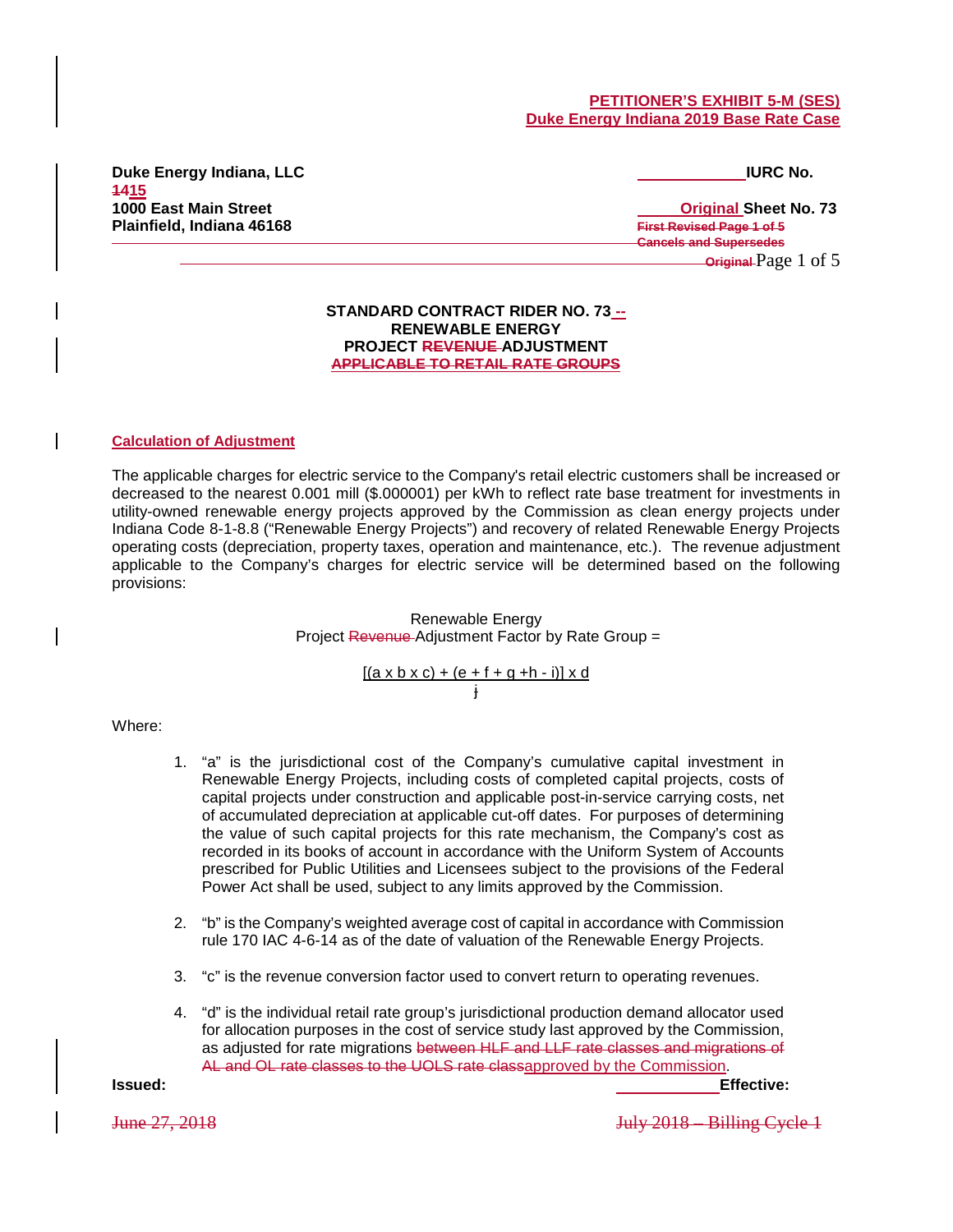### **PETITIONER'S EXHIBIT 5-M (SES) Duke Energy Indiana 2019 Base Rate Case**

**Duke Energy Indiana, LLC IURC No. 1415 Plainfield, Indiana 46168 First Revised Page 1 of 5**

# **1000 East Main Street Original Sheet No. 73 Cancels and Supersedes Original** Page 2 of 5

### **STANDARD CONTRACT RIDER NO. 73 -- RENEWABLE ENERGY PROJECT REVENUE ADJUSTMENT APPLICABLE TO RETAIL RATE GROUPS**

- 5. "e" is the twelve-month forecasted jurisdictional depreciation expense applicable to the Renewable Energy Projects using Commission-approved depreciation rates converted to revenue requirements.
- 6. "f" is the sum of the twelve-month forecasted jurisdictional operating expenses applicable to the Renewable Energy Projects which shall include operation and maintenance expenses, property insurance expenses, real estate and property taxes, payroll taxes, and employee benefit costs converted to revenue requirements.
- 7. "g" is the jurisdictional portion of federal investment tax credits applicable to the Renewable Energy Projects, amortized by the Company during the applicable twelvemonth ended period, converted to revenue requirements.
- 8. "h" is the actual jurisdictional portion of amortizations, approved by the Commission, that were recorded during the applicable twelve-month ended period converted to revenue requirements.
- 9. "i" is the actual jurisdictional portion of net renewable energy credit ("REC") proceeds from any sales during the applicable twelve-month ended period converted to revenue requirements.
- 10. "j" is the individual retail rate group's adjusted billing cycle kilowatt-hour sales for the applicable twelve-month period for all retail rate groups other than industrial customers served under Rate HLF. The revenue adjustment for industrial customers served under Rate HLF shall be based on demands within the HLF customer group such that "k" shall be the sum of kilowatts billed for the same twelve-month period.

The factor shall be further modified to reflect the difference between estimated operating costs billed and operating costs actually incurred for those costs that are recovered on a projected basis and to reflect the difference between operating costs and credits actually incurred, including return revenue requirements, and -operating costs, -and-credits, and return collected from customers for operating costs and credits that are recovered on an actual basis.

**Issued: Effective:** 

June 27, 2018 July 2018 – Billing Cycle 1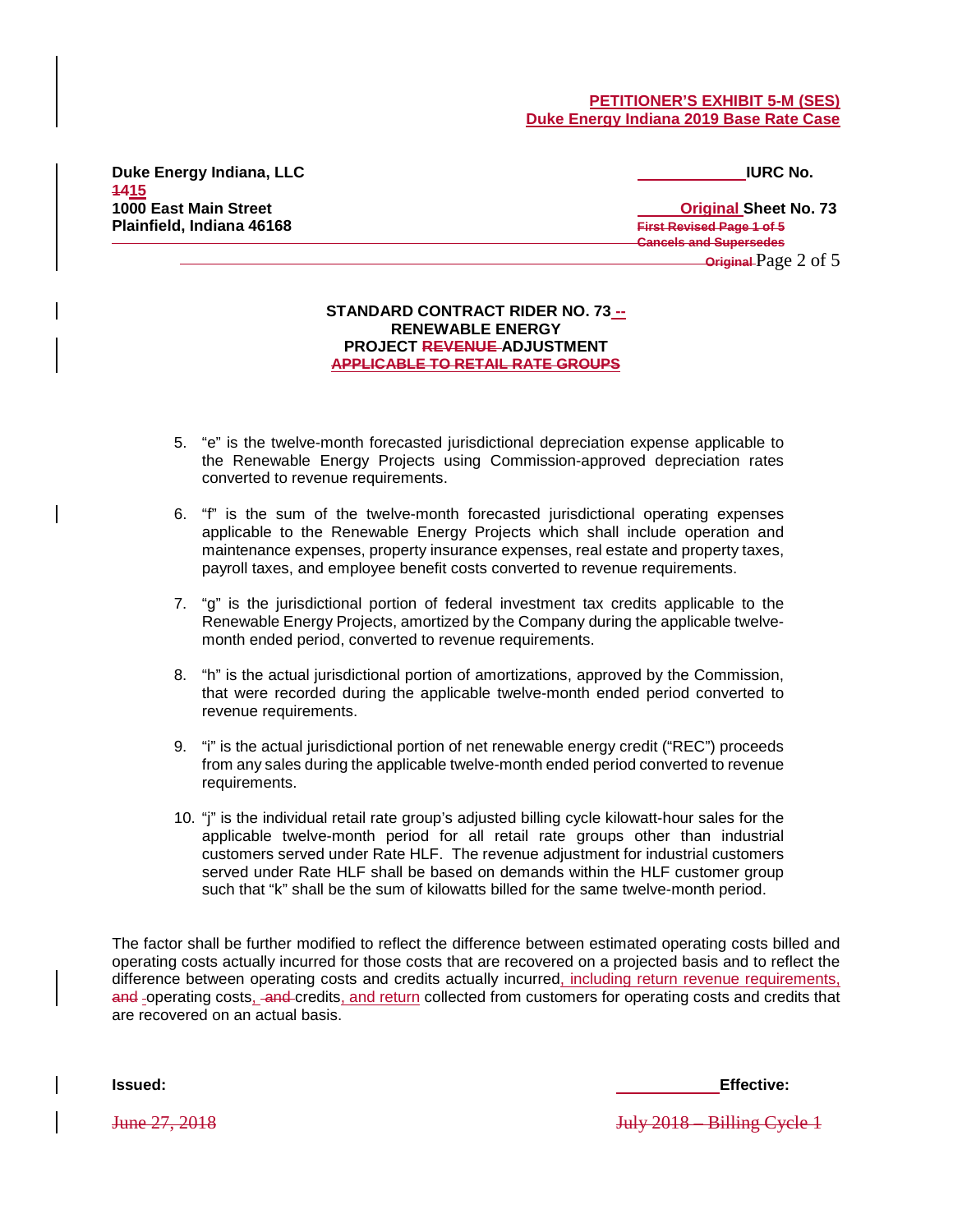### **PETITIONER'S EXHIBIT 5-M (SES) Duke Energy Indiana 2019 Base Rate Case**

**Duke Energy Indiana, LLC IURC No. 1415 Plainfield, Indiana 46168 First Revised Page 1 of 5**

**1000 East Main Street Contract Contract Contract Contract Contract Contract Contract Contract Contract Contract Contract Contract Contract Contract Contract Contract Contract Contract Contract Contract Contract Contract C Cancels and Supersedes Original** Page 3 of 5

> **STANDARD CONTRACT RIDER NO. 73 -- RENEWABLE ENERGY PROJECT REVENUE ADJUSTMENT APPLICABLE TO RETAIL RATE GROUPS**

The Renewable Energy Project revenue aAdjustment factor applicable to retail rate groups shall be as follows:

**Issued: Effective:** 

June 27, 2018 July 2018 – Billing Cycle 1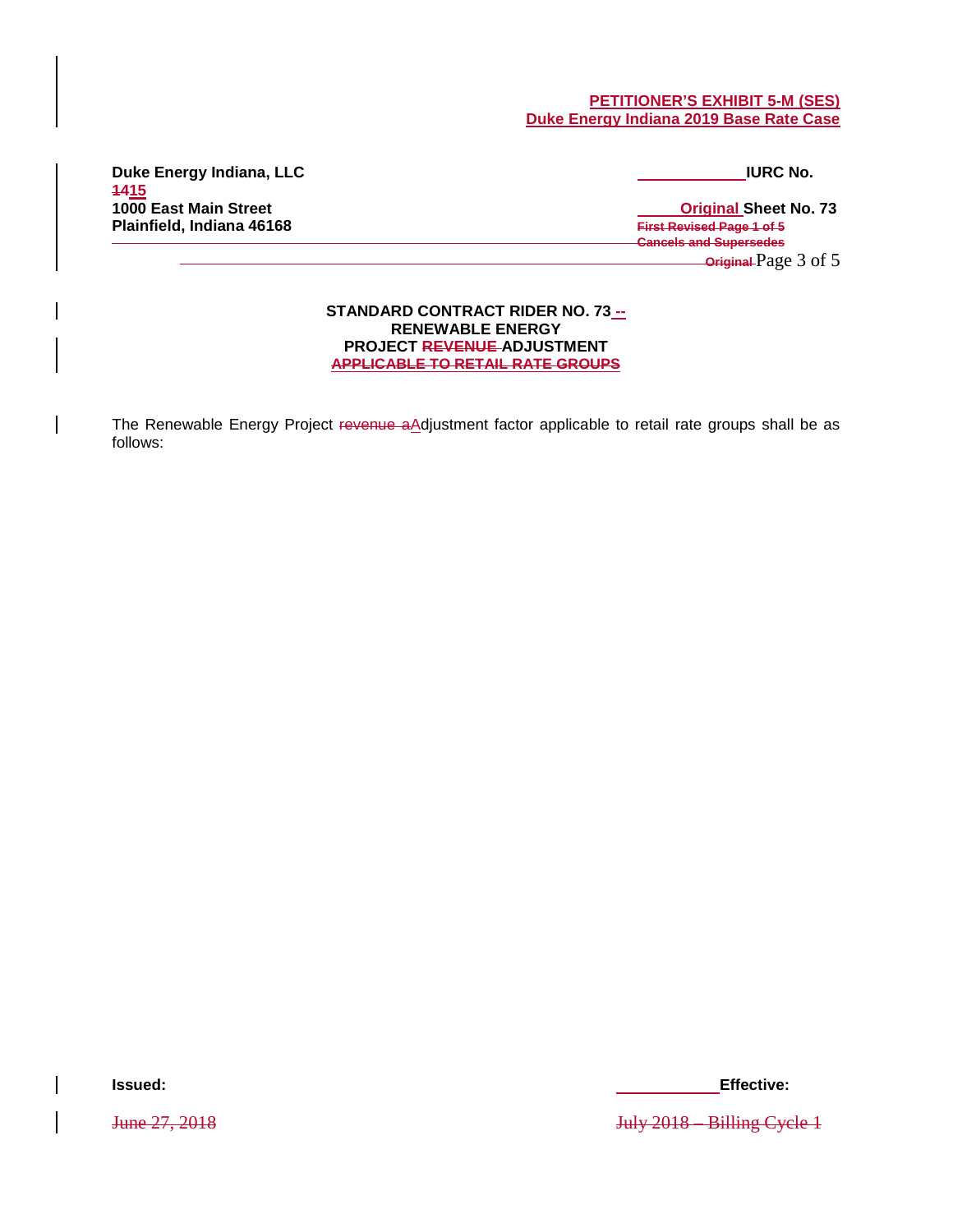**Duke Energy Indiana, LLC IURC No. 15 Plainfield, Indiana 46168**

**0riginal Sheet No. 73** 

Page 1 of 5

### **STANDARD CONTRACT RIDER NO. 73 -- RENEWABLE ENERGY PROJECT ADJUSTMENT**

### **Calculation of Adjustment**

The applicable charges for electric service to the Company's retail electric customers shall be increased or decreased to the nearest 0.001 mill (\$.000001) per kWh to reflect rate base treatment for investments in utility-owned renewable energy projects approved by the Commission as clean energy projects under Indiana Code 8-1-8.8 ("Renewable Energy Projects") and recovery of related Renewable Energy Projects operating costs (depreciation, property taxes, operation and maintenance, etc.). The revenue adjustment applicable to the Company's charges for electric service will be determined based on the following provisions:

### Renewable Energy Project Adjustment Factor by Rate Group =

[(a x b x c) + (e + f + g +h - i)] x d j

### Where:

- 1. "a" is the jurisdictional cost of the Company's cumulative capital investment in Renewable Energy Projects, including costs of completed capital projects, costs of capital projects under construction and applicable post-in-service carrying costs, net of accumulated depreciation at applicable cut-off dates. For purposes of determining the value of such capital projects for this rate mechanism, the Company's cost as recorded in its books of account in accordance with the Uniform System of Accounts prescribed for Public Utilities and Licensees subject to the provisions of the Federal Power Act shall be used, subject to any limits approved by the Commission.
- 2. "b" is the Company's weighted average cost of capital in accordance with Commission rule 170 IAC 4-6-14 as of the date of valuation of the Renewable Energy Projects.
- 3. "c" is the revenue conversion factor used to convert return to operating revenues.
- 4. "d" is the individual retail rate group's jurisdictional production demand allocator used for allocation purposes in the cost of service study last approved by the Commission, as adjusted for rate migrations approved by the Commission.

**Issued: Effective:**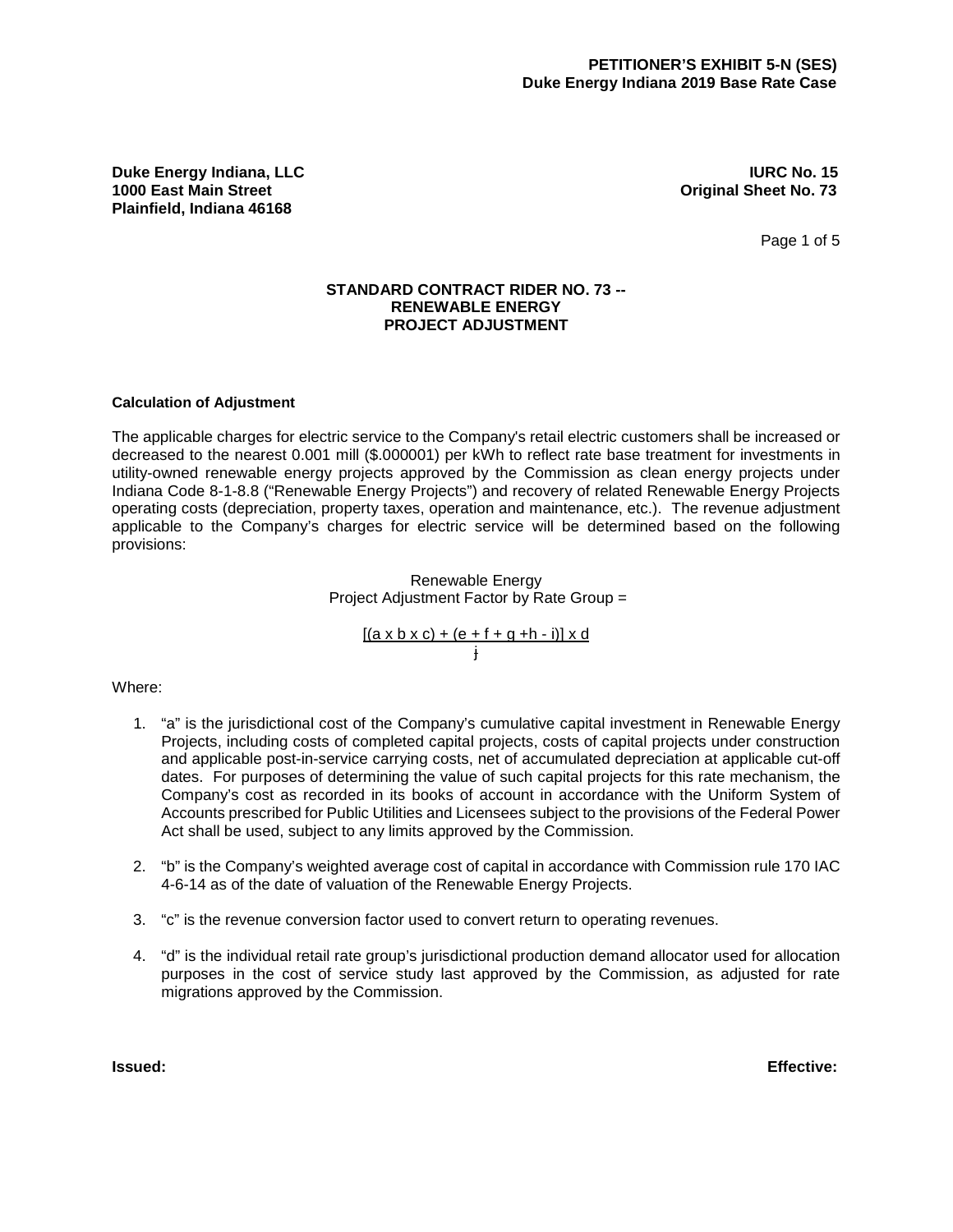**Duke Energy Indiana, LLC IURC No. 15 Plainfield, Indiana 46168**

**Original Sheet No. 73** 

Page 2 of 5

### **STANDARD CONTRACT RIDER NO. 73 -- RENEWABLE ENERGY PROJECT ADJUSTMENT**

- 5. "e" is the twelve-month forecasted jurisdictional depreciation expense applicable to the Renewable Energy Projects using Commission-approved depreciation rates converted to revenue requirements.
- 6. "f" is the sum of the twelve-month forecasted jurisdictional operating expenses applicable to the Renewable Energy Projects which shall include operation and maintenance expenses, property insurance expenses, real estate and property taxes, payroll taxes, and employee benefit costs converted to revenue requirements.
- 7. "g" is the jurisdictional portion of federal investment tax credits applicable to the Renewable Energy Projects, amortized by the Company during the applicable twelve-month ended period, converted to revenue requirements.
- 8. "h" is the actual jurisdictional portion of amortizations, approved by the Commission, that were recorded during the applicable twelve-month ended period converted to revenue requirements.
- 9. "i" is the actual jurisdictional portion of net renewable energy credit ("REC") proceeds from any sales during the applicable twelve-month ended period converted to revenue requirements.
- 10. "j" is the individual retail rate group's adjusted billing cycle kilowatt-hour sales for the applicable twelve-month period for all retail rate groups other than retail customers served under Rate HLF. The revenue adjustment for retail customers served under Rate HLF shall be based on demands within the HLF customer group such that "k" shall be the sum of kilowatts billed for the same twelvemonth period.

The factor shall be further modified to reflect the difference between estimated operating costs billed and operating costs actually incurred for those costs that are recovered on a projected basis and to reflect the difference between operating costs and credits actually incurred, including return revenue requirements, operating costs, credits, and return collected from customers for operating costs and credits that are recovered on an actual basis.

The Renewable Energy Project Adjustment factor applicable to retail rate groups shall be as follows:

**Issued: Effective:**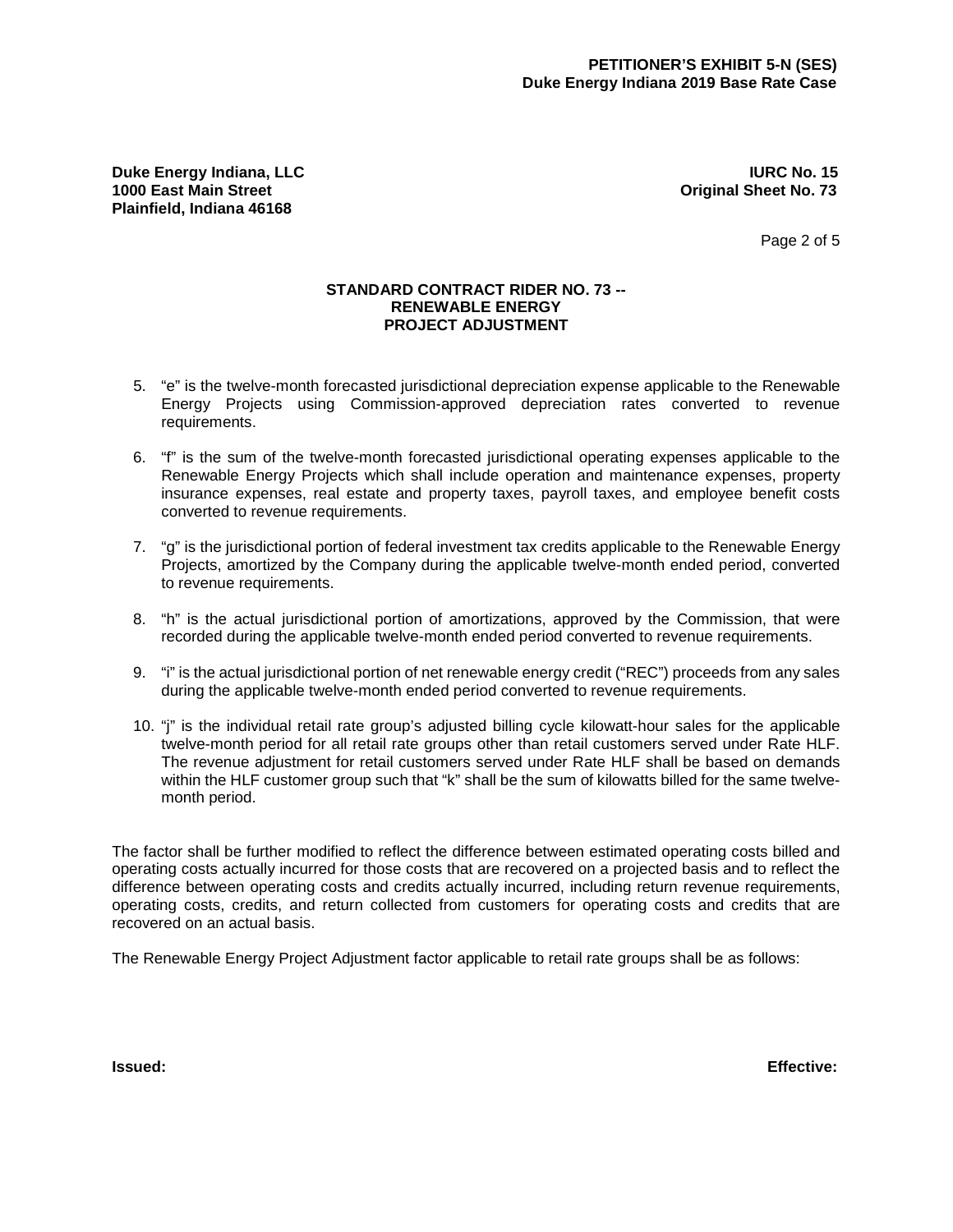#### **PETITIONER'S EXHIBIT 5‐O(SES) Duke Energy Indiana 2019 Base Rate Case Page 1 of 1**

#### **Summary of Exhibits and Supporting Workpapers for Witness Suzanne E. Sieferman**

| Line<br>No        | <b>Exhibit Number</b> | Schedule<br><b>Number</b> | <b>Schedule Description</b>                                                    | <b>Work Paper</b><br><b>Reference Number</b> | <b>MSFR Reference</b><br><b>Number</b> | Line<br>No     |
|-------------------|-----------------------|---------------------------|--------------------------------------------------------------------------------|----------------------------------------------|----------------------------------------|----------------|
|                   | Exhibit 5-A (SES)     | REV4                      | Remove revenues for non-native sales                                           |                                              |                                        | $\mathbf{1}$   |
| $\mathbf{1}$<br>2 |                       | REV5                      | Remove revenues for short-term bundled non-native sales                        | REV1-SES                                     | $1-5-8(a)(2)$                          | $\overline{2}$ |
| 3                 |                       | REV6                      | Remove other revenues for RECB/MVP projects                                    | OM6-SES                                      | $1-5-8(a)(2)$                          | 3              |
|                   |                       |                           |                                                                                |                                              |                                        |                |
| 4                 | Exhibit 5-B (SES)     | COGS2                     | Remove fuel expense for short-term bundled non-native sales                    | REV1-SES                                     | $1-5-8(a)(2)$                          | 4              |
| 5                 |                       | COGS3                     | Remove fuel expense for non-native sales                                       |                                              |                                        | 5              |
| 6                 |                       | COGS4                     | Remove EA expense for native SO2 Eas moved to Reg Asset                        | RB3-SES                                      | $1-5-8(a)(2)$                          | 6              |
| $\overline{7}$    | Exhibit 5-C (SES)     | OM <sub>3</sub>           | Remove expenses associated with RECB/MVP projects                              | OM6-SES                                      | $1-5-8(a)(2)$                          | $\overline{7}$ |
| 8                 |                       | OM8                       | Remove expenses associated with IEA                                            |                                              |                                        | 8              |
| 9                 |                       | OM9                       | Remove expenses for brand advertising                                          | OM5-SES                                      | $1-5-8(a)(2)$                          | 9              |
| 10                |                       | OM10                      | Remove expenses for non-jurisdictional portion of Henry Co. CT                 | OM1-SES                                      | $1-5-8(a)(2)$                          | 10             |
| 11                |                       | <b>OM11</b>               | Remove expenses associated with non-utility lighting                           | OM2-SES                                      | $1-5-8(a)(2)$                          | 11             |
| 12                |                       | OM12                      | Remove expenses associated with Premier Power program                          |                                              |                                        | 12             |
| 13                |                       | OM13                      | Remove expenses associated with proposed electric transportation pilot program | OM4-SES                                      | $1-5-8(a)(2)$                          | 13             |
| 14                |                       | OM18                      | Normalize major storm expense                                                  | OM3-SES                                      | $1-5-8(a)(2)$                          | 14             |
| 15                |                       | OTX6                      | Remove other tax expense for RECB/MVP projects                                 | OM6-SES                                      | $1-5-8(a)(2)$                          | 15             |
| 16                |                       | OTX9                      | Remove other tax expense for non-jurisdictional portion of Henry County        | OM1-SES                                      | $1-5-8(a)(2)$                          | 16             |
| 17                |                       | OTX10                     | Remove other tax expense for non-utility lighting programs                     | OM2-SES                                      | $1-5-8(a)(2)$                          | 17             |
| 18                |                       | OTX11                     | Remove other tax expense for Premier Power program                             |                                              |                                        | 18             |
| 19                |                       | OTX12                     | Remove other tax expense for electric transportation pilot program             | OM4-SES                                      | $1-5-8(a)(2)$                          | 19             |
| 20                |                       | OTX14                     | Adjust other tax expense for Major Storm normalization                         | OM3-SES                                      | $1-5-8(a)(2)$                          | 20             |
| 21                | Exhibit 5-D (SES)     | $RB-3$                    | Move native SO2 inventory balance from rate base to regulatory asset           | RB2-SES; RB3-SES                             | $1-5-9(a)(1)$                          | 21             |
| 22                | Exhibit 5-E (SES)     | RB19-3                    | Move native SO2 inventory balance from rate base to regulatory asset for 2019  | RB2-SES; RB3-SES                             | $1-5-9(a)(1)$                          | 22             |
| 23                | Exhibit 5-F (SES)     | COGS6                     | Base Cost of Fuel                                                              |                                              |                                        | 23             |
| 24                | Exhibit 5-G (SES)     |                           | Rider 60 Red-line Tariff                                                       |                                              |                                        | 24             |
| 25                | Exhibit 5-H (SES)     |                           | Rider 60 Clean Tariff                                                          |                                              |                                        | 25             |
| 26                | Exhibit 5-I (SES)     |                           | Rider 68 Red-line Tariff                                                       |                                              |                                        | 26             |
| 27                | Exhibit 5-J (SES)     |                           | Rider 68 Clean Tariff                                                          |                                              |                                        | 27             |
| 28                | Exhibit 5-K (SES)     |                           | Rider 70 Red-line Tariff                                                       |                                              |                                        | 28             |
| 29                | Exhibit 5-L (SES)     |                           | Rider 70 Clean Tariff                                                          |                                              |                                        | 29             |
| 30                | Exhibit 5-M (SES)     |                           | Rider 73 Red-line Tariff                                                       |                                              |                                        | 30             |
| 31                | Exhibit 5-N (SES)     |                           | Rider 73 Clean Tariff                                                          |                                              |                                        | 31             |
|                   |                       |                           |                                                                                |                                              |                                        |                |
| 32                | Exhibit 5-O (SES)     |                           | Summary of Exhibits and Supporting Workpapers                                  |                                              |                                        | 32             |